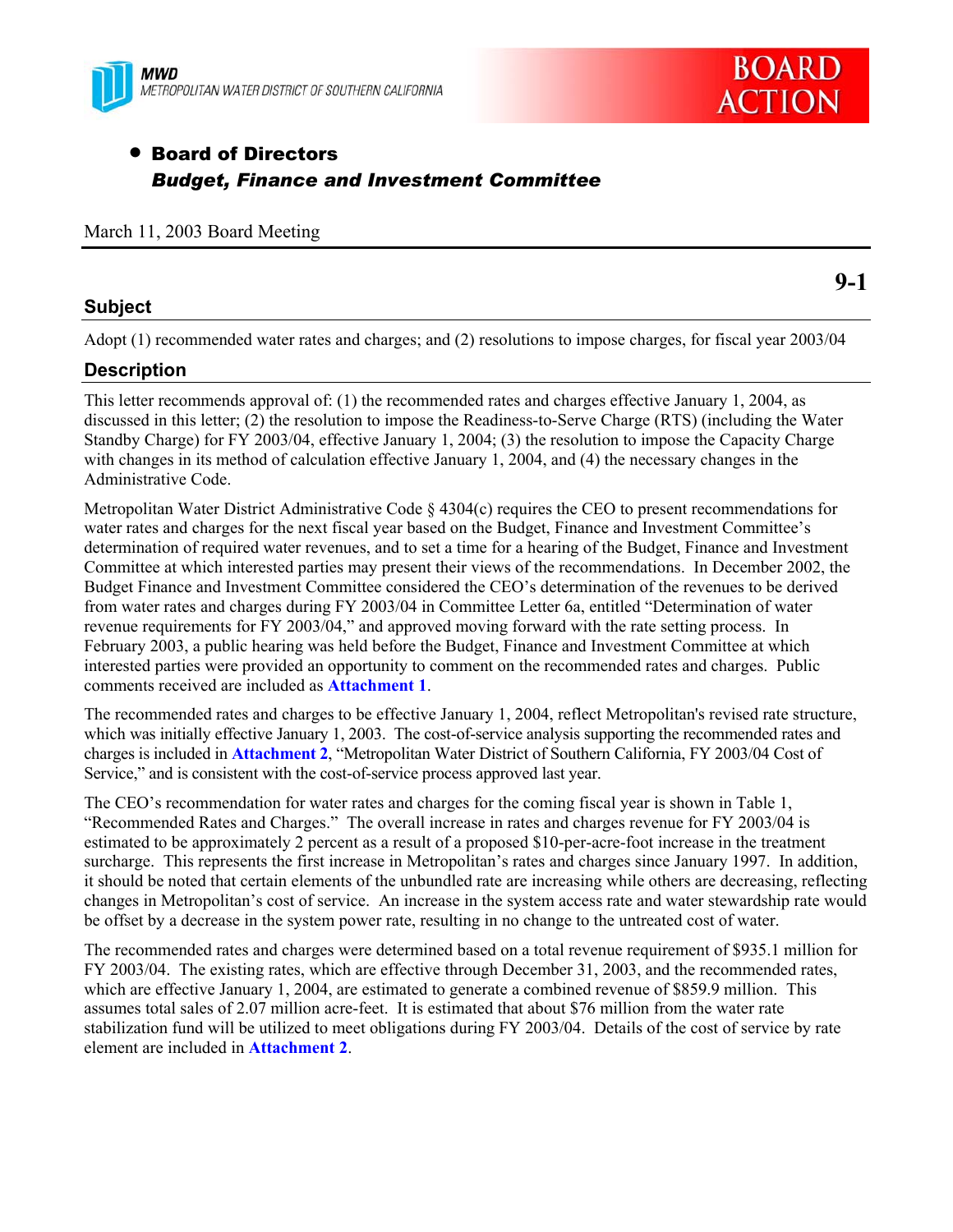|                                                      | (Effective<br>January 1, 2003) | (Effective<br>January 1, 2004) |
|------------------------------------------------------|--------------------------------|--------------------------------|
| Description:                                         |                                |                                |
| Tier 1 Supply Rate (\$/af)                           | \$73                           | \$73                           |
| Tier 2 Supply Rate (\$/af)                           | \$154                          | \$154                          |
| System Access Rate (\$/af)                           | \$141                          | \$163                          |
| System Power Rate (\$/af)                            | \$89                           | \$60                           |
| Water Stewardship Rate (\$/af)                       | \$23                           | \$30                           |
| Full Service Untreated Volumetric Cost (\$/af)       | N/A                            | N/A                            |
| Tier 1                                               | \$326                          | \$326                          |
| Tier <sub>2</sub>                                    | \$407                          | \$407                          |
| Replenishment Water Rate Untreated (\$/af)           | \$233                          | \$233                          |
| Interim Agricultural Water Program Untreated (\$/af) | \$236                          | \$236                          |
| Treatment Surcharge (\$/af)                          | \$82                           | \$92                           |
| Full Service Treated Volumetric Cost (\$/af)         |                                |                                |
| Tier 1                                               | \$408                          | \$418                          |
| Tier <sub>2</sub>                                    | \$489                          | \$499                          |
| Replenishment Water Rate Treated (\$/af)             | \$290                          | \$300                          |
| Interim Agricultural Water Program Treated (\$/af)   | \$294                          | \$304                          |
| Readiness-to-Serve Charge (\$M)                      | \$80.0                         | \$80.0                         |
| Capacity Charge (\$/cfs)                             | \$6,100                        | \$6,100                        |
| Peaking Surcharge (\$/cfs)                           | \$18,300                       | n/a                            |

- a. **Tier 1 Supply Rate.** It is recommended that the Tier 1 Supply Rate remain unchanged at \$73 per acrefoot. The Tier 1 Supply Rate recovers Metropolitan's supply costs that are not recovered by sales at the Tier 2 Supply Rate and a portion of the long-term storage and agricultural water sales. The Tier 1 Supply Rate will be charged on a dollar per acre-foot basis for system supply delivered to meet firm demands within the Tier 1 Annual Limit of each member agency.
- b. **Tier 2 Supply Rate.** The Tier 2 Supply Rate is set at a level that reflects Metropolitan's cost of developing supplies. Since no additional supply programs have been implemented that have provided water to Metropolitan since the Tier 2 Supply Rate was set last year, it is recommended that the Tier 2 Supply Rate remain unchanged at \$154 per acre-foot. The Tier 2 Supply Rate will be charged on a dollar per acre-foot basis for system supply delivered to meet firm demands that are greater than the Tier 1 demands.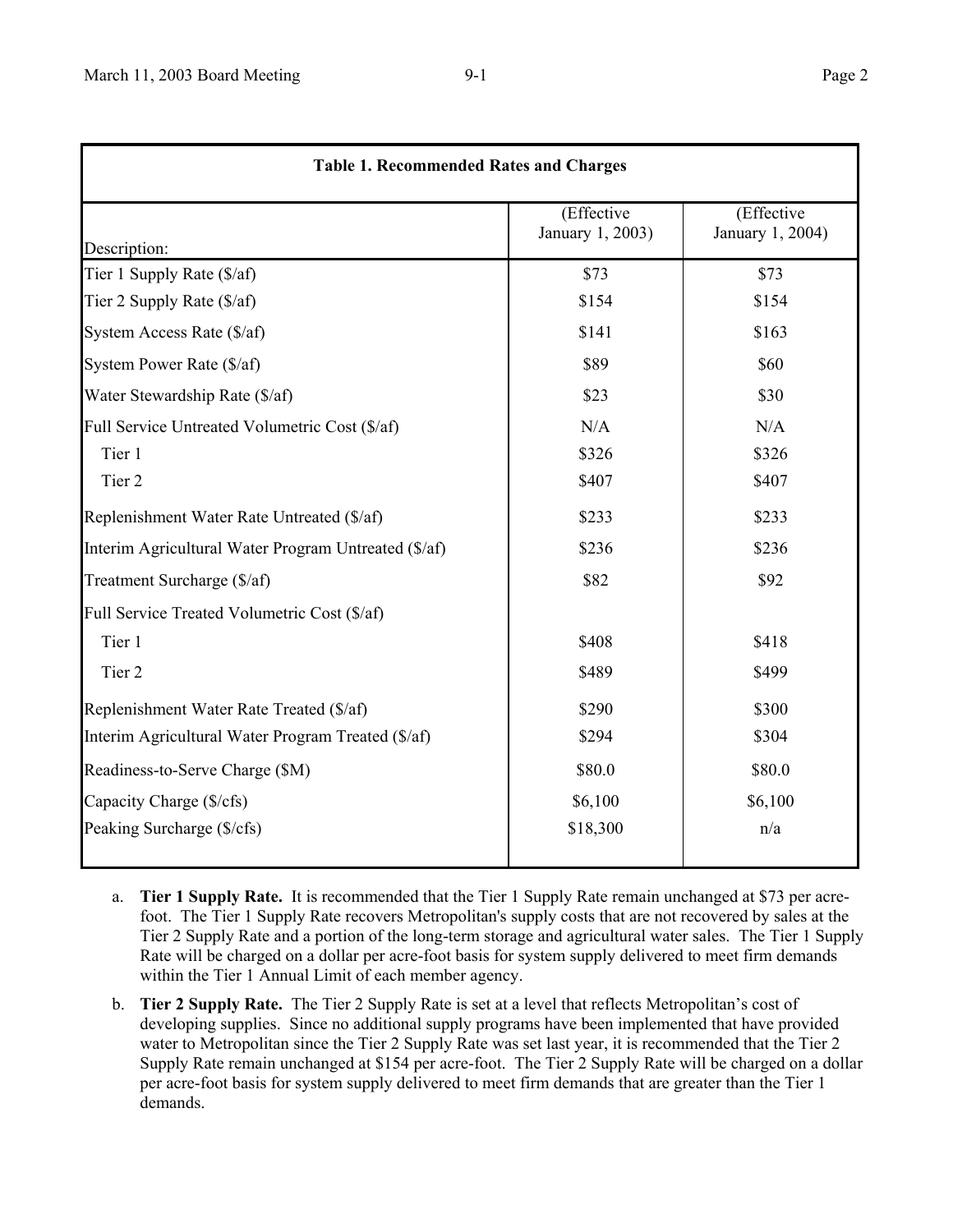- c. **System Access Rate.** It is recommended that the System Access Rate be increased from the current level of \$141 per acre-foot to \$163 per acre-foot. The System Access Rate recovers a portion of the costs associated with the conveyance and distribution system, including capital and operating and maintenance costs. All users (including member agencies and third-party wheeling entities) of the Metropolitan system pay the System Access Rate. This increase is due to higher departmental operations and maintenance costs allocated to the distribution and conveyance functions, higher State Water Contract costs for operations, maintenance, rehabilitation and replacement and lower revenue offsets such as hydroelectric power revenues. The cost-of-service analysis showing the costs to be collected through this rate is shown in **Attachment 2**.
- d. **Water Stewardship Rate**. It is recommended that the Water Stewardship Rate be increased from the current level of \$23 per acre-foot to \$30 per acre-foot. The Water Stewardship Rate will be charged on a dollar per acre-foot basis to collect revenues to support Metropolitan's financial commitment to conservation, water recycling, groundwater recovery and other water management programs approved by the Board. It is estimated that Metropolitan's contributions to the programs will increase by more than \$12 million in FY 2003/04 due to increased production from recycled water projects and expansion of Metropolitan's commercial and outdoor landscape and conservation program. The Water Stewardship Rate is charged for every acre-foot of water conveyed by Metropolitan.
- e. **System Power Rate**. It is recommended that the System Power Rate be reduced by \$29 per acre-foot to \$60 per acre-foot. The System Power Rate will be charged on a dollar per acre-foot basis to recover the cost of power necessary to pump water from the State Water Project and Colorado River through the conveyance system. The System Power Rate will be charged for all Metropolitan supplies. As the market price for power has returned toward historic levels, power costs for pumping water on the Colorado River Aqueduct and State Water Project are anticipated to return to historic average levels as well. Entities wheeling water will pay the actual cost of power.
- f. **Treatment Surcharge.** It is recommended that the treatment surcharge be increased from the current level of \$82 per acre-foot to \$92 per acre-foot. The treatment surcharge recovers the cost of providing treated water service, including allocated capital financing costs and operating and maintenance cost. This increase is due to higher power, chemical and sludge disposal costs, an increase in capital financing costs and higher operations and maintenance costs allocated to the treatment function.
- g. **Readiness-to-Serve Charge**. It is recommended that the Readiness-to-Serve Charge remains at the current level of \$80 million. Metropolitan's Readiness-to-Serve Charge recovers costs associated with standby and peak conveyance capacity and system emergency storage capacity. The Readiness-to-Serve Charge is allocated among the member agencies on the basis of each agency's ten-year rolling average of firm demands (including water transfers and exchanges conveyed through system capacity). Revenues equal to the amount of Standby Charges will continue to be credited against the member agency's Readiness-to-Serve Charge obligation unless a change is requested by the member agency. Each agency's total Readiness-to-Serve Charge is shown in **Attachment 3**. The net Readiness-to-Serve Charge obligation will be provided to member agencies through the rates notification letter in late March.
- h. **Capacity Reservation Charge and Peaking Surcharge**. It is recommended that the methodology for assessing system peaking costs be changed to reflect a proposal made by member agencies. Member agencies have requested a change to the methodology for assessing the Capacity Reservation Charge. The proposed change would simplify the budgeting and rate setting processes of the member agencies and retail water agencies by using a capacity charge set at the same level of the current Capacity Reservation Charge of \$6,100 per cubic foot second of capacity used. The fundamental difference between the proposal and the current Capacity Reservation Charge and Peaking Surcharge is that the capacity charge would be levied on a known amount of actual capacity used, rather than on an annual estimate of capacity needed. Every member agency and retail agency would know their share of the capacity charge in advance of their respective rate setting and budgeting processes, therefore reducing uncertainty.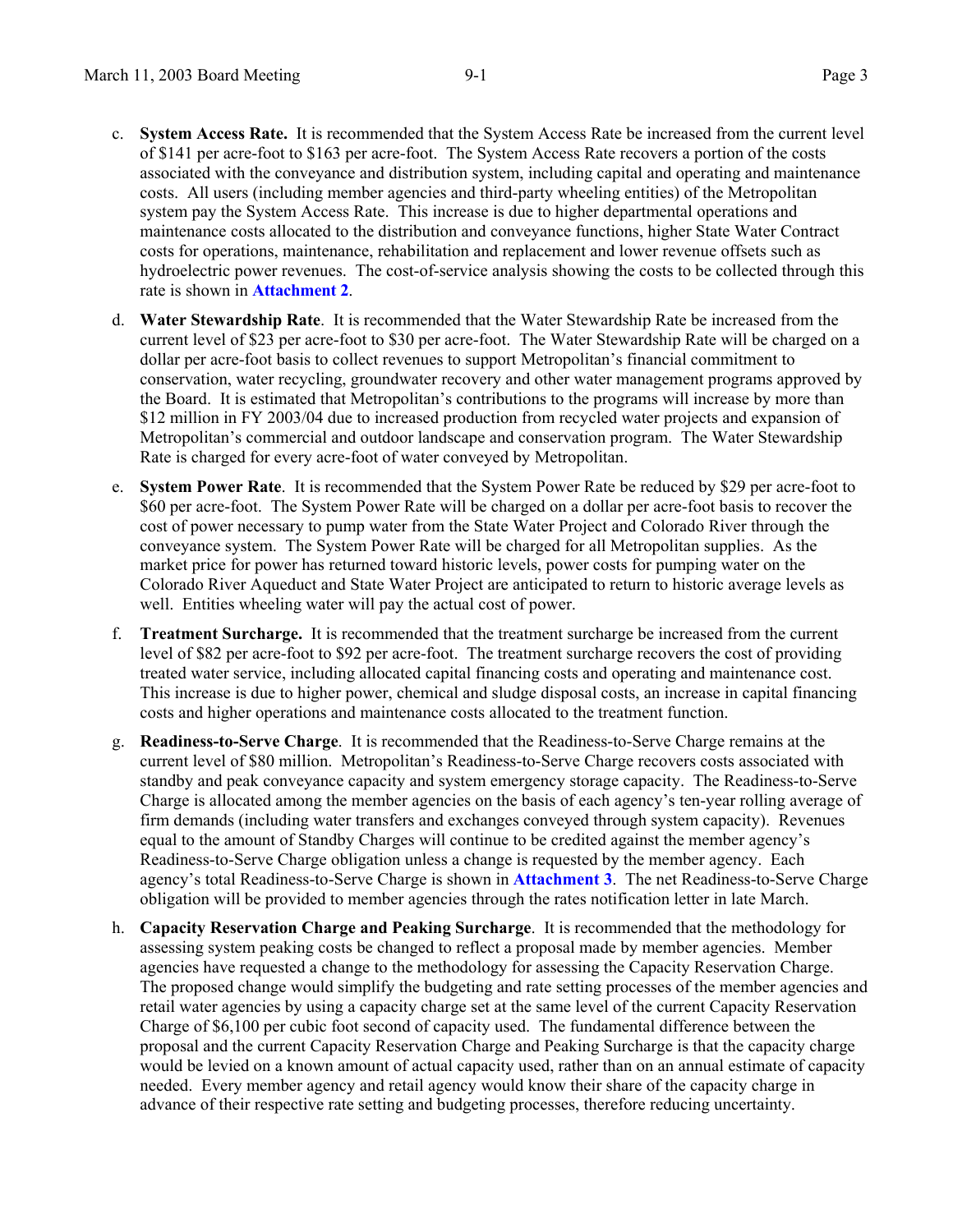Beginning January 2004, the capacity charge would be levied on the maximum summer day demand placed on the system between May 1 and September 30 for the three calendar-year period ending December 31, 2002. Because the use of peak capacity is measured over a three-year period, the peaking surcharge would be discontinued. Demands measured for the purposes of billing the capacity charge would include all firm demand and agricultural demands including wheeling service. Replenishment service would not be included in the measurement of peak day demand for purposes of billing the capacity charge. Over time, a member agency would have an incentive to reduce its capacity charge payments and could do so by reducing peak day demands on the system. The implementation of this proposal will not affect Metropolitan's revenues or significantly alter the amounts paid by the member agencies. In addition, the capacity charge still achieves the original rate design objective of allocating a greater share of peak capacity related costs to agencies with higher peak day to average-day ratios. The resolution to impose a capacity charge is shown in **Attachment 4**. Changes to the Administrative Code necessary to affect this change in the rate design are included as **Attachment 5**.

- i. **Replenishment Rates.** It is recommended that the untreated replenishment water rate remains at its current level of \$233 per acre-foot. It is also recommended that the treated replenishment water rate be increased from its current level of \$290 per acre-foot to \$300 per acre-foot, reflecting the increase in treatment costs.
- j. **Agricultural Water Rate.** It is recommended that the agricultural water rate remains unchanged at the current level of \$236 per acre-foot. It is also recommended that the treated agricultural water rate be increased from its current level of \$294 per acre-foot to \$304 per acre-foot, consistent with the increase in treatment costs.

#### **Policy**

Metropolitan Water District Administrative Code § 4304 (c) (f): Apportionment of Revenues and Setting of Water Rates and Charges to Raise Firm Revenues

#### **California Environmental Quality Act (CEQA)**

CEQA determination for Options #1 and #2:

The proposed actions are not defined as a project under CEQA, because they involve continuing administrative activities, such as general policy and procedure making (Section 15378(b)(2) of the State CEQA Guidelines). In addition, the proposed actions are not subject to CEQA because they involve the creation of government funding mechanisms or other government fiscal activities, which do not involve any commitment to any specific project which may result in a potentially significant physical impact on the environment (Section 15378(b)(4) of the State CEQA Guidelines).

The CEQA determination is: Determine that the proposed actions are not subject to CEQA pursuant to Sections 15378(b)(2) and 15378(b)(4) of the State CEOA Guidelines.

#### **Board Options/Fiscal Impacts**

#### **Option #1**

Adopt the CEQA determination and the following:

- a. Resolution to impose the Readiness-to-Serve Charge in the form shown as **Attachment 3** to this letter;
- b. Resolution to impose a Capacity Charge in the form shown as **Attachment 4** to this letter; and
- c. Approve the changes to the Administrative Code necessary to administer the capacity charge.

**Fiscal Impact:** An increase in revenues of \$2.8 million and an overall increase in rates of 2 percent during FY 2003/04 if the rates and charges are adopted as recommended.

#### **Option #2**

Adopt the CEQA determination and instruct staff to modify the recommended rates and charges per board direction.

**Fiscal Impact:** Unknown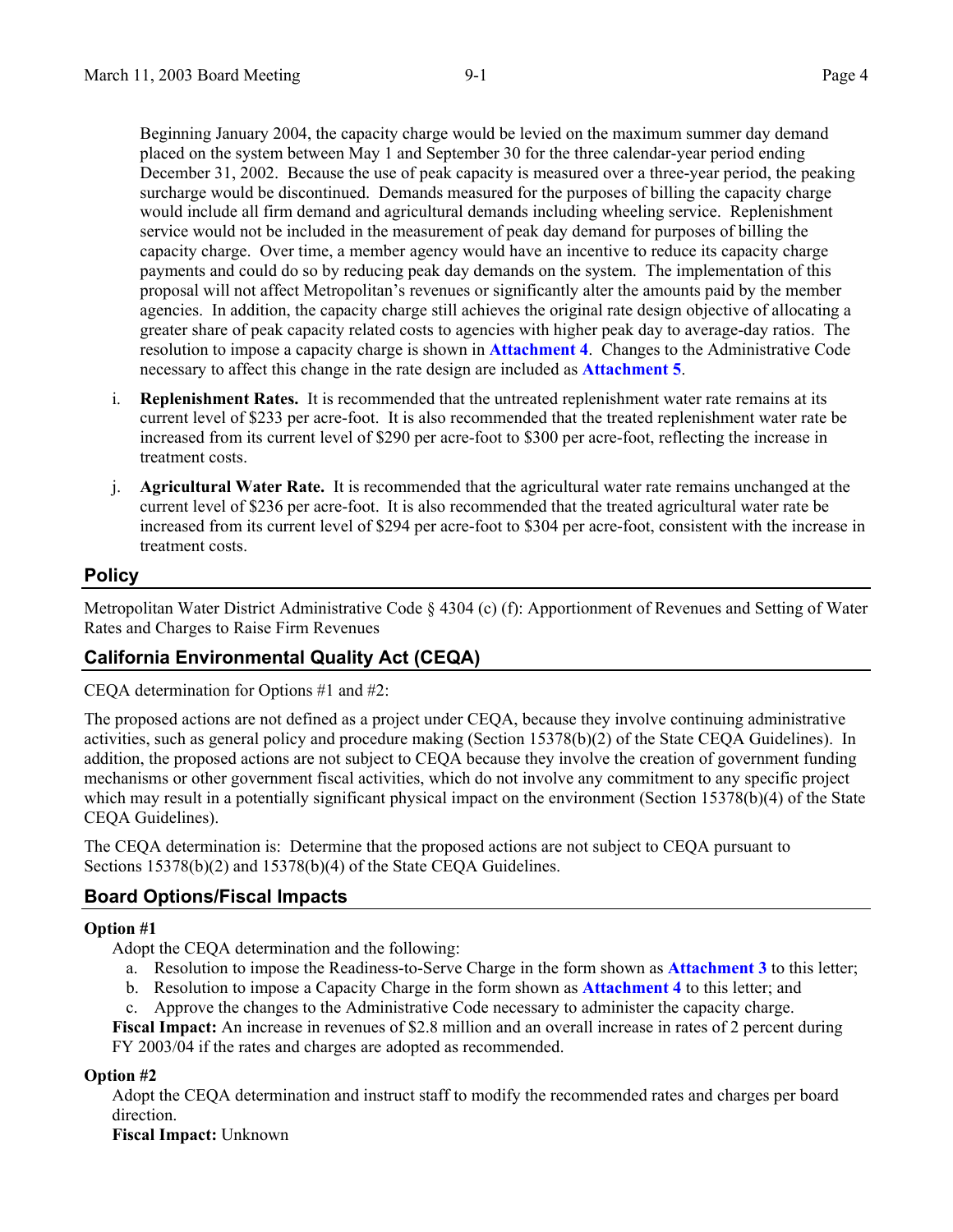#### **Staff Recommendation**

Option #1

2/20/2003 *Brian G. Thomas Date*

*Chief Financial Officer* 

2/21/2003 *Brian G. Thomas Date*

*for Ronald R. Gastelum Chief Executive Officer* 

**Attachment 1 – Public Comments**

**Attachment 2 – Metropolitan Water District of Southern California, FY 2003/04 Cost of Service** 

**Attachment 3 – Resolution to Impose Readiness-to-Serve Charge** 

**Attachment 4 – Resolution to Impose Capacity Charge** 

**Attachment 5 – Administrative Code Changes (Showing Additions and Deletions)** 

**Attachment 6 – Administrative Code Changes (In Final Form)** 

BLA #2119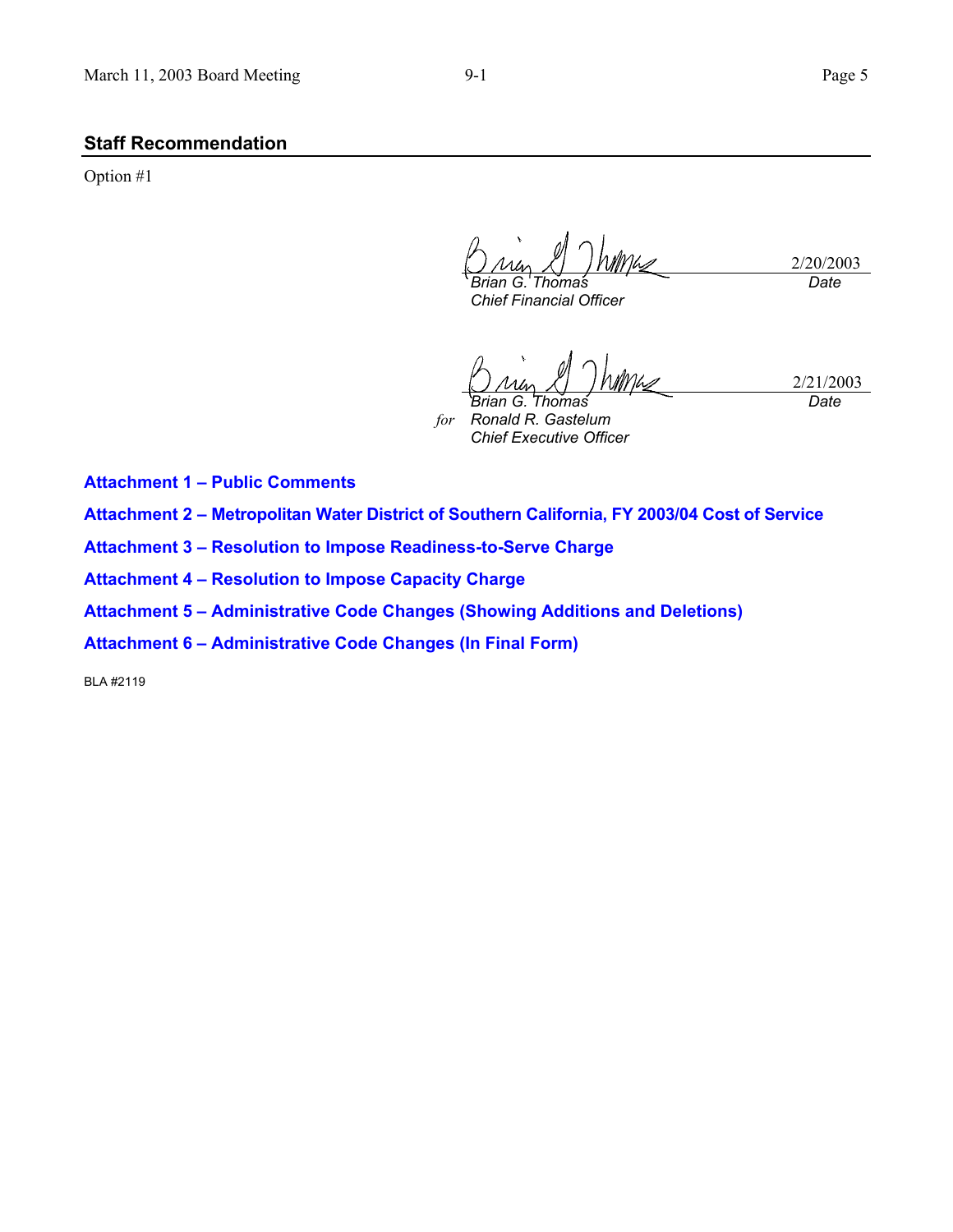#### Attachment 1

#### **Public Comments**

#### Public Hearing Held February 11, 2003

Comments of Mr. Keith Lewinger General Manager Fallbrook Public Utilities District

Fallbrook Public Utilities District has recently negotiated an agreement with Metropolitan for wheeling of local supplies captured in Lake Skinner for use within Fallbrook. This arrangement provides for the most efficient use of a local resource. Metropolitan's board should carefully consider the impacts of increases in the Water Stewardship Rate and System Access Rate as they affect not only the overall cost but also the incentive for local agencies to use the Metropolitan system to better take advantage of local supplies. Other agencies that have opportunities to more efficiently use local supplies by moving them through Metropolitan's system, including Long Beach, the Municipal Water District of Orange County and the Inland Empire Utilities Agency, are similarly impacted by increases in the System Access Rate.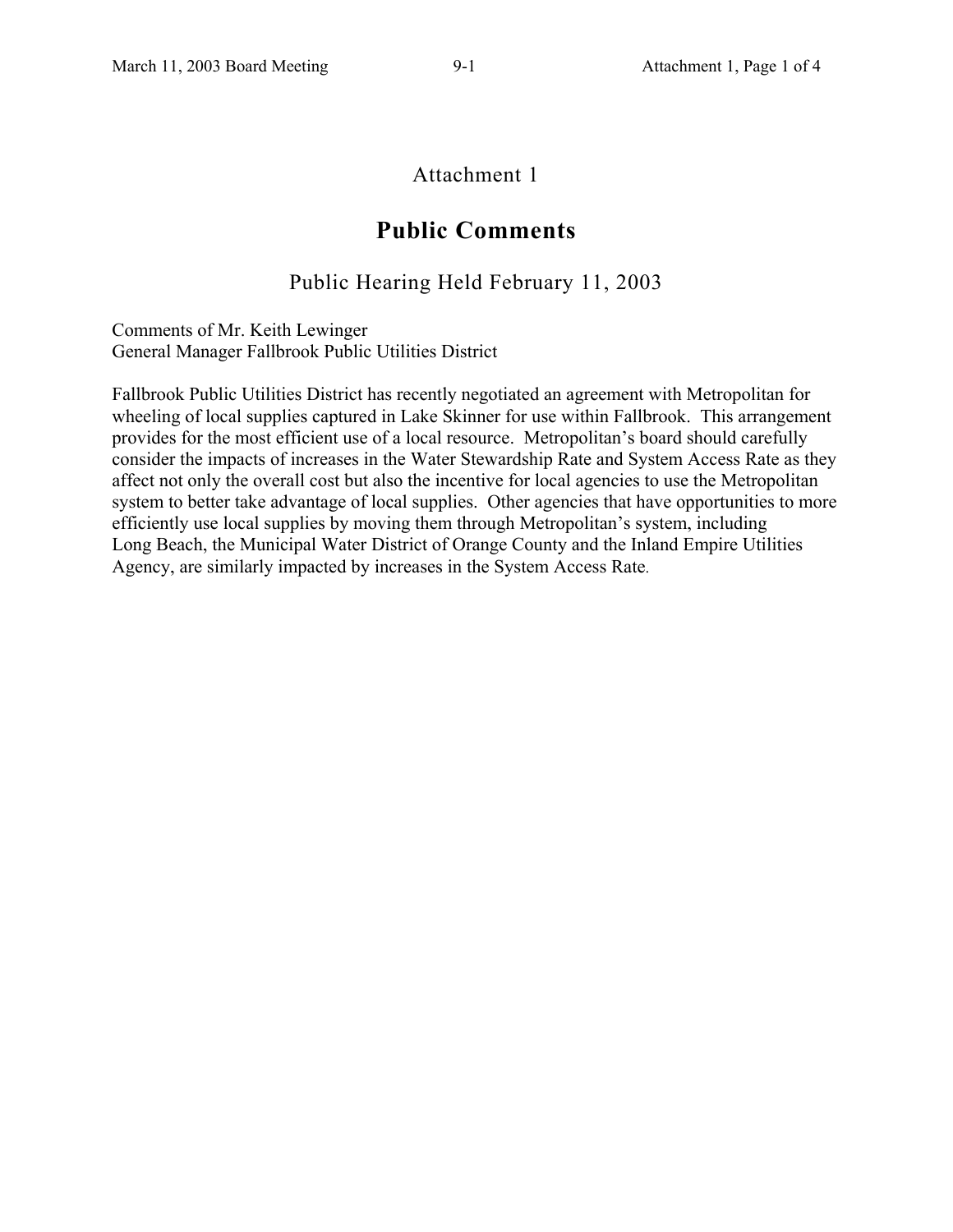

WWW.5dcwa.org

**February 10, 2003** 

**Mr. Ron Gastelum President and CEO Metropolitan Water District of Southern California P. 0. Box 54153** 

**Los Angeles, California 90071** 

**Dear Ron,** 

**Re: Metropolitan Water District Proposed Rates and Charges for FY 2003104**

**The Water Authority has identified issues in the setting and adoption of the proposed rates and charges deserving of comment, including Pay-as-you-Go (PAY-Go) funding of the CIP, excess revenue collection and appropriate use of reserve funds. We have concluded That Metropolitan has an opportunity to**  *decrease* **its water cost to its member agencies and their customers.** 

**The process of establishing equitable rates and charges provides a recurring opportunity to examine the financial and resource planning principles for an agency. The Water Authority has repeatedly detailed its objections to large pay-as-you-go funding, highlighted by Metropolitan's decision to increase PAY-Go funding from 22% to 29% of annual CIP costs for the upcoming year, as creating inequitable costs to present customers that are more appropriately financed for the benefit of future water users. Metropolitan's preliminary Long-Range Financial Plan shows PAY-Go funding scheduled to increase to over 40%. Planned increases in PAY-Go funding create significant equity issues between existing and future water users.** 

**The proposed rates and charges provide insight into Metropolitan's position on reserves-the total projected increase in the system access and water stewardship rates is coincidentally the same as the projected decrease in the system power rate. This is accomplished by selectively increasing contributions to the reserves. The maintenance of these extraordinary reserve levels and excess revenue collection resulting from continued underestimation of forecasted sales provide further unnecessary burdens to the member agencies and their customers. A review of recent Metropolitan revenue requirements and reserve levels has shown a propensity by Metropolitan to consistently underestimate sales forecasts. The result is the adoption of higher rates than would actually be required. The impact on the consumer is magnified two-fold** 

#### **MEMBER AGENCIES**

CITIES • D,irvw, • Ls,\_ D,JG • rvn ,nnrl C,q • ~:0an\_a0 - rowan • pan D..goCCuNTY • xn D.:1; L, dim.c~IRRIGATION DISTRICTS MA ER DISTRICTS °anro F• • nay.. Cm, • son D.-<br>vo{I•cne\_ PUBLIC UTILITY DISTRICT FEDER^6 **RRIGATION DISTRICTS WA ER DISTRICTS** • Santo F• • nay. . Cm, • son D.-a-. • (i)(c)). RINTED ON RECYCLED PNFER*MUNICIPAL WATER DISTRICTS* • CwI:iGa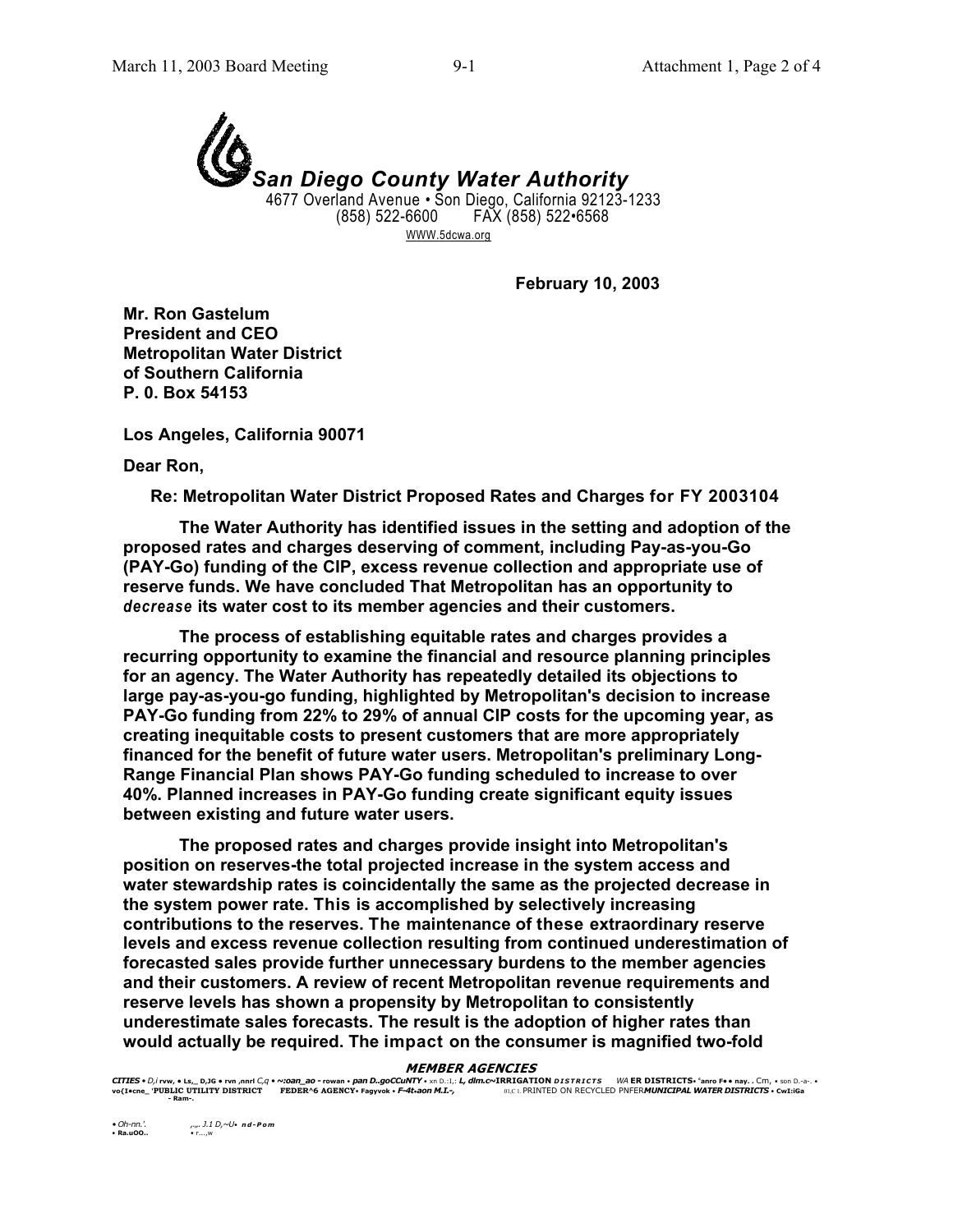**Mr. Ron Gastelum February 10, 2003 Page 2 of 2** 

**when higher than necessary water rates are combined with higher actual sales, thus resulting in significant excess revenue collection.** 

**It appears that one of Metropolitan's objectives in rate setting is to maintain all reserve levels--including the water rate stabilization fund--at maximum levels rather than to use these funds for stabilizing rates. With Metropolitan's reserves estimated to be 221% of minimum (alternatively 93% to 100% of maximum) for fiscal year 2003104, increases to the reserves are not required. Instead, some of the planned increases to reserves could more properly be applied to maintaining the existing system access and water stewardship rates, thus providing overall rate stability to agencies receiving non-Metropolitan supplies and rate reduction for Metropolitan supplies.** 

**When Metropolitan chose to disaggregate its rate structure, its objectives were to encourage cost-effective recycling, conservation and water management, accommodate a water transfer market, and secure a greater level of financial commitment from Metropolitan's member agencies. An additional benefit of disaggregated rate structures is increased transparency and the ability to map costs to services rendered, allowing each element to be evaluated on its merits:** 

- **1. System Power Rate: The System Power Rate provides an excellent example of rate component transparency. As the energy markets have returned to near normal prices, the anticipated cost of energy for pumping and operations has decreased dramatically. The Water Authority supports the decrease in the System Power Rate**
- **2. Water Delivery Costs: Metropolitan has stated that the rate structure accommodates a water market by ensuring that Metropolitan and non-Metropolitan supplies are subject to the same delivery charges. Reiterating concerns previously expressed, the Water Authority objects to the inclusion of significant water supply costs, e.g., State Water Project costs, as a cost component in Metropolitan's system access rate. The inclusion of supply costs into the system access rate creates subsidies for Metropolitan supplies and increased cost for water delivery. This result sends inappropriate economic signals on both the cost of alternative supplies and appropriate delivery costs.**

**The Water Authority supports the goal of increasing the production of recycled water and increasing support for economical water conservation programs requiring an increase in the Water Stewardship Rate. The Water Authority would like to continue to support local resource management and development programs like these and the emerging seawater desalination program as valuable contributions to the region's long-term water reliability. However, the Water Authority believes that**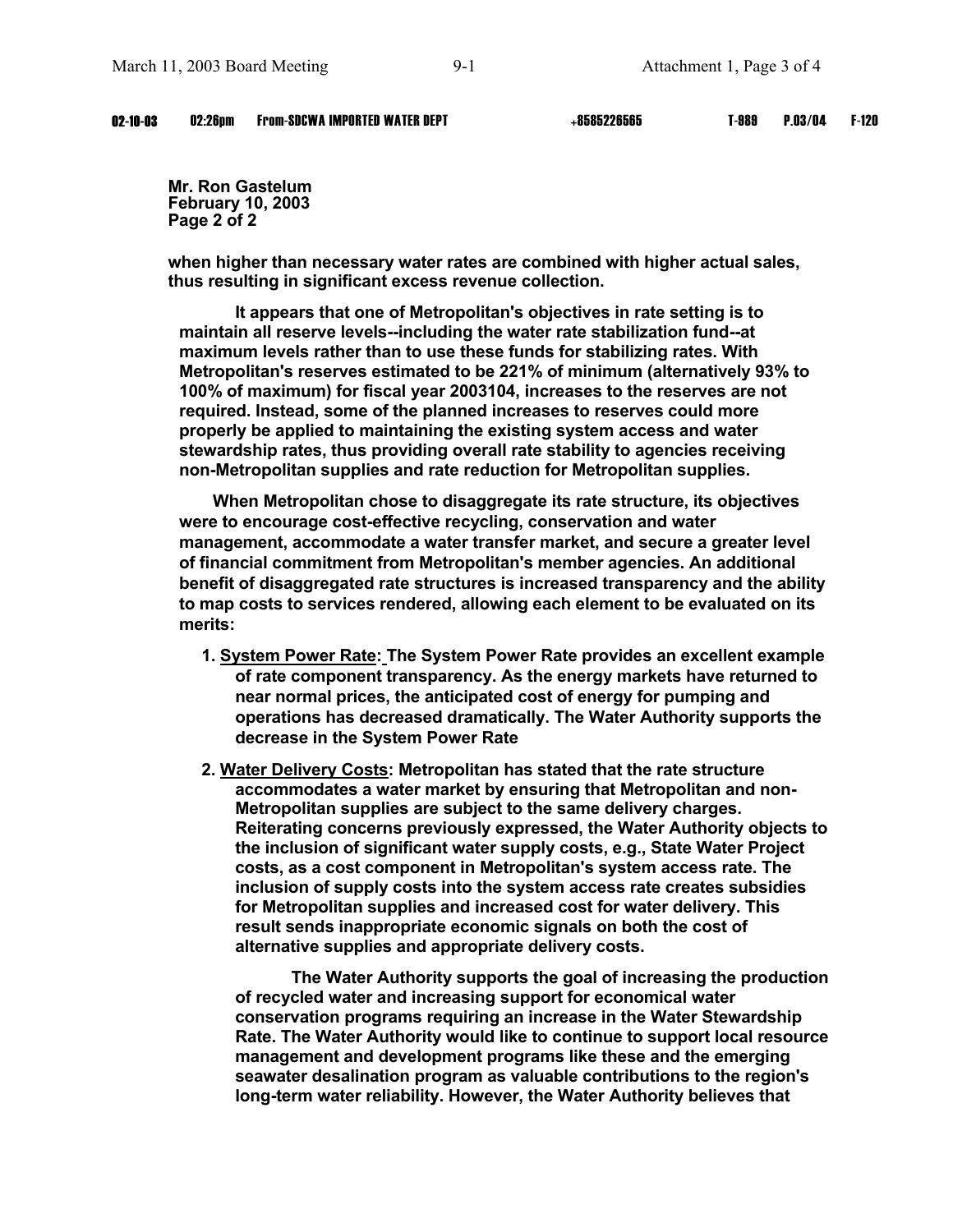#### 02-10-03 02:27pm From-SDCWA IMPORTED WATER DEPT +8585226565 T-989 P.04/04 F-120

**Mr. Ron Gastelum February 10, 2003 Page 3 of 3** 

> **these goals can be met without unnecessarily increasing the system access charge and water stewardship rate this year.**

- **3. Capacity Reservation Charge: The Water Authority believes that a forwardlooking Capacity Reservation Charge coupled with a system of peaking surcharges will provide the greatest economic incentive to actively manage system peaking. With that understanding, the Authority supports the transition period as outlined. The proposed transition period will continue to send an economic signal to manage seasonal peaking and recover the costs associated with seasonal peaking while allowing member agencies to make required changes to operations and infrastructure without the additional financial implications of penalties.** 
	- **4. Water Treatment Surcharge: Changes in water treatment methods to meet higher water quality standards, combined with the need to construct additional water treatment capacity in the Skinner service area, will continue to contribute to increases in the Water Treatment Surcharge. In keeping with the Authority's position of maintaining the nexus between costs paid and benefits received, the Authority supports the increases in the Water Treatment Surcharge necessary to ensure that this charge fully recovers all costs of water treatment.**

**In summary, the Water Authority encourages the Board to reevaluate the decision to increase reserves and PAY-Go levels to allow for level system access and water stewardship rates. When combined with Metropolitan's reduced power costs, this would allow for a decrease in the total payments by Metropolitan's member agencies, maintain Metropolitan's financial stability, assist member agencies and consumers to meet the challenges ahead in these fiscally critical times for local government and the state. Please feel free to call me if you have any questions.** 

**Sincerely yours,** 

the Rhow

**Maureen A. Stapleton General Manager**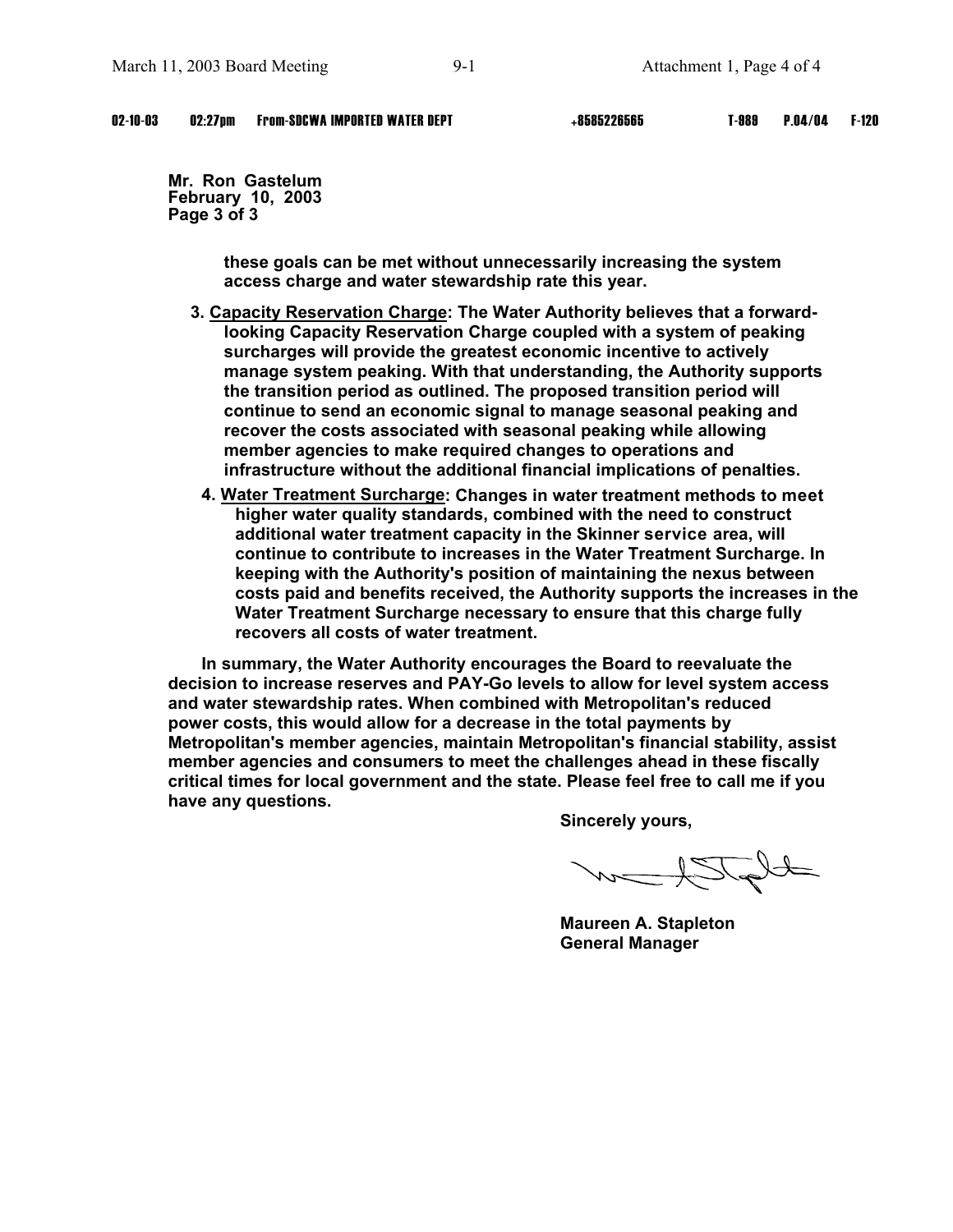## Attachment 2

## Metropolitan Water District of Southern California

# Fiscal Year 2003/04 Cost of Service

**February 7, 2003**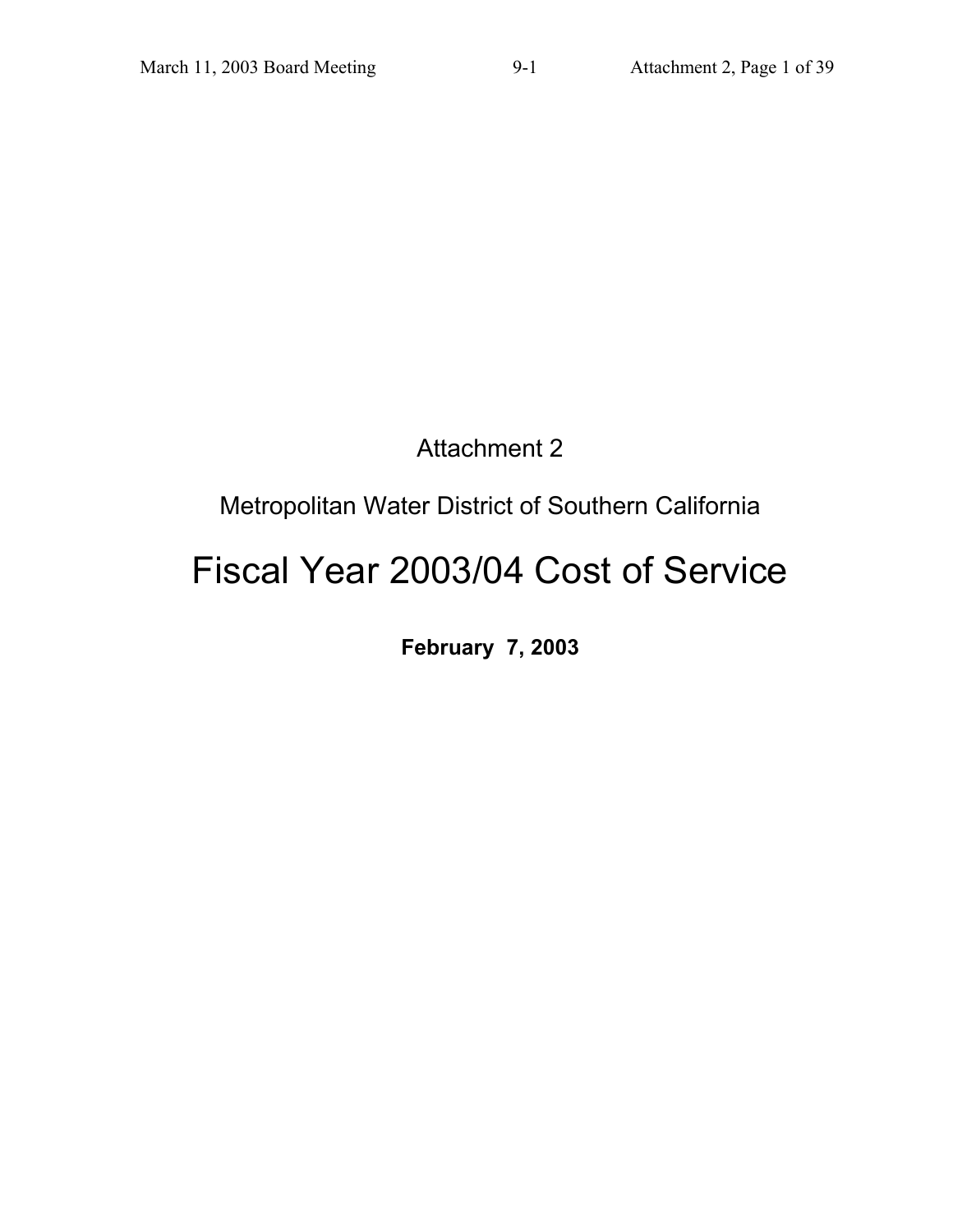## **Table of Contents**

|   | 11   |  |
|---|------|--|
|   | 1.2  |  |
|   | 13   |  |
|   | 131  |  |
|   |      |  |
|   |      |  |
|   |      |  |
|   |      |  |
|   | 1.4  |  |
| 2 |      |  |
|   | 2.1  |  |
|   | 2.2  |  |
|   | 2.3  |  |
|   | 2.4  |  |
|   | 2.5  |  |
|   | 2.6  |  |
|   | 2.7  |  |
|   | 2.8  |  |
|   | 2.9  |  |
|   | 2.10 |  |
| 3 |      |  |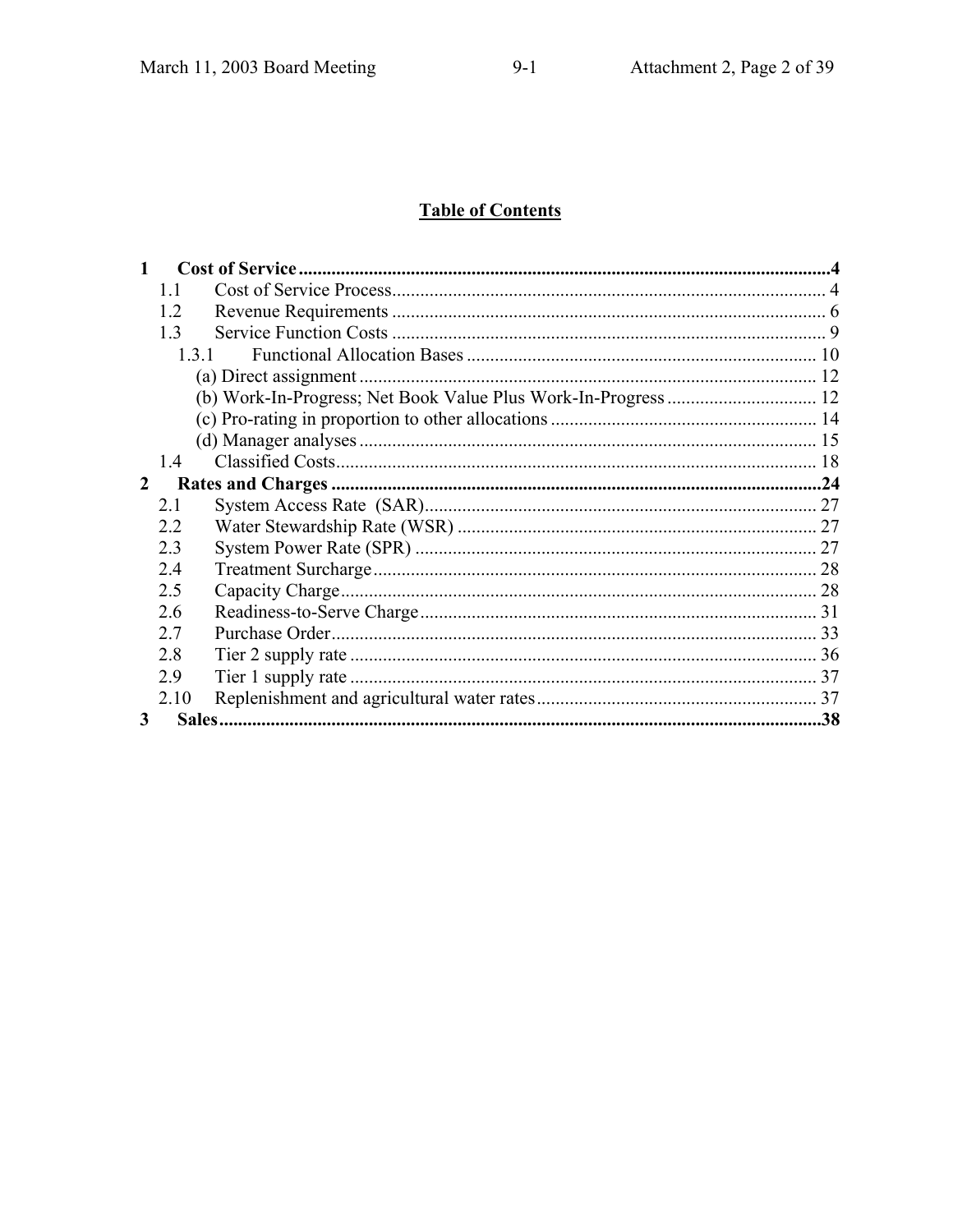## **List of Schedules**

| Schedule 1. Revenue Requirements (by budget line item)                                |     |
|---------------------------------------------------------------------------------------|-----|
| Schedule 2. Summary of Functional Allocations by Type of Allocation Basis             |     |
| Schedule 3. Net Book Value and Work in Progress Allocation Base                       | 13  |
| Schedule 4. Revenue Requirements (by service function)                                | 16  |
| Schedule 5. Service Function Revenue Requirements (by budget line item)               | 17  |
| Schedule 6. Classification Percentages                                                | 21  |
| Schedule 7. Service Function Revenue Requirements (by classification category)        | 23  |
| Schedule 8. Classified Service Function Revenue Requirements (by rate design element) | 25  |
| Schedule 9. Rates and Charges Summary                                                 | 26  |
| Schedule 10. Calendar year 2004 Capacity Charge                                       | 30  |
| Schedule 11. Readiness-to-Serve Charge (by member agency)                             | 32  |
| Schedule 12. Purchase Order Commitment Quantities                                     | 35  |
| Schedule 13. Estimated FY 2004 Deliveries (assuming expected normal demands)          | 39. |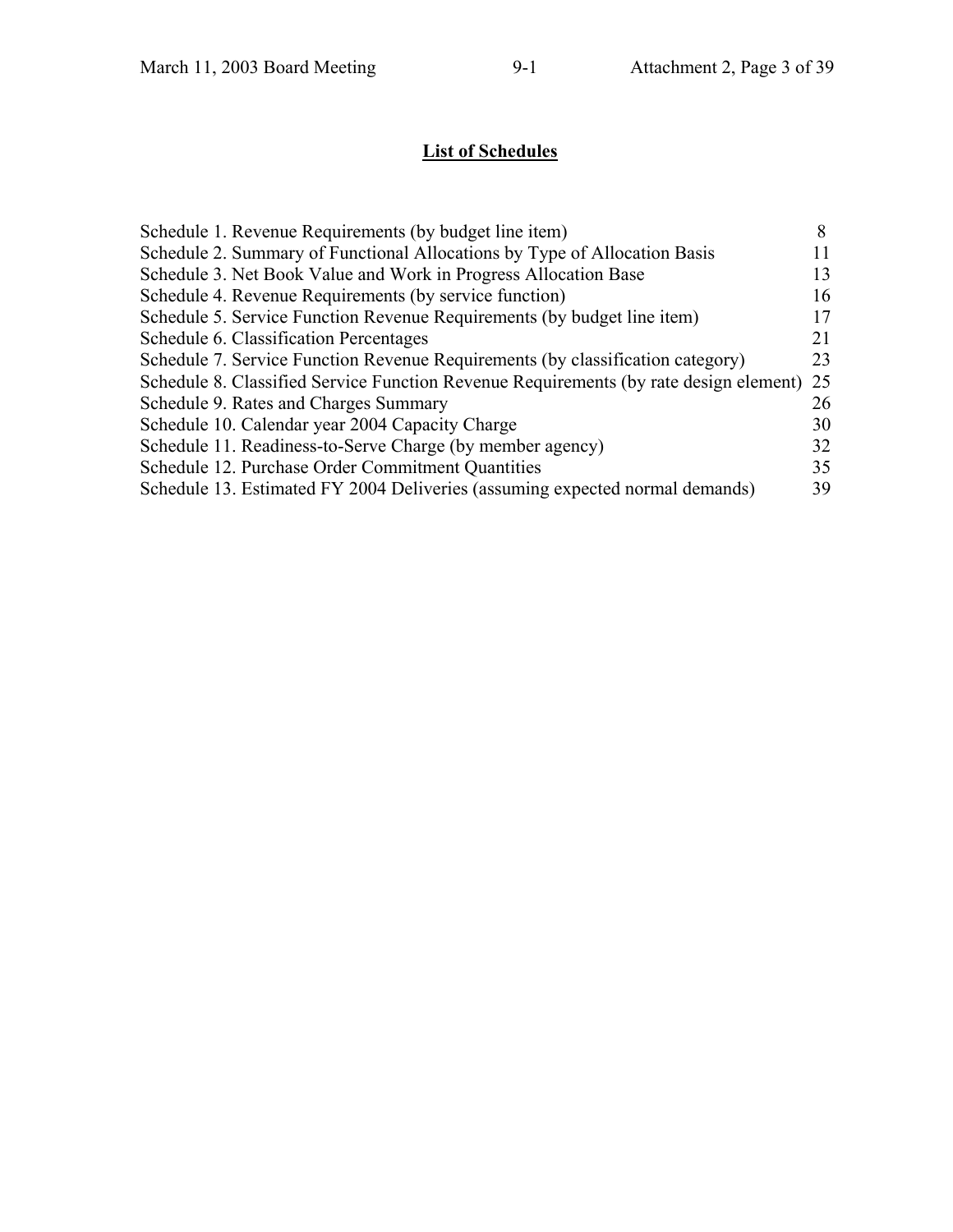## **1 Cost of Service**

Prior to discussing the specific rates and charges that make up the rate structure, it is important to understand the cost of service process that supports the rates and charges. The purpose of the cost of service process is to: (1) identify which costs should be recovered through rates and charges; (2) organize Metropolitan's costs into service functions; and (3) classify service function costs on the basis for which the cost was incurred. The purpose of sorting Metropolitan's costs in a manner that reflects the type of service provided (e.g. supply vs. conveyance), the characteristics of the cost (e.g. fixed or variable) and the reason why the cost was incurred (e.g. to meet peak or average demand) is to create logical cost of service "building blocks". The building blocks can then be arranged to design rates and charges with a reasonable nexus between costs and benefits.

### *1.1 Cost of Service Process*

The general cost of service process involves the four basic steps outlined below.

#### *Step 1 - Development Of Revenue Requirements*

In the revenue requirement step, the costs that Metropolitan must recover through rates and charges, after consideration of revenue offsets, are identified. The cash needs approach, an accepted industry practice for government owned utilities, has historically been used in identifying Metropolitan's revenue requirements and was applied for the purposes of this study. Under the cash needs approach, revenue requirements include operating costs and annual requirements for meeting financed capital items (debt service, pay-as-you-go capital, etc.).

#### *Step 2 – Identification of Service Function Costs*

In the functional allocation step, revenue requirements are allocated to different categories based on the operational functions served by each cost. The functional categories are identified in such a way as to allow the development of logical allocation bases. The functional categories used in the cost of service process include:

 Supply Conveyance and Aqueduct Storage Treatment **Distribution**  Demand Management Administrative and General Hydroelectric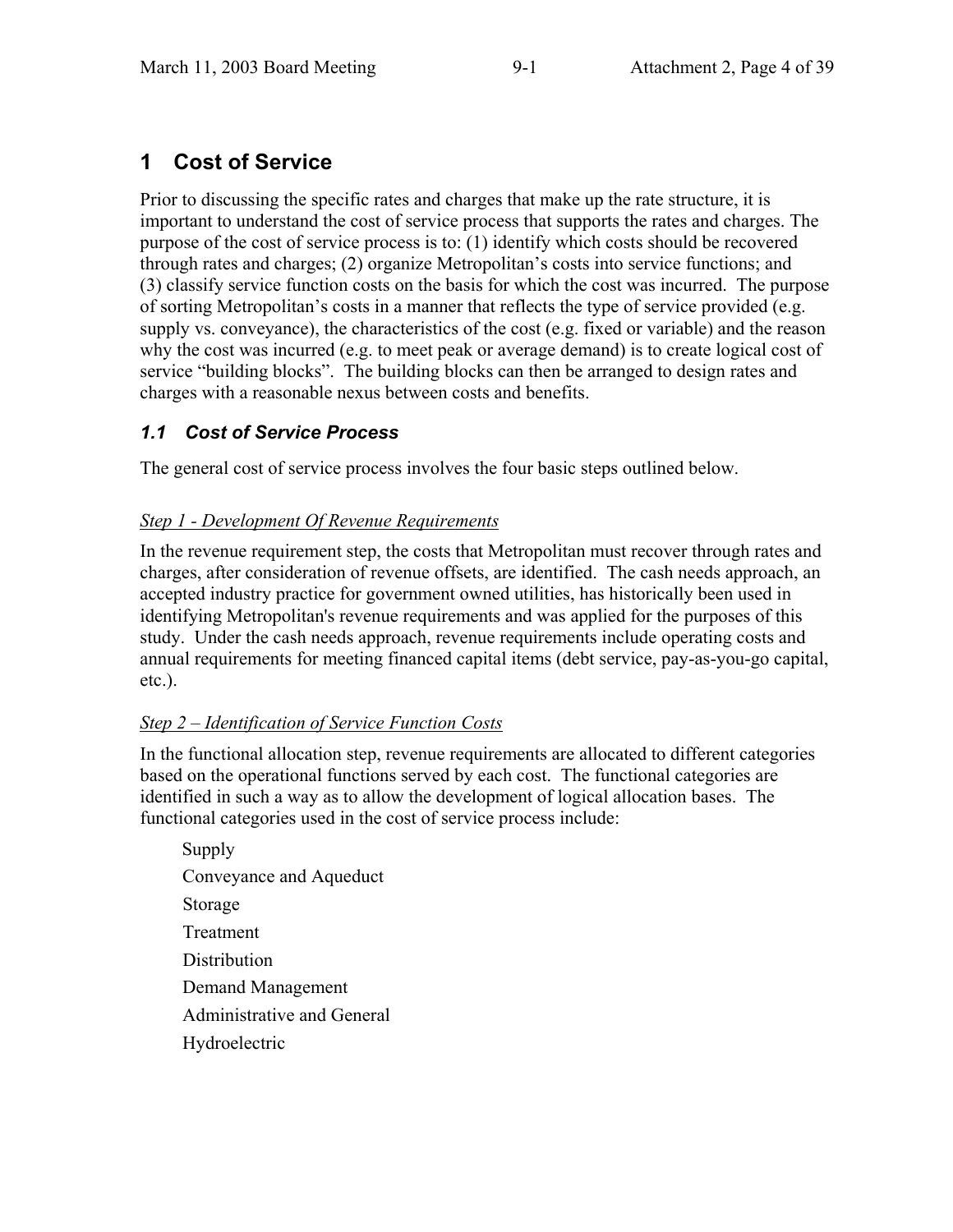In order to permit functional allocation at the level of accuracy required, many of these functional categories are subdivided into more detailed sub-functions in the cost of service process. For example, costs for the Supply and Conveyance and Aqueduct functions are further subdivided into the sub-functions State Water Project (SWP), Colorado River Aqueduct (CRA), and Other. Similarly, costs in the Storage function are broken down into the sub-functions Emergency Storage, Drought Carryover Storage, and Regulatory Storage.

#### *Step 3 - Classification Of Costs*

In the cost classification step, functionalized costs are separated into categories according to their causes and behavioral characteristics. Proper cost classification is critical in developing a rate structure that recovers costs in a manner consistent with the causes and behaviors of those costs. Under American Water Works Association (AWWA) guidelines, cost classification may be done using either the Base/Extra-Capacity approach or the Commodity/Demand approach. In the simplest sense, these approaches offer alternative means of distinguishing between utility costs incurred to meet average or base demands and costs incurred to meet peak demands. The Commodity/Demand approach was modified for its application to Metropolitan's rate structure by adding a separate cost classification for costs related to providing standby service. Analysis of system operating data indicated that a modified Commodity/Demand approach was the most appropriate for developing Metropolitan's cost of service classification bases.

#### *Step 4 - Allocation Of Costs To Rate Design Elements*

The allocation of costs to the rate design elements depends on the purpose for which the cost was incurred and the manner in which the member agencies use the Metropolitan system. For example, costs incurred to meet average system demands are typically recovered by \$ per acre-foot rates and are allocated based on the volume of water purchased by each agency. Rates that are levied on the amount or volume of water delivered are commonly referred to as volumetric rates as the customer's costs vary with the volume of water purchased. Costs incurred to meet peak demands (referred to in this report as demand costs) are recovered through a peaking charge (the Capacity Reservation Charge and Peaking Surcharge) and are allocated to agencies based on their peak demand behavior. Costs incurred to provide standby service in the event of an emergency are referred to here as standby costs. Differentiating between costs for average usage and peak usage is just one example of how the cost of service process allows for the design of rates and charges that improves overall customer equity and efficiency. Figure 1 summarizes the cost of service process.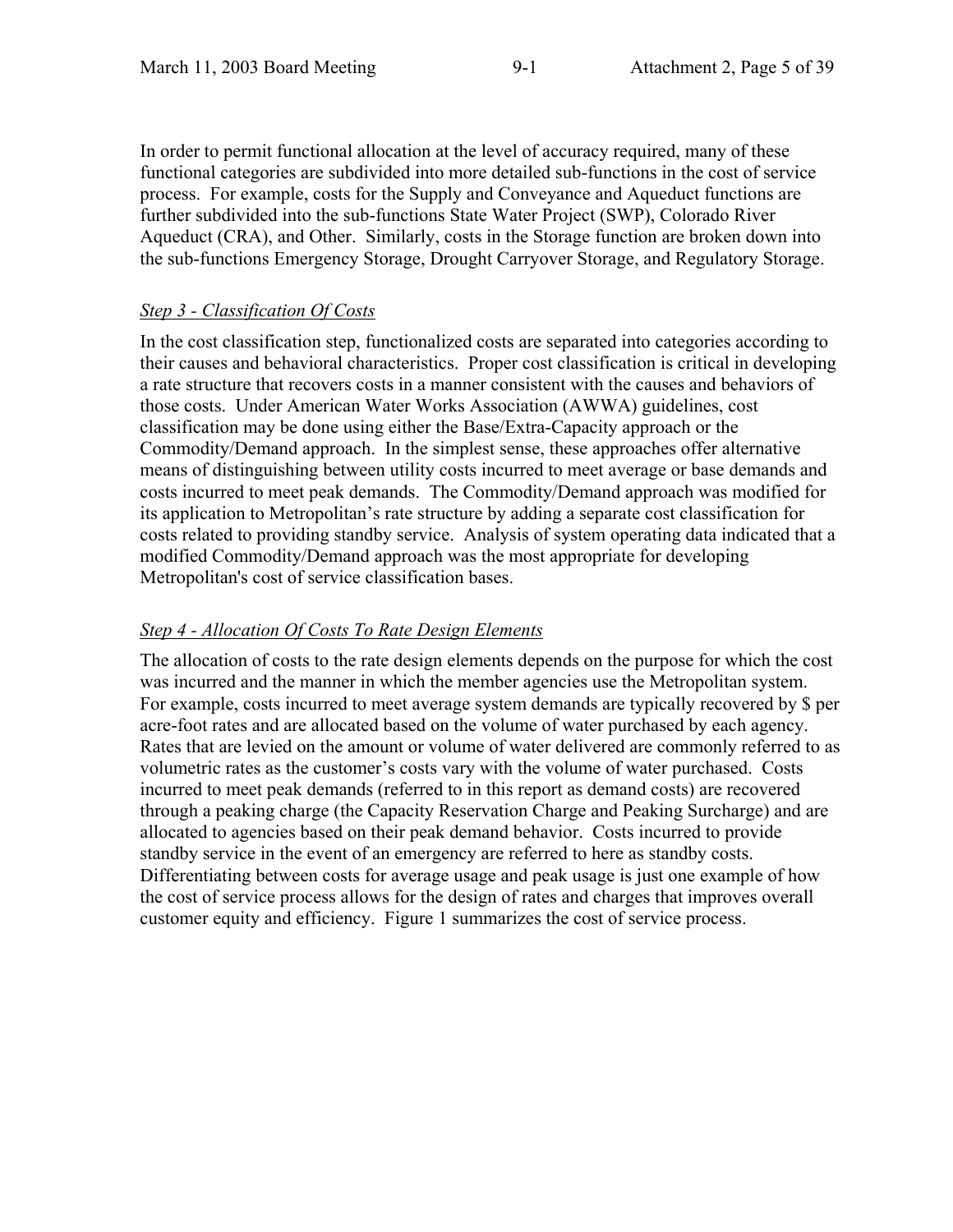

*Figure 1. The Cost of Service Process* 

#### *1.2 Revenue Requirements*

The estimated revenue requirements presented in this report are for FY 2003/04. Throughout the report, FY 2003/04 is used as the "test year" to demonstrate the application of the cost of service process. Schedule 1 summarizes the FY 2003/04 revenue requirement by the major budget line items used in Metropolitan's budgeting process. Current estimates indicate Metropolitan's annual cash expenditures (including capital financing costs, but not construction outlays financed with bond proceeds) will total approximately \$1,082 million in FY 2003/04.

The rates and charges do not have to cover this entire amount. Metropolitan generates a significant amount of revenue from interest income, hydroelectric power sales and miscellaneous income. These internally generated revenues are referred to as revenue offsets and are expected to generate about \$47.7 million in FY 2003/04. It is expected that Metropolitan will also generate about \$99.3 million in ad valorem property tax revenues. Property tax revenues are used to pay for a portion of Metropolitan's obligation under the State Water Contract and general obligation bond debt service. The total revenue offsets for FY 2003/04 are estimated to be \$147 million. Therefore, the revenue required from rates and charges is the difference between the total costs and the revenue offsets, or \$935.1 million. Approximately \$75.9 million in Water Rate Stabilization Funds will be used to fund a portion of the revenue requirement, mitigating all but a \$10/acre-foot increase in the Water Treatment Rate. The rates and charges recommended in this report will generate a total of \$860 million in the test year.

All of Metropolitan's costs fall under the broad categories of Departmental Costs or General District Requirements. Departmental Costs include budgeted items identified with specific organizational groups. General District Requirements consist of requirements associated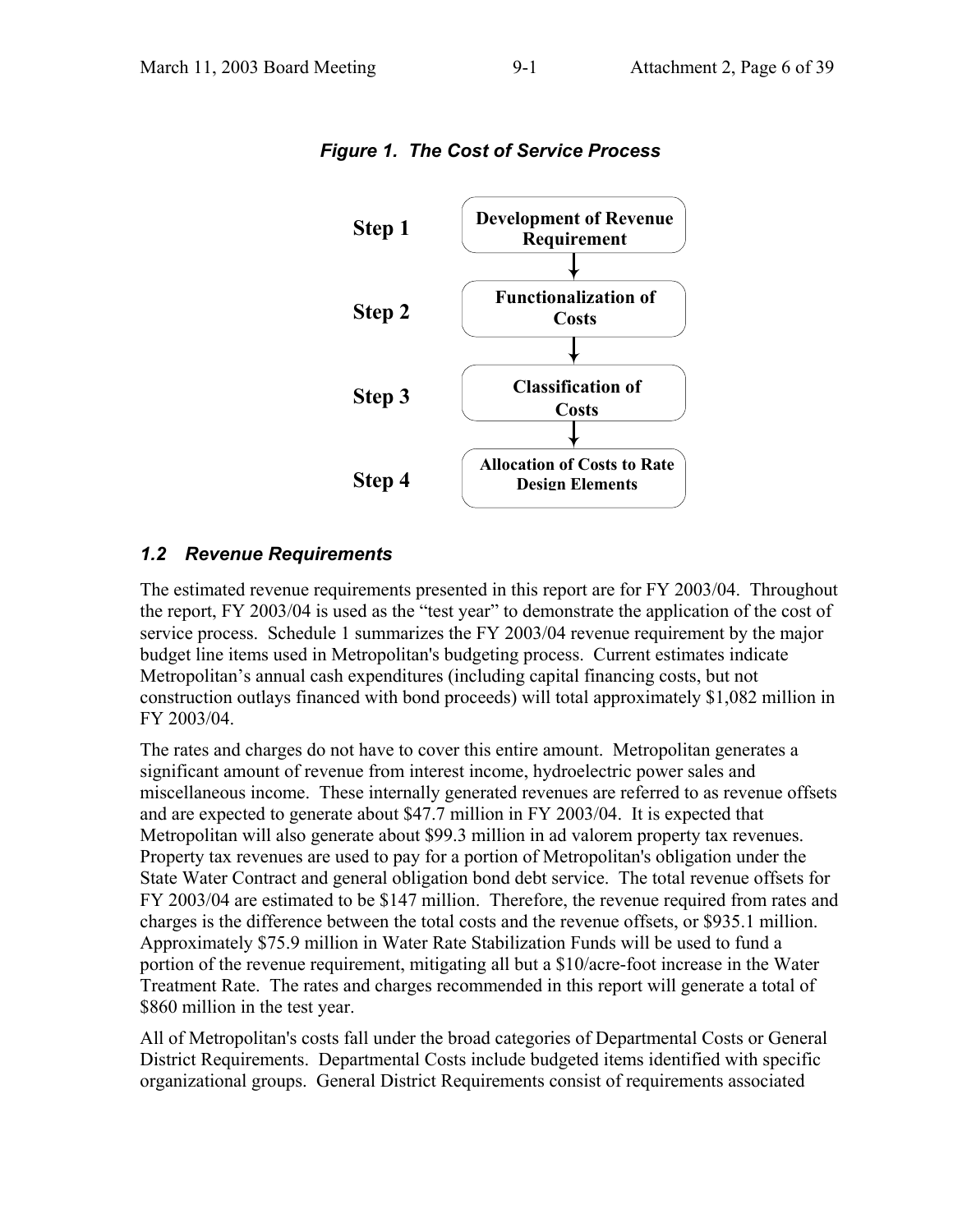with the Colorado River Aqueduct (CRA), State Water Project (SWP), the capital financing costs associated with the Capital Investment Program (CIP), and Water Management Programs. General District Requirements also include reserve fund transfers required by bond covenants and Metropolitan's Administrative Code.

When considered in total, General District Requirements make up approximately 68.9 percent of the absolute value of the allocated costs. Metropolitan's capital financing program is the second largest component of the revenue requirement, constituting approximately 27.1 percent of the revenue requirement. The largest component of the revenue requirement relates to SWP expenditures, which make up approximately 29.1 percent of Metropolitan's FY 2003/04 revenue requirements. Metropolitan's SWP contract requires Metropolitan to pay its allocated share of the capital, minimum operations, maintenance, power and replacement costs incurred to develop and convey its water supply entitlement, irrespective of the quantity of water Metropolitan takes delivery of in any given year. Departmental O&M costs make up 19.1 percent of the total revenue requirement in FY 2003/04. Water System Operations is the largest single component of the Departmental Costs and accounts for 10.2 percent of the revenue requirements. Water System Operations responsibilities include operations and maintenance of Metropolitan's pumping, storage, treatment, and hydroelectric facilities, as well as operation and maintenance of the Colorado River Aqueduct and other conveyance and supply facilities.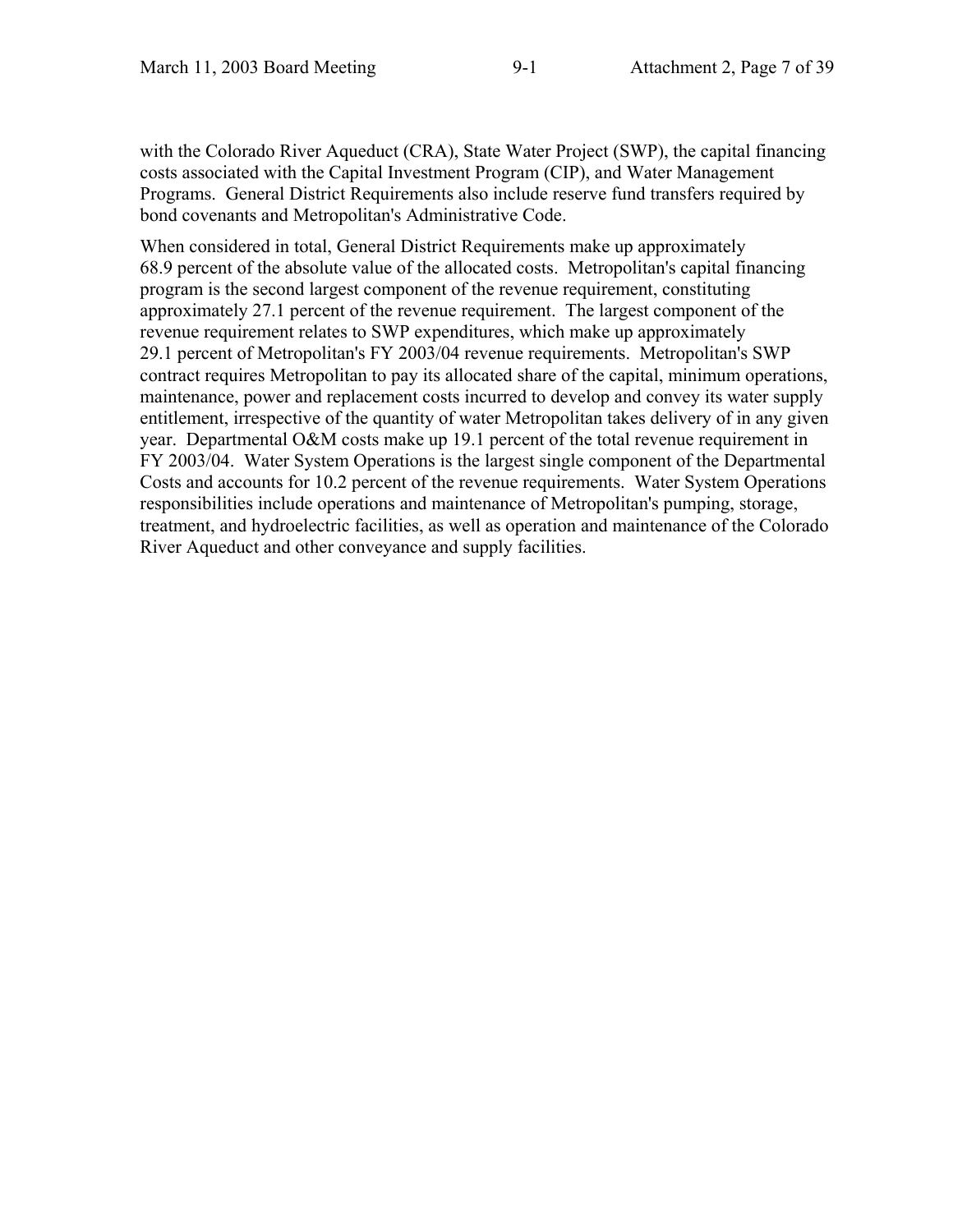## *Schedule 1. Revenue Requirements (by budget line item)*

|                                            | <b>Estimated for</b> | % of Revenue              |
|--------------------------------------------|----------------------|---------------------------|
|                                            | FY 2004              | Requirements <sup>1</sup> |
| Departmental Operations & Maintenance      |                      |                           |
| Office of the Chief Executive Officer      | \$<br>5,017,486      | 0.4%                      |
| Outreach                                   | 12,541,871           | $1.0\%$                   |
| <b>Water Systems Operations</b>            | 125,205,394          | 10.2%                     |
| <b>Chief Financial Officer</b>             | 6,419,147            | $0.5\%$                   |
| <b>Corporate Resources</b>                 | 62,682,835           | 5.1%                      |
| Water Resource Management                  | 14,714,242           | 1.2%                      |
| General Counsel                            | 7,307,169            | $0.6\%$                   |
| <b>Audit Department</b>                    | 1,416,850            | 0.1%                      |
| Total Departmental O&M                     | 235,304,995          | 19.1%                     |
|                                            |                      |                           |
| <b>General District Requirements</b>       |                      |                           |
| <b>State Water Project</b>                 | 358,216,121          | 29.1%                     |
| Colorado River Aqueduct                    | 29,605,644           | 2.4%                      |
| Deposit to Water Transfer Fund             | 45,000,000           | 3.7%                      |
| Water Management Programs                  | 46,724,890           | 3.8%                      |
| Capital Financing Program                  | 332,633,873          | 27.1%                     |
| Water Quality Exchange and Transfers       | $\Omega$             | $0.0\%$                   |
| Operating Equipment and Leases             | 20,762,104           | 1.7%                      |
| Increase (Decrease) in Required Reserves   | 13,881,991           | 1.1%                      |
| <b>Total General District Requirements</b> | 846, 824, 623        | 68.9%                     |
| <b>Revenue Offsets</b>                     | (147,009,933)        | 12.0%                     |
| <b>Net Revenue Requirements</b>            | \$<br>935,119,685    | 100%                      |

(1) Given as a percentage of the absolute values of total dollars.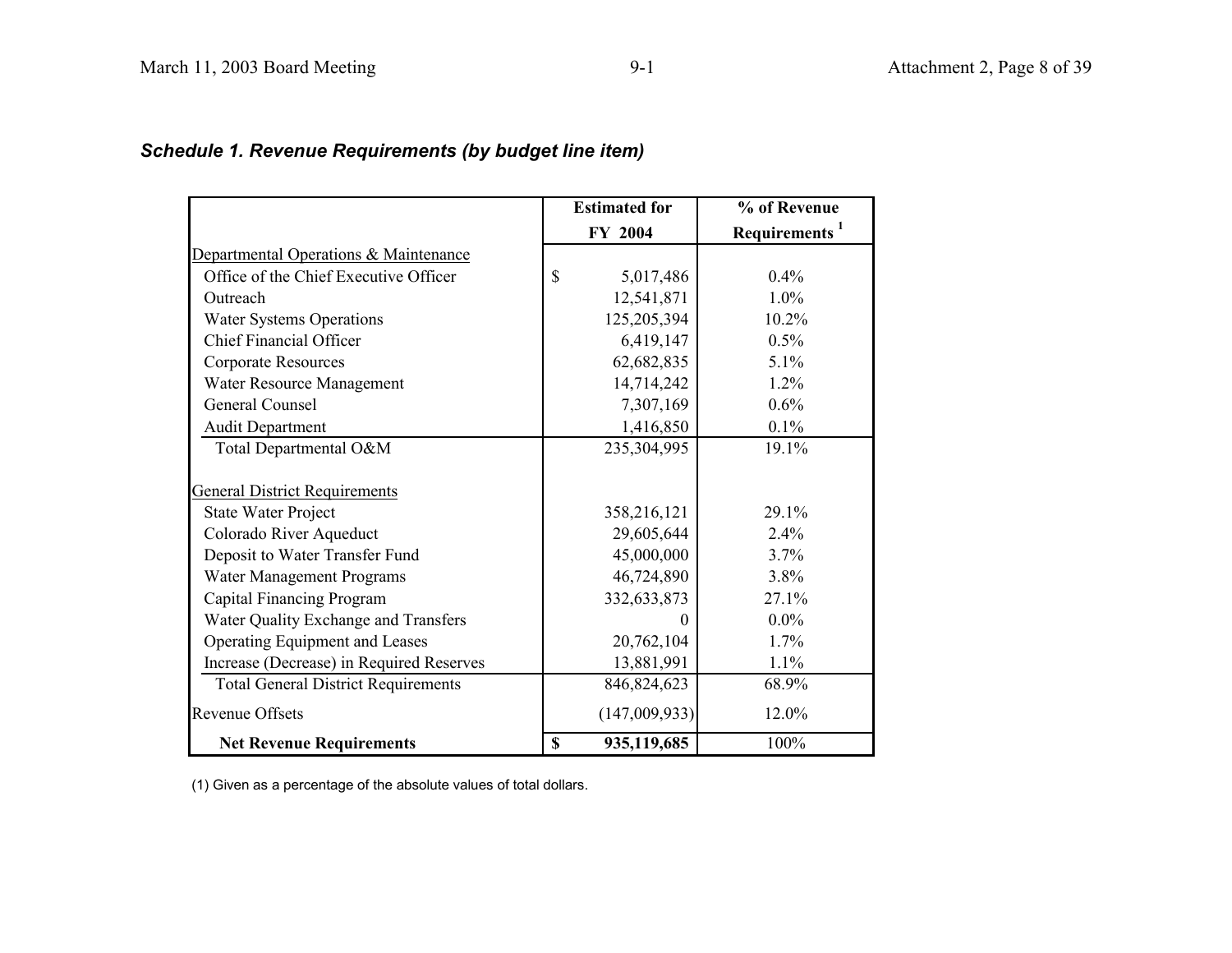#### *1.3 Service Function Costs*

Several major service functions result in the delivery of water to Metropolitan's member agencies. These include the source of supply itself, the conveyance capacity and energy used to move water to Southern California, the storage of water, distribution of supplies within Southern California and, treatment of these supplies. Metropolitan's rate structure recovers the majority of the cost of providing these service functions through rates and charges.

The functional categories developed for Metropolitan's cost of service process are consistent with the American Water Works Association (AWWA) rate setting guidelines, a standard chart of accounts for utilities developed by the National Association of Regulatory Commissioners (NARUC), and the National Council of Governmental Accounting. Because all water utilities are not identical, the rate structure considers Metropolitan's unique physical, financial, and institutional characteristics.

A key goal of functional allocation is to maximize the degree to which rates and charges reflect the costs of providing different types of service. For functional allocation to be of maximum benefit, two criteria must be kept in mind when establishing functional categories.

 The categories should correlate charges for different types of service with the costs of providing those different types of service; and

 Each function should include reasonable allocation bases by which costs may be allocated.

Each of the functions developed for the cost of service process is described below.

 *Supply.* This function includes costs for those SWP and CRA facilities and programs that relate to maintaining and developing supplies to meet the member agencies demands. For example, Metropolitan's supply related costs include investments in Phase I of the Conservation Agreement with the Imperial Irrigation District and will include investments in the off-aqueduct storage and transfers included in the California 4.4 Plan to maintain full CRA deliveries. The SWP Delta Water Charge is included as a cost of supply along with the cost of storage and transfer programs such as Semitropic Water Storage Program, Arvin-Edison Water Storage Program and the North Las Posas Groundwater Basin Conjunctive Use Agreement.

 *Conveyance and Aqueduct.* This function includes the capital, operations, maintenance, and overhead costs for SWP and CRA facilities that convey water through Metropolitan's internal distribution system. Variable power costs for the SWP and CRA are also considered to be Conveyance and Aqueduct costs but are separately reported under a "power" sub-function. Conveyance and Aqueduct facilities can be distinguished from Metropolitan's other facilities primarily by the fact that they do not typically include direct connections to the member agencies. For purposes of this study, the Inland Feeder Project functions as an extension of the SWP East Branch and is therefore considered a Conveyance and Aqueduct facility as well.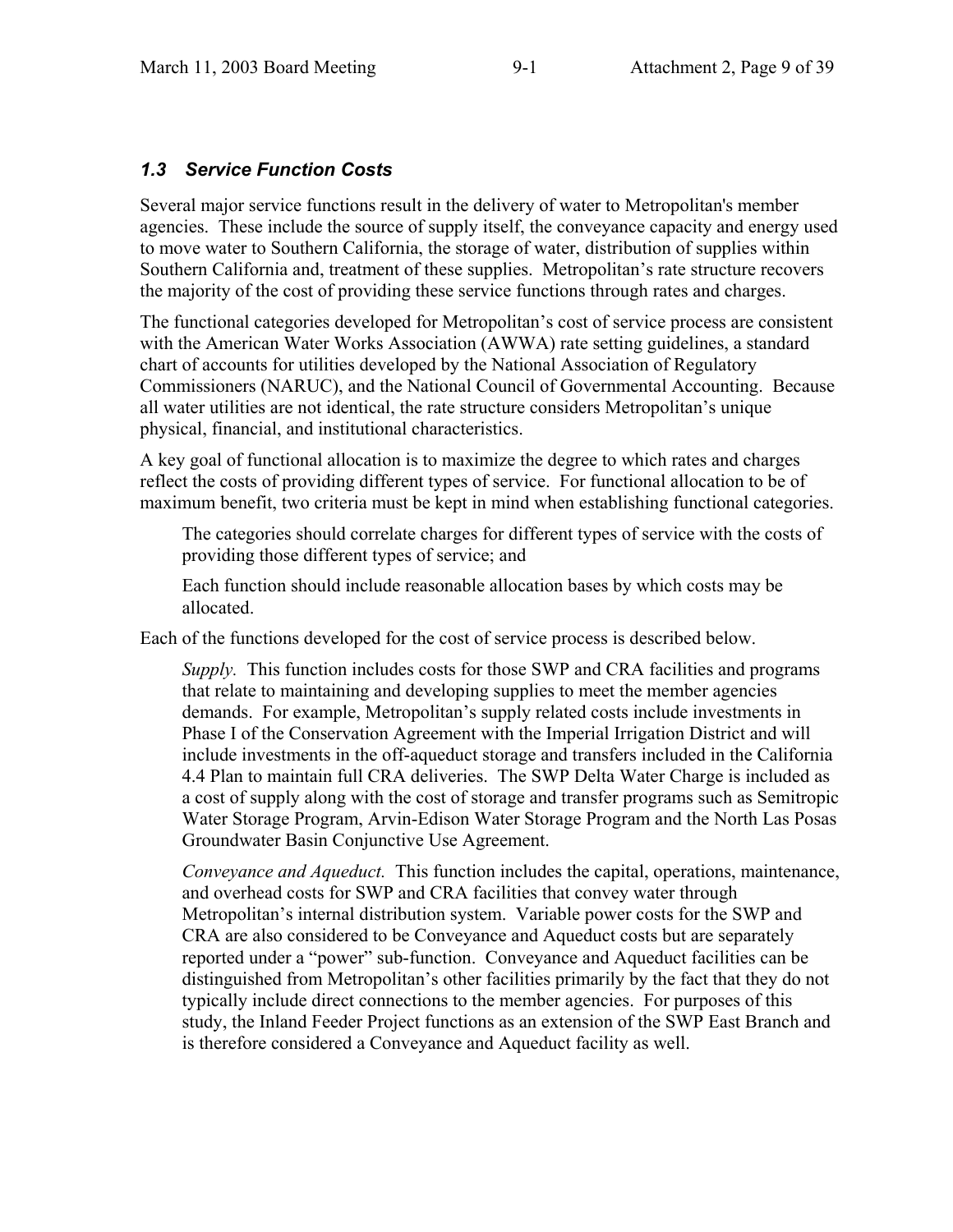*Storage.* Storage costs make up a significant portion of Metropolitan's costs and include the capital financing, operating, maintenance, and overhead costs for Diamond Valley Lake, Lake Mathews, Lake Skinner, and five smaller regulatory reservoirs within the distribution system. Metropolitan's larger storage facilities will be operated to provide (1) emergency storage in the event of an earthquake or similar system outage; (2) drought storage that produces additional supplies during times of shortage; and (3) regulatory storage to balance system demands and supplies and provide for operating flexibility. To reasonably allocate the costs of storage capacity among member agencies, the storage service function is categorized into sub-functions of emergency, drought, and regulatory storage.

 *Treatment.* This function includes the costs for Metropolitan's five treatment plants and is considered separately from other costs so that treated water service may be priced separately.

 *Distribution.* This function includes capital financing, operating, maintenance, and overhead costs for the "in-basin" feeders, canals, pipelines, laterals, and other appurtenant works. The "in-basin" facilities are distinguished from Conveyance and Aqueduct facilities at the point of connection to the SWP, Lake Mathews, and other major turnouts along the CRA facilities.

 *Demand Management.* A separate demand management service function has been used to clearly identify the cost of Metropolitan's investments in local resources like conservation and recycling.

 *Administrative and General (A&G).* These costs occur in each of the Groups' departmental budgets and reflect overhead costs that cannot be directly functionalized. The cost of service process currently allocates A&G costs to the service functions based on the total amount of non-A&G dollars allocated to each function.

 *Hydroelectric.* Hydroelectric costs include the capital financing, operating, maintenance, and overhead costs incurred to operate the 16 small hydroelectric plants located throughout the water distribution system.

#### 1.3.1 Functional Allocation Bases

The functional allocation bases are used to allocate a cost to the various service functions. The primary functional allocation bases used in the cost of service process are listed below.

- Direct Assignment
- x Work-In-Process or Net Book Value Plus Work-In-Process
- Pro-Rating In Proportion To Other Allocations
- Manager Analysis

Schedule 2 summarizes the amounts of total cost allocated using each of the above types of allocation bases.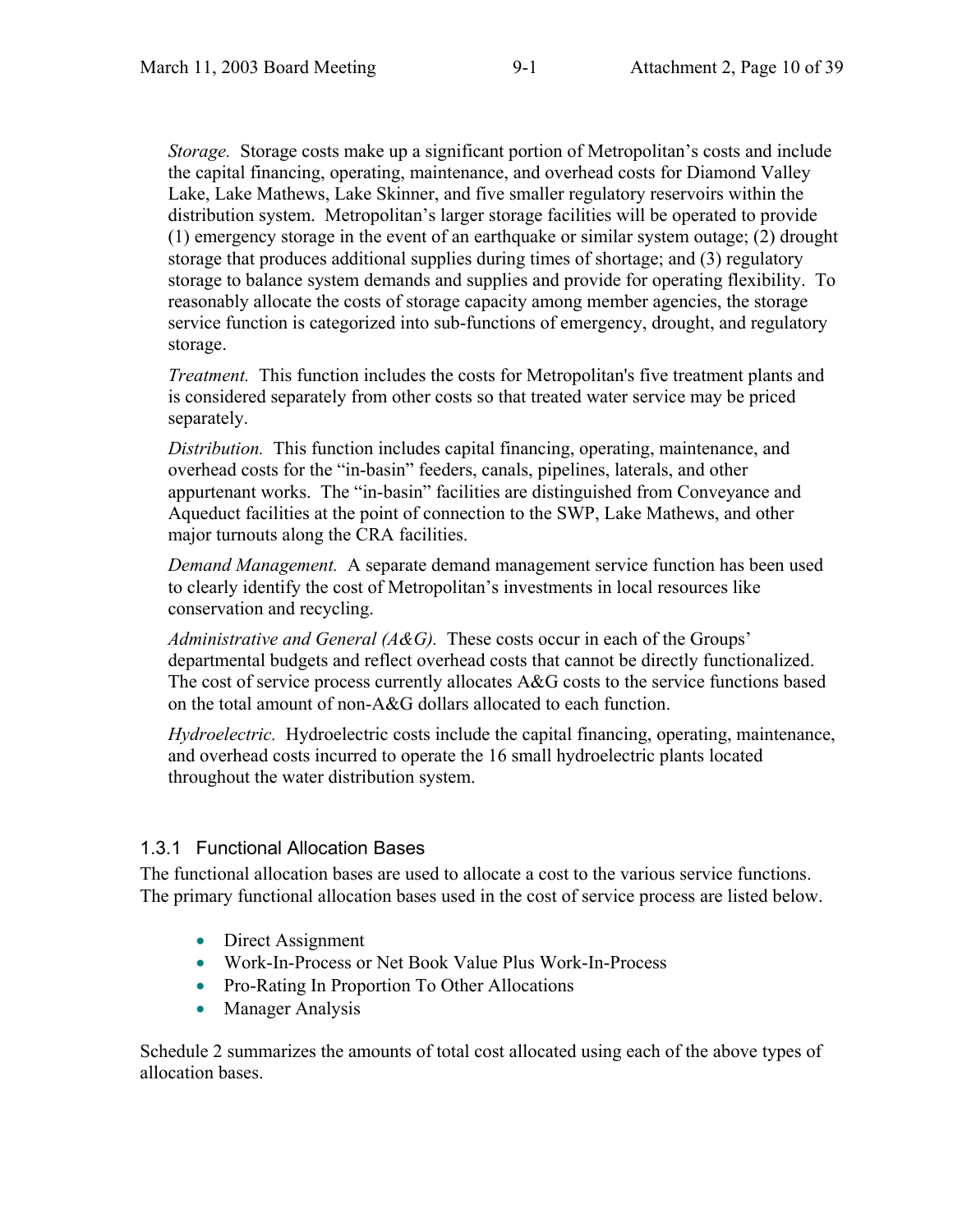## *Schedule 2 Summary of Functional Allocations by Type of Allocation Basis*

|                                            | <b>Estimated for</b> | % of Allocated |
|--------------------------------------------|----------------------|----------------|
| <b>Primary Functional Allocation Bases</b> | <b>FY 2004</b>       | <b>Dollars</b> |
| Direct Assignment                          | \$<br>556, 543, 805  | $45.3\%$       |
| Work in Process/Net Book Value             | 361,521,252          | $29.4\%$       |
| Pro-Rating                                 | 267, 213, 578        | 21.7%          |
| <b>Manager Analysis</b>                    | 43,860,918           | $3.6\%$        |
| <b>Total Dollars Allocated</b>             | \$<br>1,229,139,552  | 100.0%         |
| Portion of Above Allocations Relating to:  |                      |                |
| Revenue Requirements before Offsets        | 1,082,129,619        |                |
| <b>Revenue Offsets</b>                     | 147,009,933          |                |
| <b>Total Dollars Allocated</b>             | \$<br>1,229,139,552  |                |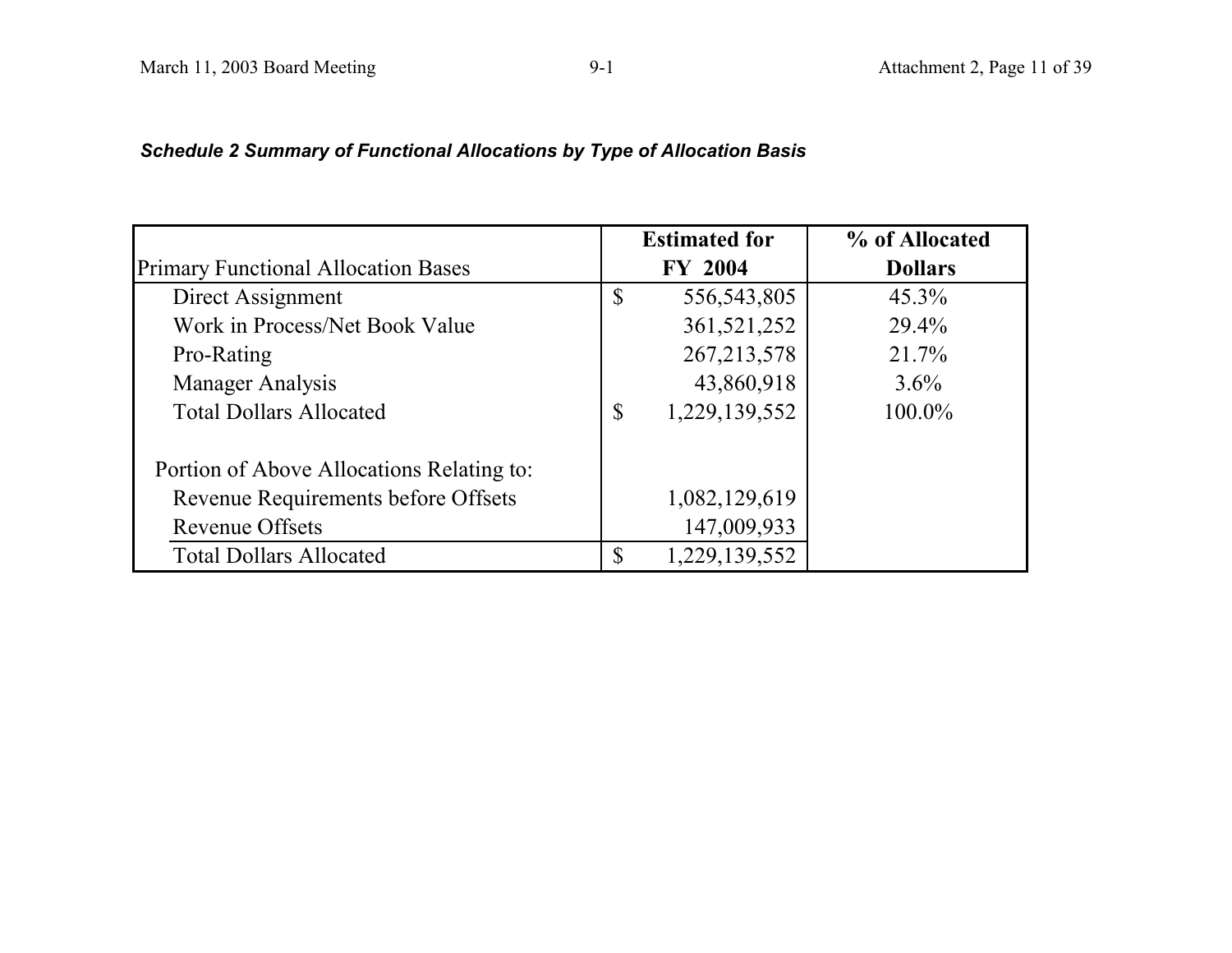Each of the primary allocation bases is discussed in detail in the remainder of this section. Discussion of each allocation basis includes examples of costs allocated using that particular basis. A line-by-line schedule of functional allocations is presented in the Appendix 1 to this report.

#### **(a) Direct assignment**

Direct assignment makes use of a clear and direct connection between a revenue requirement and the function being served by that revenue requirement. Directly assigned costs typically include: costs associated with specific treatment plants; purely administrative costs; and certain distribution and conveyance departmental costs. Examples of costs that are directly assigned to specific functional categories are given below.

- Water System Operations Group departmental costs for treatment plants are directly assigned to treatment.
- Transmission charges for State Water Contract are directly assigned to conveyance SWP.

#### **(b) Work-In-Progress; Net Book Value Plus Work-In-Progress**

Debt service and capital costs comprise about 27 percent of Metropolitan's annual revenue requirements. One approach would be to allocate payments on each debt issue in direct proportion to specific project expenditures made using bond proceeds. But, this approach would result in a high degree of volatility in relative capital cost allocations from year to year. The approach used in this analysis is one widely used in water industry cost of service studies. Capital and debt-related costs (including repair and replacement costs paid from current revenues) are allocated on the basis of the relative net book values of fixed assets within each functional category. This approach produces capital cost allocations that are consistent with the functional distribution of assets. Also, since the allocation basis is tied to fixed asset records rather than debt payment records, the resulting allocations are more reflective of the true useful lives of assets. Use of net book values as an allocation basis provides an improved matching of functional costs with asset lives. A listing of fixed asset net book values summarized by asset function is shown in Schedule 3.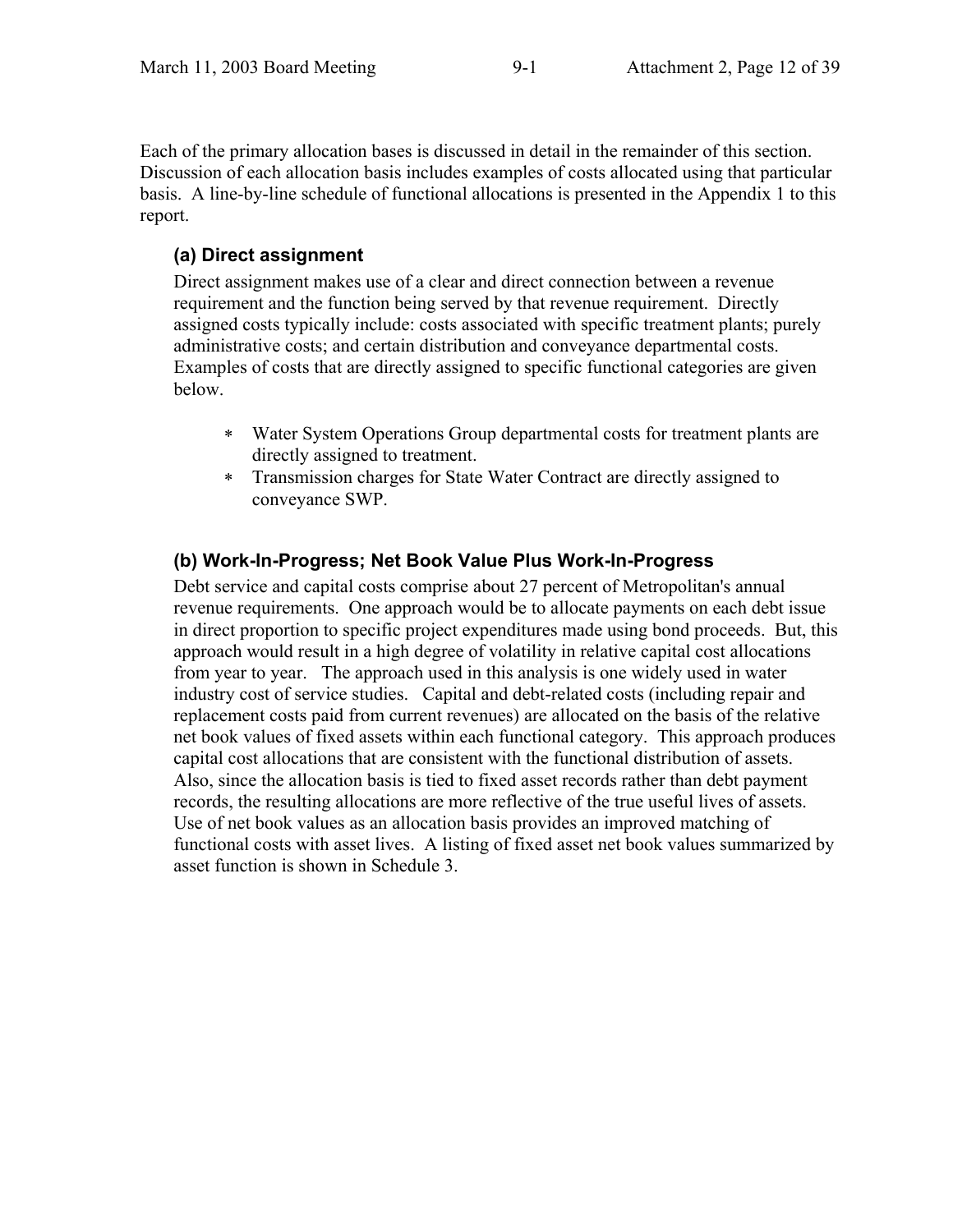### *Schedule 3 Net Book Value and Work in Progress Allocation Base*

|                                           |    | NBV for       | % of Total |
|-------------------------------------------|----|---------------|------------|
| <b>Functional Categories</b>              |    | FY 2004       | <b>NBV</b> |
| Source of Supply                          | \$ | 93,451,646    | $1.7\%$    |
| Conveyance & Aqueduct                     |    | 856,694,182   | 15.6%      |
| Storage                                   |    | 2,200,412,694 | $40.0\%$   |
| Treatment                                 |    | 1,062,050,472 | 19.3%      |
| Distribution                              |    | 962,413,337   | 17.5%      |
| Demand Management                         |    | $\theta$      | $0.0\%$    |
| Administrative & General                  |    | 196,798,172   | 3.6%       |
| Hydroelectric                             |    | 125,335,149   | 2.3%       |
| <b>Total Fixed Assets Net Book Value:</b> | S  | 5,497,155,653 | 100.0%     |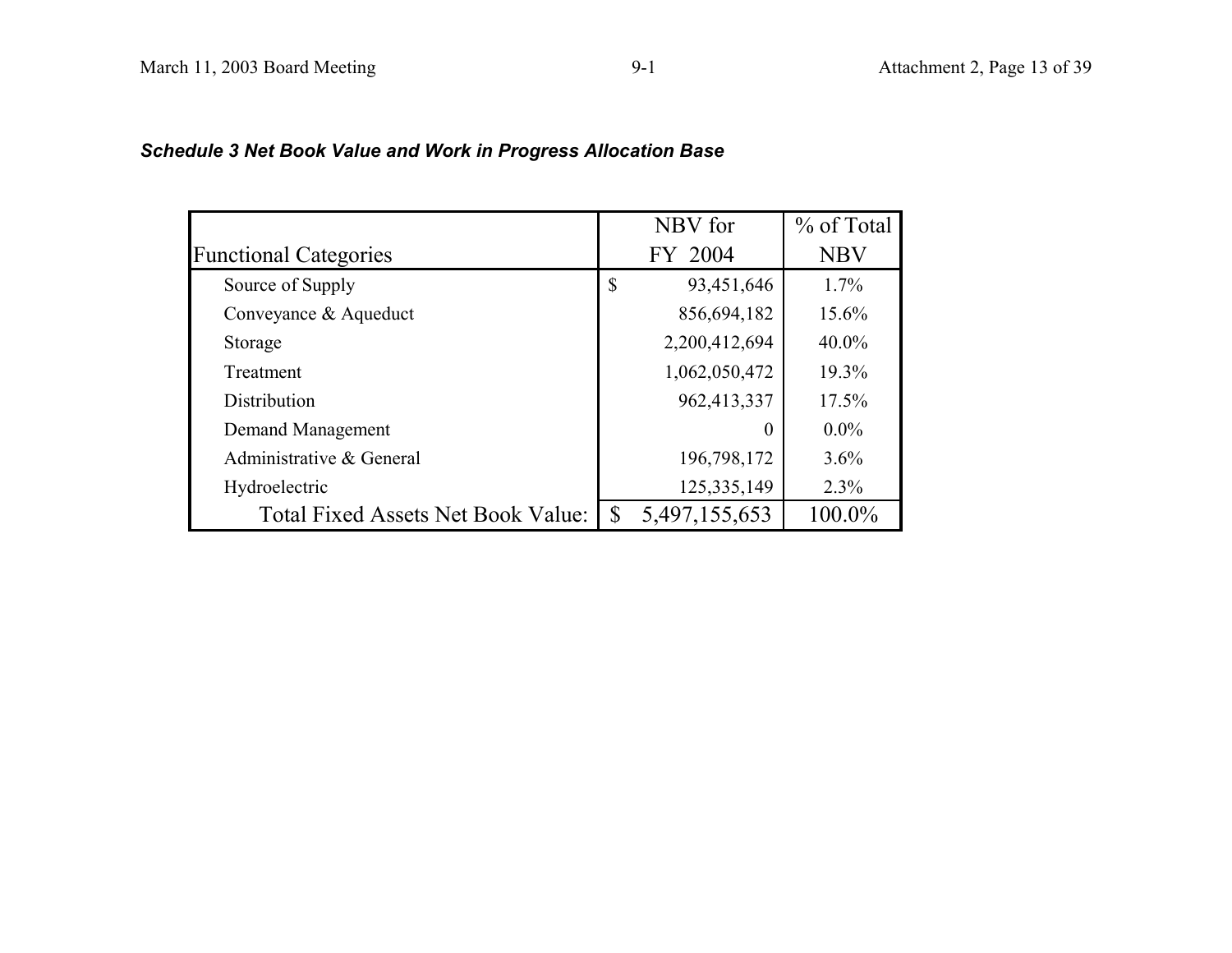In most instances, the cost of service process uses net book value *plus* work-in-progress to develop allocation bases for debt and capital costs. For organizational units handling current construction activity, however, allocations are based on work-in-progress alone. For these organizational units, exclusion of net book value from the allocation basis is done because the costs being allocated relate directly to work in progress not yet reflected in the completed assets records.

Examples of revenue requirements allocated using these net book value and work-inprogress allocations are shown below.

- General Obligation and Revenue Bond Debt Service: *allocated using Work In Progress plus Net Book Value.*
- PAYG: *allocated using Work In Progress plus Net Book Value.*

To calculate the relative percentage of fixed assets in each functional category Metropolitan staff conducted a detailed analysis of historical accounting records and built a database of fixed asset accounts that contains records for all facilities currently in service and under construction. Each facility was sorted into the major service function that best represented the facilities primary purpose and was then further categorized into the appropriate sub-functions described earlier.

#### **(c) Pro-rating in proportion to other allocations**

Utility cost of service studies frequently contain line items for which it would be difficult to identify an allocation basis specific to that line item. In these cases, the most logical allocation basis is often a pro-rata blend of allocation results calculated for other revenue requirements in the same departmental group, or general category. Reasonable pro-rata allocations are based on a logical nexus between a cost and the purpose which its serves. For example:

- Water System Operations Group Manager costs are allocated using all other WSO costs since the Group Manager spends time overseeing the entire Group.
- Corporate Resources Group Human Resources Section costs are allocated using all labor costs since Human resources spends its time and resources attending to the labor force.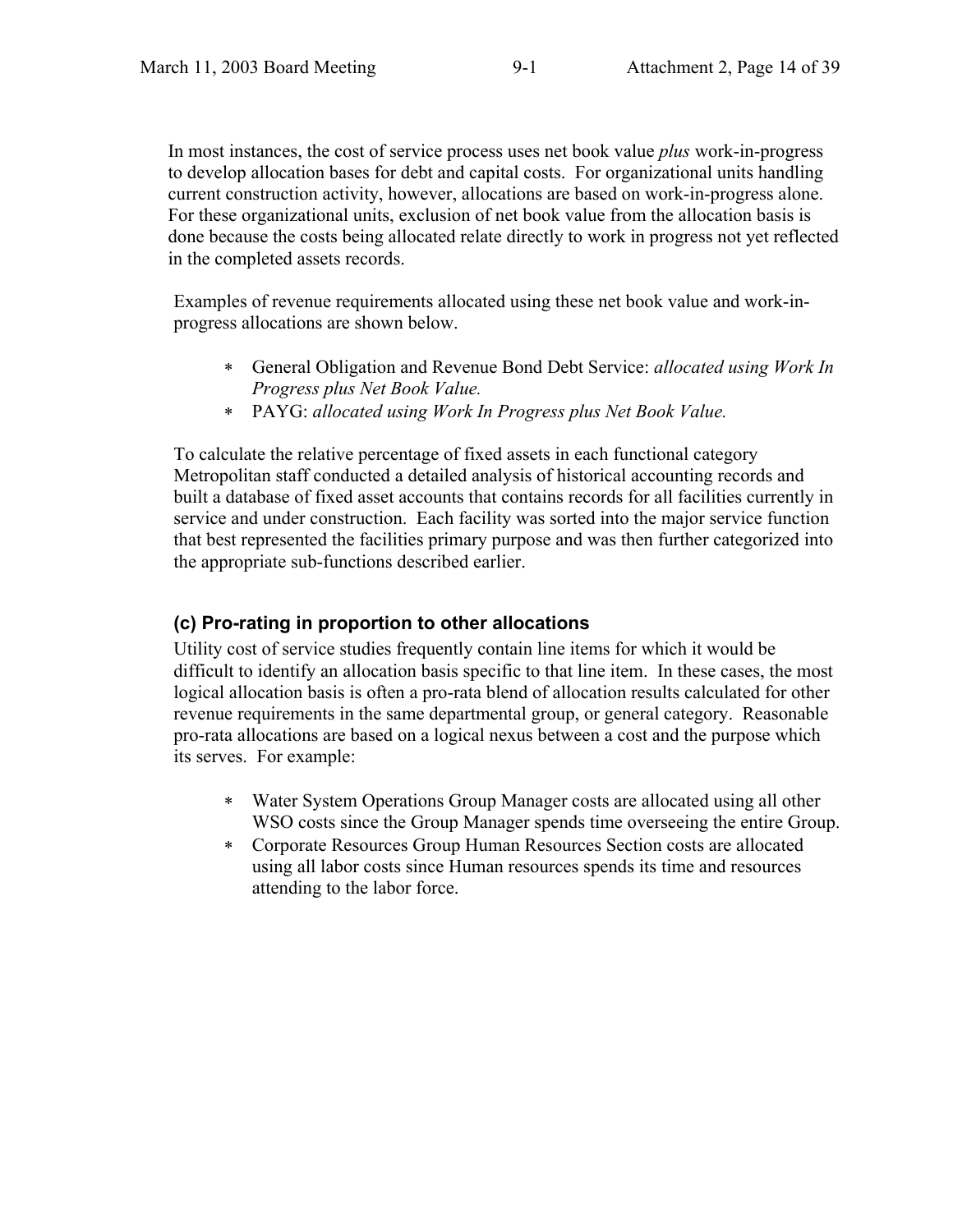#### **(d) Manager analyses**

The functional interrelationships of some organizational units are so complex and/or dynamic that reliable allocation bases can only be developed with extensive input from the organization's managers. In these cases, managers use their first-hand knowledge of the organization's internal operations to generate a functional analysis of departmental costs. Examples of revenue requirements allocated based on manager analyses are:

Water System Operations Group: Water Quality Monitoring Section

A summary of the functional allocation results is shown in Schedules 4 and 5. Schedule 4 provides a breakdown of the revenue requirement for FY 2003/04 into the major service functions and sub-functions prior to the re-distribution of administrative and general costs. Schedule 5 serves as a cross-reference summarizing how the budget line items are distributed among the service functions. The largest functional component of Metropolitan's revenue requirement is the Conveyance and Aqueduct function, which constitutes approximately 39 percent of the allocated revenue requirement.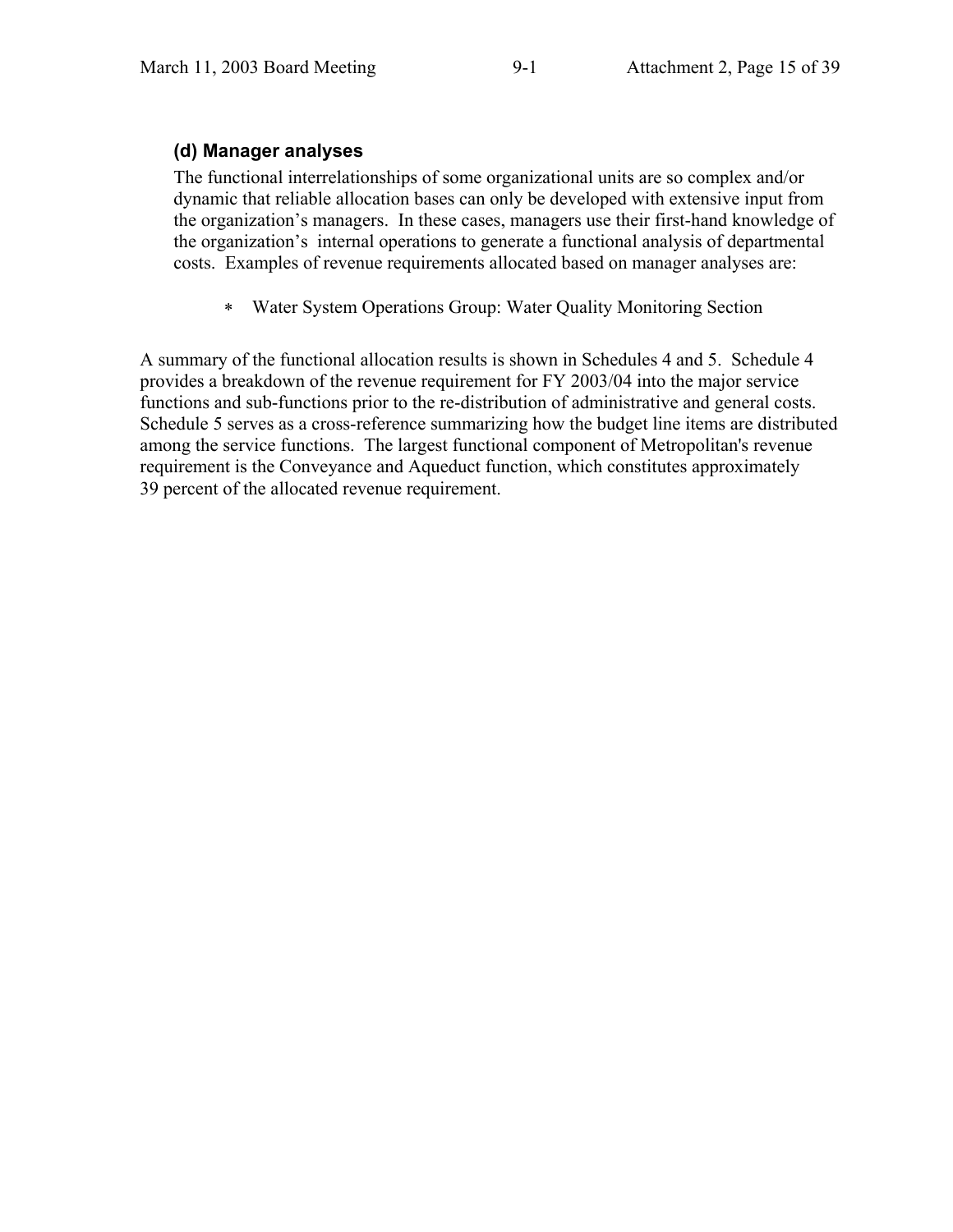|                                            | <b>Estimated for</b>       | $\sqrt[9]{\phantom{1}}$ of Allocated |
|--------------------------------------------|----------------------------|--------------------------------------|
| <b>Service Function</b>                    | FY 2004                    | Dollars <sup>1</sup>                 |
| <b>Source of Supply</b>                    |                            |                                      |
| <b>CRA</b>                                 | \$1,751,778                | 0.2%                                 |
| <b>SWP</b>                                 | 47,393,207                 | 5.0%                                 |
| Other Supply                               | 53,007,021                 | 5.6%                                 |
| <b>Subtotal: Source of Supply</b>          | 102,152,006                | 10.8%                                |
| Conveyance & Aqueduct                      |                            |                                      |
| <b>CRA</b>                                 |                            |                                      |
| <b>CRA</b> Power                           | 31,538,195                 | 3.3%                                 |
| <b>CRA All Other</b>                       | 27,499,201                 | 2.9%                                 |
| <b>SWP</b>                                 |                            |                                      |
| <b>SWP</b> Power                           | 120,759,911                | 12.8%                                |
| SWP All Other                              | 150,610,765                | 15.9%                                |
| Other Conveyance & Aqueduct                | 38,062,378                 | 4.0%                                 |
| <b>Subtotal: Conveyance &amp; Aqueduct</b> | 368,470,450                | 39.0%                                |
| <b>Storage</b>                             |                            |                                      |
| Emergency                                  | 60,054,191                 | 6.4%                                 |
| Drought                                    | 49,572,496                 | 5.2%                                 |
| Regulatory                                 | 13,355,920                 | 1.4%                                 |
| <b>Storage Power</b>                       | 182,314                    | $0.0\%$                              |
| <b>Subtotal: Storage</b>                   | 123,164,922                | 13.0%                                |
| <b>Treatment</b>                           | 132,328,379                | 14.0%                                |
| <b>Distribution</b>                        | 98,226,697                 | 10.4%                                |
| <b>Customer Related</b>                    | 48,317,376                 | 5.1%                                 |
| <b>Administrative &amp; General</b>        | 67,229,816                 | 7.1%                                 |
| Hydroelectric                              | (4,769,959)                | 0.5%                                 |
| <b>Total Functional Allocations:</b>       | $\mathbf S$<br>935,119,685 | 100%                                 |

### *Schedule 4 Revenue Requirement (by service function)*

(1) Given as a percentage of the absolute values of total dollars allocated.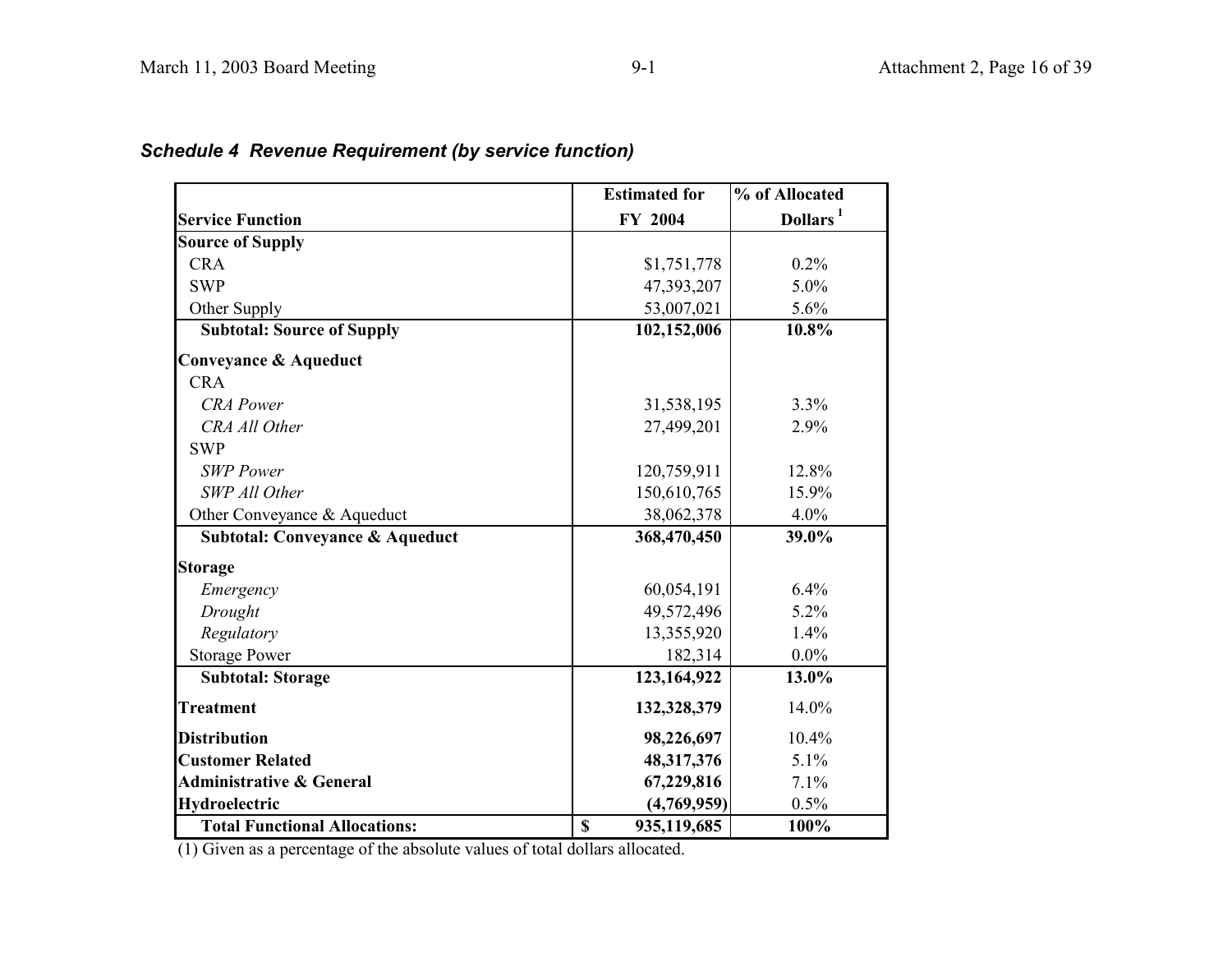### *Schedule 5 Service Function Revenue Requirements (by budget line item)*

|                                            | Source of            | Conveyance &   |                  | Water          |                  |                     | Demand        | <b>Administrative</b> | Hydro-           | <b>Total S</b>   |
|--------------------------------------------|----------------------|----------------|------------------|----------------|------------------|---------------------|---------------|-----------------------|------------------|------------------|
| 2004<br>FY                                 | <b>Supply</b>        | Aqueduct       | <b>Storage</b>   | <b>Quality</b> | <b>Treatment</b> | <b>Distribution</b> | Management    | & General             | Electric         | <b>Allocated</b> |
|                                            |                      |                |                  |                |                  |                     |               |                       |                  |                  |
| Departmental Operations & Maintenance      |                      |                |                  |                |                  |                     |               |                       |                  |                  |
| Office of the Chief Executive Officer      | 207,921              | 488,390 \$     | 241,959 \$       |                | 1,102,887 \$     | 826,945 \$          | 44,349        | $2,071,143$ \$        |                  | 5,017,486        |
| <b>External Affairs</b>                    |                      |                |                  |                |                  |                     |               | 12,541,871            |                  | 12,541,871       |
| Water Systems Operations                   | 1,630,233            | 18,501,701     | 1,840,072        |                | 63,676,807       | 38,224,975          |               |                       | 1,331,606        | 125,205,394      |
| Chief Financial Officer                    |                      |                |                  |                |                  |                     |               | 6,419,147             |                  | 6,419,147        |
| Corporate Resources                        | 1,705,891            | 6,312,017      | 9,608,511        |                | 11,492,199       | 9,301,191           | 261,685       | 23,302,680            | 698,663          | 62,682,835       |
| Water Resource Management                  | 7,941,610            | 1,987,661      | 256,209          |                | 268,682          | 767,310             | 2,594,781     | 897.989               |                  | 14,714,242       |
| General Counsel                            |                      |                |                  |                |                  |                     |               | 7,307,169             |                  | 7,307,169        |
| Audit Department                           |                      |                |                  |                |                  |                     |               | 1,416,850             |                  | 1,416,850        |
| Total Departmental O&M                     | 11,485,656           | 27,289,768     | 11,946,750       |                | 76,540,574       | 49,120,421          | 2,900,815     | 53,956,850            | 2,064,161        | 235,304,995      |
|                                            |                      |                |                  |                |                  |                     |               |                       |                  |                  |
| <b>State Water Project</b>                 | 42,855,696           | 315,360,425    |                  |                |                  |                     |               |                       | $\overline{0}$   | 358,216,121      |
| Colorado River Aqueduct                    |                      | 29,605,644     |                  |                |                  |                     |               |                       |                  | 29,605,644       |
| Net Deposit to Water Transfer Fund         | 45,000,000           |                |                  |                |                  |                     |               |                       |                  | 45,000,000       |
|                                            |                      |                |                  |                |                  |                     |               |                       |                  |                  |
| Water Management Programs                  | 4,796,510            | 43,970,788     | 112,938,646      |                | 64,264,864       | 90,129,211          | 46,724,890    |                       | 6,432,967        | 46,724,890       |
| Capital Financing Program                  |                      |                |                  |                |                  |                     |               | 10,100,887            |                  | 332,633,873      |
| Operating Equipment and Leases             | 1,623,102            | 6,129,031      | 1,851,388        |                | 3,936,059        | 2,912,044           | 136,916       | 4,015,420             | 158,144          | 20,762,104       |
| Increase (Decrease) in Required Reserves   | 1,271,001            | 8,014,318      | 279,425          |                | 1,790,224        | 1,148,888           | 67,848        | 1,262,008             | 48,279           | 13,881,991       |
| <b>Total General District Requirements</b> | 95,546,309           | 403,080,207    | 115,069,459      |                | 69,991,147       | 94,190,143          | 46,929,654    | 15,378,315            | 6,639,390        | 846,824,623      |
|                                            |                      |                |                  |                |                  |                     |               |                       |                  |                  |
| <b>Revenue Offsets</b>                     | (4,879,959)          | (61, 899, 525) | (3,851,287)      |                | (14, 203, 343)   | (45,083,867)        | (1,513,093)   | (2,105,349)           | (13, 473, 510)   | (147,009,933)    |
| <b>Net Revenue Requirements</b>            | $102,152,006$ S<br>s | 368,470,450 \$ | $123,164,922$ \$ |                | 132,328,379 S    | 98,226,697 \$       | 48,317,376 \$ | $67,229,816$ S        | $(4,769,959)$ \$ | 935,119,685      |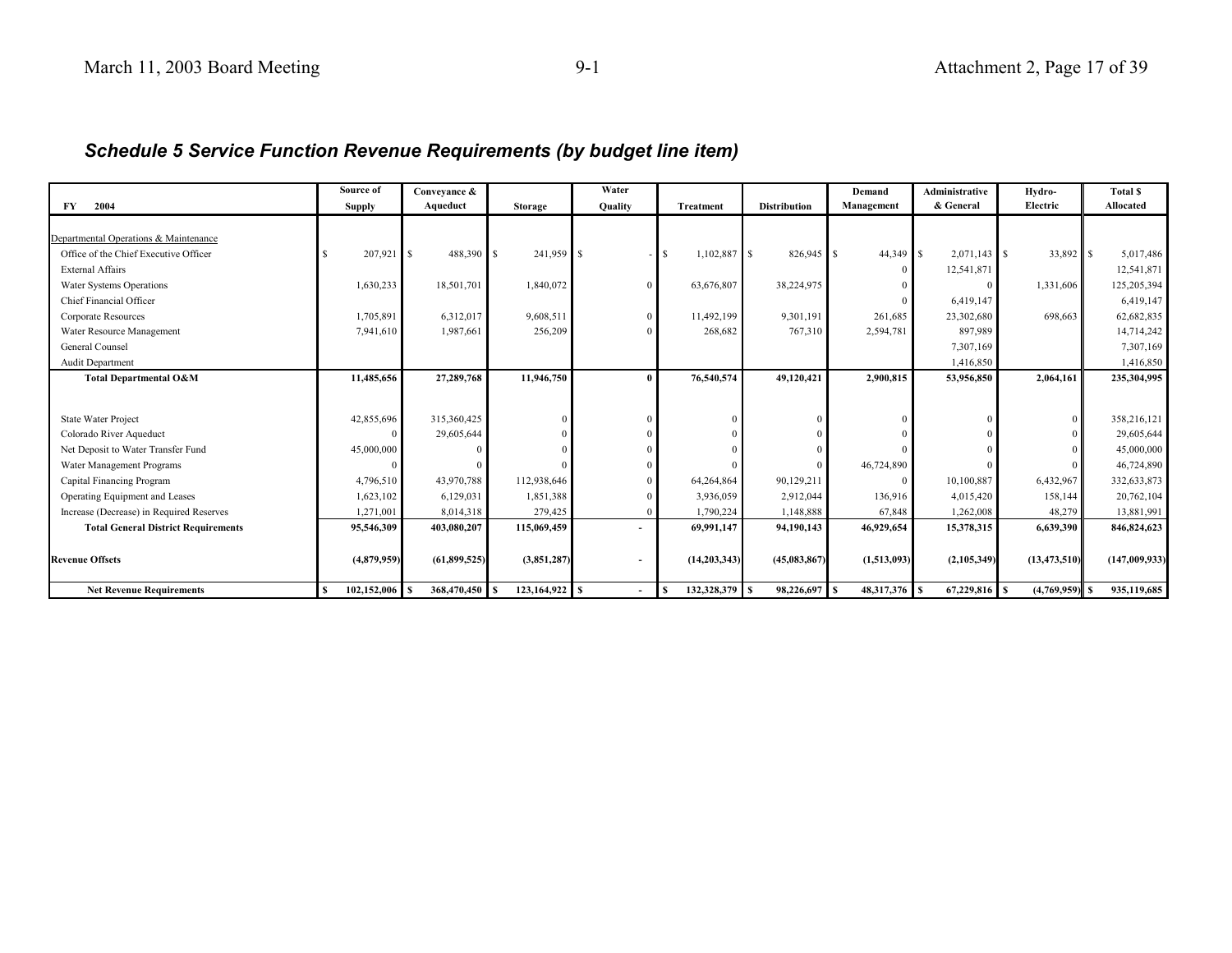#### *1.4 Classified Costs*

In the cost classification step, functionalized costs are further categorized based on the causes and behavioral characteristics of these costs. An important part of the classification process is identifying which costs are incurred to meet average demands vs. peak demands and which costs are incurred to provide standby service. As with the functional allocation process, the proposed classification process is consistent with AWWA guidelines, but has been tailored to meet Metropolitan's specific operational structure and service environment.

In the cost of service process, cost classification is done using a hybrid of two methods discussed in the AWWA M1 Manual, Principles of Water Rates, Fees and Charges. These two methods are the Commodity/Demand method and the Base/Extra Capacity method.

The Commodity/Demand method allocates costs that vary with the amount of water produced to the commodity category with all other costs associated with water production allocated to the demand category. In the Base/Extra Capacity method costs related to average demand conditions are allocated to the base category and capacity costs associated with meeting above average demand conditions are allocated to the extra capacity category.

The approach used to classify Metropolitan's costs differs from the Base/Extra Capacity method by the fact that costs are separated into a variable category and a fixed category. The Base/Extra Capacity method does not separate these costs into two categories but rather combines them into one category referred to as base costs. The approach used to classify Metropolitan's costs differs from the Commodity/Demand method in the fact that demand costs are separated into fixed commodity and fixed demand costs. The Commodity/Demand method would not make this distinction but would combine these costs into the demand category. By using the hybrid method, costs are disaggregated to a lower level of detail, providing greater visibility to costs. Under the hybrid classification method, functional cost categories are reallocated into demand, commodity, or standby categories, which are discussed below. Classification of costs into these categories depends on an analysis of system capacity as well as actual system operating data.

Classification categories used in the analysis include:

 Fixed demand costs Fixed commodity costs Fixed standby costs Variable commodity costs Hydroelectric costs

Demand costs are incurred to meet peak demands. Only the direct capital financing costs were included in the demand classification category. A portion of capital financing costs was included in the demand cost category because in order to meet peak demands additional physical capacity is designed into the system and, therefore, additional capital costs are incurred. Commodity costs are generally associated with average system demands. Variable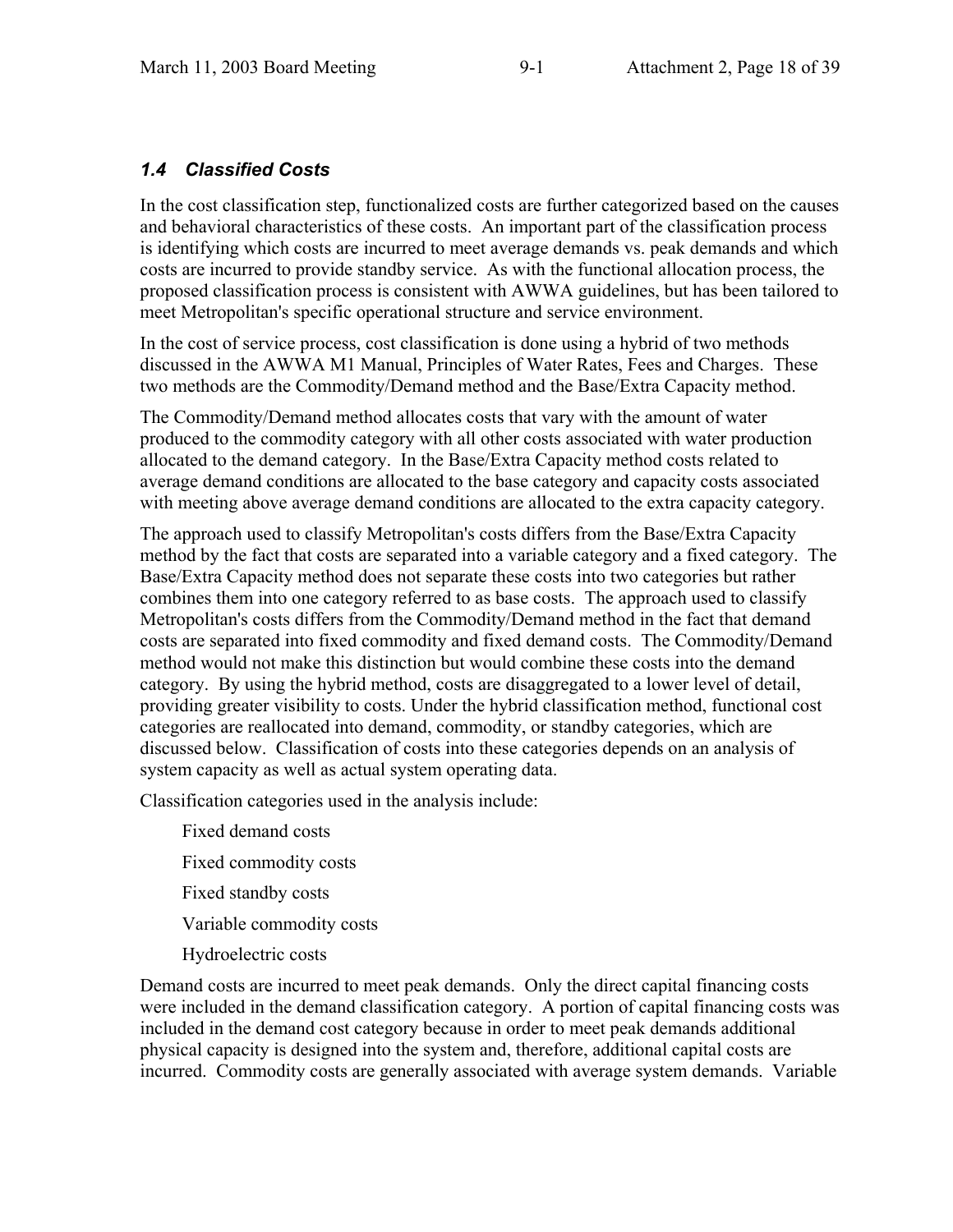commodity costs include costs of chemicals, most power costs, and other cost components that increase or decrease in relation to the volume of water supplied. Fixed commodity costs include fixed operations and maintenance and capital financing costs that are not related to accommodating peak demands or standby service.

Standby service costs relate to Metropolitan's role in ensuring system reliability during emergencies such as an earthquake or an outage of a major facility like the Colorado River Aqueduct. The two principal components of the standby costs were identified as the emergency storage capacity within the system and the standby capacity within the State Water Project conveyance system.

An additional component used in Metropolitan's cost classification process is the hydroelectric component. While not a part of most water utilities' cost classification procedures, the hydroelectric classification component is necessary to segregate revenue requirements carried from the hydroelectric function established in the functional allocation process. Hydroelectric revenue requirements are later embedded in the distribution function. Any net revenues generated by the hydroelectric operations offset the distribution costs and reduce the System Access Rate. All users of the distribution system benefit proportionately from the revenue offset provided by the sale of hydroelectric energy.

Schedule 6 provides the classification percentages used to distribute the service function costs into demand, commodity and standby service classification categories. All of the supply costs are classified as fixed commodity costs. Because these particular supply costs have been incurred to provide an amount of annual reliable system yield and not to provide peak demand delivery capability or standby service they are reasonably treated as fixed commodity costs.

Costs for the Conveyance and Aqueduct (C&A) service function are classified into demand, commodity, and standby categories. Because the capital costs for C&A were incurred to meet all three classification categories, an analysis of C&A capacity usage for the twelve years ending December 31, 2001 was used to determine that 57 percent of the available conveyance capacity has been used to meet member agency demands on an average annual basis. A system peak factor<sup>1</sup> of 1.5 was applied to the average annual usage to determine that the remaining 43 percent of available capacity is used to meet peak monthly deliveries to the member agencies. The same classification percentages are applied to the CRA, SWP, and Other (Inland Feeder) Conveyance and Aqueduct sub-functions. The classification shares reflect the system average use of conveyance capacity and not the usage of individual facilities. All of the Conveyance and Aqueduct energy costs for pumping water to Southern California are classified as variable commodity costs and, therefore, are not shown in Schedule 6 because they carry right through the classification step.

Storage service function costs for emergency, drought and regulatory storage are also distributed to the classification categories based on the type of service provided. Emergency storage costs are classified as 100 percent standby related. Emergency storage is a prime

<sup>&</sup>lt;sup>1</sup> Peak monthly deliveries to the member agencies average about 50 percent more than the average monthly deliveries.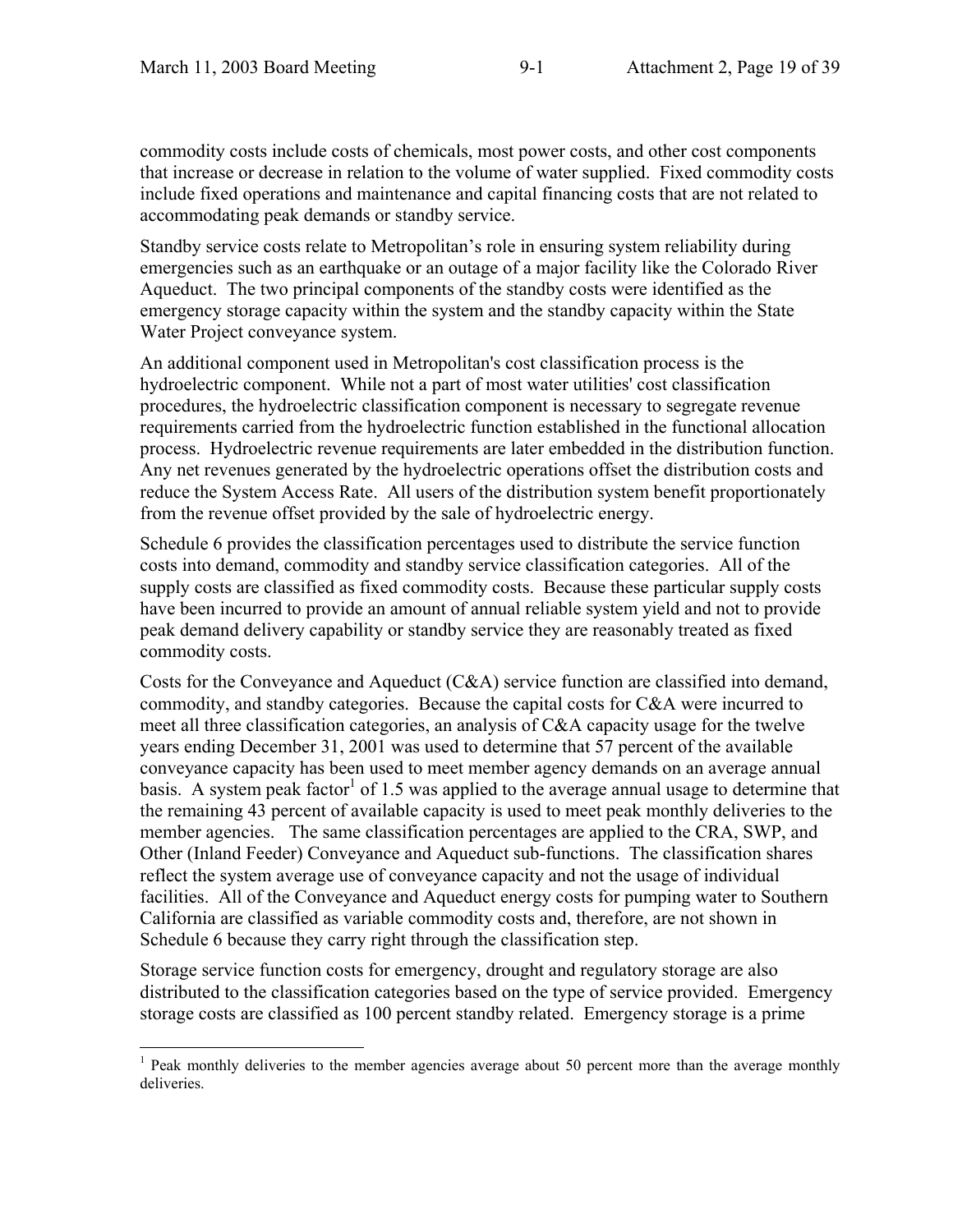example of a cost Metropolitan incurs to ensure the reliability of deliveries to the member agencies. In effect, through the emergency storage capacity in the system, Metropolitan is "standing by" to provide service in the event of a catastrophe such as a major earthquake that disrupts regional conveyance capacity for an extended period of time. Drought carryover storage serves to provide reliable supplies by carrying over surplus supplies from periods of above normal precipitation and snow pack to drought periods when supplies decrease. Drought storage creates supply and is one component of the portfolio of resources that result in a reliable amount of annual system supplies. As a result, drought storage is classified as a fixed commodity cost, just as Metropolitan's supply costs are. The regulatory storage within the Metropolitan system provides operational flexibility in meeting peak demands and flow requirements, essentially increasing the physical distribution capacity. Therefore, regulatory storage is classified in the same manner as distribution costs.

Distribution service function costs were classified using daily flow data of deliveries to the member agencies for the twelve years ending December 31, 2001. During this period, average flows of deliveries to the member agencies used 45 percent of the peak noncoincident<sup>2</sup> flow of all the member agencies. The difference between the average flow and system capacity, or 55 percent of the distribution capacity, was used to meet peak day demands in excess of average annual flows. Although the Metropolitan distribution system has a great deal of operational flexibility, the total amount of capacity was limited to the system's total conveyance capacity (about 3.24 million acre-feet per year). Total peak flows consumed all of this capacity and therefore no distribution costs are allocated to the standby classification.

As presented in Schedule 6, treatment service function costs were also classified using daily flow data of deliveries to the member agencies for the twelve years ending December 31, 2001. The only difference from the approach described above for distribution capacity is that only treated water flows were used. Schedule 7 summarizes the service function revenue requirements by classification category. Administrative and general costs have been allocated to the classification categories by service function based on the ratio of classified non-A&G service function costs to total non-A&G service function costs.

 $2$  The term "non-coincident" means that the peak flow for each agency may or may not coincide with the peak system flow during this period. Both non-coincident and coincident approaches to measuring peak demands are used in rate design approaches. A non-coincident approach is used in the rate design to capture the different operating characteristics of the member agencies (e.g., certain pipelines and structures are designed to meet peak demands of a given agency or agencies. This peak may occur at a time of the month or year that is different than the system peak day or week.)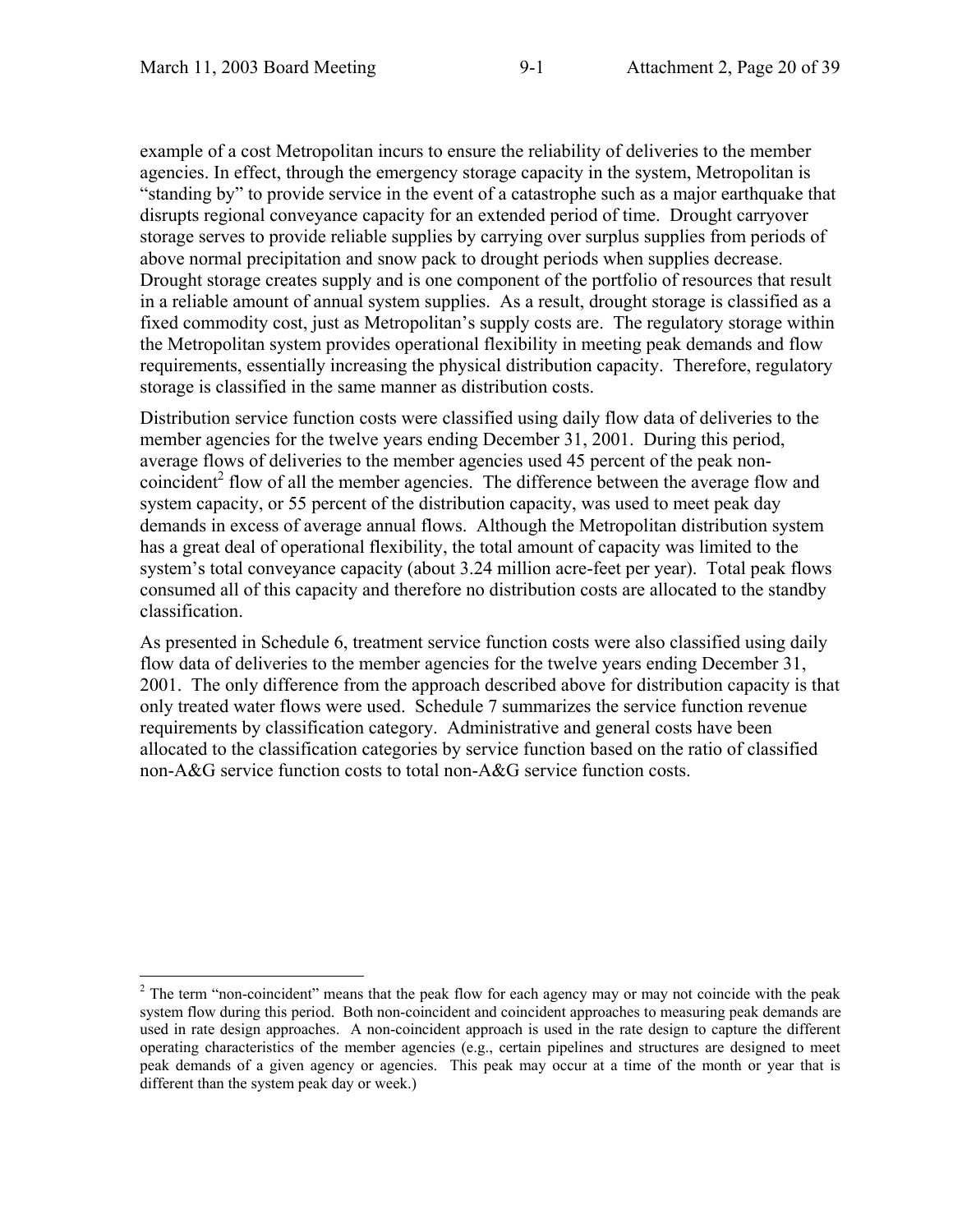### *Schedule 6 Classification Percentages*

|                            |               | <b>Classification Percentages</b> |                |                    |            |                                                                                                                                                                                                                                                                                                                                                                                                                 |
|----------------------------|---------------|-----------------------------------|----------------|--------------------|------------|-----------------------------------------------------------------------------------------------------------------------------------------------------------------------------------------------------------------------------------------------------------------------------------------------------------------------------------------------------------------------------------------------------------------|
|                            |               | Fixed                             |                | Variable           | Total %    |                                                                                                                                                                                                                                                                                                                                                                                                                 |
| <b>Service Function</b>    | <b>Demand</b> | Commodity                         | <b>Standby</b> | <b>Commodity 1</b> | Classified | Comments                                                                                                                                                                                                                                                                                                                                                                                                        |
| <b>Source of Supply</b>    |               |                                   |                |                    |            |                                                                                                                                                                                                                                                                                                                                                                                                                 |
| Colorado River Aqueduct    | $0\%$         | 100%                              |                |                    | 100%       | Recovered by supply rates therefore classified as commodity                                                                                                                                                                                                                                                                                                                                                     |
| <b>State Water Project</b> | $0\%$         | 100%                              |                |                    | 100%       | Recovered by supply rates therefore classified as commodity                                                                                                                                                                                                                                                                                                                                                     |
| Conveyance & Aqueduct      |               |                                   |                |                    |            |                                                                                                                                                                                                                                                                                                                                                                                                                 |
| Colorado River Aqueduct    | 43%           | 57%                               | $0\%$          |                    | 100%       | Demand (peaking) percentage represents application of system monthly peak factor of 1.5 to average monthly<br>flow. Commodity percentage represents average flows. Remainder of capacity is for standby and expected<br>growth in system demands. SWP and CRA are treated the same due to application of system wide uniform price.                                                                             |
| State Water Project        | 43%           | 57%                               | $0\%$          |                    | 100%       |                                                                                                                                                                                                                                                                                                                                                                                                                 |
| Other                      | 43%           | 57%                               | $0\%$          |                    | 100%       |                                                                                                                                                                                                                                                                                                                                                                                                                 |
| Storage                    |               |                                   |                |                    |            |                                                                                                                                                                                                                                                                                                                                                                                                                 |
| Emergency                  |               |                                   | 100%           |                    | 100%       | Standby service (recovered by RTS)                                                                                                                                                                                                                                                                                                                                                                              |
| Drought                    |               | 100%                              |                |                    | 100%       | Recovered by supply rates therefore classified as commodity                                                                                                                                                                                                                                                                                                                                                     |
| Regulatory                 | 55%           | 45%                               | $0\%$          |                    | 100%       | See disitribution (below)                                                                                                                                                                                                                                                                                                                                                                                       |
| <b>Treatment</b>           | 59%           | 41%                               | $0\%$          |                    | 100%       | Demand percentage represents amount of system treatment capacity used to meet peak day flows in excess of<br>average. Commodity percentage represents amount of capacity used to meet average flows. Standby percenage<br>is estimated as remaining total capacity. The same classification is applied to all five treatment plants due to the<br>use of a uniform system wide treatment surcharge.             |
| <b>Distribution</b>        | 55%           | 45%                               | 0%             |                    | 100%       | Demand percentage represents amount of system distribution capacity used to meet peak day flows in excess of<br>average. Commodity percentage represents amount of capacity used to meet average flows. Standby percentage<br>is estimated as remaining total system capacity. The same classification is applied to all distribution facilities<br>due to the use of a system wide uniform system access rate. |

(1) Variable commodity costs such as SWP and CRA power costs and variable treatment costs are directly classified to "variable commodity" and so are not included in this schedule.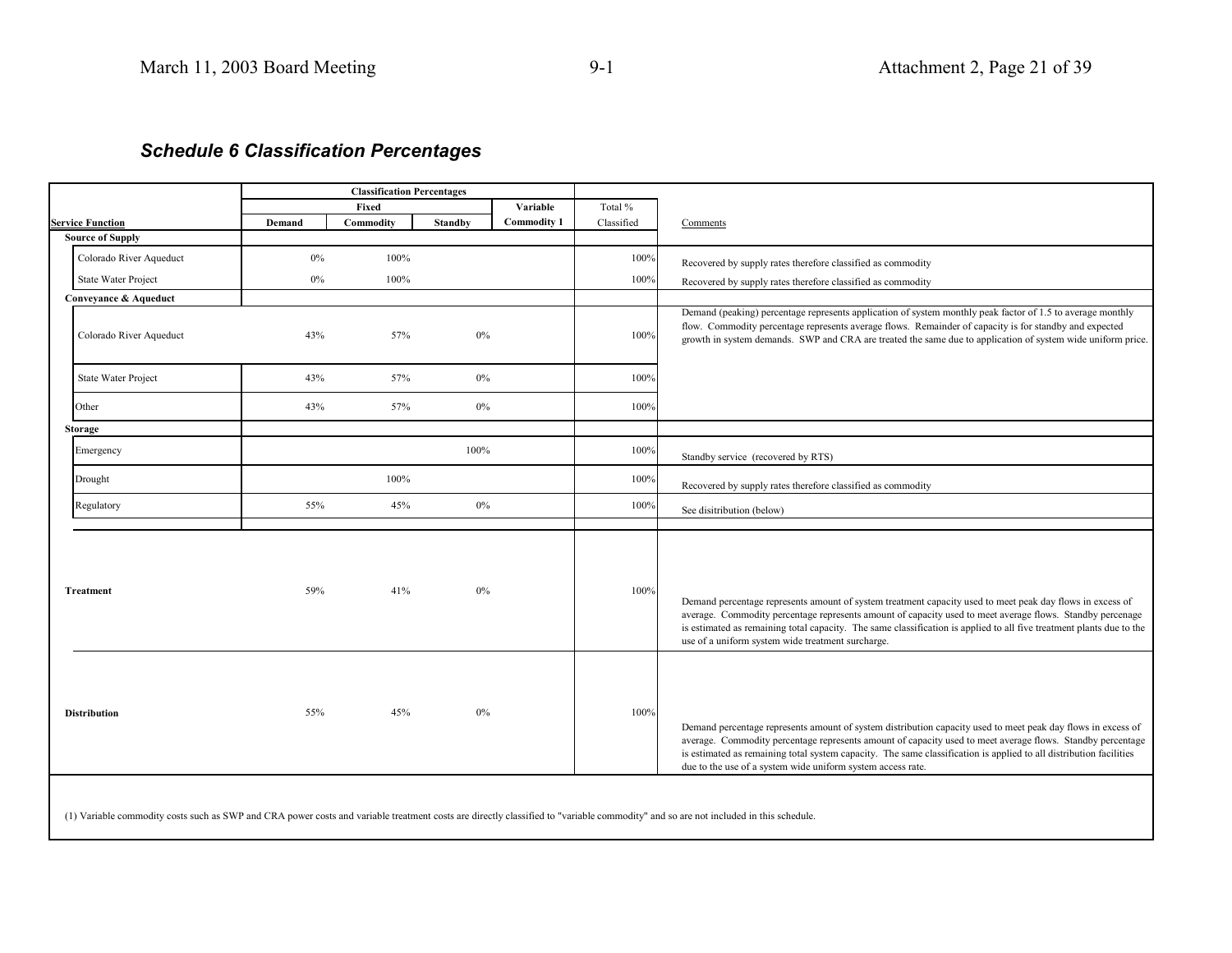A summary of cost classification results is shown in Schedule 7. The classification of the service function costs results in about 7.4 percent, \$69 million of the total revenue requirements, being allocated to the demand classification category. This amount represents a reasonable estimate of the annual fixed capital financing costs incurred to meet peak demands (plus the allocated administrative and general costs). A portion of Metropolitan's property tax revenue is allocated to C&A fixed demand costs and offsets the amount that is recovered through rates. The taxes are used to pay for the general obligation bond debt service allocated to the C&A costs.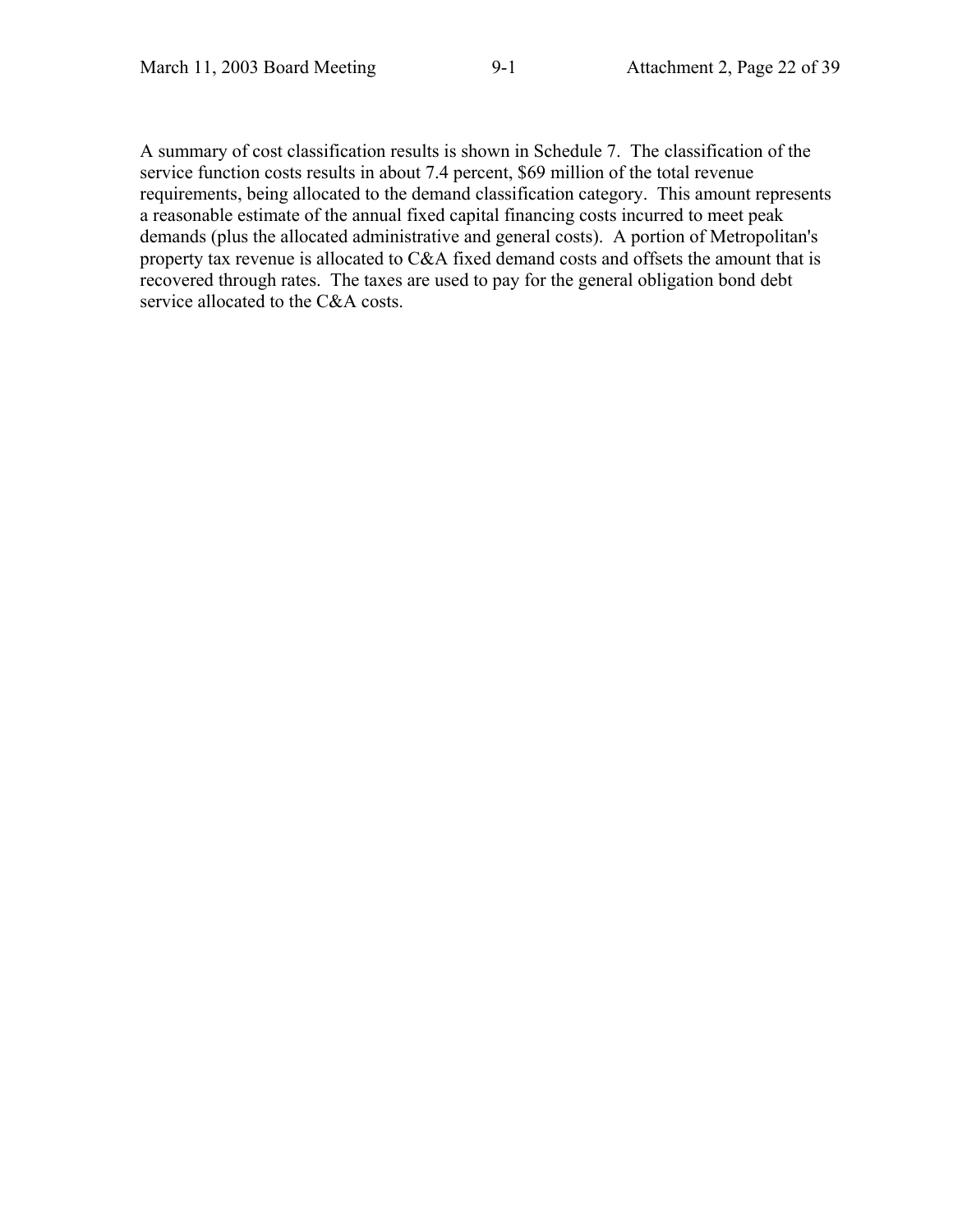### *Schedule 7 Service Function Revenue Requirements (by classification category)*

|                                              |                          | <b>Total</b>         |                          |                          |                |                             |
|----------------------------------------------|--------------------------|----------------------|--------------------------|--------------------------|----------------|-----------------------------|
| <b>Service Function Revenue Requirements</b> |                          | Fixed                |                          | Variable                 | Hydro-Electric | <b>Classifications</b>      |
| (by sub-function)                            | Demand                   | Commodity            | <b>Standby</b>           | Commodity                |                |                             |
| <b>Supply</b>                                |                          |                      |                          |                          |                |                             |
| <b>CRA</b>                                   | $\overline{\phantom{a}}$ | 1,872,357 \$<br>- \$ |                          | <sup>\$</sup>            | $-$ \$         | 1,872,357<br>-S             |
| <b>SWP</b>                                   |                          | 50,655,388           |                          |                          |                | 50,655,388                  |
| Other Supply                                 |                          | 56,655,613           |                          |                          |                | 56,655,613                  |
| <b>Subtotal: Source of Supply</b>            | $\overline{a}$           | 109,183,358          | $\overline{\phantom{a}}$ | $\overline{\phantom{0}}$ |                | 109,183,358                 |
| Conveyance & Aqueduct                        |                          |                      |                          |                          |                |                             |
| <b>CRA</b>                                   |                          |                      |                          |                          |                |                             |
| <b>CRA</b> Power                             |                          | 3,065,567            |                          | 30,686,200               |                | 33,751,767                  |
| CRA All Other                                | 3,501,615                | 26,222,388           |                          |                          |                | 29,724,003                  |
| <b>SWP</b>                                   |                          |                      |                          |                          |                |                             |
| <b>SWP</b> Power                             |                          | 3,144,283            |                          | 126, 103, 390            |                | 129,247,673                 |
| SWP All Other                                |                          | 160,977,643          |                          |                          |                | 160,977,643                 |
| Other Conveyance & Aqueduct                  | 16,684,156               | 25,579,878           |                          |                          |                | 42,264,034                  |
| Subtotal: Conveyance & Aqueduct              | 20,185,771               | 218,989,759          |                          | 156,789,590              |                | 395,965,120                 |
| <b>Storage</b>                               |                          |                      |                          |                          |                |                             |
| Storage Costs Other Than Power               |                          |                      |                          |                          |                |                             |
| Emergency                                    |                          |                      | 63,984,339               |                          |                | 63,984,339                  |
| Drought                                      |                          | 52,984,682           |                          |                          |                | 52,984,682                  |
| Regulatory                                   | 7,352,143                | 7,620,113            |                          |                          |                | 14,972,256                  |
| <b>Storage Power</b>                         |                          | 194.864              |                          |                          |                | 194,864                     |
| <b>Subtotal: Storage</b>                     | 7,352,143                | 60,799,659           | 63,984,339               |                          |                | 132,136,141                 |
| <b>Treatment</b>                             | 30,938,751               | 88,911,723           |                          | 24,553,694               |                | 144,404,167                 |
| <b>Distribution</b>                          | 10,732,939               | 95,272,456           |                          |                          |                | 106,005,395                 |
| <b>Demand Management</b>                     |                          | 51,643,170           |                          |                          |                | 51,643,170                  |
| Hydroelectric                                |                          |                      |                          |                          | (4,217,665)    | (4,217,665)                 |
| <b>Total Costs Classified</b>                | 69,209,604 \$<br>S.      | 624,800,124 \$       | 63,984,339 \$            | 181,343,284 \$           | (4,217,665)    | 935,119,685<br><sup>S</sup> |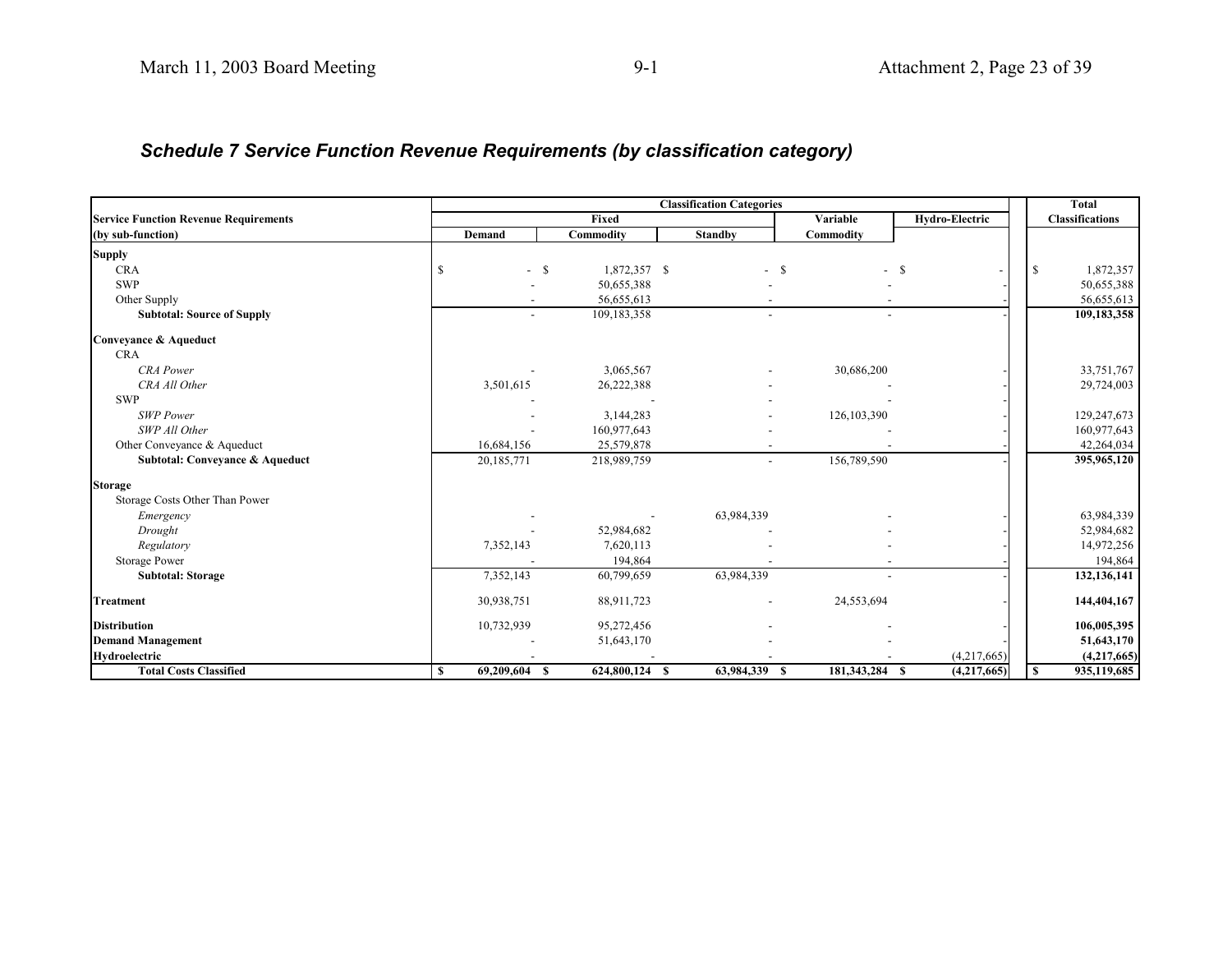About 67 percent of the revenue requirements (\$625 million) are classified as "fixed commodity". These fixed capital and operating costs are incurred by Metropolitan to meet annual average service needs and are typically recovered by a combination of fixed charges and volumetric rates. Fixed capital cost classified to the "Standby" category total about \$64 million and account for 6.8 percent of the revenue requirements. Standby service costs are commonly recovered by a fixed charge allocated based on a reasonable representation of a customers' need for standby service. The variable commodity costs for power on the conveyance and aqueduct systems, and power, chemicals and sludge disposal at the treatment plants change with the amount of water delivered to the member agencies. These costs are classified as variable commodity costs and total about \$181 million and account for about 19.4 percent of the total revenue requirement. Because of the variable nature of these costs, it is appropriate to recover them through volumetric rates.

### **2 Rates and Charges**

Schedule 8 provides a cross-reference between the classified service function costs and their allocation to the rate design elements. The specifics of each rate design element are discussed in detail in the following section. Schedule 9 summarizes the rates and charges to be effective January 1, 2004. Average costs by member agency will vary depending upon an agency's RTS allocation, requested capacity amount and relative proportions of Tier 1, Tier 2, Long-term Seasonal Storage, and agricultural water purchases.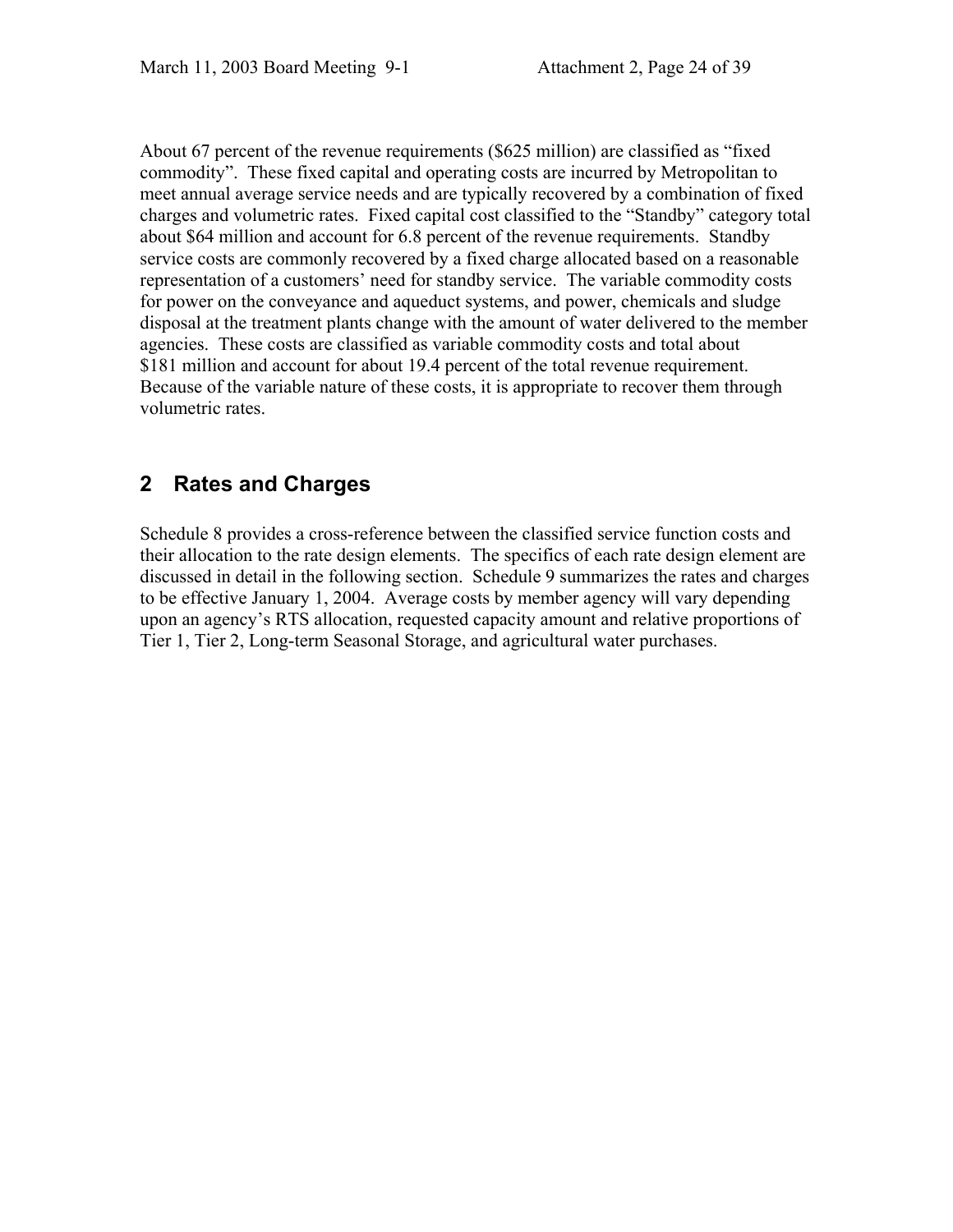| FY 2004                                                |                                  |                     |               |                              |                                  | <b>Rate Design Elements</b> |                                       |                                      |                               |   |                                        |
|--------------------------------------------------------|----------------------------------|---------------------|---------------|------------------------------|----------------------------------|-----------------------------|---------------------------------------|--------------------------------------|-------------------------------|---|----------------------------------------|
|                                                        |                                  |                     |               |                              |                                  |                             |                                       |                                      |                               |   |                                        |
|                                                        |                                  |                     |               |                              |                                  |                             |                                       |                                      |                               |   |                                        |
|                                                        | <b>Total Classified</b>          |                     |               |                              |                                  |                             |                                       |                                      |                               |   |                                        |
| <b>Classifed Service Function Revenue Requirements</b> | <b>Service Function</b><br>Costs | <b>Supply Rates</b> | Other         | <b>System Access</b><br>Rate | Water<br><b>Stewardship Rate</b> | <b>System Power</b><br>Rate | Capacity<br><b>Reservation Charge</b> | Readiness-to-<br><b>Serve Charge</b> | <b>Treatment</b><br>Surcharge |   | <b>Total Costs</b><br><b>Allocated</b> |
| Supply                                                 |                                  |                     |               |                              |                                  |                             |                                       |                                      |                               |   |                                        |
| Fixed Demand                                           |                                  |                     |               |                              |                                  |                             |                                       |                                      |                               | S |                                        |
| <b>Fixed Commodity</b>                                 | 109,183,358                      | 109,183,358         |               |                              |                                  |                             |                                       |                                      |                               |   | 109,183,358                            |
| Fixed Standby                                          |                                  |                     |               |                              |                                  |                             |                                       |                                      |                               |   |                                        |
| Variable Commodity                                     | ÷                                |                     |               |                              |                                  |                             |                                       |                                      |                               |   |                                        |
| Hydroelectric                                          | $\sim$                           |                     |               |                              |                                  |                             |                                       |                                      |                               |   |                                        |
| <b>Subtotal: Supply</b>                                | 109,183,358                      | 109,183,358         |               | $\sim$                       | $\sim$                           |                             |                                       | $\sim$                               |                               |   | 109,183,358                            |
|                                                        |                                  |                     |               |                              |                                  |                             |                                       |                                      |                               |   |                                        |
| <b>Conveyance and Aqueduct</b>                         |                                  |                     |               |                              |                                  |                             |                                       |                                      |                               |   |                                        |
| Fixed Demand                                           | 20,185,771                       |                     |               |                              |                                  |                             |                                       | 20,185,771                           |                               |   | 20,185,771                             |
| <b>Fixed Commodity</b>                                 | 218,989,759                      |                     |               | 218,989,759                  |                                  |                             |                                       |                                      |                               |   | 218,989,759                            |
| Fixed Standby                                          |                                  |                     |               |                              |                                  |                             |                                       |                                      |                               |   |                                        |
| Variable Commodity                                     | 156,789,590                      |                     |               |                              |                                  | 156,789,590                 |                                       |                                      |                               |   | 156,789,590                            |
| Hydroelectric                                          |                                  |                     |               |                              |                                  |                             |                                       |                                      |                               |   |                                        |
| <b>Subtotal: Conveyance and Aqueduct</b>               | 395,965,120                      | $\sim$              | $\sim$        | 218,989,759                  | $\sim$                           | 156,789,590                 | $\sim$                                | 20, 185, 771                         | $\sim$                        |   | 395,965,120                            |
| Storage                                                |                                  |                     |               |                              |                                  |                             |                                       |                                      |                               |   |                                        |
| Fixed Demand                                           | 7,352,143                        |                     |               |                              |                                  |                             | 7,352,143                             |                                      |                               |   | 7,352,143                              |
| <b>Fixed Commodity</b>                                 | 60,799,659                       | 53,179,546          |               | 7,620,113                    |                                  |                             |                                       |                                      |                               |   | 60,799,659                             |
| Fixed Standby                                          | 63,984,339                       |                     |               |                              |                                  |                             |                                       | 63,984,339                           |                               |   | 63,984,339                             |
| Variable Commodity                                     |                                  |                     |               |                              |                                  |                             |                                       |                                      |                               |   |                                        |
| Hydroelectric                                          |                                  |                     |               |                              |                                  |                             |                                       |                                      |                               |   |                                        |
|                                                        |                                  |                     |               |                              |                                  |                             |                                       |                                      |                               |   |                                        |
| <b>Subtotal: Storage</b>                               | 132,136,141                      | 53,179,546          |               | 7,620,113                    |                                  | $\sim$                      | 7,352,143                             | 63,984,339                           | $\sim$                        |   | 132,136,141                            |
| <b>Freatment</b>                                       |                                  |                     |               |                              |                                  |                             |                                       |                                      |                               |   |                                        |
| Fixed Demand                                           | 30,938,751                       |                     |               |                              |                                  |                             |                                       |                                      | 30,938,751                    |   | 30,938,751                             |
| <b>Fixed Commodity</b>                                 | 88,911,723                       |                     |               |                              |                                  |                             |                                       |                                      | 88,911,723                    |   | 88,911,723                             |
| Fixed Standby                                          |                                  |                     |               |                              |                                  |                             |                                       |                                      |                               |   |                                        |
| Variable Commodity                                     | 24,553,694                       |                     |               |                              |                                  |                             |                                       |                                      | 24,553,694                    |   | 24,553,694                             |
| Hydroelectric                                          |                                  |                     |               |                              |                                  |                             |                                       |                                      |                               |   |                                        |
| <b>Subtotal: Treatment</b>                             | 144,404,167                      | $\sim$              | $\sim$        | $\sim$                       | $\sim$                           | $\sim$                      | $\overline{a}$                        | $\sim$                               | 144,404,167                   |   | 144,404,167                            |
|                                                        |                                  |                     |               |                              |                                  |                             |                                       |                                      |                               |   |                                        |
| Distribution                                           |                                  |                     |               |                              |                                  |                             |                                       |                                      |                               |   |                                        |
| <b>Fixed Demand</b>                                    | 10,732,939                       |                     |               |                              |                                  |                             | 10,732,939                            |                                      |                               |   | 10,732,939                             |
| <b>Fixed Commodity</b>                                 | 95,272,456                       |                     |               | 95,272,456                   |                                  |                             |                                       |                                      |                               |   | 95,272,456                             |
| Fixed Standby                                          |                                  |                     |               |                              |                                  |                             |                                       |                                      |                               |   |                                        |
| Variable Commodity                                     |                                  |                     |               |                              |                                  |                             |                                       |                                      |                               |   |                                        |
| Hydroelectric                                          | (4,217,665)                      |                     |               | (4,217,665)                  |                                  |                             |                                       |                                      |                               |   | (4, 217, 665)                          |
| <b>Subtotal: Distribution</b>                          | 101,787,730                      | ÷.                  | $\sim$        | 91,054,791                   | $\sim$                           | $\sim$                      | 10,732,939                            | $\sim$                               | $\sim$                        |   | 101,787,730                            |
|                                                        |                                  |                     |               |                              |                                  |                             |                                       |                                      |                               |   |                                        |
| <b>Demand Management</b>                               |                                  |                     |               |                              |                                  |                             |                                       |                                      |                               |   |                                        |
| <b>Fixed Demand</b>                                    |                                  |                     |               |                              |                                  |                             |                                       |                                      |                               |   |                                        |
| <b>Fixed Commodity</b>                                 | 51,643,170                       |                     |               |                              | 51,643,170                       |                             |                                       |                                      |                               |   | 51,643,170                             |
| Fixed Standby                                          |                                  |                     |               |                              |                                  |                             |                                       |                                      |                               |   |                                        |
| Variable Commodity                                     |                                  |                     |               |                              |                                  |                             |                                       |                                      |                               |   |                                        |
| Hydroelectric                                          |                                  |                     |               |                              |                                  |                             |                                       |                                      |                               |   |                                        |
| <b>Subtotal: Demand Management</b>                     | 51,643,170                       |                     |               | $\sim$                       | 51,643,170                       | $\sim$                      | $\sim$                                | $\overline{\phantom{a}}$             | $\sim$                        |   | 51,643,170                             |
| <b>Fotal</b>                                           |                                  |                     |               |                              |                                  |                             |                                       |                                      |                               |   |                                        |
| <b>Fixed Demand</b>                                    | 69,209,604                       |                     |               |                              |                                  |                             | 18,085,082                            | 20, 185, 771                         | 30,938,751                    |   | 69,209,604                             |
| <b>Fixed Commodity</b>                                 | 624,800,124                      | 162,362,904         |               | 321,882,327                  | 51,643,170                       |                             |                                       |                                      | 88,911,723                    |   | 624,800,124                            |
| Fixed Standby                                          | 63,984,339                       |                     |               | $\sim$                       |                                  |                             |                                       | 63,984,339                           |                               |   | 63,984,339                             |
| Variable Commodity                                     | 181,343,284                      |                     |               |                              |                                  | 156,789,590                 |                                       |                                      | 24,553,694                    |   | 181,343,284                            |
| Hydroelectric                                          | (4,217,665)                      |                     |               | (4,217,665)                  |                                  |                             |                                       |                                      |                               |   | (4,217,665)                            |
| Total                                                  | 935,119,685                      | \$162,362,904       | -53<br>$\sim$ | 317,664,662<br>s             | 51,643,170                       | 156,789,590<br>S            | 18,085,082                            | 84,170,110                           | \$144,404,167                 |   | 935,119,685                            |
|                                                        |                                  |                     |               |                              |                                  |                             |                                       |                                      |                               |   |                                        |

### *Schedule 8 Classified Service Function Revenue Requirements (by rate design element)*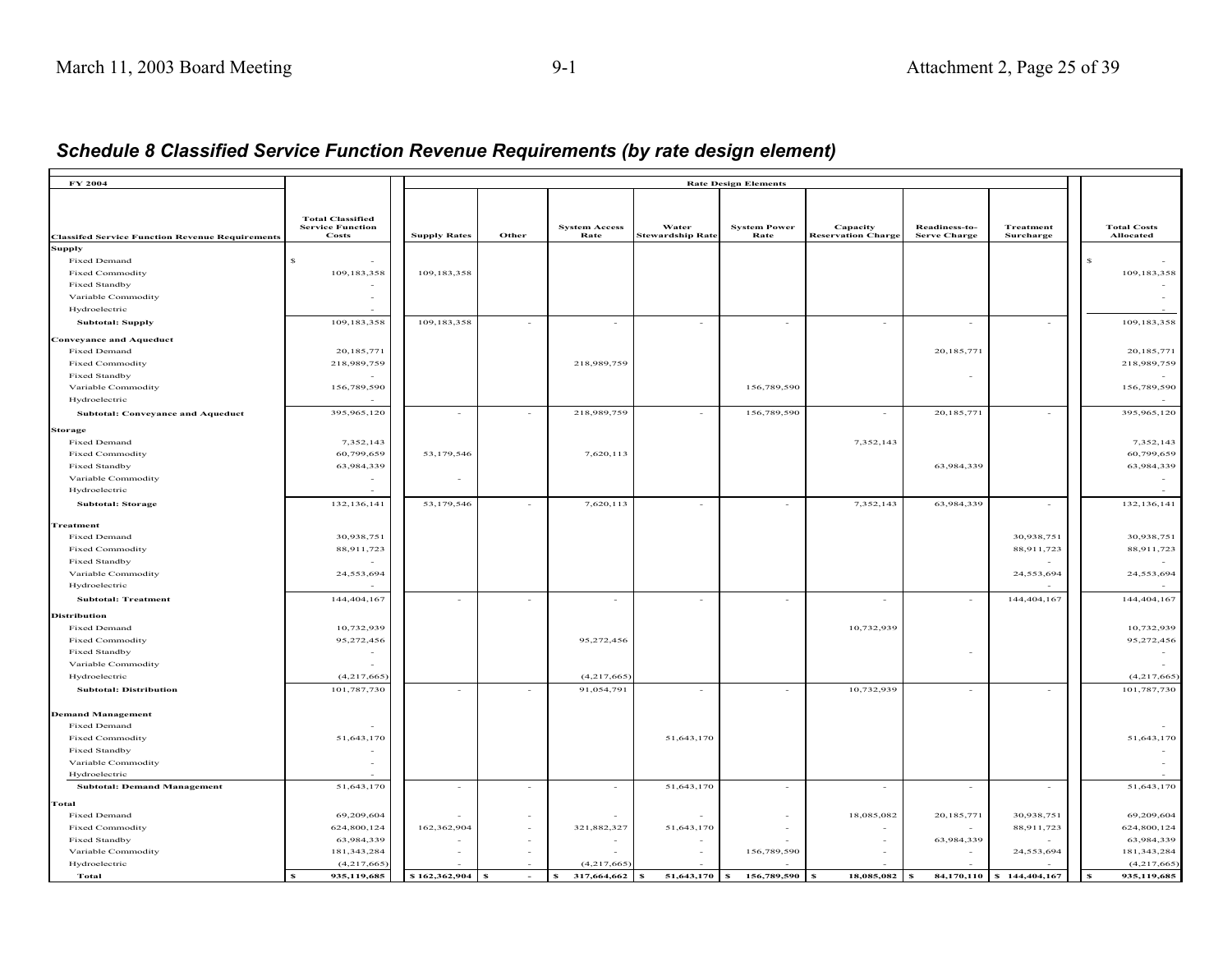## *Schedule 9 Rates and Charges Summary*

|                                                      | (Effective<br>January 1, 2003) | (Effective<br>January 1, 2004) |
|------------------------------------------------------|--------------------------------|--------------------------------|
| Tier 1 Supply Rate (\$/af)                           | \$73                           | \$73                           |
| Tier 2 Supply Rate (\$/af)                           | \$154                          | \$154                          |
| System Access Rate (\$/af)                           | \$141                          | \$163                          |
| System Power Rate (\$/af)                            | \$89                           | \$60                           |
| Water Stewardship Rate (\$/af)                       | \$23                           | \$30                           |
| Full Service Untreated Commodity Cost (\$/af)        |                                |                                |
| Tier 1                                               | \$326                          | \$326                          |
| Tier 2                                               | \$407                          | \$407                          |
| Replenishment Water Rate (\$/af)                     | \$233                          | \$233                          |
| Interim Agricultural Water Program Untreated (\$/af) | \$236                          | \$236                          |
| Treatment Surcharge (\$/af)                          | \$82                           | \$92                           |
| Full Service Treated Commodity Cost (\$/af)          |                                |                                |
| Tier 1                                               | \$408                          | \$418                          |
| Tier 2                                               | \$489                          | \$499                          |
| Replenishment Treated Water Rate (\$/af)             | \$290                          | \$300                          |
| Interim Agricultural Water Program Treated (\$/af)   | \$294                          | \$304                          |
| Readiness-to-Serve Charge (\$M)                      | \$80.0                         | \$80.0                         |
| Capacity Charge (\$/cfs)                             | \$6,100                        | \$6,100                        |
| Peaking Surcharge (\$/cfs)                           | \$18,300                       | n/a                            |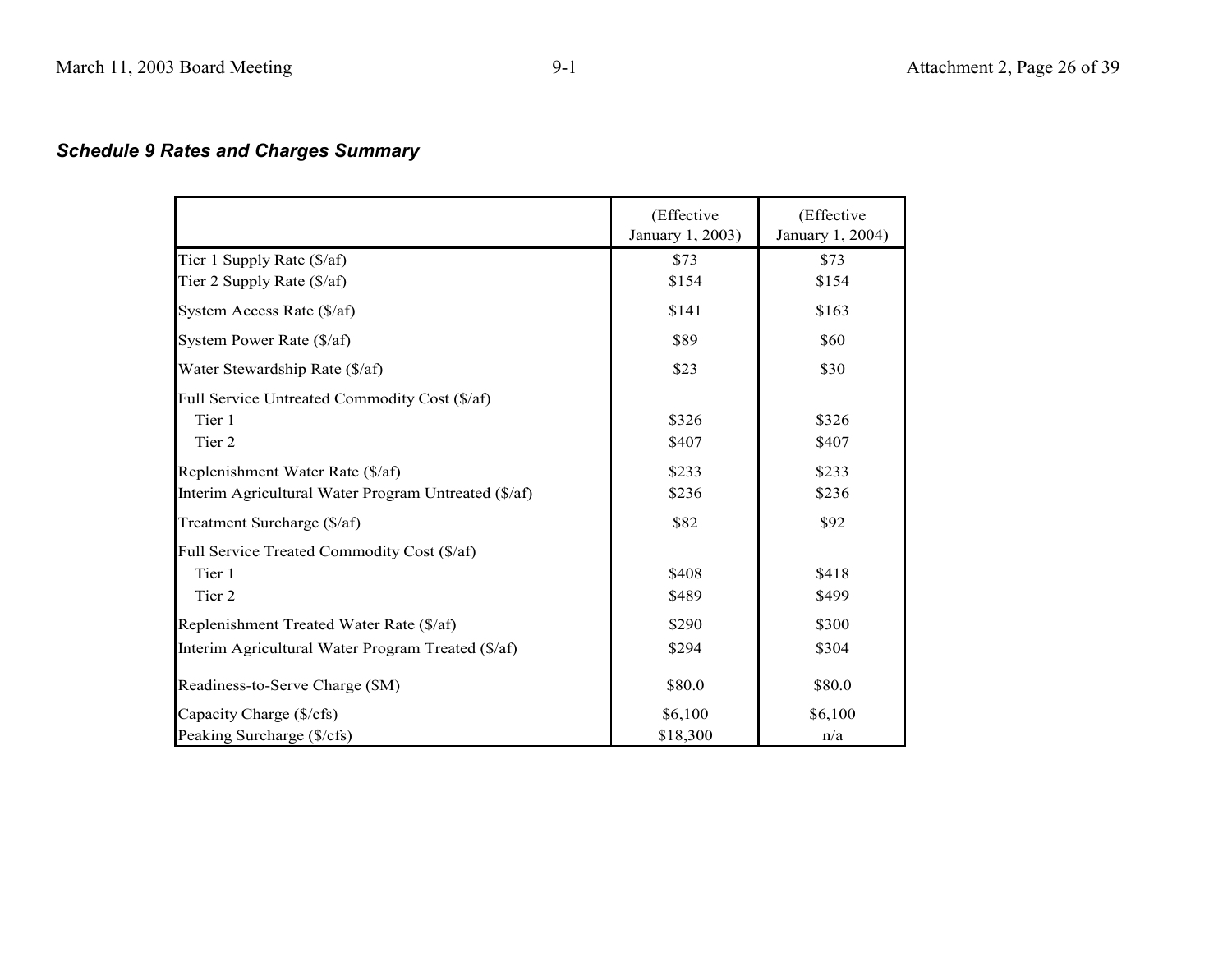#### *2.1 System Access Rate (SAR)*

The SAR is a volumetric<sup>3</sup> system wide rate levied on each acre-foot of water that moves through the MWD system. All system users (member agency or third party) pay the SAR to use Metropolitan's conveyance and distribution system. The SAR is recommended to be \$163 per acre-foot effective January 1, 2004, an increase of \$22 per acre-foot over its current level of \$141 per acre-foot. The SAR recovers the cost of providing conveyance and distribution capacity to meet average annual demands. Current estimates indicate that the SAR revenue requirement will be about \$318 million in FY 2003/04, 34 percent of the total revenue requirement. The costs allocated to the SAR have increased due to higher departmental operations and maintenance costs allocated to the distribution and conveyance functions, higher SWC costs for operations, maintenance, rehabilitation and replacement, lower revenue offsets such as hydroelectric power revenues and greater utilization of the system capacity to meet average annual demands.

#### *2.2 Water Stewardship Rate (WSR)*

The WSR is recommended to be \$30 per acre-foot effective January 1, 2004 an increase of \$7 per acre-foot over its current level of \$23 per acre-foot. The WSR recovers the costs of providing financial incentives for existing and future investments in local resources including conservation and recycled water. These investments or incentive payments are identified as the "demand management" service function in the cost of service process. Demand management costs are classified as 100 percent fixed commodity costs and are estimated to be about \$51.6 million in FY 2003/04, 5.5 percent of the revenue requirement. It is estimated that Metropolitan's contributions to the programs will increase by over \$12 million in FY 2003/04 due to increased production from recycled water projects and expansion of Metropolitan's commercial and outdoor landscape and conservation program. The WSR is a volumetric rate levied on each acre-foot of water that moves through the Metropolitan system. All system users (member agency or third parties) will pay the same proportional costs for existing and future conservation and recycling investments.

#### *2.3 System Power Rate (SPR)*

The recommended SPR is \$60 per acre-foot effective January 1, 2004, a \$29 per acre-foot decrease from its current level of \$89 per acre-foot. The decrease in the SPR offsets the increase in the SAR and WSR. The SPR is a volumetric rate that recovers the costs of pumping water to Southern California. The SPR recovers the cost of power for both the SWP and CRA. In FY 2003/04 the revenue requirement for the SPR is estimated to be about \$157 million, 17 percent of the total revenue requirement. As the market for power has returned to historic levels, power costs for pumping water on the Colorado River Aqueduct

 $3$  A volumetric rate is a charge applied to the actual amount of water delivered.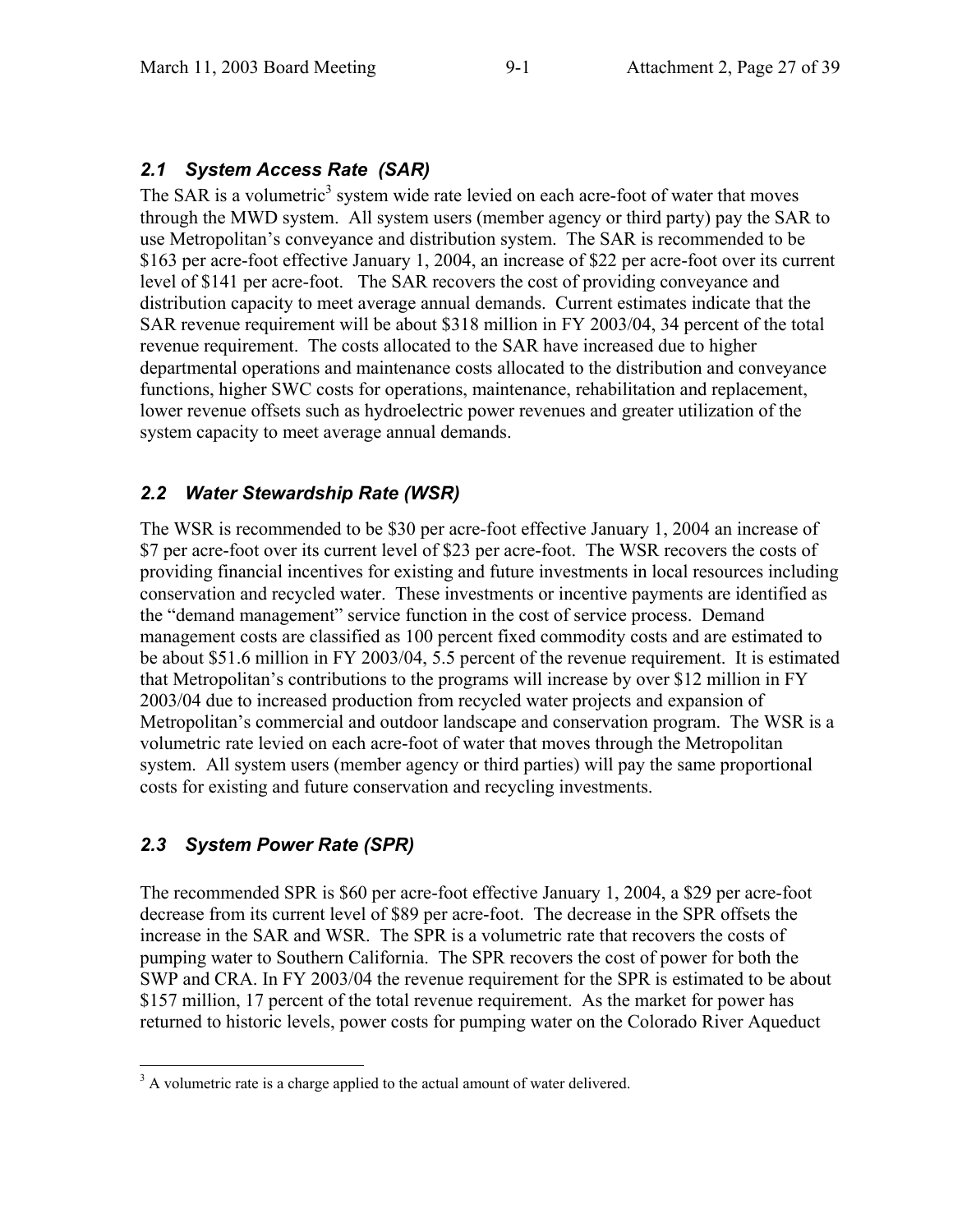and State Water Project are anticipated to return to historic average levels as well. Entities wheeling water will pay the actual cost of power.

### *2.4 Treatment Surcharge*

It is recommended that the treatment surcharge be increased from its current level of \$82 per acre-foot to \$92 per acre-foot effective January 1, 2004. The treatment surcharge is a system-wide volumetric rate set to recover the cost of providing treated water service. The treatment surcharge revenue requirement is expected to be about \$144 million in FY 2003/04, 15.5 percent of the total revenue requirement. The treatment surcharge recovers all costs associated with providing treated water service, including commodity, demand and standby related costs. The increase in the treatment surcharge is necessary to cover increased variable treatment costs (power, chemicals and sludge disposal), increased operations and maintenance costs and additional capital financing costs allocated to the treatment surcharge. In the last two years the variable cost of treatment has increased from \$10 per acre-foot to over \$18 per acre-foot as power costs increased and more stringent drinking water quality standards have required the use of additional chemicals and sludge removal at Metropolitan's treatment plants. Metropolitan last increased the treatment surcharge in 1995/96 from \$77 per acre-foot to \$82 per acre-foot.

## *2.5 Capacity Charge*

It is recommended that to simplify the budgeting and rate setting processes of the member agencies and retail water agencies the Capacity Reservation Charge and Peaking Surcharge be replaced by a capacity charge, at the same level of the current Capacity Reservation Charge of \$6,100 per cubic foot second of capacity used. The fundamental difference between the proposed capacity charge and the current Capacity Reservation Charge and Peaking Surcharge is that the capacity charge would be levied on a known amount of actual capacity used based on a three-year trailing peak. Every member agency and retail agency would know its share of the capacity charge in advance of their respective rate setting and budgeting processes, therefore reducing uncertainty. In contrast, the Capacity Reservation Charge requires the member agency to provide a prospective estimate of required system capacity for its budgeting and rate setting processes. Under the current process, if the amount of requested capacity is too low relative to actual use then the Peaking Surcharge is incurred.

Beginning January 2004, the capacity charge would be levied on the maximum summer day demand placed on the system between May 1 and September 30 for the three-calendar year period ending December 31, 2002. Demands measured for the purposes of billing the capacity charge would include all firm demand and agricultural demand including wheeling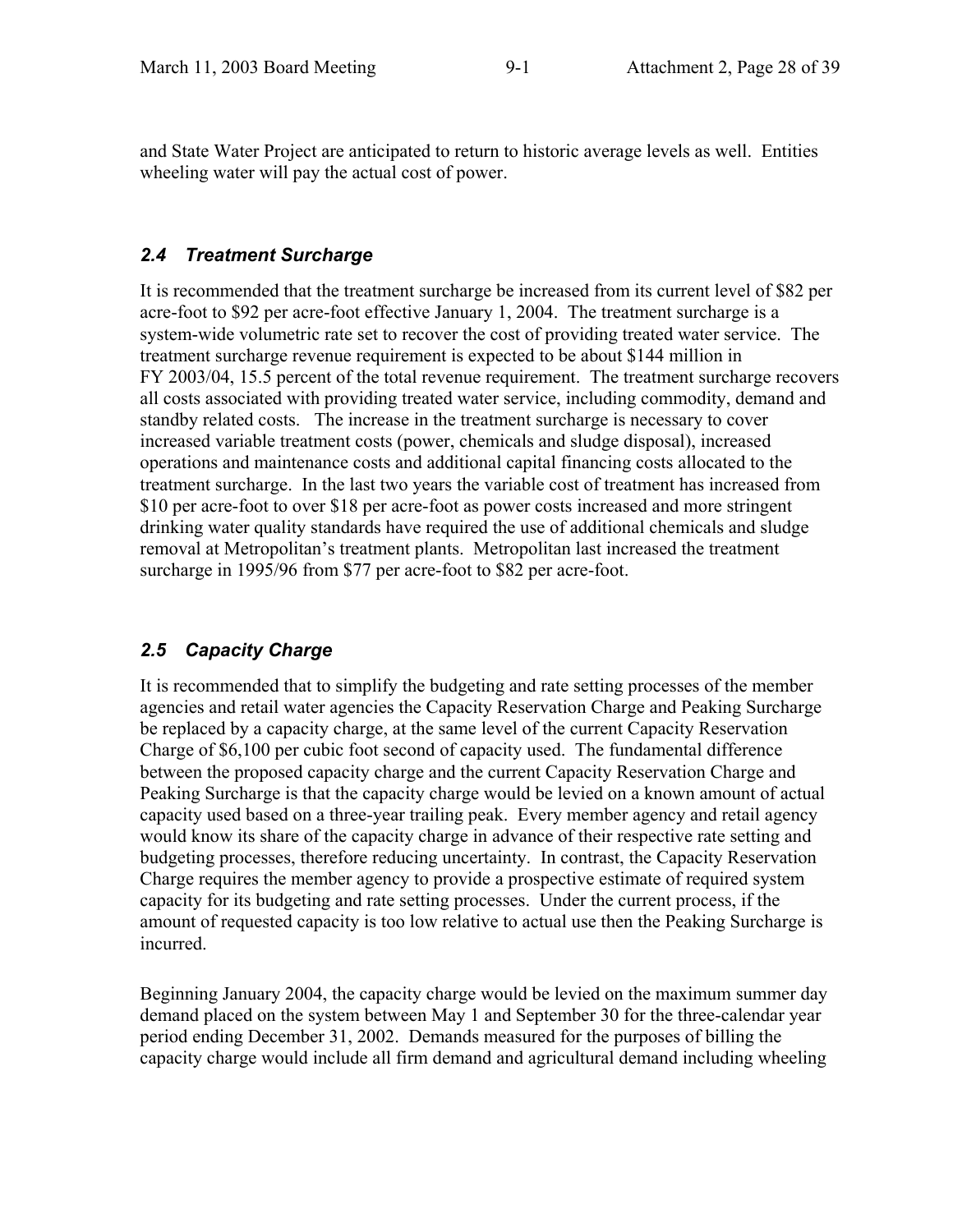service and exchanges. Replenishment service would not be included in the measurement of peak day demand for purposes of billing the capacity charge.

The capacity charge is intended to create an incentive for local agencies to decrease their use of the Metropolitan system to meet peak day demands and to shift demands into lower use time periods particularly October through April. Over time, a member agency would still benefit from local supply investments and operational strategies that reduced its peak day demand on the system in the form of a lower total capacity charge. The implementation of a simpler capacity charge will not significantly impact the total cost of peaking incurred by any member agency anymore than the continued use of the Capacity Reservation Charge and Peaking Surcharge and the simplified administration of the capacity charge is a benefit to the member agencies and their retail provider customers. In addition, the capacity charge still achieves the original rate design objective of allocating a greater share of peak capacity related costs to agencies with higher peak day to average day ratios. The capacity charge to be paid by each member agency in calendar year 2004 is included in Schedule 10.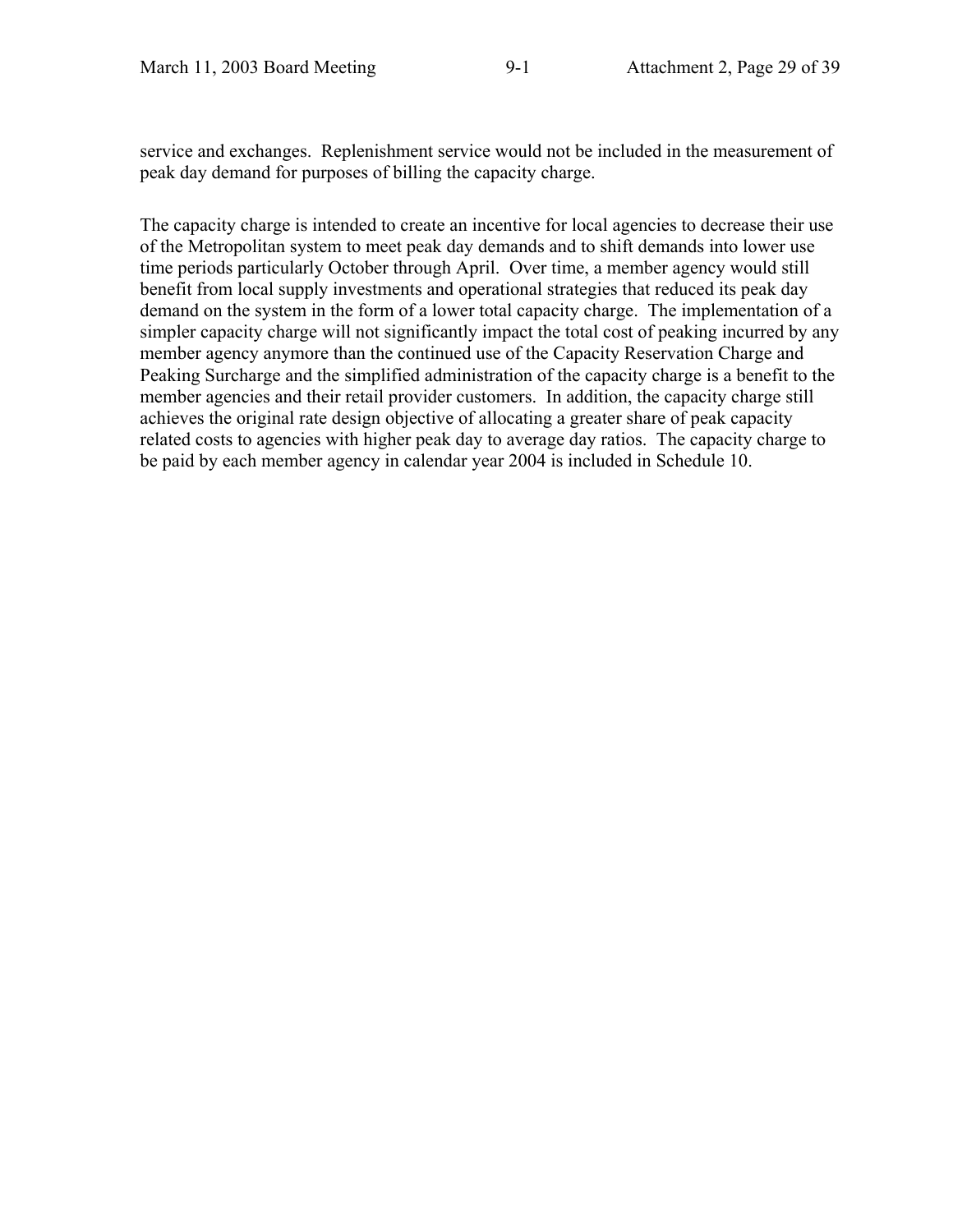|                                                                                          |        |        |        |             |                         | Calendar Year 2004<br>Capacity Charge |
|------------------------------------------------------------------------------------------|--------|--------|--------|-------------|-------------------------|---------------------------------------|
| <b>AGENCY</b>                                                                            | 2000   | 2001   | 2002   | 3-Year Peak |                         | $(\$6,100/cfs)$                       |
| Anaheim                                                                                  | 76.0   | 56.5   | 54.4   | 76.0        | $\overline{\mathbb{S}}$ | 463,600                               |
| <b>Beverly Hills</b>                                                                     | 35.0   | 32.3   | 30.1   | 35.0        |                         | 213,500                               |
| <b>Burbank</b>                                                                           | 51.8   | 36.6   | 38.2   | 51.8        |                         | 315,980                               |
| Calleguas                                                                                | 255.1  | 247.3  | 258.5  | 258.5       |                         | 1,576,850                             |
| Central Basin                                                                            | 137.4  | 131.8  | 128.3  | 137.4       |                         | 838,140                               |
| Compton                                                                                  | 10.5   | 7.6    | 9.6    | 10.5        |                         | 64,050                                |
| Eastern                                                                                  | 216.3  | 270.3  | 366.8  | 366.8       |                         | 2,237,480                             |
| Foothill                                                                                 | 21.5   | 23.8   | 21.7   | 23.8        |                         | 145,180                               |
| Fullerton                                                                                | 26.4   | 24.2   | 27.6   | 27.6        |                         | 168,360                               |
| Glendale                                                                                 | 60.8   | 58.6   | 56.3   | 60.8        |                         | 370,880                               |
| <b>Inland Empire</b>                                                                     | 169.0  | 171.8  | 155.3  | 171.8       |                         | 1,047,980                             |
| Las Virgenes                                                                             | 46.3   | 35.8   | 43.5   | 46.3        |                         | 282,430                               |
| Long Beach                                                                               | 57.5   | 60.6   | 51.7   | 60.6        |                         | 369,660                               |
| Los Angeles                                                                              | 704.0  | 405.2  | 645.3  | 704.0       |                         | 4,294,400                             |
| <b>MWDOC</b>                                                                             | 730.2  | 695.7  | 730.2  | 730.2       |                         | 4,454,220                             |
| Pasadena                                                                                 | 54.2   | 43.2   | 75.5   | 75.5        |                         | 460,550                               |
| San Diego (1)                                                                            | 1120.3 | 1084.6 | 1241.4 | 1296.0      |                         | 7,905,600                             |
| San Fernando                                                                             | 0.0    | 0.1    | 0.0    | 0.1         |                         | 610                                   |
| San Marino                                                                               | 3.0    | 2.7    | 6.8    | 6.8         |                         | 41,480                                |
| Santa Ana                                                                                | 32.2   | 24.8   | 39.6   | 39.6        |                         | 241,560                               |
| Santa Monica                                                                             | 29.0   | 29.6   | 31.9   | 31.9        |                         | 194,590                               |
| Three Valleys                                                                            | 183.4  | 200.7  | 203.8  | 203.8       |                         | 1,243,180                             |
| Torrance                                                                                 | 42.5   | 44.4   | 38.8   | 44.4        |                         | 270,840                               |
| <b>Upper San Gabrie</b>                                                                  | 53.4   | 53.5   | 72.1   | 72.1        |                         | 439,810                               |
| West Basin                                                                               | 271.0  | 248.3  | 256.0  | 271.0       |                         | 1,653,100                             |
| Western                                                                                  | 218.8  | 211.4  | 224.6  | 224.6       |                         | 1,370,060                             |
| <b>Total</b>                                                                             | 4,606  | 4,201  | 4,808  | 5,027       | $\mathbf S$             | 30,664,090                            |
| San Diego capacity set at 1,296 cfs per surface storage operating agreement terms<br>(1) |        |        |        |             |                         |                                       |

# *Schedule 10 Calendar Year 2004 Capacity Charge*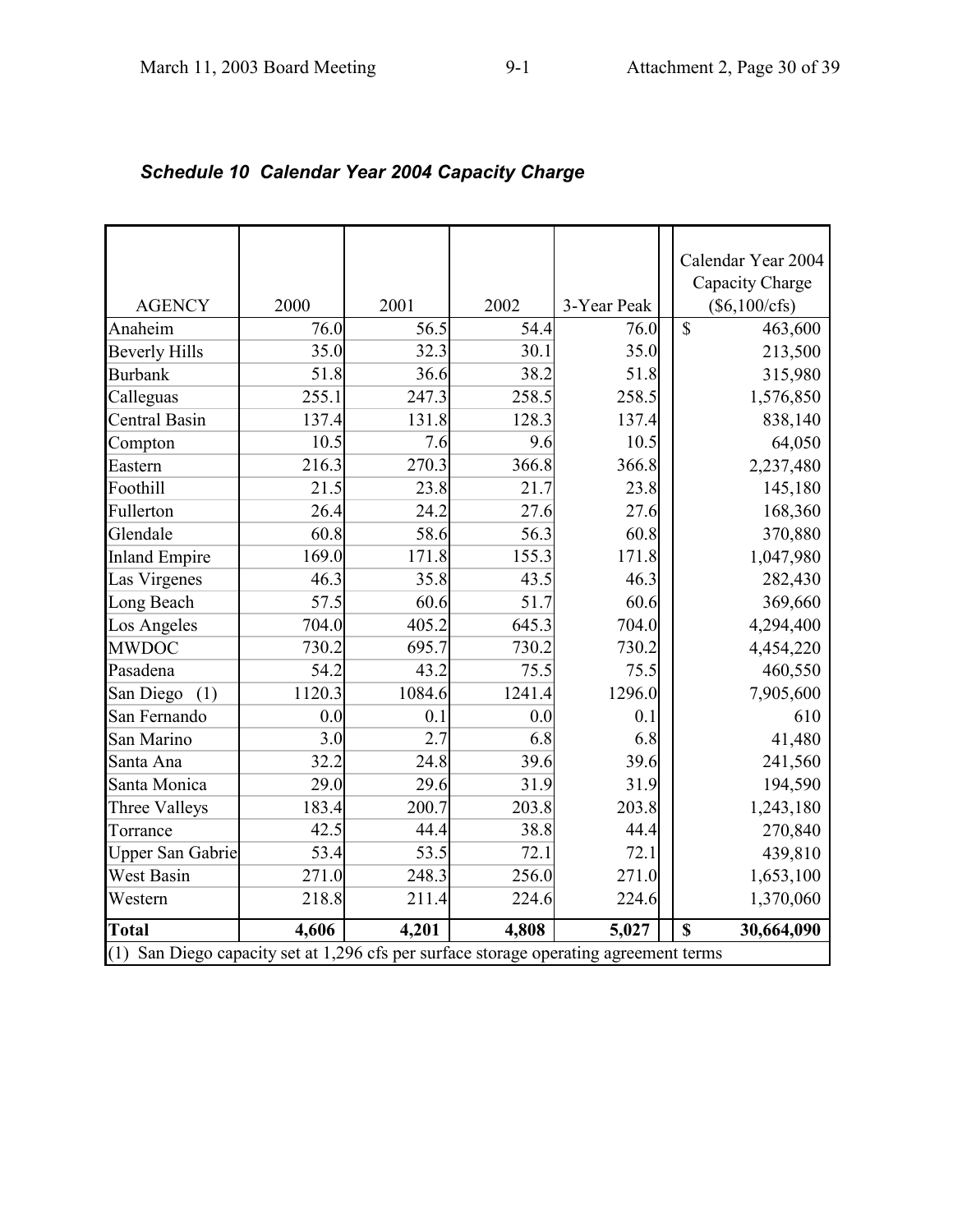### *2.6 Readiness-to-Serve Charge*

The costs recovered by the RTS are Metropolitan's costs for providing standby service. Metropolitan's cost for providing emergency storage capacity within the system are estimated to be about \$64 million in FY 2003/04. In addition, to simplify the rate design by reducing the number of separate charges, the demand and standby related costs identified for the conveyance and aqueduct service function are also allocated to the RTS. These costs are estimated to be about \$20 million in FY 2003/04. Currently the RTS recovers \$80 million, an amount that represents a portion of the capital financing costs for facilities that serve existing users. It is recommended that the costs recovered by the proposed RTS remain at the current level of \$80 million in FY 2003/04 to minimize impacts to member agencies.

The RTS is allocated to the member agencies based on each agency's proportional share of a ten-year rolling average of all deliveries (including water transfers and exchanges that use Metropolitan system capacity). The ten-year rolling average will not include long-term seasonal storage service and interim agricultural deliveries because these deliveries will be the first to be curtailed in the event of an emergency. A ten-year rolling average is a simple approach that leads to a relatively stable RTS allocation that reasonably represents an agency's potential long-term need for standby service under different demand conditions. Member agencies that so choose may continue to have a portion of their total RTS obligation offset by standby charge collections levied by Metropolitan on behalf of the member agency. Schedule 11 provides an estimate of each agency's total RTS obligation for FY 2003/04.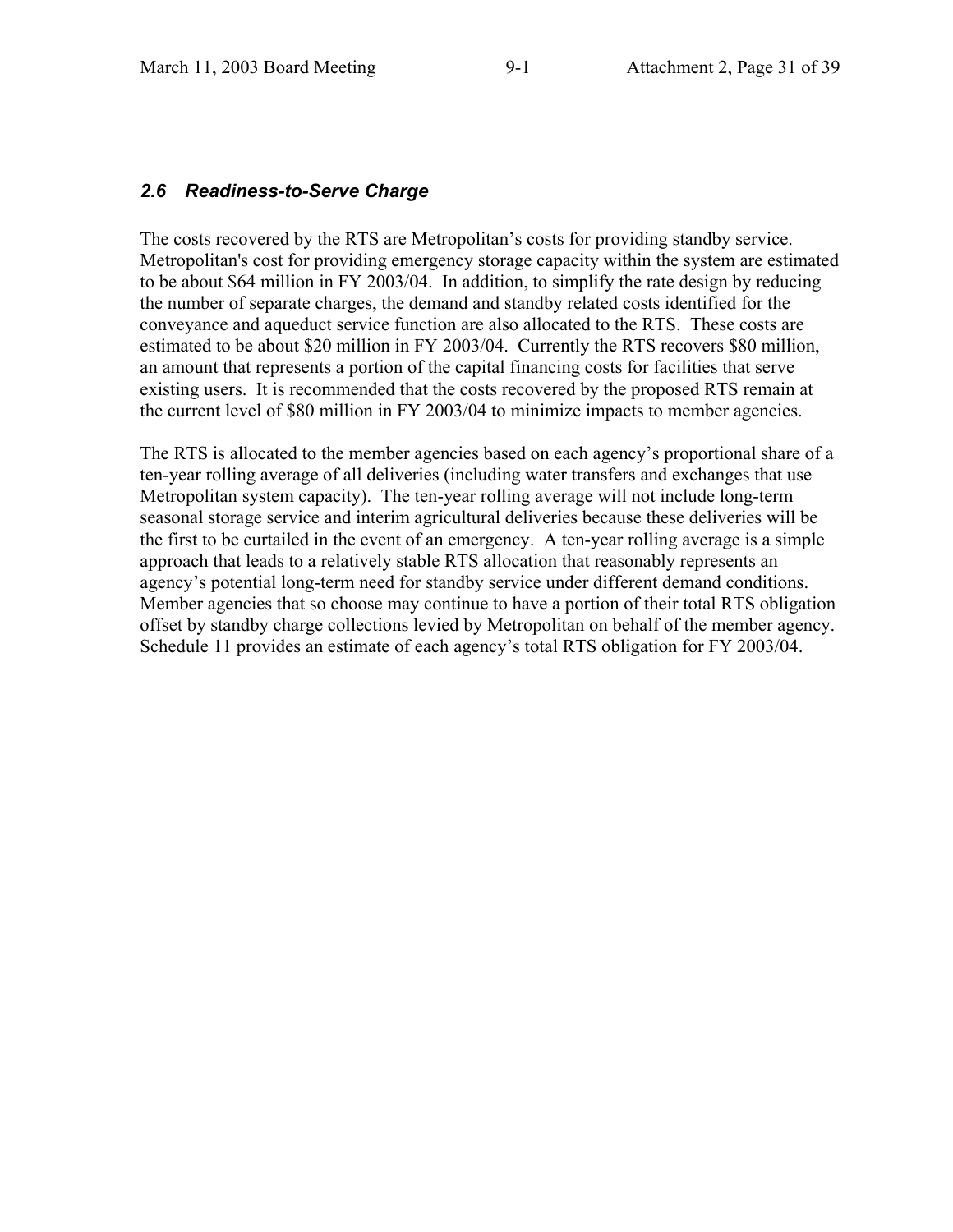# *Schedule 11 Readiness-to-Serve Charge (by member agency)*

|                                                  | <b>Rolling Ten-Year</b><br><b>Average Firm</b><br><b>Deliveries (Acre-</b><br>Feet) FY1991/92 - |                  | 6 months @ \$80 million | <b>Rolling Ten-Year</b><br>Average<br><b>Firm Deliveries</b><br>(Acre-Feet)<br>FY1992/93 - |                  | 6 months $@$ \$80<br>million per year (1/04- |                         |
|--------------------------------------------------|-------------------------------------------------------------------------------------------------|------------------|-------------------------|--------------------------------------------------------------------------------------------|------------------|----------------------------------------------|-------------------------|
| <b>Member Agency</b>                             | FY2000/01                                                                                       | <b>RTS Share</b> | per year (7/03-12/03)   | FY2001/02                                                                                  | <b>RTS Share</b> | 6/04)                                        | <b>Total RTS Charge</b> |
| Anaheim                                          | 16,740                                                                                          | 1.09%            | \$<br>436,321           | 17,136                                                                                     | 1.13%            | \$<br>451,395                                | \$<br>887,716           |
| <b>Beverly Hills</b>                             | 13,163                                                                                          | 0.86%            | 343,103                 | 13,301                                                                                     | 0.88%            | 350,384                                      | 693,487                 |
| <b>Burbank</b>                                   | 14,708                                                                                          | 0.96%            | 383,366                 | 14,120                                                                                     | 0.93%            | 371,936                                      | 755,302                 |
| <b>Calleguas MWD</b>                             | 91,345                                                                                          | 5.95%            | 2,380,917               | 95,234                                                                                     | 6.27%            | 2,508,634                                    | 4,889,551               |
| <b>Central Basin MWD</b>                         | 73,661                                                                                          | 4.80%            | 1,919,982               | 62,958                                                                                     | 4.15%            | 1,658,444                                    | 3,578,426               |
| <b>Compton</b>                                   | 4,051                                                                                           | 0.26%            | 105,578                 | 4,006                                                                                      | 0.26%            | 105,522                                      | 211,100                 |
| <b>Eastern MWD</b>                               | 55,412                                                                                          | 3.61%            | 1,444,338               | 58,753                                                                                     | 3.87%            | 1,547,671                                    | 2,992,008               |
| <b>Foothill MWD</b>                              | 8,926                                                                                           | 0.58%            | 232,652                 | 8.663                                                                                      | 0.57%            | 228,198                                      | 460,851                 |
| <b>Fullerton</b>                                 | 7,879                                                                                           | 0.51%            | 205,369                 | 7,427                                                                                      | 0.49%            | 195,641                                      | 401,010                 |
| Glendale                                         | 26,344                                                                                          | 1.72%            | 686,670                 | 27,151                                                                                     | 1.79%            | 715,200                                      | 1,401,870               |
| <b>Inland Empire Utilities Agency</b>            | 43,233                                                                                          | 2.82%            | 1,126,878               | 43,875                                                                                     | 2.89%            | 1,155,740                                    | 2,282,619               |
| <b>Las Virgenes MWD</b>                          | 18,681                                                                                          | 1.22%            | 486,920                 | 19,801                                                                                     | 1.30%            | 521,589                                      | 1,008,509               |
| <b>Long Beach</b>                                | 41,736                                                                                          | 2.72%            | 1,087,850               | 35,524                                                                                     | 2.34%            | 935,768                                      | 2,023,617               |
| <b>Los Angeles</b>                               | 178,632                                                                                         | 11.64%           | 4,656,088               | 167,336                                                                                    | 11.02%           | 4,407,943                                    | 9,064,030               |
| <b>Municipal Water District of Orange County</b> | 206,341                                                                                         | 13.45%           | 5,378,334               | 207,931                                                                                    | 13.69%           | 5,477,298                                    | 10,855,632              |
| Pasadena                                         | 17,698                                                                                          | 1.15%            | 461,312                 | 15,088                                                                                     | 0.99%            | 397,455                                      | 858,766                 |
| <b>San Diego County Water Authority</b>          | 389,077                                                                                         | 25.35%           | 10,141,374              | 414,444                                                                                    | 27.29%           | 10,917,250                                   | 21,058,624              |
| <b>San Fernando</b>                              | 221                                                                                             | 0.01%            | 5,757                   | 56                                                                                         | 0.00%            | 1,466                                        | 7,223                   |
| <b>San Marino</b>                                | 1,186                                                                                           | 0.08%            | 30,912                  | 1,168                                                                                      | 0.08%            | 30,771                                       | 61,683                  |
| Santa Ana                                        | 12,626                                                                                          | 0.82%            | 329,097                 | 9,318                                                                                      | 0.61%            | 245,444                                      | 574,541                 |
| Santa Monica                                     | 8,834                                                                                           | 0.58%            | 230,269                 | 9,134                                                                                      | 0.60%            | 240,618                                      | 470,888                 |
| <b>Three Valleys MWD</b>                         | 61,235                                                                                          | 3.99%            | 1,596,106               | 63,146                                                                                     | 4.16%            | 1,663,375                                    | 3,259,481               |
| Torrance                                         | 20,632                                                                                          | 1.34%            | 537,790                 | 21,416                                                                                     | 1.41%            | 564,126                                      | 1,101,916               |
| <b>Upper San Gabriel Valley MWD</b>              | 8,400                                                                                           | 0.55%            | 218,940                 | 9.172                                                                                      | 0.60%            | 241,610                                      | 460,550                 |
| <b>West Basin MWD</b>                            | 171,126                                                                                         | 11.15%           | 4,460,439               | 147,014                                                                                    | 9.68%            | 3,872,622                                    | 8,333,061               |
| <b>Western MWD</b>                               | 42,725                                                                                          | 2.78%            | 1,113,639               | 45,323                                                                                     | 2.98%            | 1,193,899                                    | 2,307,538               |
| <b>MWD Total</b>                                 | 1,534,611                                                                                       | 100.00%          | \$<br>40,000,000        | 1,518,494                                                                                  | 100.00%          | \$<br>40,000,000                             | 80,000,000<br>- \$      |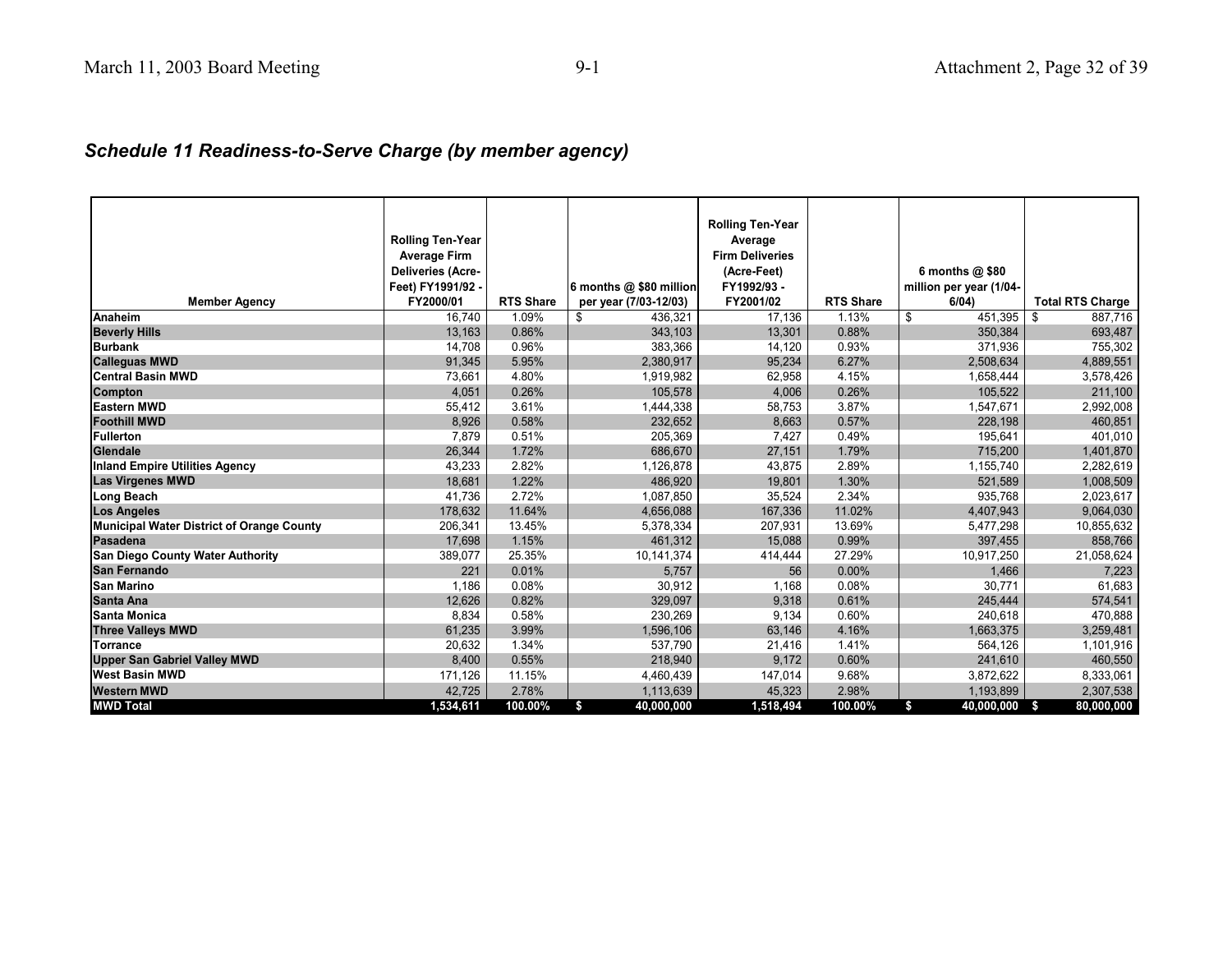## *2.7 Purchase Order*

The rate structure relies on a Purchase Order to establish a financial commitment from the member agency to Metropolitan. In return for providing a financial commitment to Metropolitan the member agency may purchase more of its supply at the lower Tier 1 Supply Rate than had it not provided the commitment.

The Purchase Order is voluntarily submitted by the member agency to Metropolitan. Through the Purchase Order the member agency commits to purchase a fixed amount of supply from Metropolitan (the Purchase Order Commitment). The Purchase Order Commitment is determined as a portion of the member agency's historical demands on the Metropolitan system and the term of the Purchase Order.

#### *Term.*

The Purchase Order is for a ten-year term beginning January 1, 2003. Ten years was chosen as a balance between the long-term investments Metropolitan makes to secure water supply (many of the supply development agreements Metropolitan commits to are for 20 years or more) and a shorter period that would require less of a commitment from the member agencies. In addition, a ten-year period will most likely allow sufficient time for high and low demand years to average, reducing the likelihood that a member agency will pay for unused water.

#### *Initial base demand.*

The maximum annual firm demands since FY 1989/90 through June 30, 2002 are used to establish each member agency's "initial base demand". Firm demands are defined as all deliveries through the Metropolitan system to a member agency excluding long-term seasonal storage service, interim agricultural service, deliveries made under the interruptible service program and deliveries made to cooperative and cyclic storage accounts at the time water was put into the accounts.

#### *Purchase Order Commitment.*

The Purchase Order Commitment is limited to a portion of a member agency's initial base demand. The Purchase Order Commitment is defined as ten times 60 percent of the member agency's initial base demand. The ten times reflects the ten-year term of the Purchase Order and the 60 percent was chosen to balance risk transferred to the member agencies with and the need for a financial commitment to Metropolitan.

First, there is substantial fluctuation in demands as a result of weather. During cool, wet weather, member agencies use less Metropolitan supply. As a result, the Purchase Order Commitment was set at a level that would accommodate these annual fluctuations in weather driven demands, while helping to ensure that member agencies would have a reasonable opportunity to utilize all of the water during the ten-year Purchase Order term. Second, the 60 percent level was selected in consultation with member agency representatives and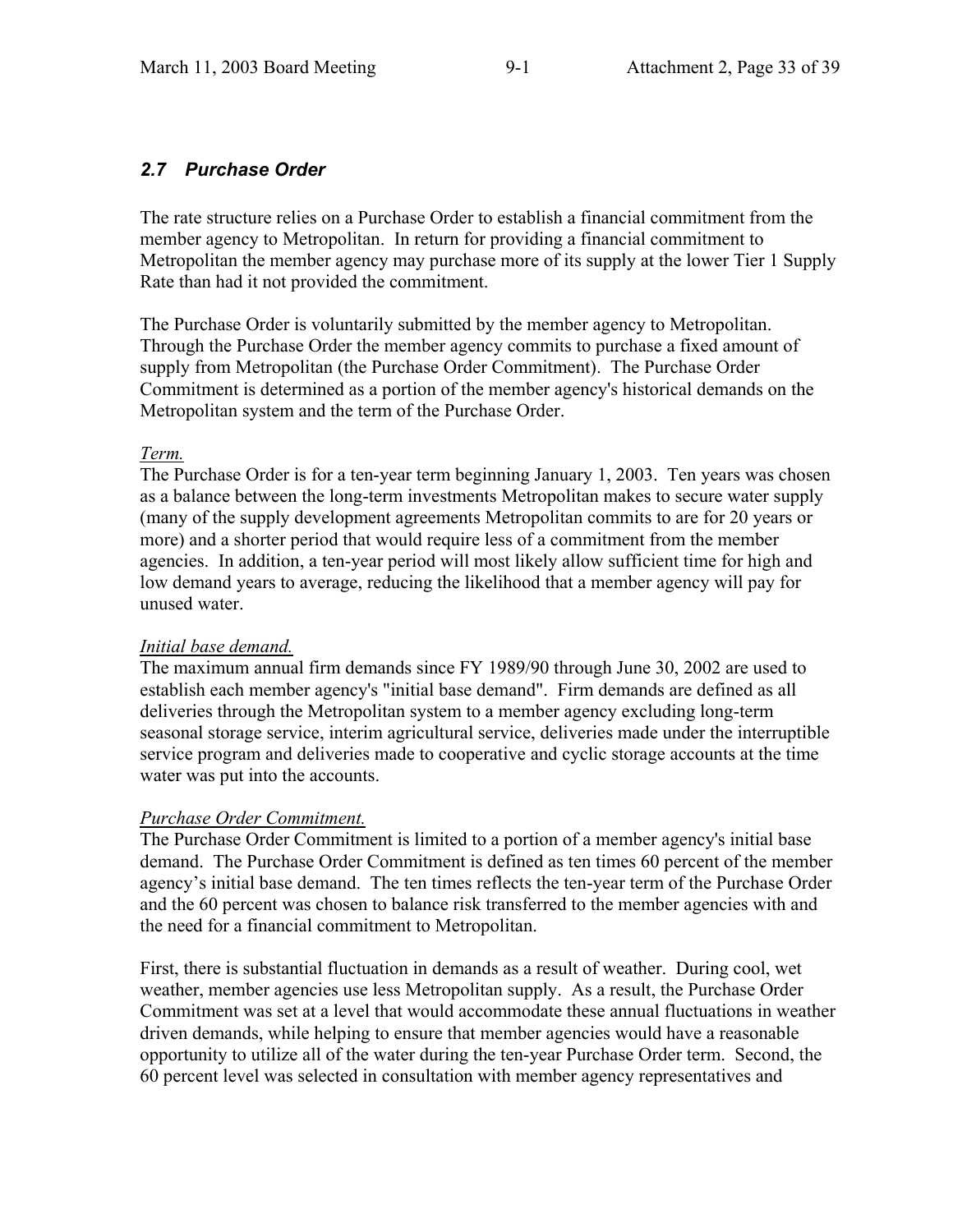represents a sufficient incentive to utilize Metropolitan's supplies and provide a base financial commitment to the regional system. Since the Purchase Order Commitment is voluntary, no member agency is required to commit to the minimum level. But, in exchange for the commitment, the member agency will be able purchase more Metropolitan water supply (up to 90 percent of its Base Demand) at the lower Tier 1 Supply Rate. The Purchase Order Commitment quantity and the Tier 1 Annual Limit for all member agencies are shown in Schedule 12.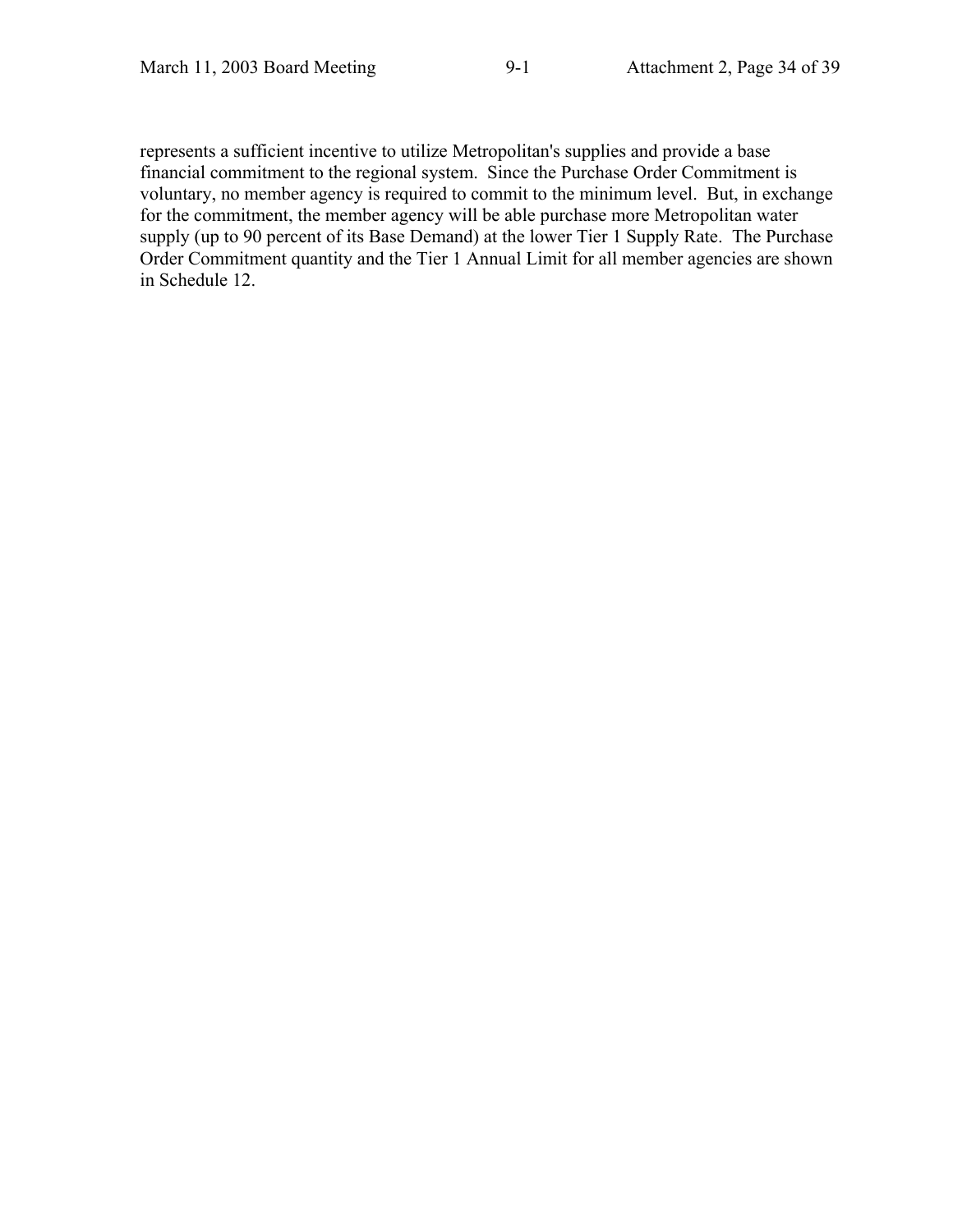# *Schedule 12 Purchase Order Commitment Quantities (acre-feet)*

|                          | <b>Tier 1 Annual Limit</b> | <b>Purchase Order Commitment</b><br>(acre-feet) |
|--------------------------|----------------------------|-------------------------------------------------|
| <b>Anaheim</b>           | 22,240                     | 148,268                                         |
| <b>Beverly Hills</b>     | 13,380                     | 89,202                                          |
| <b>Burbank</b>           | 16,336                     | 108,910                                         |
| <b>Calleguas</b>         | 103,801                    | 692,003                                         |
| <b>Central Basin</b>     | 72,360                     | 482,400                                         |
| Compton                  | 5,058                      | 33,721                                          |
| <b>Eastern</b>           | 75,700                     | 504,664                                         |
| <b>Foothill</b>          | 10,997                     | 73,312                                          |
| <b>Fullerton</b>         | 11,298                     | 75,322                                          |
| <b>Glendale</b>          | 26,221                     | 174,809                                         |
| <b>Inland Empire</b>     | 59,752                     | 398,348                                         |
| <b>Las Virgenes</b>      | 20,565                     | 137,103                                         |
| <b>Long Beach</b>        | 39,471                     | 263,143                                         |
| <b>Los Angeles</b>       | 304,970                    | 2,033,132                                       |
| <b>MWDOC</b>             | 222,924                    | 1,486,161                                       |
| Pasadena                 | 21,180                     | 141,197                                         |
| <b>San Diego</b>         | 500,705                    | 3,338,035                                       |
| San Fernando             | 630                        |                                                 |
| <b>San Marino</b>        | 1,199                      |                                                 |
| Santa Ana                | 12,129                     | 80,858                                          |
| <b>Santa Monica</b>      | 11,109                     | 74,062                                          |
| <b>Three Valleys</b>     | 70,400                     | 469,331                                         |
| <b>Torrance</b>          | 20,967                     | 139,780                                         |
| <b>Upper San Gabriel</b> | 16,511                     | 110,077                                         |
| <b>West Basin</b>        | 156,874                    | 1,045,825                                       |
| Western                  | 58,769                     | 391,791                                         |
| <b>Total</b>             | 1,875,546                  | 12,491,453                                      |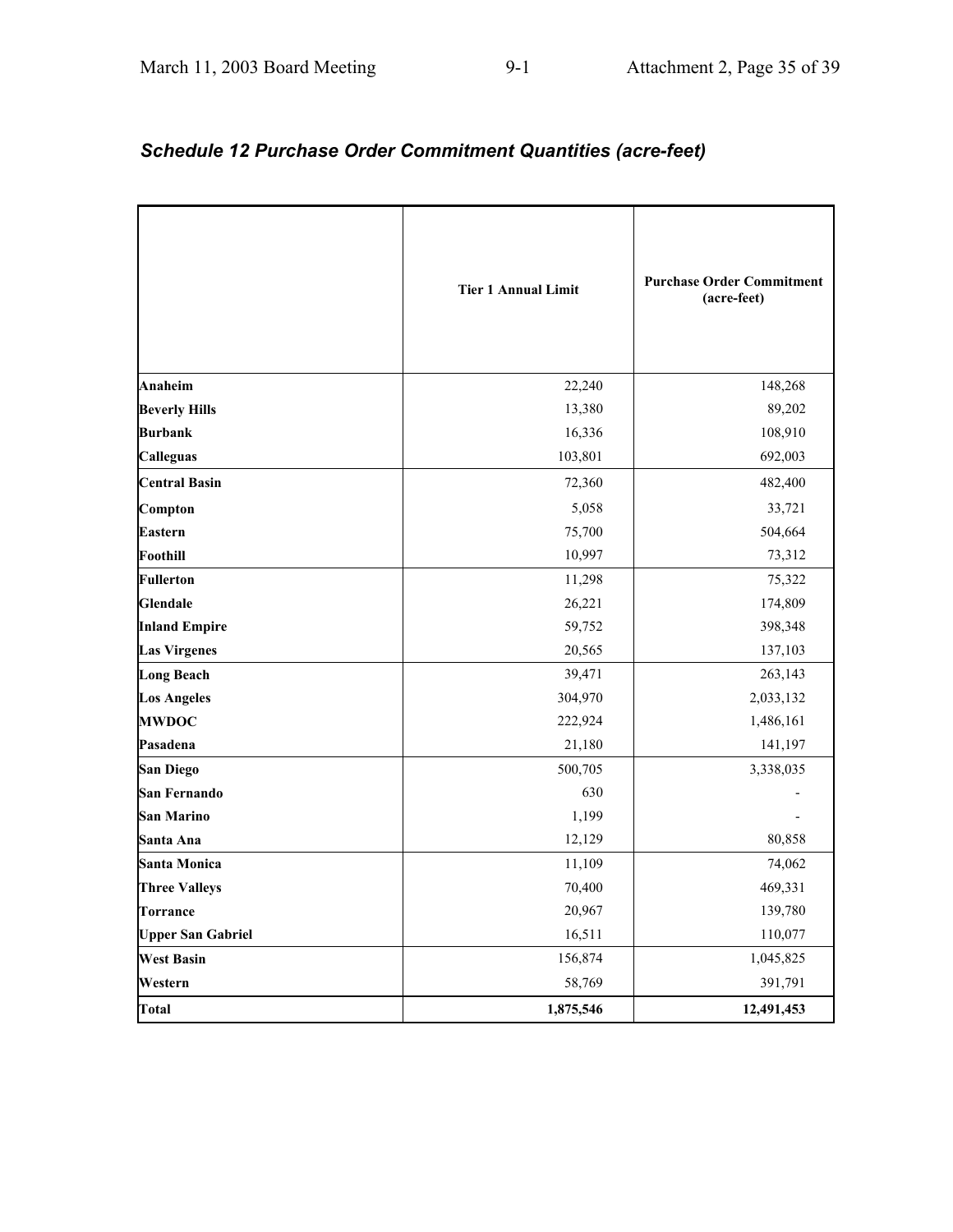### *2.8 Tier 2 supply rate*

The Tier 2 Supply Rate is set at Metropolitan's cost of developing supply to encourage the member agencies and their customers to maintain existing local supplies and develop costeffective local supply resources and conservation. The Tier 2 Supply Rate also recovers a greater proportion of the cost of developing additional supplies from member agencies that have increasing demands on the Metropolitan system.

The Tier 2 Supply Rate effective January 1, 2004 is recommended to remain unchanged at its current level of \$154 per acre-foot. This reflects a weighted average of Metropolitan's cost of developing supply from the following programs: the San Bernardino Valley Municipal Water District Water Transfer Program; the Imperial Irrigation District/Metropolitan Water District Conservation Program; and the State Water Project Dry-Year Water Purchase Program. These programs were chosen out of the number of water supply programs that Metropolitan has developed and from which Metropolitan has received water deliveries. In addition, these programs have known costs and are representative of types of water transfers that may be developed in the future. The unit cost for these programs is calculated as the present value of the program costs divided by program yield in acre-feet.

The total revenue requirement for the supply service function is about \$162 million in FY 2003/04. At an expected average sales level of 2.07 million acre-feet it is estimated that about 40,500 acre-feet will be sold at the Tier 2 Supply Rate. This will generate about \$6.2 million. The remaining supply costs are recovered by the Tier 1 Supply Rate and by the long-term storage water rate and agricultural water rate discussed below.

The two-tier pricing approach is closely linked to the Purchase Order and a base level of demand. The initial base demand (IBD) is defined as the maximum annual firm demands on the Metropolitan system for the 13 years ending June 30, 2002. Firm demands are defined as all deliveries through the Metropolitan system to a member agency excluding: (1) long-term seasonal storage service; (2) interim agricultural service; (3) deliveries made under the interruptible service program and (4) deliveries made from cooperative, cyclic and conjunctive use storage accounts not certified under the long-term seasonal storage service program.

Member agencies that submitted a Purchase Order may purchase up to 90 percent of the IBD at the lower Tier 1 Supply Rate. For supply purchases in excess of 90 percent of the IBD the member agency will be charged the higher Tier 2 Supply Rate. Member agencies that do not submit a Purchase Order are charged the higher Tier 2 Supply Rate for supplies that exceed 60 percent of the IBD. Over time the IBD will be compared to a rolling ten-year average of firm demands (not including water transfers). The greater of the IBD and the rolling ten-year average of firm demands will be used to set the breakpoint between supply purchases made at the Tier 1 and Tier 2 Supply Rates.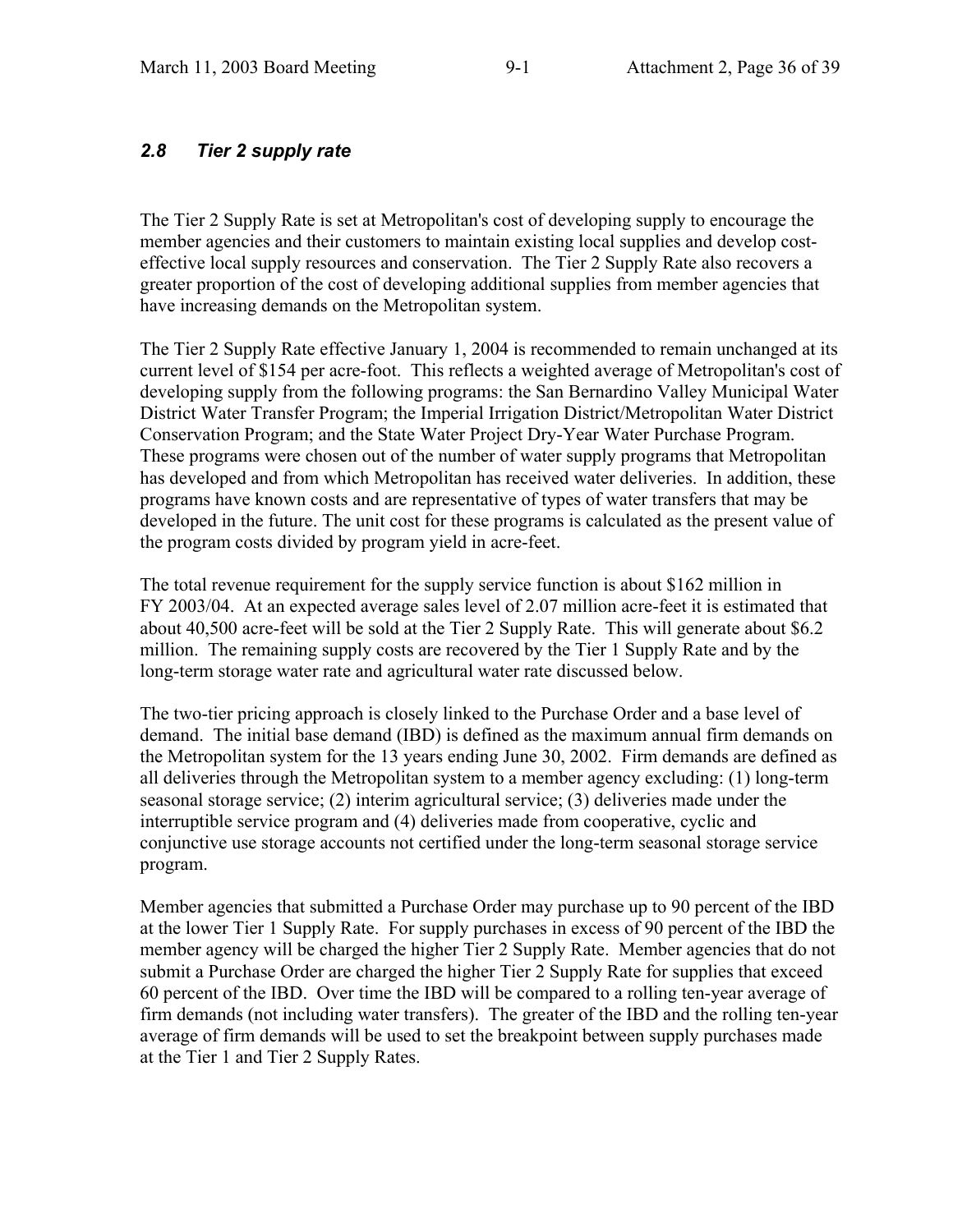## *2.9 Tier 1 supply rate*

The Tier 1 Supply Rate effective January 1, 2004 is recommended to remain unchanged at its current level of \$73 per acre-foot. The Tier 1 Supply Rate recovers the majority of the supply revenue requirement. The Tier 1 Supply Rate is simply calculated as the amount of the total supply revenue requirement that is not recovered by the Tier 2 Supply Rate and a portion of the revenues from the long-term storage water rate and agricultural water rate divided by the estimated amount of Tier 1 water sales. At an expected demand level of about 2.07 million acre-feet it is estimated that Metropolitan will sell about 1.7 million acre-feet at the Tier 1 Supply Rate in 2003/04.

## *2.10 Replenishment and agricultural water rates*

Metropolitan currently provides interruptible service for long-term storage replenishment operations and agricultural deliveries through the seasonal storage service program (SSS) and the interim agricultural water program (IAWP). In 2003/04, long-term replenishment deliveries are expected to be about 175,000 acre-feet and certified agricultural deliveries are expected to be about 146,000 acre-feet.

It is recommended that the current untreated water rates for the long-term seasonal storage service program and interim agricultural water program of \$233 and \$236 per acre-foot remain in effect through calendar year 2004. It is recommended that the current treated water rates of \$290 and \$294 per acre-foot for long-term seasonal and agricultural service increase by \$10 per acre-foot to cover the additional cost of providing treated water service. Revenue generated by these rates will be used to proportionally reduce the revenue requirement that must be recovered by the System Access Rate, Water Stewardship Rate, System Power Rate, Treatment Surcharge and Tier 1 Supply Rate.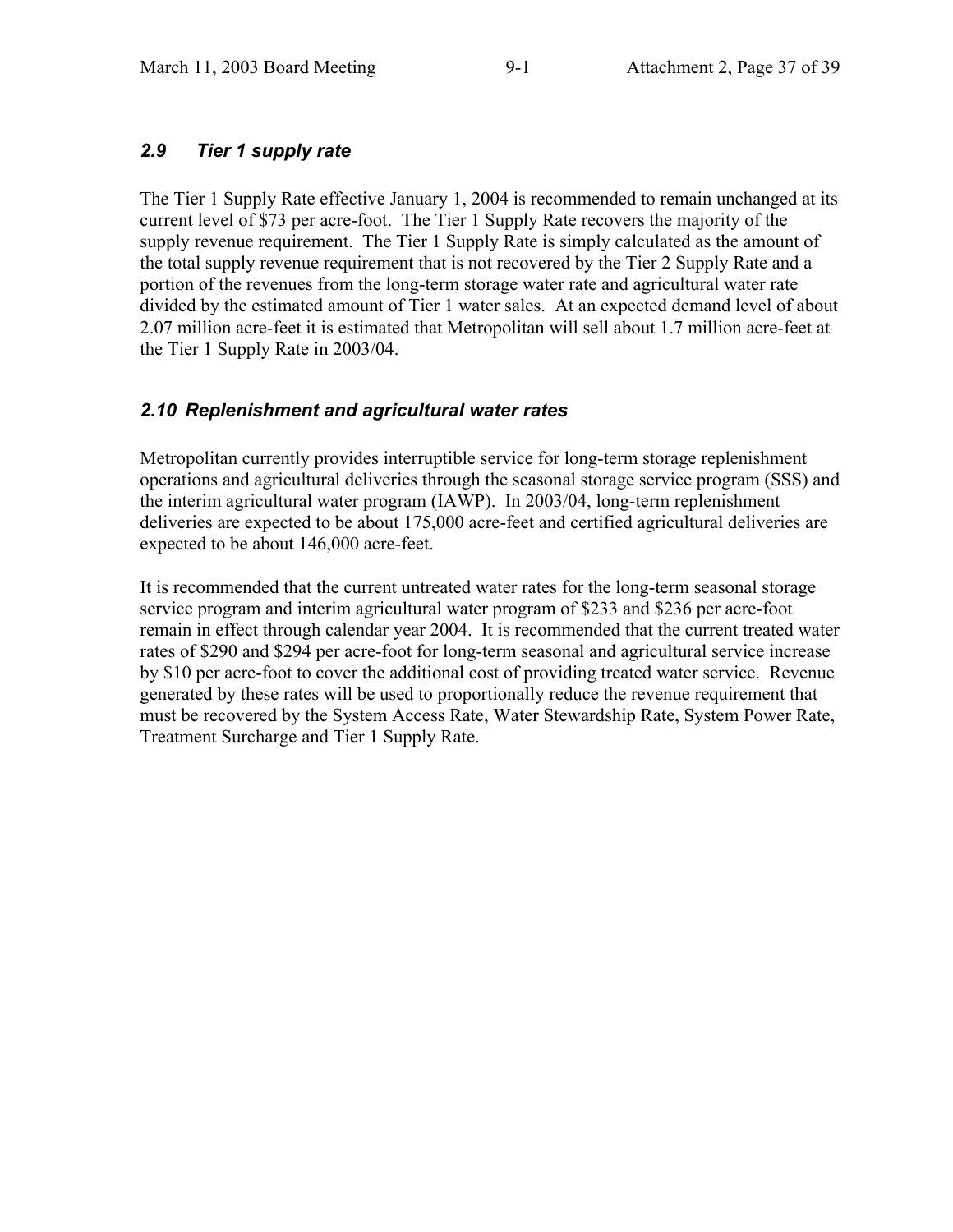## **3 Sales**

Estimated water sales under normal weather conditions are provided in schedule 12. Staff estimates of water sales used for developing the rate recommendation were based on current member agency demands and information and an expectation that demands will return toward average levels under normal weather conditions. Since 1989/90, total sales have averaged about 1.95 million acre-feet per year, ranging from a high of around 2.5 million acre-feet in 1989/90 to a low of about 1.5 million acre-feet in 1997/98.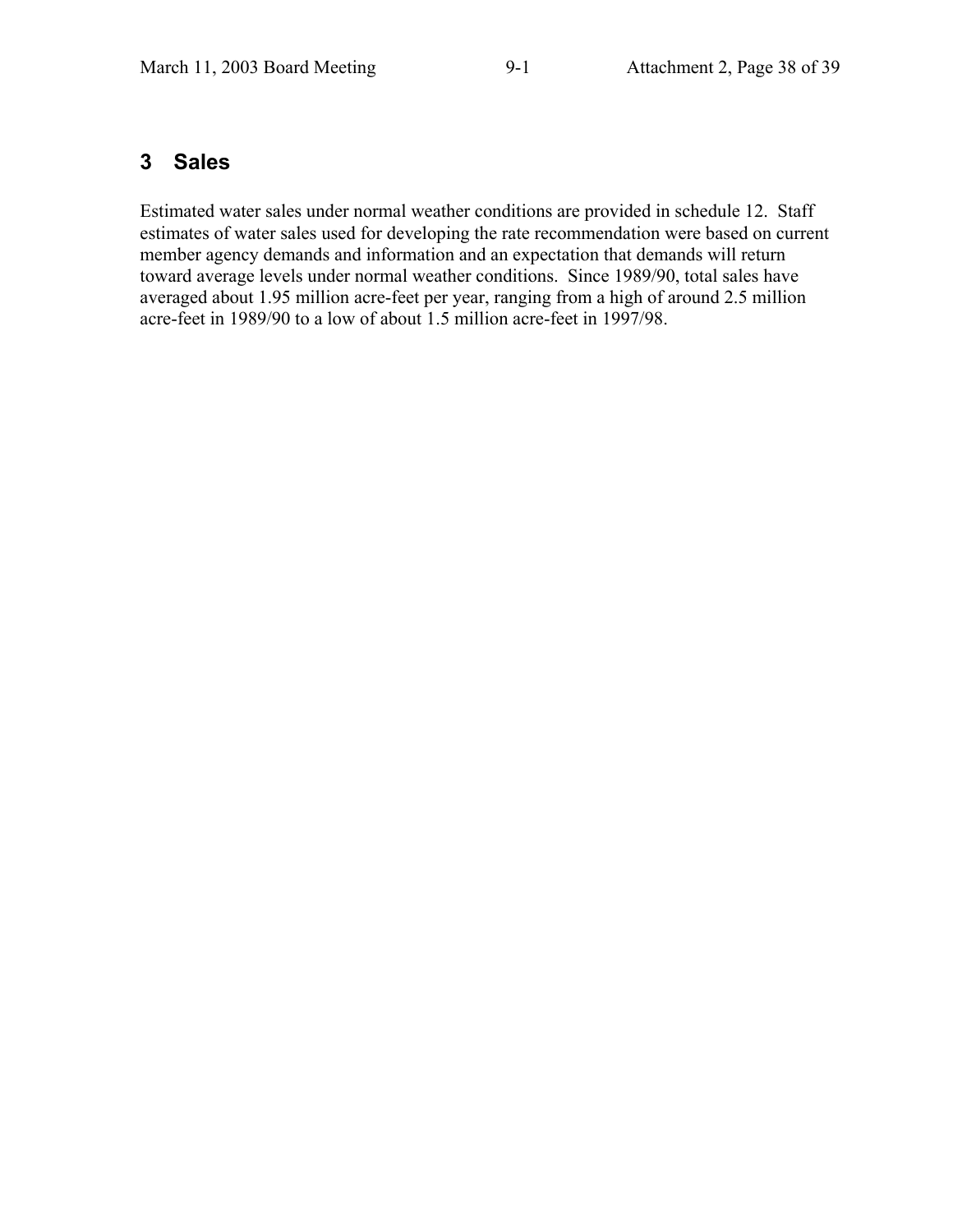|  |  |  |  | Schedule 13.  Estimated FY 2004 Deliveries (assuming expected normal demands) |  |
|--|--|--|--|-------------------------------------------------------------------------------|--|
|--|--|--|--|-------------------------------------------------------------------------------|--|

|                      | Tier 1*   | Tier 2* | <b>Agricultural</b> | Replenishment | <b>Total</b> |
|----------------------|-----------|---------|---------------------|---------------|--------------|
| Anaheim              | 16,569    |         |                     |               | 16,569       |
| <b>Beverly Hills</b> | 11,772    |         |                     |               | 11,772       |
| <b>Burbank</b>       | 13,096    |         |                     |               | 13,096       |
| Calleguas            | 104,942   | 18,340  | 3,599               |               | 126,881      |
| Central Basin        | 58,745    |         |                     |               | 58,745       |
| Compton              | 5,058     | 302     |                     |               | 5,360        |
| Eastern              | 74,848    | 16,027  | 20,029              |               | 110,904      |
| Foothill             | 10,310    |         |                     |               | 10,310       |
| Fullerton            | 8,284     |         | 24                  |               | 8,308        |
| Glendale             | 20,444    |         |                     |               | 20,444       |
| <b>Inland Empire</b> | 59,901    | 4       | 88                  | 6,500         | 66,493       |
| Las Virgenes         | 18,200    | 1,820   |                     |               | 20,020       |
| Long Beach           | 32,293    |         |                     | 8,000         | 40,293       |
| Los Angeles          | 258,038   |         |                     |               | 258,038      |
| <b>MWDOC</b>         | 209,925   |         | 8,034               | 94,000        | 311,959      |
| Pasadena             | 23,070    |         |                     |               | 23,070       |
| San Diego            | 432,162   |         | 85,727              | 4,000         | 521,889      |
| San Fernando         |           |         |                     |               |              |
| San Marino           | 1,000     |         |                     |               | 1,000        |
| Santa Ana            | 12,355    | 322     |                     |               | 12,677       |
| Santa Monica         | 11,120    | 441     |                     |               | 11,561       |
| <b>Three Valleys</b> | 67,340    |         | 75                  | 5,400         | 72,815       |
| Torrance             | 20,475    |         |                     |               | 20,475       |
| Upper San Gabriel    | 17,724    | 439     | 700                 | 34,000        | 52,864       |
| <b>West Basin</b>    | 142,600   |         |                     | 1,960         | 144,560      |
| Western              | 60,797    | 161     | 28,050              |               | 89,008       |
| <b>Total</b>         | 1,691,068 | 37,857  | 146,326             | 153,860       | 2,029,110    |

\*Tier 1 / Tier 2 split bases on tentative FY2002 firm sales data.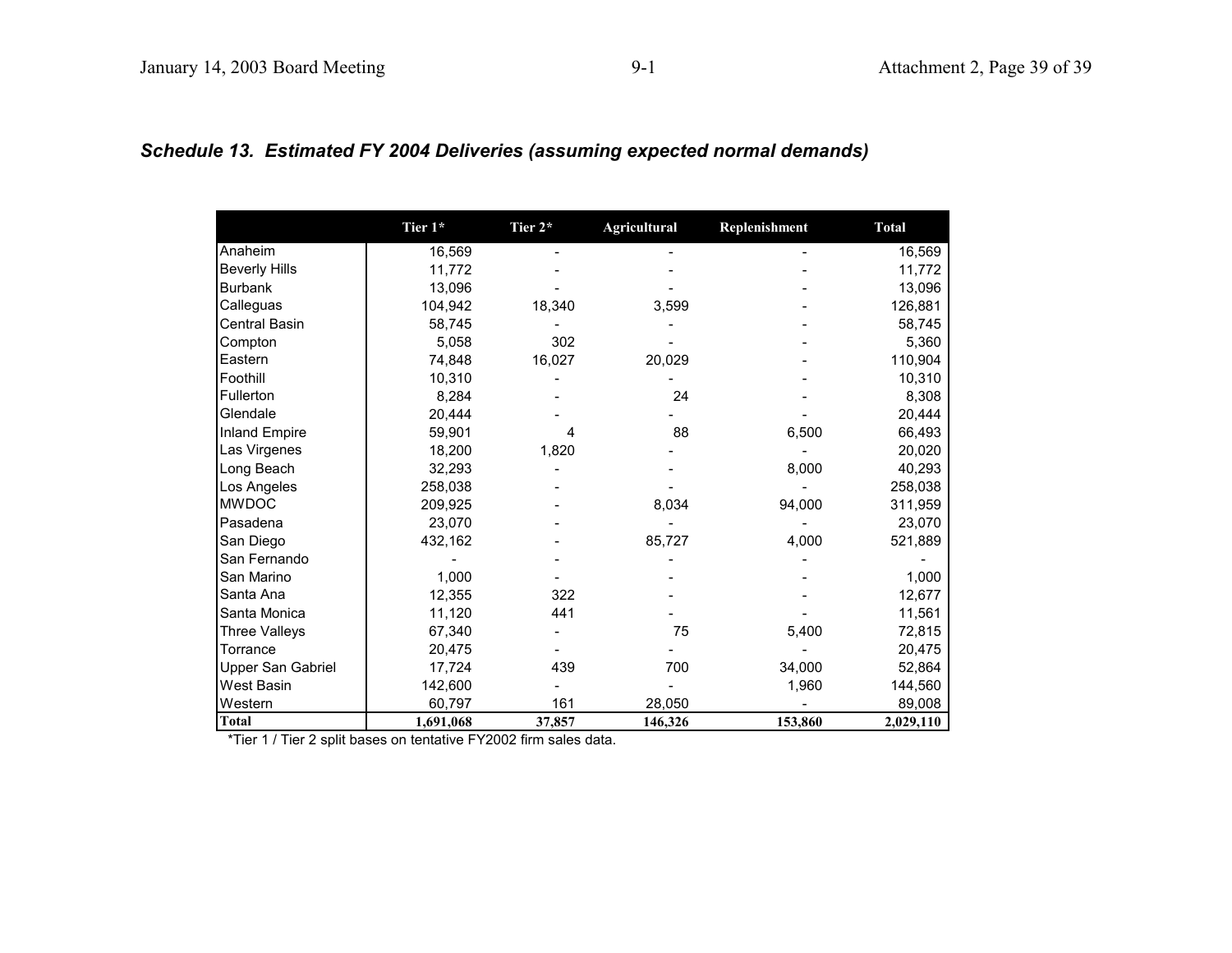#### THE METROPOLITAN WATER DISTRICT OF SOUTHERN CALIFORNIA

#### RESOLUTION \_\_\_\_

#### **RESOLUTION OF THE BOARD OF DIRECTORS OF THE METROPOLITAN WATER DISTRICT OF SOUTHERN CALIFORNIA ADOPTING A READINESS-TO-SERVE CHARGE FOR FISCAL YEAR 2003/04**

WHEREAS, at its meeting on October 16, 2001, the Board of Directors ("Board") of The Metropolitan Water District of Southern California ("Metropolitan") approved a rate structure proposal described in Board Letter 9-6 dated October 16, 2001, including a readinessto-serve charge; and

WHEREAS, providing firm revenue sources is a goal of such rate structure; and

WHEREAS, the amount of revenue to be raised by the readiness-to-serve charge shall be as determined by the Board and allocation of the readiness-to-serve charge among member public agencies shall be in accordance with the method established by the Board; and

WHEREAS, the readiness-to-serve charge is a charge imposed by Metropolitan upon its member agencies, and is not a fee or charge imposed upon real property or upon persons as an incident of property ownership; and

WHEREAS, Metropolitan has legal authority to impose such readiness-to-serve charge as a water rate pursuant to Section 134 of the Metropolitan Water District Act (the "Act"), as an availability of service charge pursuant to Section 134.5 of the Act, and as a capital facilities fee pursuant to Section 54999.2 of the California Government Code; and

WHEREAS, under authority of Sections 133 and 134 of the Act, the Board has the authority to fix the rate or rates for water as will result in revenue which, together with other revenues, will pay Metropolitan's operating expenses and provide for payment of other costs, including payment of the interest and principal of Metropolitan's non-tax funded bonded debt; and

WHEREAS, pursuant to Resolution 8329, adopted by the Board on July 9, 1991, proceeds of the readiness-to-serve charge and other revenues from the sale or availability of water are pledged to the payment of Metropolitan's outstanding revenue bonds issued and revenue bonds to be issued pursuant to Resolution 8329; and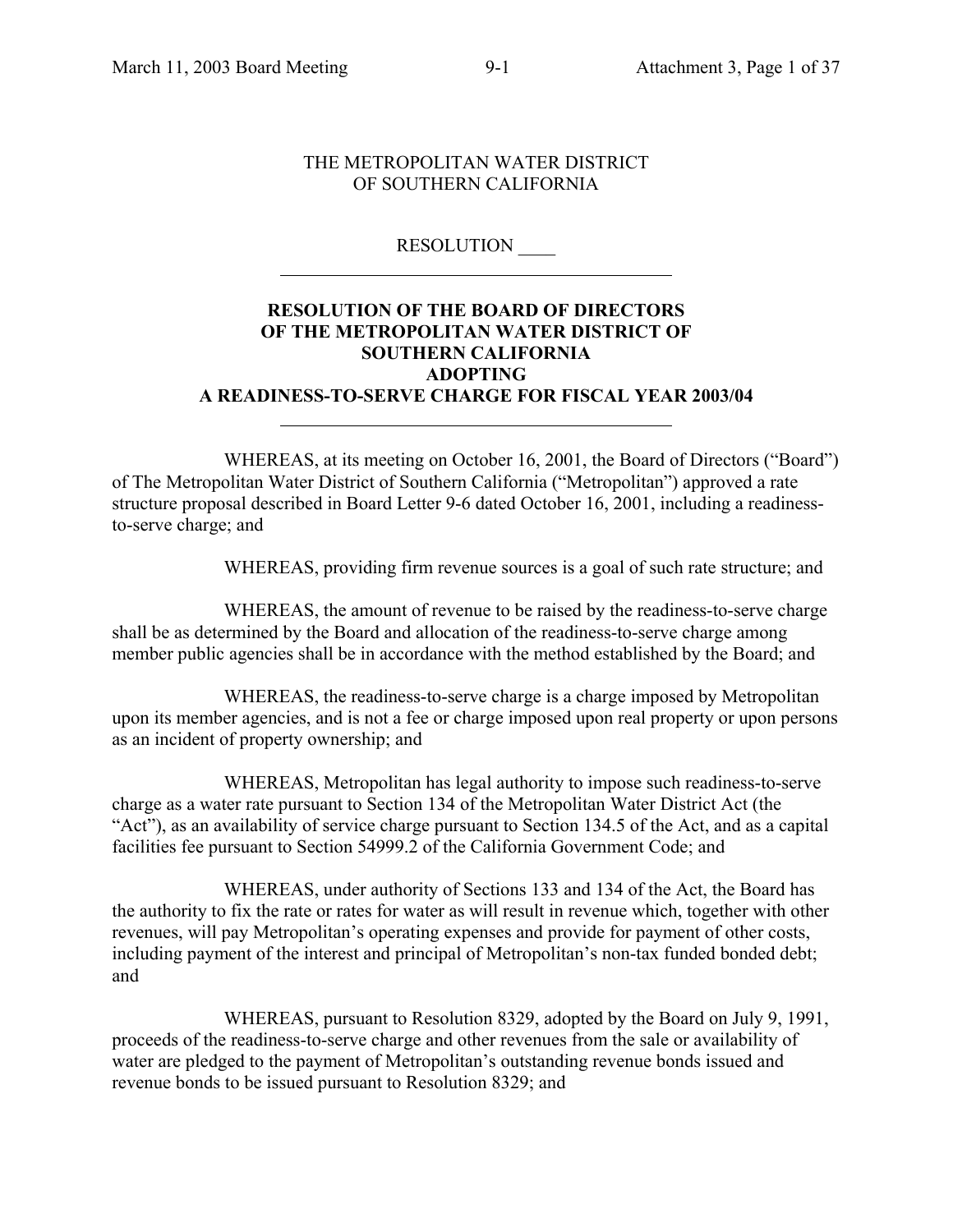WHEREAS, under authority of Government Code Section 54999.2, Metropolitan may impose a capital facilities fee to pay the capital cost of facilities for the provision of water service; and

WHEREAS, under authority of Section 134.5 of the Act, a readiness-to-serve charge imposed as an availability of service charge may be collected from the member public agencies within Metropolitan, or may be imposed as a standby charge against individual parcels within Metropolitan's service area; and

WHEREAS, under such authority, the water standby charge may be imposed on each acre of land or each parcel of land less than an acre within Metropolitan to which water is made available for any purpose by Metropolitan, whether the water is actually used or not; and

WHEREAS, certain member public agencies of Metropolitan have opted in prior fiscal years to provide collection of all or a portion of their readiness-to-serve charge obligation through a Metropolitan water standby charge imposed on parcels within those member agencies; and

WHEREAS, Metropolitan is willing to comply with the requests of member public agencies opting to have Metropolitan continue to levy water standby charges within their respective territories, on the terms and subject to the conditions contained herein; and

WHEREAS, the provisions of the Uniform Standby Charge Procedures Act ("USCPA"), sections 54984-54984.9 of the Government Code, are available to any local agency authorized by law to provide water or water service, and authorized to fix, levy, or collect any standby or availability charge or assessment in connection with the provision of that service; and

WHEREAS, the readiness-to-serve charge applicable to each member public agency, the method of its calculation, and the specific data used in its determination are as specified in the Engineer's Report dated December 2002 (the "Engineer's Report"), on file with the Executive Secretary, a copy of which is attached as Exhibit 1; and

WHEREAS, by Resolution 8836, adopted at its meeting held January 14, 2003, Metropolitan's Board resolved and determined that Metropolitan should develop a reliable source of revenues less susceptible to seasonal and annual variation, through imposition of a readiness-to-serve charge to be collected from Metropolitan's member public agencies, and that the readiness-to-serve charge should be in an amount sufficient to provide for payment of debt service and other appropriately allocated costs, for capital expenditures for projects needed to provide standby and emergency storage service needs; and

WHEREAS, notice was given by Resolution 8836 to the public and to each member public agency of The Metropolitan Water District of Southern California of the intention of Metropolitan's Board to consider and take action at its regular meeting to be held on March 11, 2003, on the Board's intent to impose a readiness-to-serve charge as described in Resolution 8836; and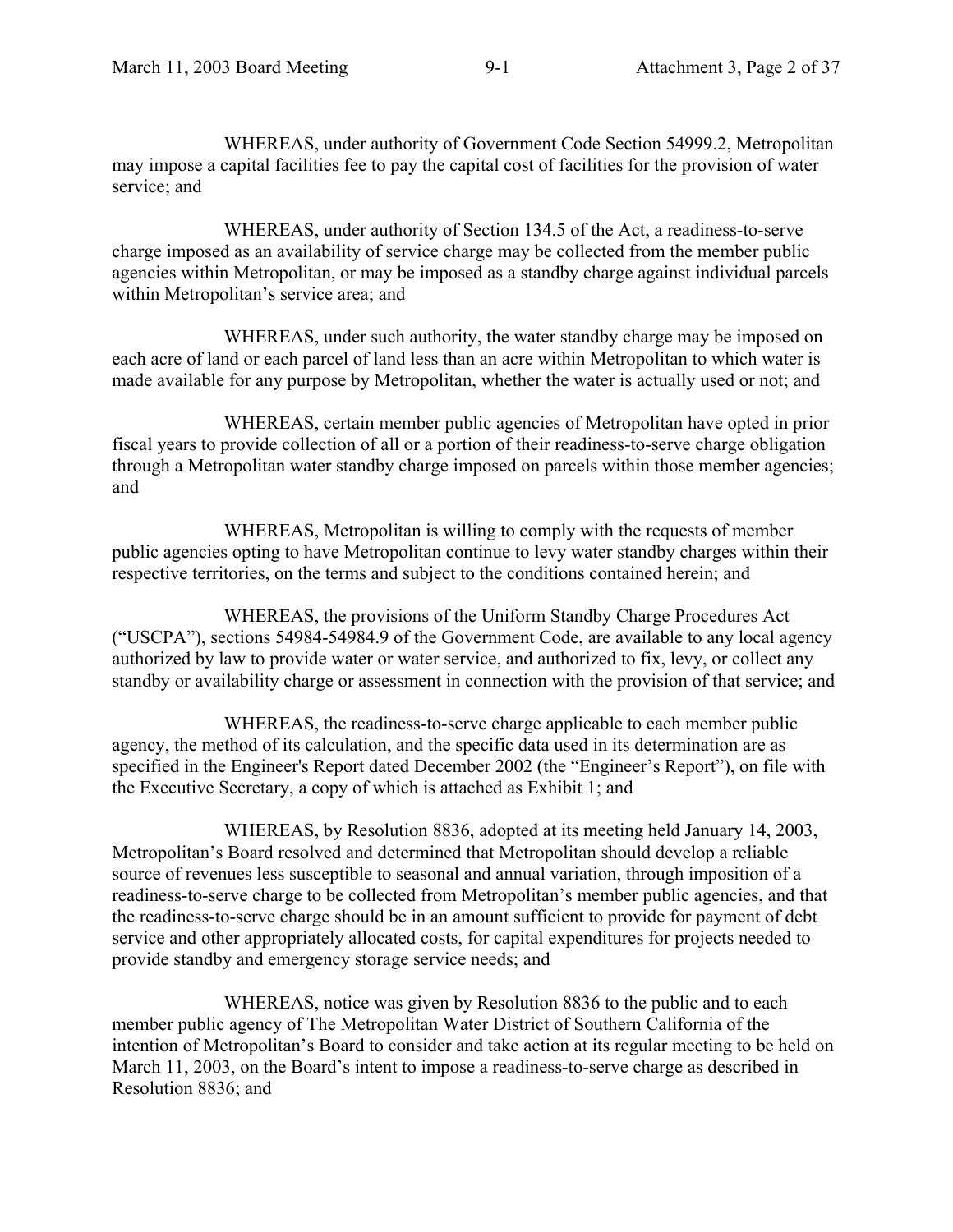WHEREAS, the Budget, Finance and Investment Committee of the Board conducted a public hearing at its regular meeting on February 11, 2003, at which interested parties were given the opportunity to present their views regarding the proposed readiness-toserve charge and the Engineer's Report; and

WHEREAS, notice of the proposed readiness-to-serve charge and of a public hearing on the date and at the time and location specified in Resolution 8836 was published prior to the hearing in various newspapers of general circulation within Metropolitan's service area; and

WHEREAS, each of the meetings of the Board were conducted in accordance with the Brown Act (commencing at Section 54950 of the Government Code), for which due notice was provided and at which quorums were present and acting throughout.

NOW, THEREFORE, the Board of Directors of The Metropolitan Water District of Southern California does hereby resolve, determine and order as follows:

**Section 1.** That the Board of Directors of Metropolitan hereby fixes and adopts a readiness-to-serve charge for fiscal year 2003-04.

**Section 2.** That said readiness-to-serve charge shall be in an amount sufficient to provide for payment of capital financing costs and other costs appropriately allocated to system capacity that serves standby and emergency storage service needs.

**Section 3.** That such readiness-to-serve charge for July 1, 2003 through and including December 31, 2003 shall be a water rate equal to \$52.13 per acre-foot and for January 1, 2004 through and including June 30, 2004 shall be a water rate equal to \$52.69 per acre-foot, which shall be charged on a historic basis for each acre-foot of water, excluding water used for purposes of replenishing local storage and agriculture as defined by the Administrative Code, included in Metropolitan's average water deliveries to its member agencies for the applicable ten-year period identified in Section 8 below. The aggregate readiness-to-serve charge for the period from July 1, 2003 through and including June 30, 2004 shall be \$80,000,000.

**Section 4.** That in the alternative, and without duplication, the readiness-to-serve charge for the period from July 1, 2003 through and including June 30, 2004 shall be a capital facilities fee in the aggregate amount of \$80,000,000, which shall be allocated as provided in Section 8 below.

**Section 5.** That this Board finds that the readiness-to-serve charge is necessary for the purpose of financing construction costs of public utility facilities furnished by Metropolitan, and does not exceed the proportionate share of the cost of the public utility facilities of benefit to each person or property charged, based upon the proportionate share of the use of those facilities as shown on the Engineer's Report.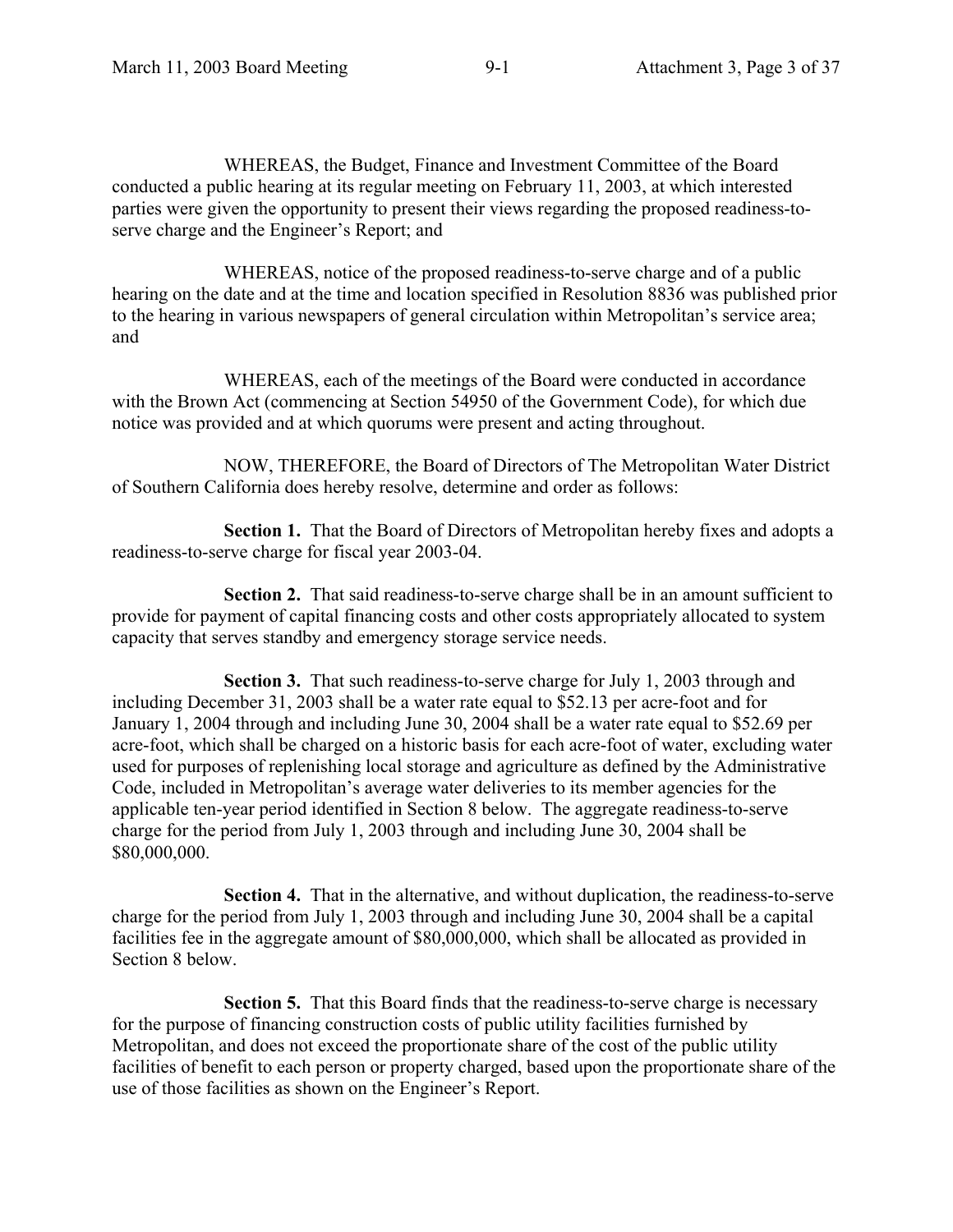**Section 6.** That in the alternative, and without duplication, the readiness-to-serve charge shall be an availability of service charge pursuant to Section 134.5 of the Act.

**Section 7.** That from July 1, 2003 through and including December 31, 2003 the readiness-to-serve charge shall be allocated among the member public agencies in proportion to the average of deliveries through Metropolitan's system (in acre-feet) to each member public agency during the ten-year period ending June 30, 2001 and from January 1, 2004 through and including June 30, 2004 the readiness-to-serve charge shall be allocated among the member public agencies in proportion to the average of deliveries through Metropolitan's system (in acrefeet) to each member public agency during the ten-year period ending June 30, 2002. Metropolitan sales of reclaimed water under the Local Projects Program and groundwater under the Groundwater Recovery Program are not included in the readiness-to-serve charge water sales calculation. The allocation of the readiness-to-serve charge among member agencies is based on sales data recorded by Metropolitan and shall be conclusive in the absence of manifest error.

The amount of the readiness-to-serve charge to be imposed on each member agency effective July 1, 2003, is as follows: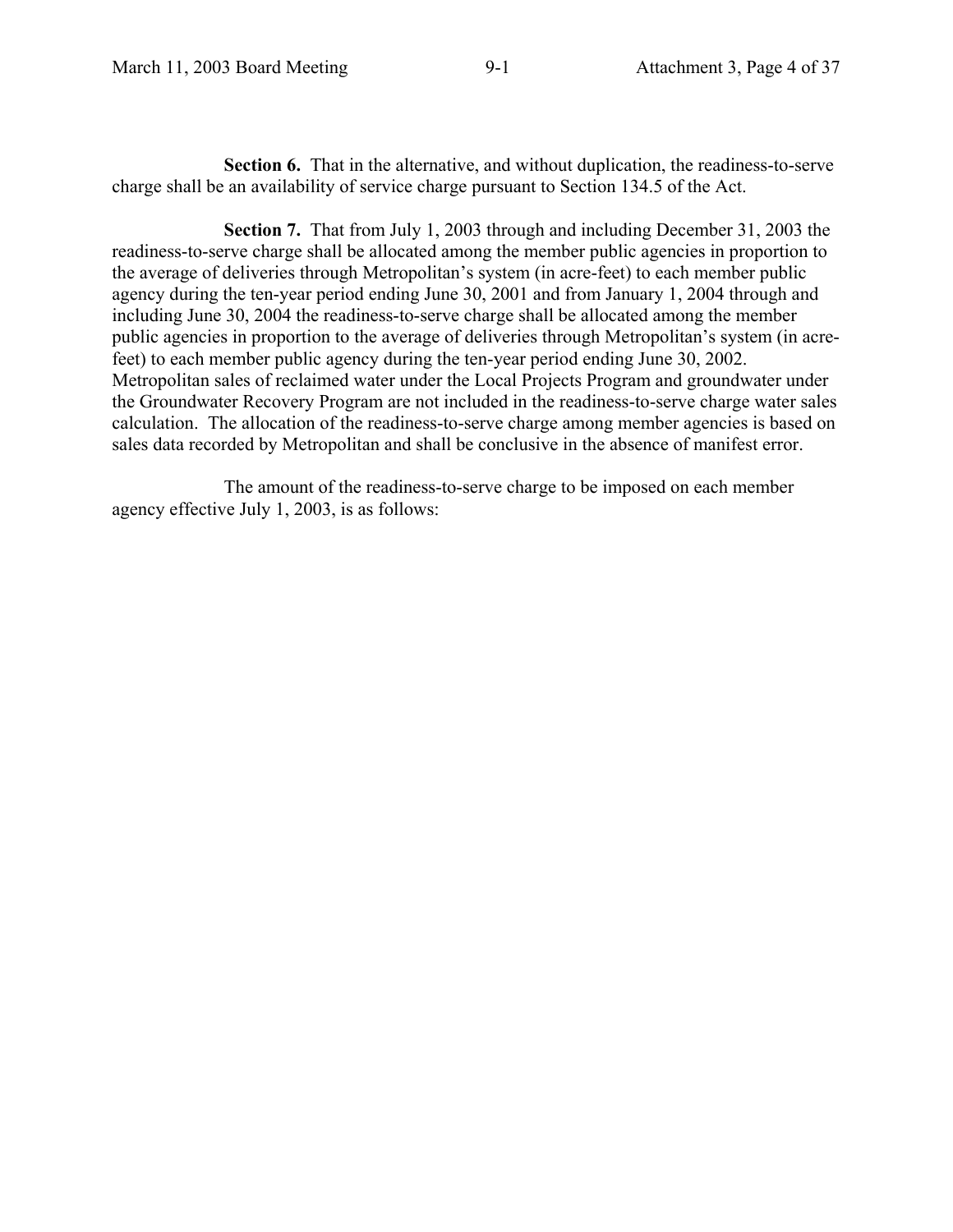| <b>TABLE 1</b><br>FISCAL YEAR 2003/04 READINESS-TO-SERVE CHARGE |                                                                                                 |                  |                         |                                                                                             |                  |                         |                         |
|-----------------------------------------------------------------|-------------------------------------------------------------------------------------------------|------------------|-------------------------|---------------------------------------------------------------------------------------------|------------------|-------------------------|-------------------------|
|                                                                 |                                                                                                 |                  |                         |                                                                                             |                  |                         |                         |
|                                                                 | <b>Rolling Ten-Year</b><br><b>Average Firm</b><br><b>Deliveries (Acre-</b><br>Feet) FY1991/92 - |                  | 6 months @ \$80 million | <b>Rolling Ten-Year</b><br>Average<br><b>Firm Deliveries (Acre-</b><br>Feet)<br>FY1992/93 - |                  | 6 months @ \$80 million |                         |
| <b>Member Agency</b>                                            | FY2000/01                                                                                       | <b>RTS Share</b> | per year (7/03-12/03)   | FY2001/02                                                                                   | <b>RTS Share</b> | per year (1/04-6/04)    | <b>Total RTS Charge</b> |
| Anaheim                                                         | 16,740                                                                                          | 1.09%            | \$<br>436,321           | 17,136                                                                                      | 1.13%            | $451,395$ \$<br>\$      | 887,716                 |
| <b>Beverly Hills</b>                                            | 13,163                                                                                          | 0.86%            | 343,103                 | 13,301                                                                                      | 0.88%            | 350,384                 | 693,487                 |
| <b>Burbank</b>                                                  | 14,708                                                                                          | 0.96%            | 383,366                 | 14,120                                                                                      | 0.93%            | 371,936                 | 755,302                 |
| <b>Calleguas MWD</b><br><b>Central Basin MWD</b>                | 91,345                                                                                          | 5.95%            | 2,380,917               | 95,234                                                                                      | 6.27%            | 2,508,634               | 4,889,551               |
|                                                                 | 73,661<br>4,051                                                                                 | 4.80%<br>0.26%   | 1,919,982<br>105,578    | 62,958<br>4,006                                                                             | 4.15%<br>0.26%   | 1,658,444<br>105,522    | 3,578,426<br>211,100    |
| Compton<br><b>Eastern MWD</b>                                   | 55,412                                                                                          | 3.61%            | 1,444,338               | 58,753                                                                                      | 3.87%            | 1,547,671               |                         |
| <b>Foothill MWD</b>                                             | 8,926                                                                                           | 0.58%            | 232,652                 | 8,663                                                                                       | 0.57%            | 228,198                 | 2,992,008<br>460,851    |
| Fullerton                                                       | 7,879                                                                                           | 0.51%            | 205,369                 | 7,427                                                                                       | 0.49%            | 195,641                 |                         |
| Glendale                                                        | 26,344                                                                                          | 1.72%            | 686,670                 | 27,151                                                                                      | 1.79%            | 715,200                 | 401,010<br>1,401,870    |
| Inland Empire Utilities Agency                                  | 43,233                                                                                          | 2.82%            | 1,126,878               | 43,875                                                                                      | 2.89%            | 1,155,740               | 2,282,619               |
| <b>Las Virgenes MWD</b>                                         | 18,681                                                                                          | 1.22%            | 486,920                 | 19,801                                                                                      | 1.30%            | 521,589                 | 1,008,509               |
| Long Beach                                                      | 41,736                                                                                          | 2.72%            | 1,087,850               | 35,524                                                                                      | 2.34%            | 935,768                 | 2,023,617               |
| Los Angeles                                                     | 178,632                                                                                         | 11.64%           | 4,656,088               | 167,336                                                                                     | 11.02%           | 4,407,943               | 9,064,030               |
| Municipal Water District of Orange County                       | 206,341                                                                                         | 13.45%           | 5,378,334               | 207,931                                                                                     | 13.69%           | 5,477,298               | 10,855,632              |
| Pasadena                                                        | 17,698                                                                                          | 1.15%            | 461,312                 | 15,088                                                                                      | 0.99%            | 397,455                 | 858,766                 |
| San Diego County Water Authority                                | 389,077                                                                                         | 25.35%           | 10,141,374              | 414,444                                                                                     | 27.29%           | 10,917,250              | 21,058,624              |
| San Fernando                                                    | 221                                                                                             | 0.01%            | 5,757                   | 56                                                                                          | 0.00%            | 1,466                   | 7,223                   |
| San Marino                                                      | 1,186                                                                                           | 0.08%            | 30,912                  | 1,168                                                                                       | 0.08%            | 30,771                  | 61,683                  |
| Santa Ana                                                       | 12,626                                                                                          | 0.82%            | 329,097                 | 9,318                                                                                       | 0.61%            | 245,444                 | 574,541                 |
| <b>ISanta Monica</b>                                            | 8,834                                                                                           | 0.58%            | 230.269                 | 9.134                                                                                       | 0.60%            | 240.618                 | 470,888                 |
| <b>Three Valleys MWD</b>                                        | 61,235                                                                                          | 3.99%            | 1,596,106               | 63,146                                                                                      | 4.16%            | 1,663,375               | 3,259,481               |
| Torrance                                                        | 20,632                                                                                          | 1.34%            | 537,790                 | 21,416                                                                                      | 1.41%            | 564.126                 | 1,101,916               |
| <b>Upper San Gabriel Valley MWD</b>                             | 8,400                                                                                           | 0.55%            | 218,940                 | 9,172                                                                                       | 0.60%            | 241,610                 | 460,550                 |
| West Basin MWD                                                  | 171,126                                                                                         | 11.15%           | 4,460,439               | 147,014                                                                                     | 9.68%            | 3,872,622               | 8,333,061               |
| <b>Western MWD</b>                                              | 42,725                                                                                          | 2.78%            | 1,113,639               | 45,323                                                                                      | 2.98%            | 1,193,899               | 2,307,538               |
| <b>MWD Total</b>                                                | 1,534,611                                                                                       | 100.00%          | 40,000,000<br>s.        | 1,518,494                                                                                   | 100.00%          | 40,000,000 \$<br>S.     | 80,000,000              |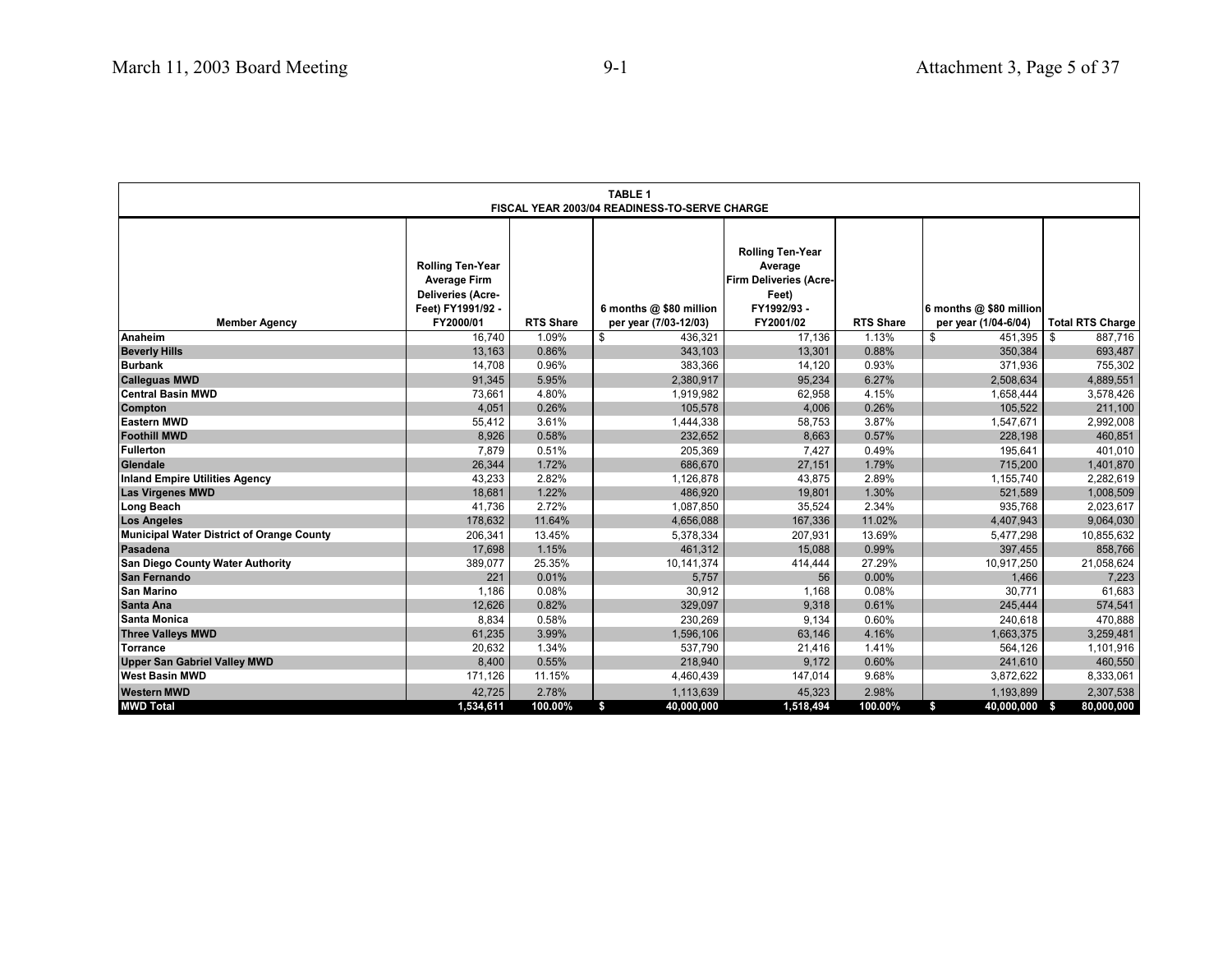**Section 8.** That the allocation of the readiness-to-serve charge among member agencies set forth in Section 7 above is consistent with the per-acre-foot water rates imposed pursuant to Section 3 above.

**Section 9.** That it is the intent of the Board that water conveyed through Metropolitan's system for the purposes of water transfers, exchanges or other similar arrangements shall be included in the calculation of a member agency's rolling ten-year average firm demands used to allocate the readiness-to-serve charge.

**Section 10**. That the readiness-to-serve charge and the amount applicable to each electing member public agency, the method of its calculation, and the specific data used in its determination are as specified in the Chief Executive Officer's recommendation on rates and charges to be effective January 1, 2004. This recommendation forms the basis of the readinessto-serve charge and is on file and available for review by interested parties at Metropolitan's headquarters.

**Section 11.** That except as provided in Section 17 below with respect to any readiness-to-serve charge collected by means of a Metropolitan water standby charge, the readiness-to-serve charge shall be due monthly, quarterly or semiannually as agreed upon by Metropolitan and the member agency.

**Section 12.** That such readiness-to-serve charge may, at the request of any member agency which elected to utilize Metropolitan's standby charge as a mechanism for collecting its readiness-to-serve charge obligation in FY 1996/97, be collected by reimposition of the Metropolitan water standby charge at the same rates imposed in FY 1996/97 upon land within Metropolitan's (and such member public agency's) service area to which water is made available by Metropolitan for any purpose, whether such water is used or not.

**Section 13**. That the rates of any standby charge proposed to be levied to collect all or a portion of a member public agency's readiness-to-serve charge, per acre of land, or per parcel of land less than an acre, as shown in the Engineer's Report, may vary by member public agency, and shall not exceed the amount of Metropolitan's 1995/96 standby charge for the member public agency. The proposed standby charge applicable to each electing member public agency, the method of its calculation, and the specific data used in its determination are as specified in the Engineer's Report attached to this Resolution which was prepared under the supervision of a registered professional engineer certified by the state of California.

**Section 14.** The proposed water standby charge includes the reimposition of water standby charges on parcels with respect to which water standby charges have been imposed in FY 1996/97 and annually thereafter ("pre-1997 standby charges") and the levy of standby charges on parcels annexed to Metropolitan and to an electing member agency after January 1997 ("post-1997 standby charges"). Only land within each electing member public agency with respect to which standby charges were imposed in FY 1996/97 will be subject to the reimposition of pre-1997 standby charges for FY 2003/04. Only land annexed to Metropolitan and to an electing member public agency with respect to which standby charges were approved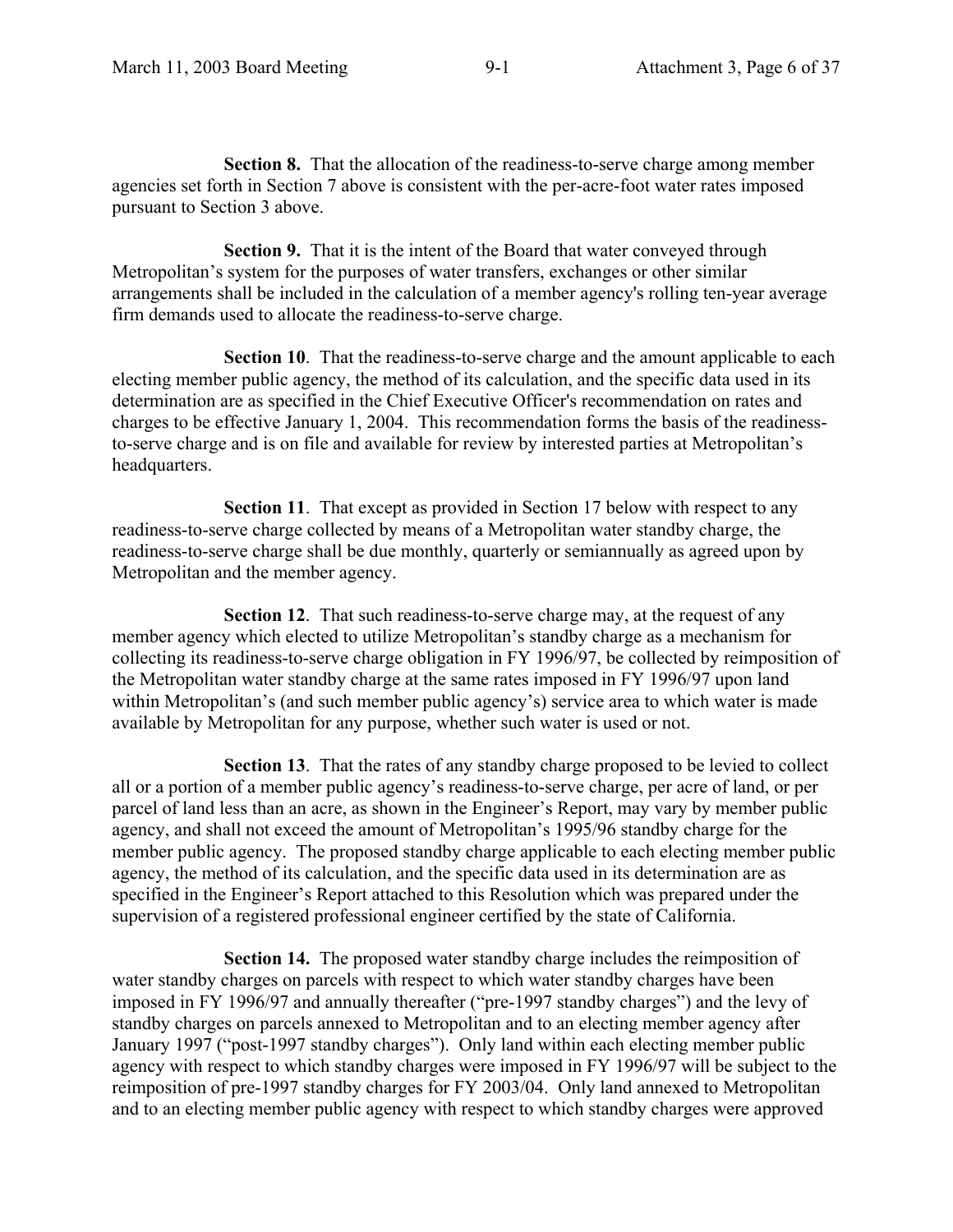in accordance with the procedures of Article XIIID, Section 4 of the California Constitution will be subject to the imposition or reimposition, as the case may be, of post-1997 standby charges for FY 2003/04. The Engineer's Report lists parcels annexed, or to be annexed, to Metropolitan and to electing member agencies during FY 2003/04, such parcels being subject to the post-1997 standby charge upon annexation. Parcels in the Engineer's Report which are not listed as being subject to post-1997 standby charges shall be subject to the pre-1997 standby charges. These parcels are identified in a listing filed with the Executive Secretary.

**Section 15**. That the amount of the proposed standby charge, per parcel or per acre, applicable to eligible land within each electing member public agency as allocated in the Engineer's Report shall be as follows:

| <b>Member Agency</b>                  | <u>Amount</u> |
|---------------------------------------|---------------|
| Anaheim                               | \$<br>8.55    |
| <b>Beverly Hills</b>                  | $-0-$         |
| <b>Burbank</b>                        | 14.20         |
| Calleguas MWD                         | 9.58          |
| <b>Central Basin MWD</b>              | 10.44         |
| Coastal MWD <sup>*</sup>              | 11.60         |
| Compton                               | 8.92          |
| Eastern MWD                           | 6.94          |
| <b>Foothill MWD</b>                   | 10.28         |
| Fullerton                             | 10.71         |
| Glendale                              | 12.23         |
| <b>Inland Empire Utilities Agency</b> | 7.59          |
| Las Virgenes MWD                      | 8.03          |
| Long Beach                            | 12.16         |
| Los Angeles                           | $-0-$         |
| MWD of Orange Co.                     | 10.09         |
| Pasadena                              | 11.73         |
| San Diego CWA                         | 11.51         |
| San Fernando                          | 7.87          |
| San Marino                            | 8.24          |
| Santa Ana                             | 7.88          |
| Santa Monica                          | $-0-$         |
| Three Valleys MWD                     | 12.21         |
| Torrance                              | 12.23         |
| <b>Upper San Gabriel Valley MWD</b>   | 9.27          |
| <b>West Basin MWD</b>                 | $-0-$         |
| Western MWD of Riverside Co.          | 9.23          |

#### **Proposed FY 2003/04 Standby Charge**

\* Applicable to parcels in MWD of Orange County which were included within territory of former Coastal MWD. Exclusive of parcels included within territory of former Coastal MWD.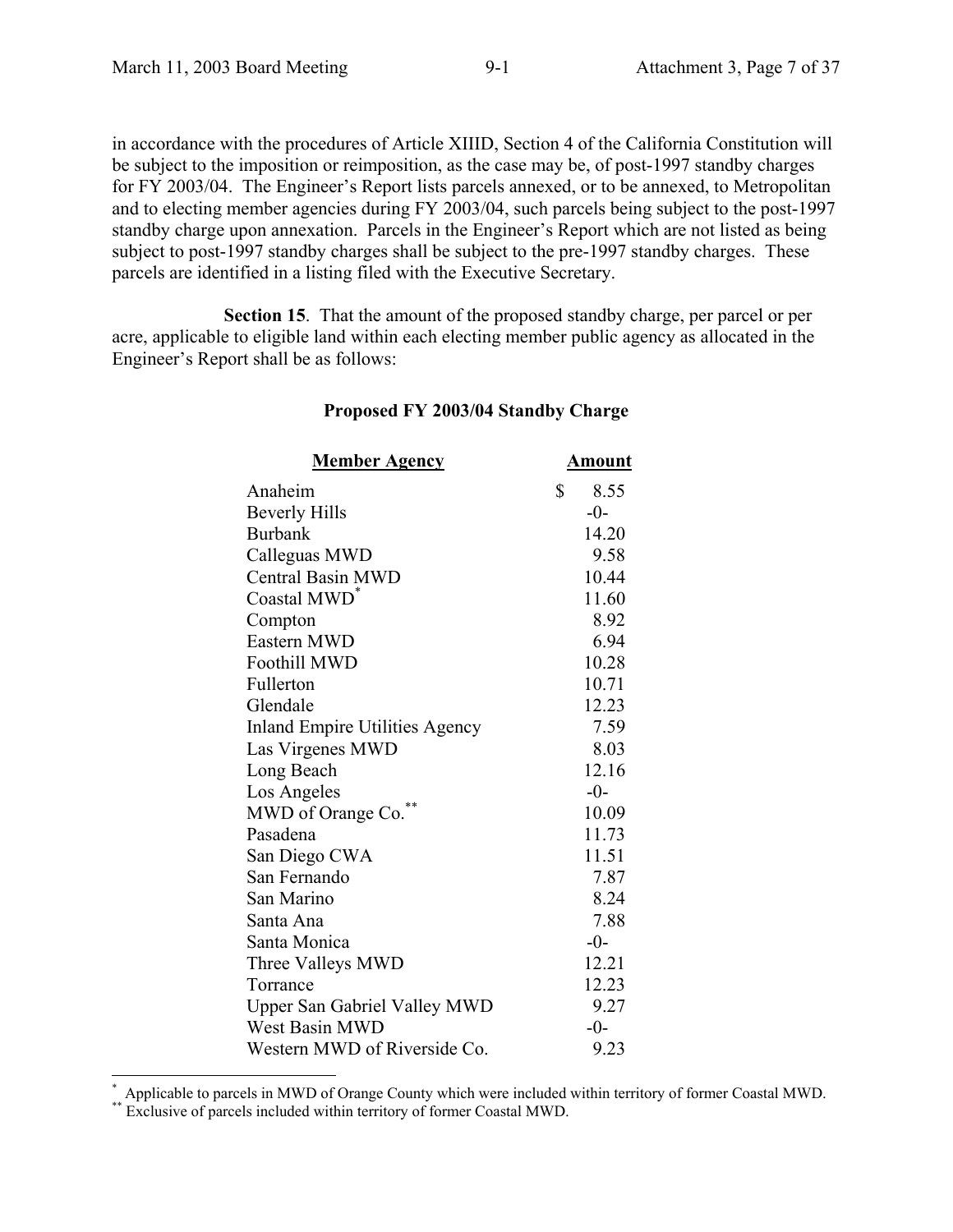**Section 16.** That with respect to annexation standby charges, the Engineer's Report separates the special benefits from the general benefits and identifies each of the parcels on which a special benefit is conferred. No annexation standby charge on any parcel exceeds the reasonable cost of the proportional special benefit conferred on that parcel, as shown in the Engineer's Report.

**Section 17.** That the proposed water standby charge, if imposed, shall be collected on the tax rolls, together with the *ad valorem* property taxes which are levied by Metropolitan for the payment of pre-1978 voter-approved indebtedness. Any amounts so collected shall be applied as a credit against the applicable member agency's obligation to pay a readiness-to-serve charge. After such member agency's readiness-to-serve charge allocation is fully satisfied, any additional collections shall be credited to other outstanding obligations of such member agency to Metropolitan or future readiness-to-serve obligations of such agency. Notwithstanding the provisions of Section 11 above, any member agency requesting to have all or a portion of its readiness-to-serve charge obligation collected through standby charge levies within its territory as provided herein shall pay any portion not collected through net standby charge collections to Metropolitan within 50 days after Metropolitan issues an invoice for remaining readiness-to-serve charges to such member agency, as provided in Administrative Code Section 4507.

**Section 18**. On February 11, 2003, the Budget, Finance and Investment Committee of Metropolitan's Board conducted a public hearing at which interested parties were afforded the opportunity to present their views regarding the readiness-to-serve charge in accordance with Sections 4304(e) and 4304(k) of Metropolitan's Administrative Code.

**Section 19**. That notice is hereby given to the public and to each member public agency of The Metropolitan Water District of Southern California of the intention of Metropolitan's Board to consider and take action at its regular meeting to be held May 13, 2003 (on such other date as the Board shall hold its regular meeting in such month), on the Chief Executive Officer's recommendation to impose a water standby charge for FY 2003/04 under authority of Section 134.5 of the Act on land within Metropolitan at the rates, per acre of land, or per parcel of land less than an acre, specified in Section 15 above. Any such water standby charge will be imposed as a means of collecting the readiness-to-serve charge.

**Section 20.** That the Board will meet in regular session at its meeting on April 8, 2003 (or such other date as the Board shall hold its regular meeting in such month), to hold a public protest hearing at which interested parties may present their views regarding any proposed standby charges and the Engineer's Report. Any member of the public may submit a written protest or other comments either at a scheduled hearing or by mail to the Executive Secretary of The Metropolitan Water District of Southern California, at Post Office Box 54153, Los Angeles, California 90054-0153. All written protests and comments presented at the hearings or received by the Executive Secretary on or before April 8, 2003, which contain a description sufficient to identify the land owned by the landowner will be given due consideration by the Board before its final action on the proposed standby charge.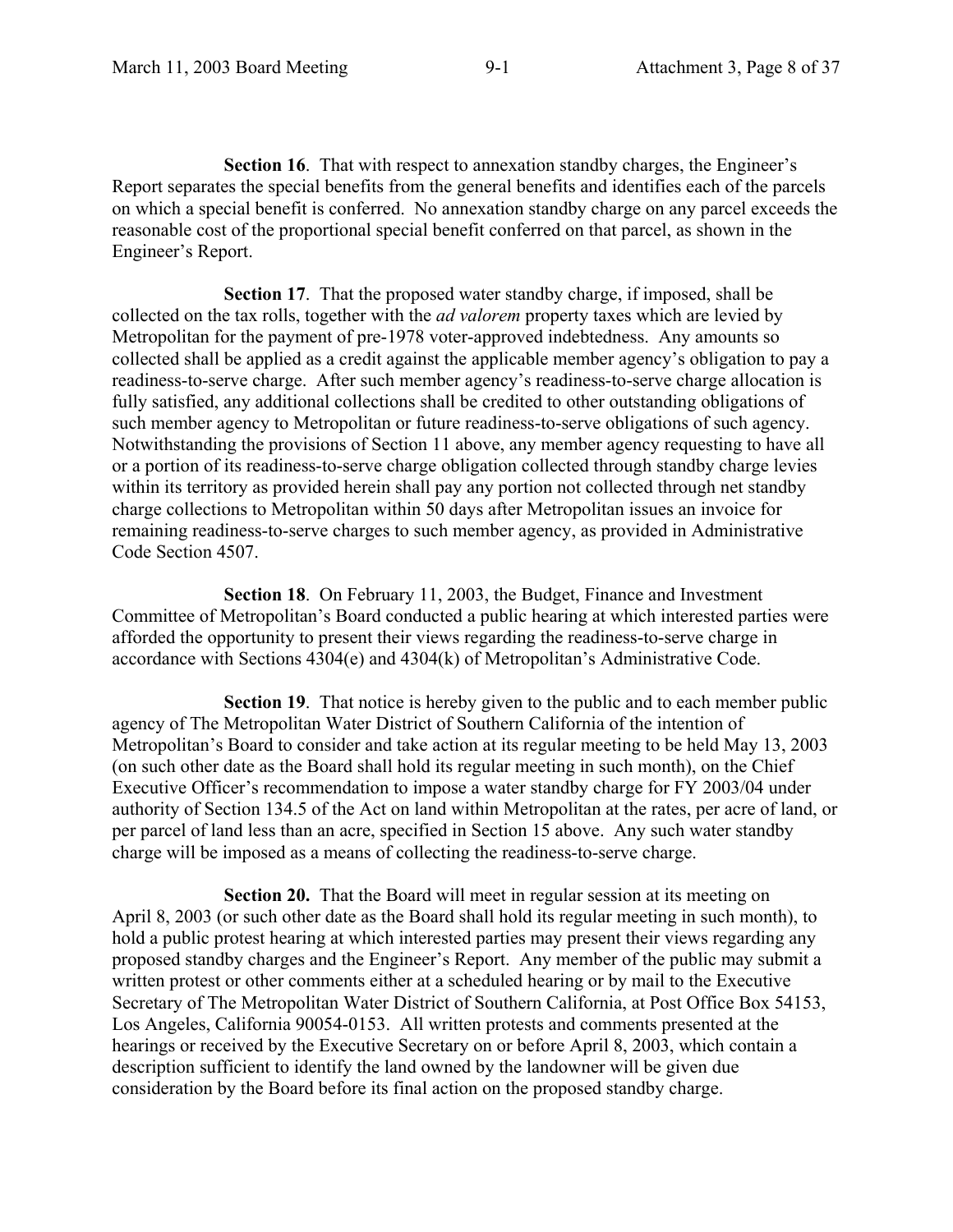**Section 21**. Under the approval procedures of the USCPA, which apply to the reimposition of pre-1997 standby charges, if the Board receives written protests (which protests are not withdrawn at the time of determination by the Board) representing 40 percent of the parcels subject to the proposed pre-1997 standby charge, the matter must be tabled for at least one year. If the Board receives such protests representing 15 percent or more of the parcels subject to the proposed pre-1997 charge, the Board may still adopt the charge, but the charge will be ineffective until approved by a majority of the vote in a landowner election within Metropolitan.

**Section 22.** That the following exemption procedures apply with respect to pre-1997 standby charges:

(a) It is the intent of the Board that the following lands shall be exempt from the pre-1997 water standby charge: (1) lands owned by the Government of the United States, the State of California, or by any political subdivision thereof or any entity of local government; (2) lands permanently committed to open space and maintained in their natural state that are not now and will not in the future be supplied water; (3) lands not included in (1) or (2) above, which the Chief Executive Officer, in his discretion, finds do not now and cannot reasonably be expected to derive a benefit from the projects to which the proceeds of the water standby charge will be applied; and (4) lands within any member public agency, subagency, or city if the governing body of such public entity elects and commits to pay out of funds available for that purpose, in installments at the time and in the amounts established by Metropolitan, the entire amount of the water standby charge which would otherwise be imposed upon lands within those public entities. However, no exemption from the pre-1997 water standby charge shall reduce the applicable member agency's readiness-to-serve charge obligation. The Chief Executive Officer may develop and implement additional criteria and guidelines for exemptions in order to effectuate the intent expressed herein.

(b) The Chief Executive Officer shall establish and make available to interested applicants procedures for filing and consideration of applications for exemption from the water standby charge pursuant to subsections (2) and (3) of Section 22(a) above. All applications for such exemption and documents supporting such claims must be received by Metropolitan in writing on or before December 31, 2003. The Chief Executive Officer is further directed to review any such applications for exemption submitted in a timely manner to determine whether the lands to which they pertain are eligible for such exemption and to allow or disallow such applications based upon those guidelines. The Chief Executive Officer shall also establish reasonable procedures for the filing and timing of the appeals from his determination.

(c) The Budget, Finance and Investment Committee shall hear appeals from determinations by the Chief Executive Officer to deny or qualify an application for exemption from the pre-1997 water standby charge. The Budget, Finance and Investment Committee shall consider such appeals and make recommendations to the Board to affirm or reverse the Chief Executive Officer's determinations. The Board shall act upon such recommendations and its decision as to such appeals shall be final.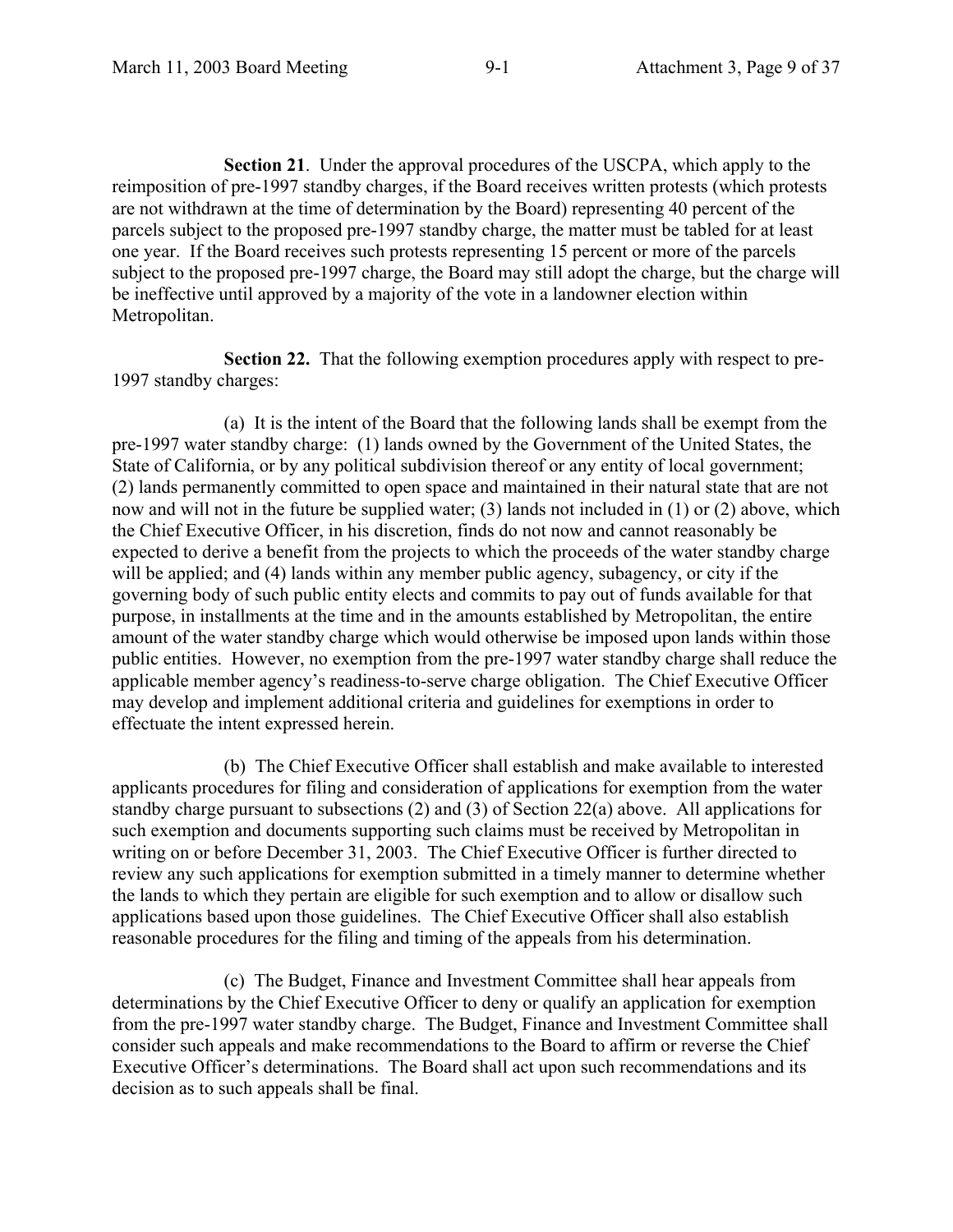**Section 23.** That no failure to collect, and no delay in collecting, any standby charges shall excuse or delay payment of any portion of the readiness-to-serve charge when due. All amounts collected as water standby charges pursuant to this Resolution shall be applied solely as credits to the readiness-to-serve charge of the applicable member agency, with any excess collections being carried forward and credited against other outstanding obligations of such member agency to Metropolitan.

**Section 24.** That the readiness-to-serve charge is imposed by Metropolitan as a rate, fee or charge on its member agencies, and is not a fee or charge imposed upon real property or upon persons as incidents of property ownership, and the water standby charge is imposed within the respective territories of electing member agencies as a mechanism for collection of the readiness-to-serve charge. In the event that the water standby charge, or any portion thereof, is determined to be an unauthorized or invalid fee, charge or assessment by a final judgment in any proceeding at law or in equity, which judgment is not subject to appeal, or if the collection of the water standby charge shall be permanently enjoined and appeals of such injunction have been declined or exhausted, or if Metropolitan shall determine to rescind or revoke the water standby charge, then no further standby charge shall be collected within any member agency and each member agency which has requested imposition of Metropolitan water standby charges as a means of collecting its readiness-to-serve charge obligation shall pay such readiness-to-serve charge obligation in full, as if imposition of such water standby charges had never been sought.

**Section 25.** That the Chief Executive Officer and the General Counsel are hereby authorized to do all things necessary and desirable to accomplish the purposes of this Resolution, including, without limitation, the commencement or defense of litigation.

 **Section 26.** That this Board finds that the readiness-to-serve charge and other charges provided in this Resolution are not defined as a Project from the provisions of the California Environmental Quality Act ("CEQA") since they are rates and other charges which involve continuing administrative activities, such as general policy and procedure making (Section 15378(b)(2) of the State CEQA Guidelines). In addition, the proposed actions are not subject to CEQA because they involve the creation of government funding mechanisms or other government fiscal activities, which do not involve any commitment to any specific project which may result in a potentially significant physical impact on the environment (Section 15378(b)(4) of the State CEQA Guidelines).

**Section 27.** That if any provision of this Resolution or the application to any member agency, property or person whatsoever is held invalid, that invalidity shall not affect other provisions or applications of this Resolution which can be given effect without the invalid portion or application, and to that end the provisions of this Resolution are severable.

**Section 28.** That the Chief Executive Officer is hereby authorized and directed to take all necessary action to satisfy relevant statutes requiring notice by mailing or by publication.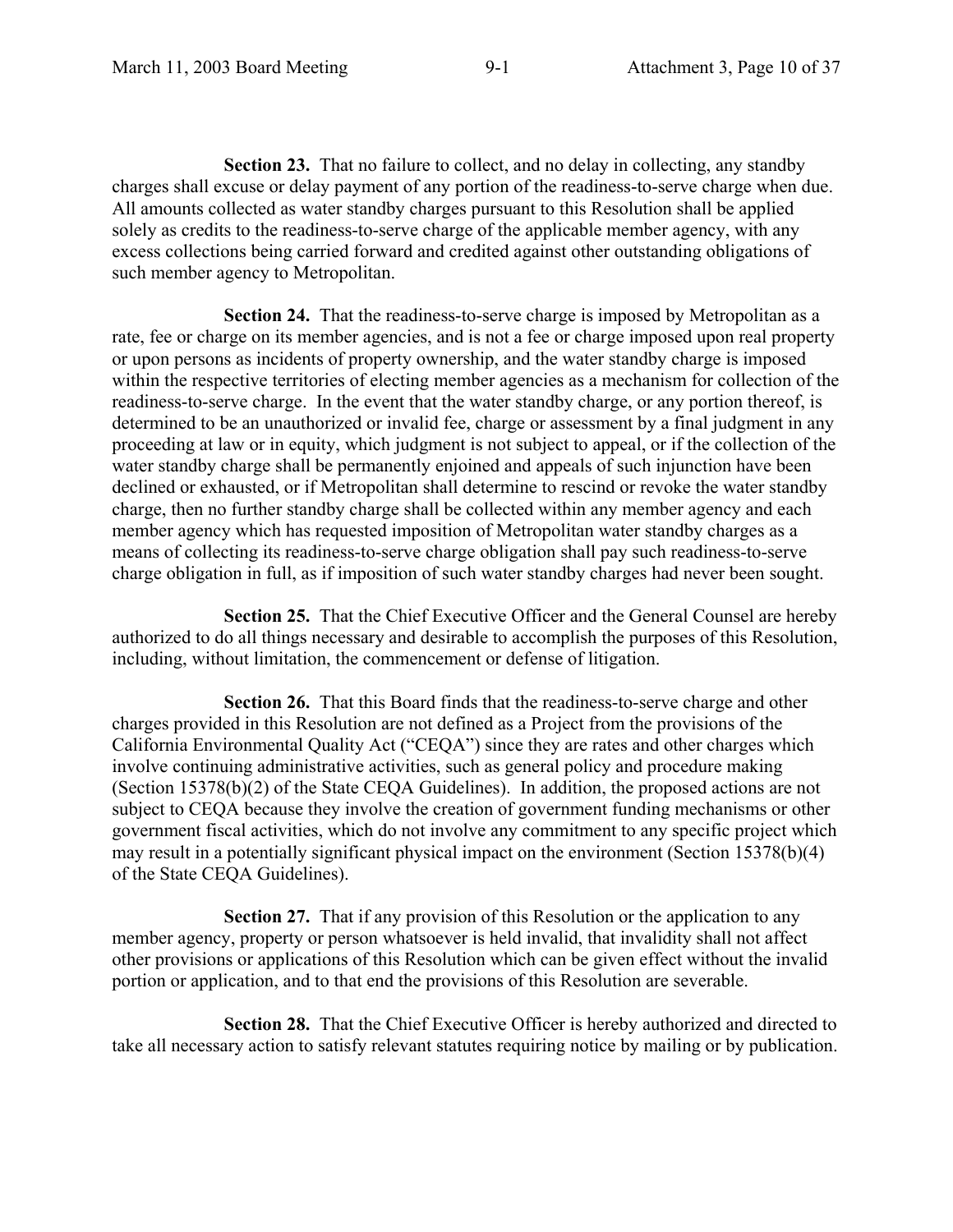Executive Secretary The Metropolitan Water District of Southern California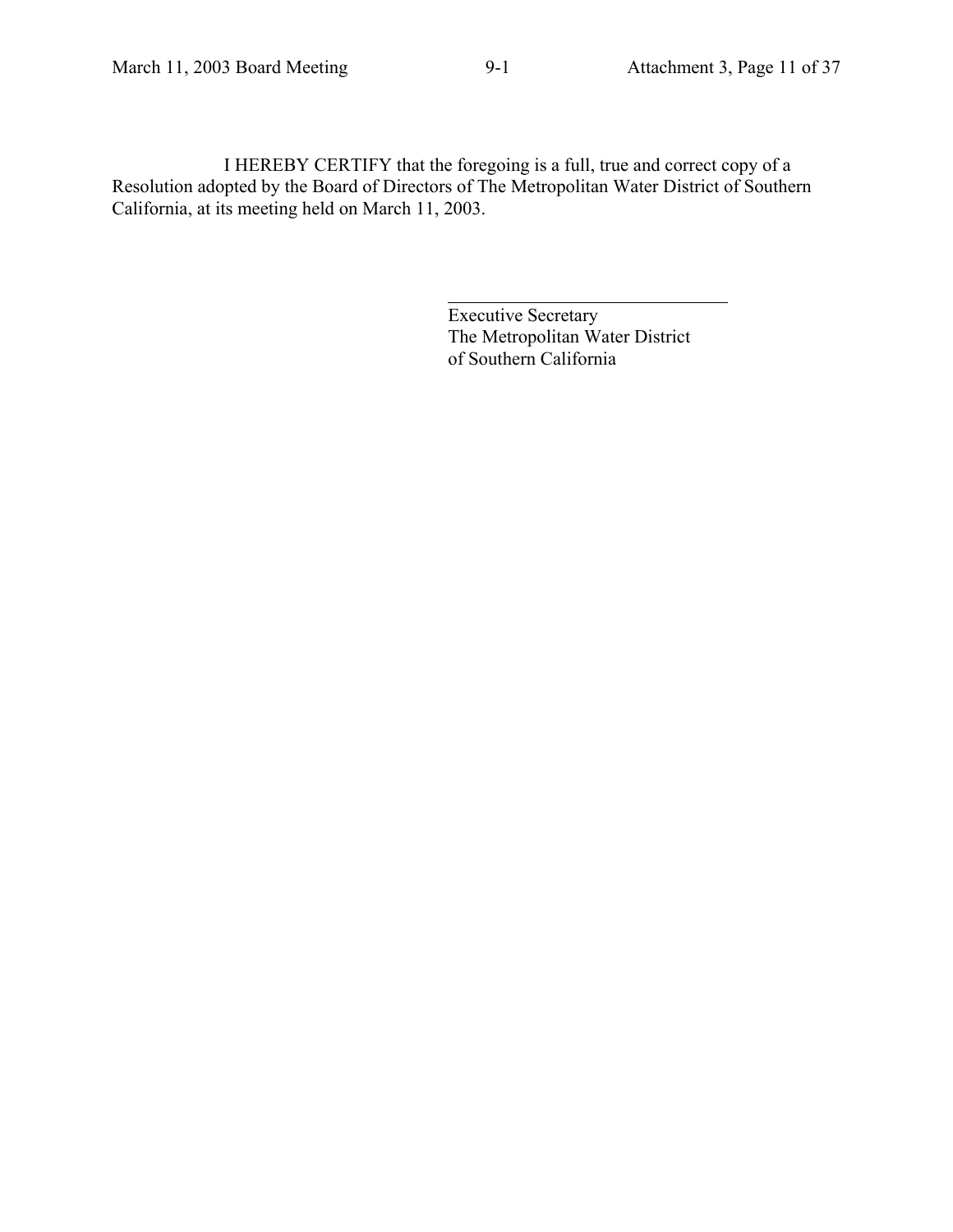#### **Exhibit 1**

# **THE METROPOLITAN WATER DISTRICT OF SOUTHERN CALIFORNIA ENGINEER'S REPORT**

#### **PROGRAM TO LEVY READINESS-TO-SERVE CHARGE,**

#### **INCLUDING LOCAL OPTION FOR STANDBY CHARGE,**

#### **DURING FISCAL YEAR 2003/04**

#### **December 2002**

#### **BACKGROUND**

The Metropolitan Water District of Southern California is a public agency with a primary purpose to provide imported water supply for domestic and municipal uses at wholesale rates to its member public agencies. More than 17 million people reside within Metropolitan's service area, which covers over 5,200 square miles and includes portions of the six counties of Los Angeles, Orange, Riverside, San Bernardino, San Diego and Ventura. Currently, Metropolitan provides over 50 percent of the water used within its service area.

#### **REPORT PURPOSES**

As part of its role as an imported water supplier, Metropolitan builds capital facilities and implements water management programs that ensure reliable high quality water supplies throughout its service area. The purpose of this report is to: (1) identify and describe those facilities and programs which will be financed in part by Metropolitan's readiness-to-serve (RTS) charge in FY 2003/04, and (2) describe the method and basis for levying Metropolitan's standby charge for those agencies electing to collect a portion of their RTS obligation through Metropolitan's standby charge.

Metropolitan levies the RTS charge on its member agencies to recover a portion of the debt service on bonds issued to finance capital facilities and other allocated capital costs associated with emergency and standby services. The standby charge is levied on parcels of land within certain of Metropolitan's member agencies as a method of collecting part or all of such member agency's RTS charge obligation. The RTS charge will partially pay for the facilities and programs described in this report. The standby charge, if levied, will be utilized solely for capital payments and debt service on the capital facilities identified in this report.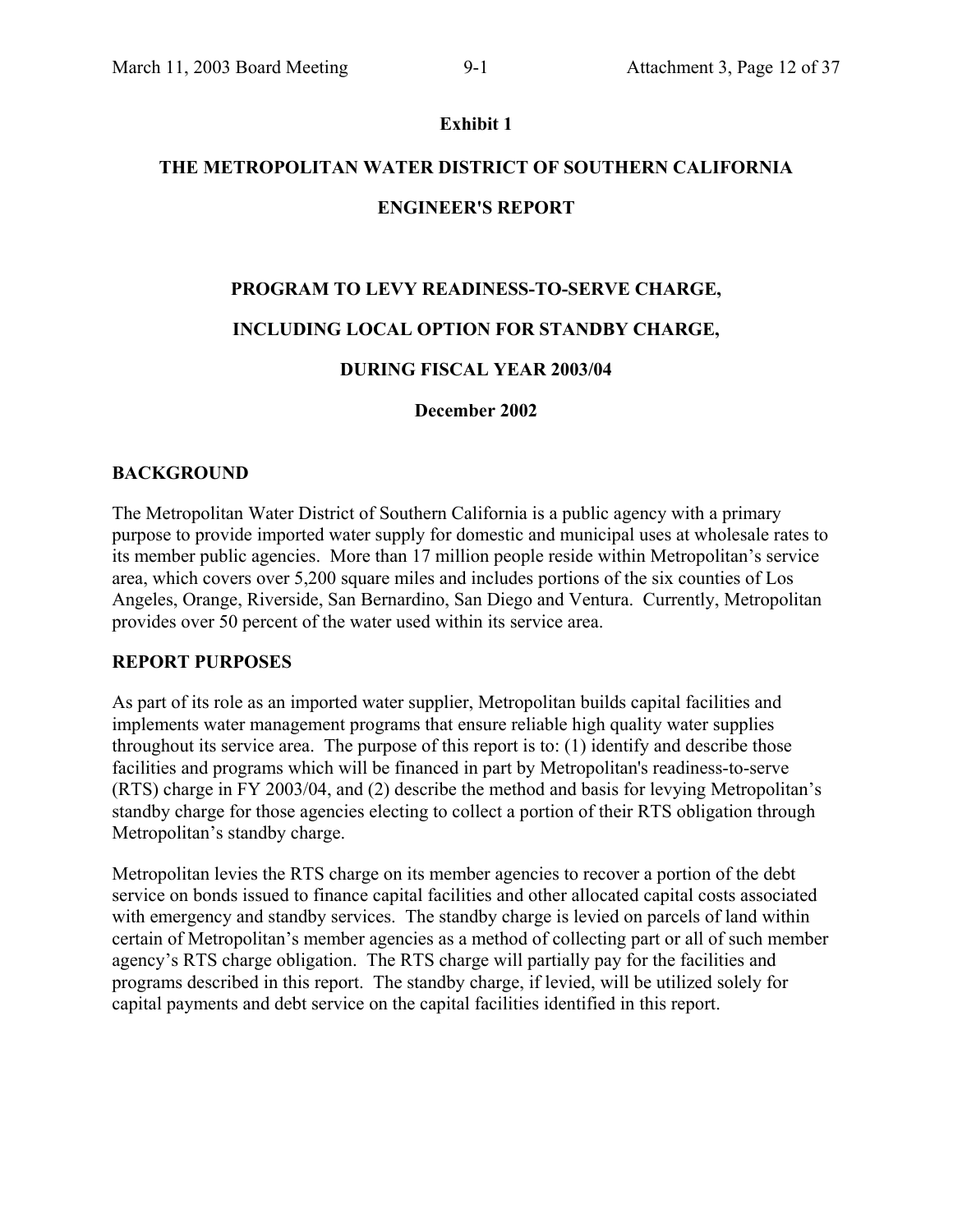#### **METROPOLITAN'S RESPONSE TO INCREASING WATER DEMANDS**

To respond to increasing demands for water, Metropolitan and its member agencies collectively examined the available local and imported resource options in order to develop a least-cost plan that meets the reliability and quality needs of the region. The product of this intensive effort was an Integrated Resources Plan (IRP) for achieving a reliable and affordable water supply for Southern California. The major objective of the IRP was to develop a comprehensive water resources plan that ensures (1) reliability, (2) affordability, (3) water quality, (4) diversity of supply, and (5) adaptability for the region, while recognizing the environmental, institutional, and political constraints to resource development. As these constraints change over time, the IRP is periodically revisited and updated by Metropolitan and the member agencies to reflect current conditions. The IRP will next be updated in 2003. To meet the water supply needs of existing and future customers within its service area, Metropolitan continues to identify and develop additional water supplies to maintain the reliability of the imported water supply and delivery system. These efforts include the construction of capital facilities and implementation of demand management programs.

#### **Capital Facilities**

The capital facilities include the State Water Project (SWP), the Colorado River Aqueduct (CRA), storage facilities including the recently completed Diamond Valley Lake (DVL), and additional conveyance and distribution system components. The benefits of these capital facilities are both local and system-wide, as the facilities directly contribute to the reliable delivery of water supplies throughout Metropolitan's service area.

#### State Water Project Benefits

In 1960, Metropolitan contracted with the California Department of Water Resources (DWR) to receive SWP supplies. Under this contract, Metropolitan is obligated to pay its portion of the construction and operation and maintenance costs of the SWP system through at least the year 2035, regardless of the quantities of project water Metropolitan takes. Metropolitan is entitled to over 2 million acre-feet of the total SWP entitlements of 4.2 million acre-feet. All Metropolitan member agencies benefit from the SWP supplies which are distributed to existing customers and are available to future customers throughout Metropolitan's service area. The potential benefit of the SWP allocable to the RTS charge in FY 2003/04 is shown in Table 1.

#### System Storage Benefits

The Metropolitan system, for purposes of meeting demands during times of shortage, regulating system flows, and to ensure system reliability in the event of a system outage, provides over 1,000,000 acre-feet of system storage capacity. DVL provides 800,000 acre-feet of storage capacity for water from the Colorado River Aqueduct and SWP, effectively doubling Southern California's previous surface water storage capacity. Water stored in system storage during above average supply conditions (surplus) provides a reserve against shortages when supply sources are limited or disrupted. System storage also preserves Metropolitan's capability to deliver water during scheduled maintenance periods, when conveyance facilities must be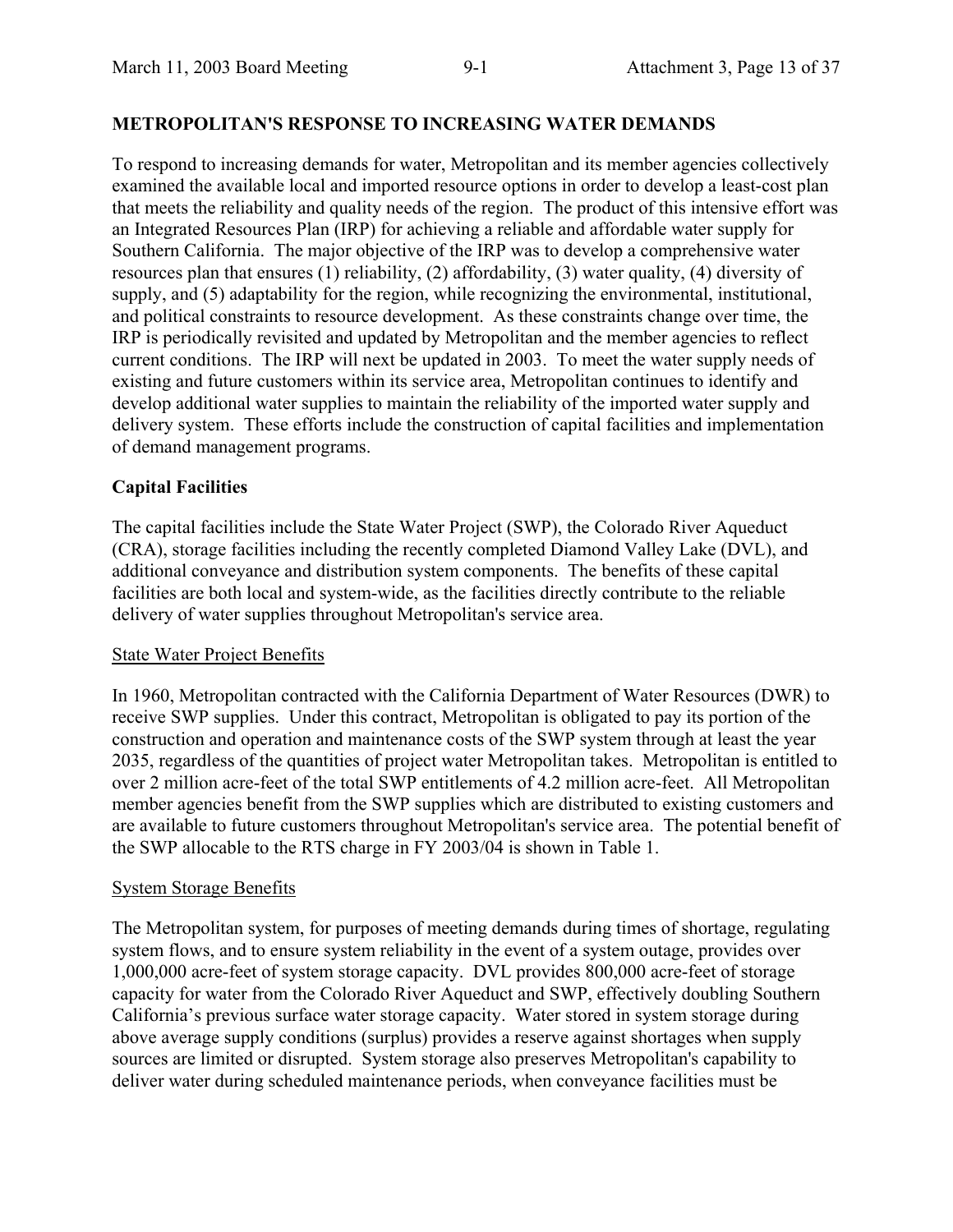removed from service for rehabilitation, repair, or maintenance. The potential benefit of system storage in FY 2003/04 is shown in Table 1.

#### Conveyance and Distribution System Benefits

Metropolitan has an ongoing commitment, through physical system improvements and the maintenance and rehabilitation of existing facilities, to maintain the reliable delivery of water throughout the entire service area. System improvement projects include additional conveyance and distribution facilities to maintain the dependable delivery of water supplies, provide alternative system delivery capacity, and enhance system operations. Conveyance and distribution system improvement benefits also include projects to upgrade obsolete facilities or equipment, or to rehabilitate or replace spent facilities or equipment. These projects are needed to enhance system operations, comply with new regulations, and maintain a reliable distribution system. A list of conveyance and distribution system facilities is provided in Table 3 along with the FY 2003/04 estimated conveyance and distribution system benefits.

#### **Demand Management Program Benefits**

Demand management programs that could be financed by the RTS charge and standby charge include Metropolitan's participation in providing financial incentives to local agencies for the construction and development of local resource programs and conservation projects. Investments in demand side management programs like conservation, water recycling and groundwater recovery reduce the need to provide additional imported water supplies and help defer the need for additional conveyance, distribution, and storage facilities. A summary of the estimated benefits of the demand management programs (as measured by Metropolitan's anticipated expenditures for these programs in FY 2003/04) is shown in Table 1.

#### Local Resources Program

In 1998, Metropolitan's Board adopted the Local Resources Program (LRP) with the goal of developing local water resources in a cost-efficient manner. Financial incentives of up to \$250 per acre-foot are provided to member agency-sponsored projects that best help the region achieve its local resource production goals of restoring degraded groundwater resources for potable use and developing recycled supplies. In both instances, the programs provide new water supplies, which help defer the need for additional regional conveyance, distribution and storage facilities.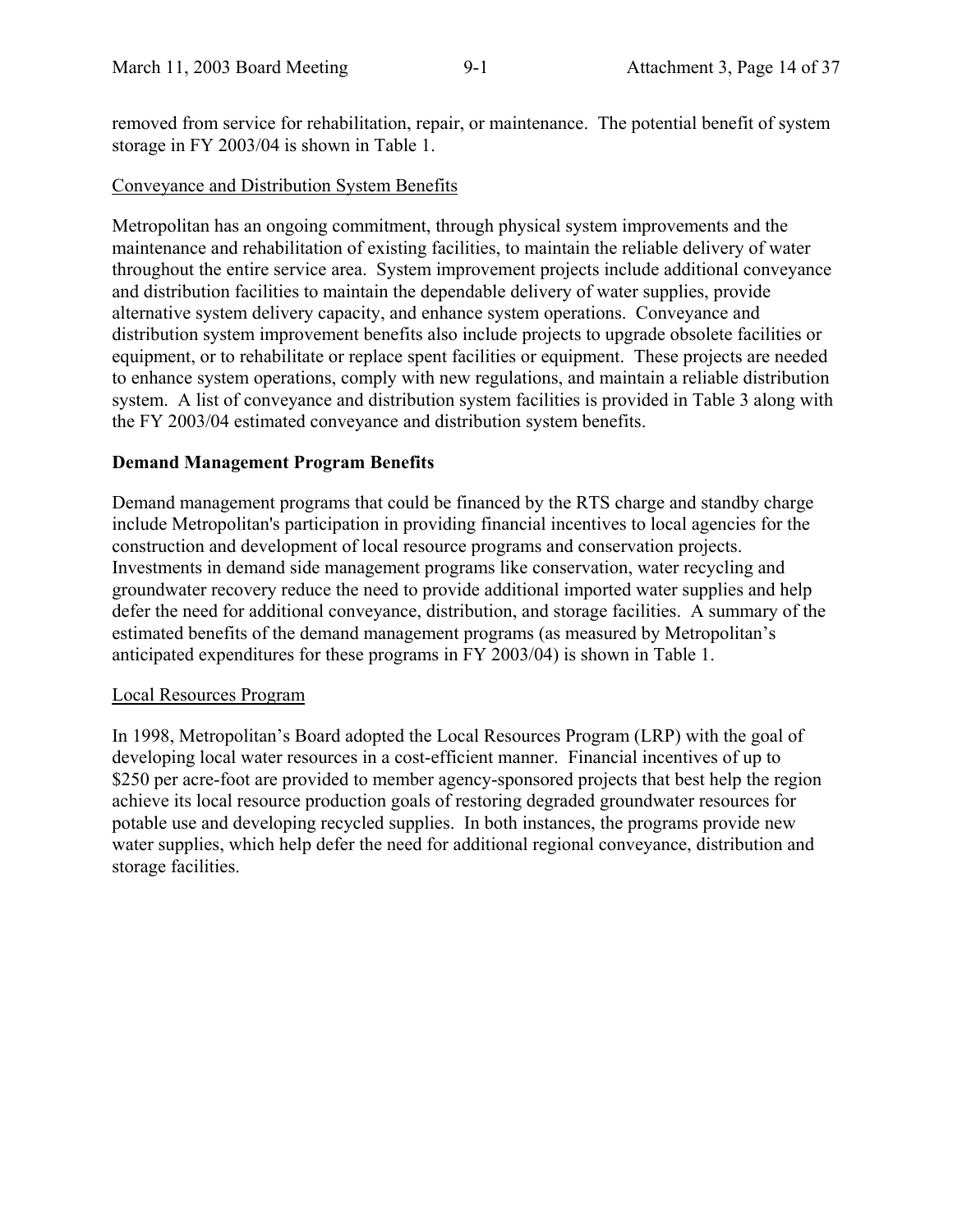Combined production from participating recycling and groundwater recovery projects is expected to yield approximately 158,195 acre-feet of water for FY 2003/04 with financial incentive payments of about \$30 million. A regional recycling and recovered groundwater goal of 500,000 acre-feet per year has been set for the year 2020. An estimate of potential benefits as measured by Metropolitan's estimated incentive payments for recycling and groundwater recovery projects is shown in Table 2.

#### Water Conservation

Metropolitan actively promotes water conservation programs within its service area as a costeffective strategy for ensuring the long-term reliability of supplies and as a means of reducing the need to expand system conveyance, distribution and treatment capacity. Through the Conservation Credits Program, Metropolitan reimburses local agencies for a share of their costs of implementing conservation projects. Since FY 1990/91, Metropolitan has spent over \$100 million to support local conservation projects.

In 1991, Metropolitan agreed to implement conservation "Best Management Practices" (BMPs). By signing the Memorandum of Understanding Regarding Urban Water Conservation in California, Metropolitan committed to implement proven and reliable water conserving technologies and educational programs for conservation within its jurisdiction. Based on Metropolitan's IRP, the Conservation Credits Program, in conjunction with plumbing codes and other conservation efforts, is expected to save over 500,000 acre-feet in FY 2003/04. By 2020, it is assumed that conservation practices will save 880,000 acre-feet, reducing total water demand by about 15 percent. Conservation is a critical element of Metropolitan's demand management program, effectively increasing the reliability of existing water supplies by lessening the need to import additional water while at the same time deferring the need to expand system capacity. An estimate of the potential benefits of water conservation projects as measured by Metropolitan's incentive payments is given in Table 2.

#### **LONG-RANGE FINANCIAL PLANNING**

Metropolitan's major capital facilities are financed largely from the proceeds of revenue bond issues, which are repaid over future years. The principal source of revenue for repayment of these bonds is water sales, which is currently Metropolitan's largest source of revenue. In addition, *ad valorem* property taxes provide an additional limited revenue source, which is used to pay pre-1978 voter-approved indebtedness.

Since the passage of Article XIIIA of the California Constitution, Metropolitan has necessarily relied more on water sales revenue than on *ad valorem* property taxes for the payment of debt. Water sales have become the dominant source of revenue, not only for operation and maintenance of the vast network of facilities supplying water to Southern California, but also for replacement and improvement of capital facilities.

The increased reliance on highly variable water sales revenue increases the probability of substantial rate swings from year to year mainly resulting from changing weather patterns. The use of water rates as a primary source of revenue has placed an increasing burden on ratepayers, which might more equitably be paid in part by assessments on land that in part derives its value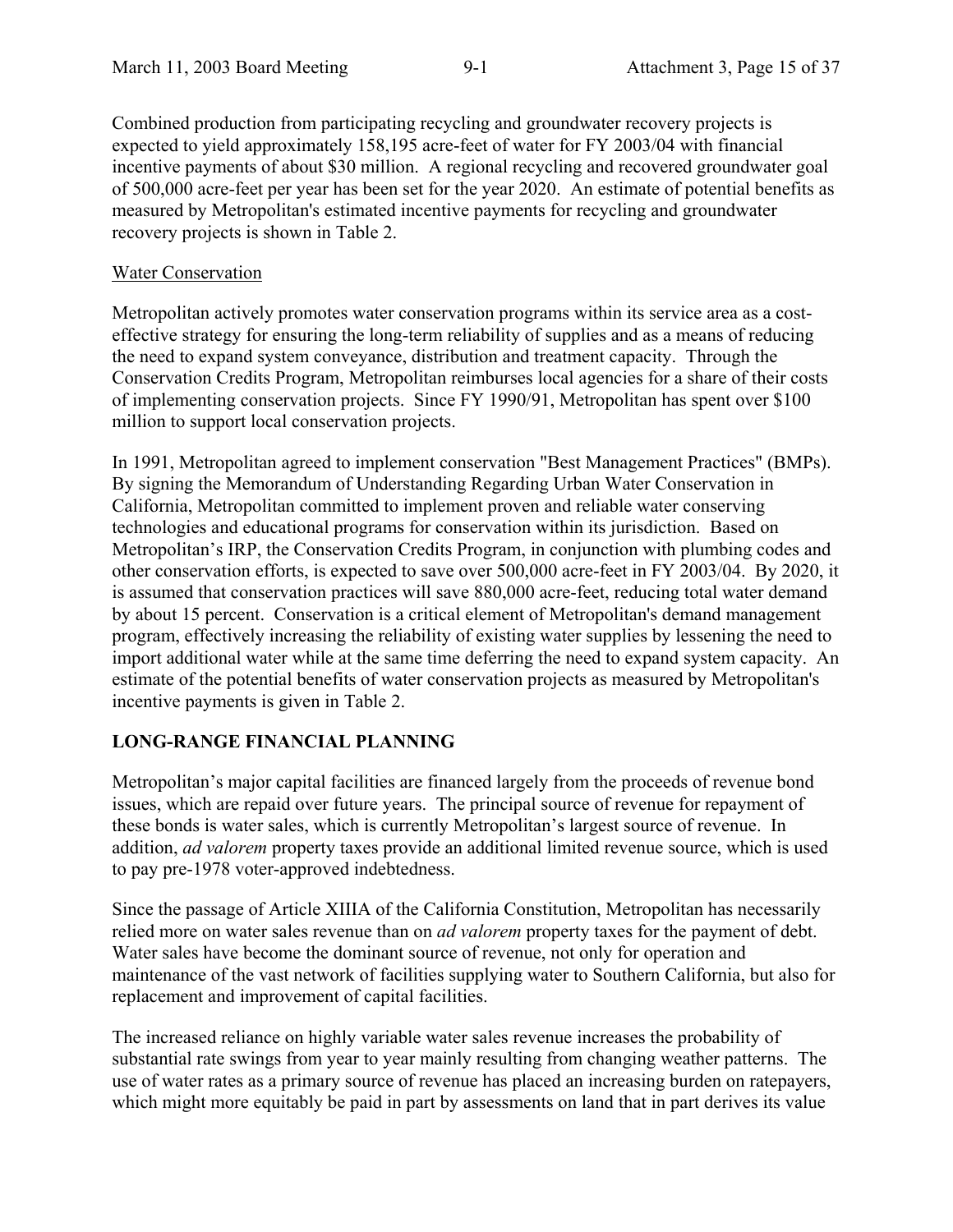from the availability of water. In December 1993, Metropolitan's Board approved a revenue structure that included additional charges to establish a commitment to Metropolitan's capital improvement program and provide revenue stability. This revenue structure included the RTS charge.

#### **Readiness-To-Serve Charge**

As noted above, Metropolitan levies the RTS charge on its member agencies to recover a portion of the debt service on bonds issued to finance capital facilities needed to meet existing demands on Metropolitan's system. The estimated potential benefits that could be paid by an RTS charge in FY 2003/04 are about \$232 million as shown in Table 1.

Although the RTS charge could be set to recover the entire potential benefit amount, the Chief Executive Officer is recommending that the RTS charge only recover a portion of the non-tax supported debt service that has been or will be issued to fund capital facilities. For FY 2003/04, this amount is estimated to be \$80,000,000. These funds, when combined with Metropolitan's overall financial resources, will result in greater water rate stability for all users throughout Metropolitan's service area. Consistent with a rate structure proposal approved by the Board in October of 2001, the RTS charge for FY 2003/04 is allocated to each member agency on the basis of a ten-year rolling average of historic water purchases from Metropolitan ending June 30, 2002. This average includes all deliveries used to meet firm demand (consumptive municipal industrial demands), including water transfers and exchanges. The estimated FY 2003/04 RTS for each member agency is shown in Table 4.

#### **Standby Charge Option**

Metropolitan's standby charge is authorized by the State legislature and has been levied by Metropolitan since FY 1992/93. The standby charge recognizes that there are economic benefits to lands that have access to a water supply, whether or not such lands are using it. Utilization of the standby charge transfers some of the burden of maintaining Metropolitan's capital infrastructure from water rates and *ad valorem* taxes to all the benefiting properties within the service area. A fraction of the value of this benefit and of the cost of providing it can be effectively recovered, in part, through the imposition of a standby charge. The projects to be supported in part by a standby charge are capital projects that provide both local and Metropolitan-wide benefit to current landowners as well as existing water users. The estimated potential benefits system-wide are several times the amount to be recovered by means of the standby charge.

Metropolitan will levy standby charges only within the service areas of the member agencies that request that the standby charge be utilized. The standby charge for each acre or parcel of less than an acre will vary from member agency to member agency, as permitted under the legislation establishing Metropolitan's standby charge. The water standby charge for each member agency will be the same as that imposed by Metropolitan in FY 1996/97 and is shown in Table 5.

The proposed standby charge includes the re-imposition of water standby charges on: (1) parcels which water standby charges have been imposed in FY 1996/97 and annually thereafter ("pre-1997 standby charges") and (2) parcels annexed to Metropolitan and to an electing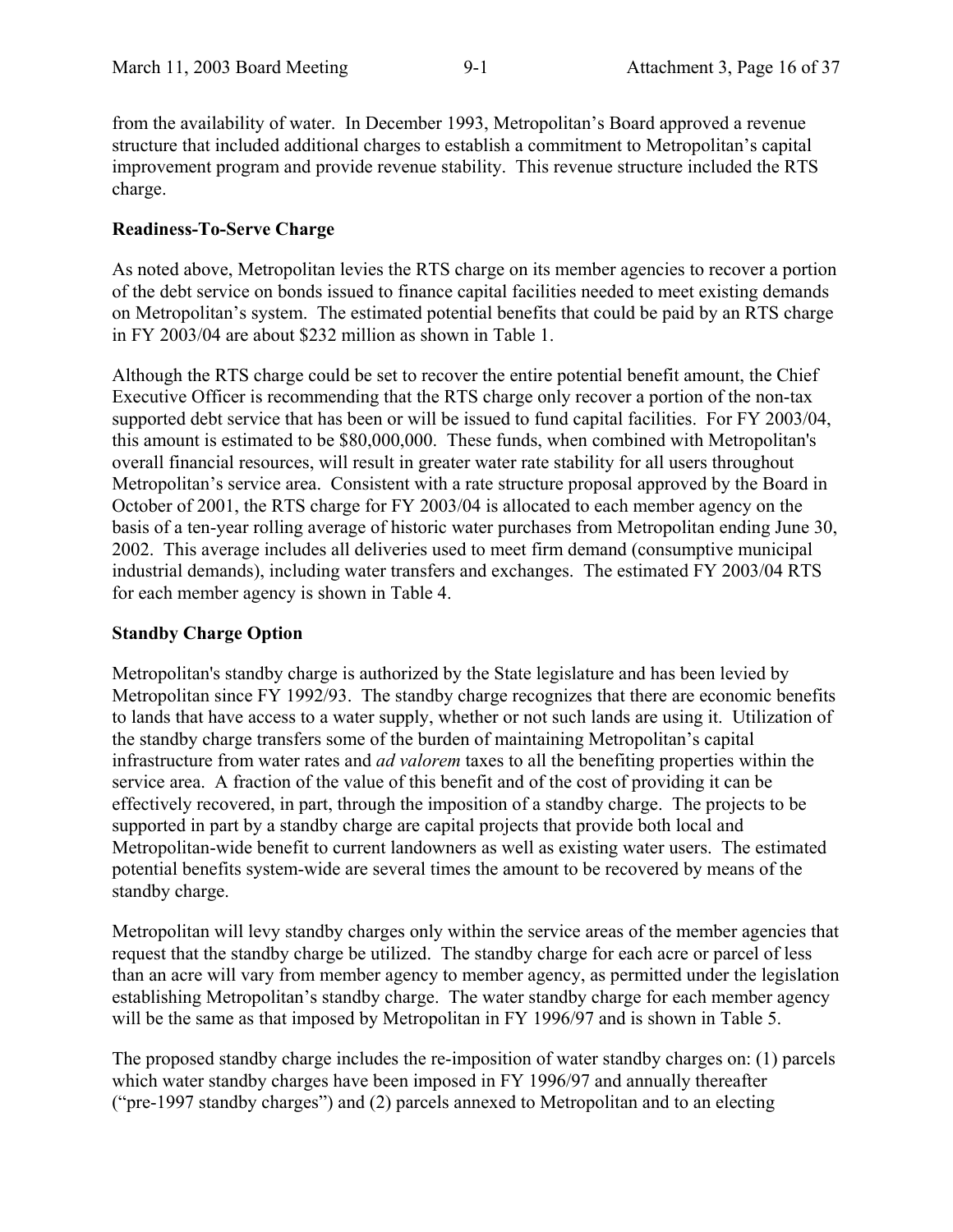member agency after January 1997 ("annexation standby charges"). Only land within member agencies which standby charges were imposed in FY 1996/97 will be subject to the re-imposition of pre-1997 standby charges for FY 2003/04. Only land annexed to Metropolitan and to an electing member public agency with respect to which standby charges were approved in accordance with the procedures of Article XIIID, Section 4 of the California Constitution will be subject to the imposition or re-imposition, as applicable, of annexation standby charges for FY 2002/03. Table 6 includes a table of parcels subject to annexation standby charges, by county, including the proposed standby charge for each parcel annexed after June 1999.

All non-exempt parcels within the areas served by member agencies which utilized the standby charge to recover all or a portion of that agency's RTS obligation, and which are not listed in Table 6 as being subject to annexation standby charges, shall be subject to pre-1997 standby charges. A list of parcels subject to pre-1997 standby charges is on file with the Executive Secretary.

The estimated potential benefits of Metropolitan's water conveyance, storage, distribution and supply program, which could be paid by a standby charge, is approximately \$242 million for FY 2003/04, as shown in Table 1. An average total standby charge of \$57.44 per acre of land or per parcel of less than one acre would be necessary to pay for the total potential program benefits. Benefits in this amount will accrue to each acre of property and parcel within Metropolitan, as these properties are eligible to use water from the Metropolitan system. Because only properties located within Metropolitan's boundaries may receive water supplies from Metropolitan (except for certain contractual deliveries as permitted under Section 131 of the Metropolitan Water District Act), any benefit received by the public at large or by properties outside of the proposed area to be annexed is merely incidental.

Table 5 shows that the distribution of standby charge revenues from the various member agencies would provide a net revenue flow of approximately \$42 million for FY 2003/04. This total amount is less than the estimated benefits shown in Table 1. Metropolitan will use other revenue sources, such as water sales revenues, readiness-to-serve charge revenues (except to the extent collected through standby charges, as described above), interest income, and revenue from sales of hydroelectric power, to pay for the remaining program benefits. Thus, the benefits of Metropolitan's investments in water conveyance, storage, distribution and supply programs far exceed the recommended standby charge.

#### **Equity**

The RTS charge is a firm revenue source. The revenues to be collected through this charge will not vary with sales in the current year. This charge is levied on Metropolitan's member agencies and is not a fee or charge upon real property or upon persons as an incident of property ownership. It ensures that agencies that only occasionally purchase water from Metropolitan but receive the reliability benefits of Metropolitan's system pay a greater share of the costs to provide that reliability. Within member agencies that elect to pay the RTS charge through Metropolitan's standby charges, the standby charge results in lower water rates than would otherwise be necessary due to the amount of revenue collected from lands which benefit from the availability of Metropolitan's water supply. With the standby charge, these properties are now contributing a more appropriate share of the cost of importing water to Southern California.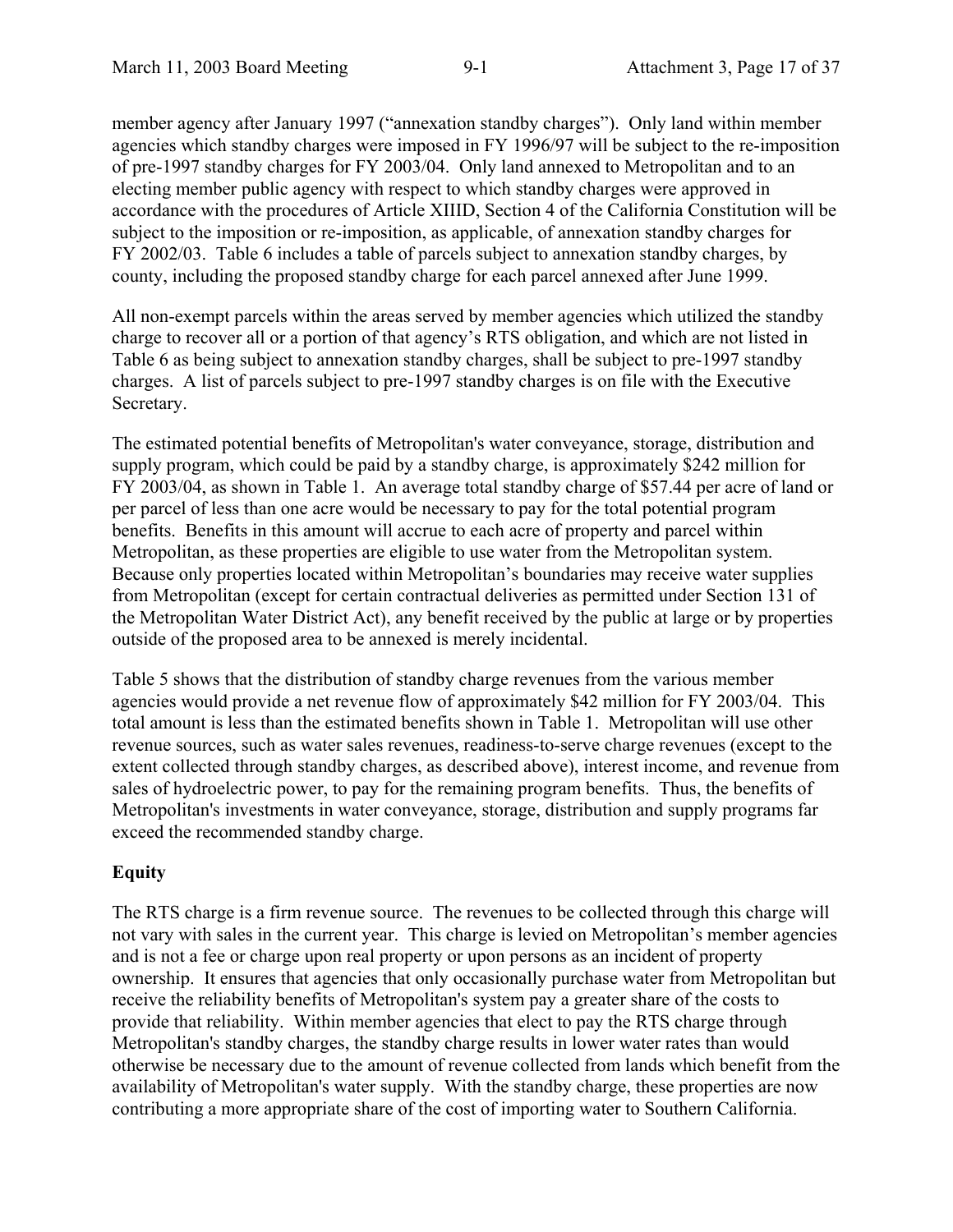Metropolitan's water supply program increases the availability and reliable delivery of water throughout Metropolitan's service area. Increased water supplies benefit existing consumers and land uses through direct deliveries to consumers and properties, and through the replenishment of groundwater basins and reservoir storage as reserves against shortages due to droughts, natural emergencies, or scheduled facility shut-downs for maintenance. The benefits of reliable water supplies from the SWP, CRA, DVL, and system improvements accrue to more than 250 cities and communities within Metropolitan's six-county service area. Metropolitan's regional water system is interconnected, so water supplies from the SWP and DVL can be used interchangeably throughout most of the service area and therefore benefit water users and properties system-wide.

Additional Metropolitan deliveries required in the coming fiscal year due to the demands of property development will be reduced by the implementation of demand management projects, including water conservation, water recycling, and groundwater recovery projects. As with the SWP, DVL and the conveyance and distribution facilities, demand management programs increase the future reliability of water supplies. In addition, demand management programs provide system-wide benefits by effectively decreasing the demand for imported water, which helps to defer construction of additional system conveyance and distribution capacity. However, the abilities of each member agency to implement these projects under Metropolitan's financial assistance programs vary and are generally represented by the historic use of imported Metropolitan water.

A major advantage of a firm revenue source, such as a RTS charge, is that it contributes to revenue stability during times of drought or low water sales. It affords Metropolitan additional security, when borrowing funds, that a portion of the revenue stream will be unaffected by drought or by rainfall. This security will help maintain Metropolitan's historically high credit rating, which results in lower interest expense to Metropolitan, and therefore, lower overall cost to the residents of its service area.

#### **SUMMARY**

The foregoing and the attached tables describe the current benefits provided by the projects listed as mainstays to the water supply system for Metropolitan's service area. Benefits are provided to both water users and property owners. The projects represented by this report provide both local benefits as well as benefits throughout the entire service area. It is recommended, for FY 2003/04, that the RTS charge be imposed with an option for local agencies to request that a standby charge be imposed on lands within Metropolitan's service area as a credit against such member agency's RTS, up to the standby charge per acre or parcel of less than one acre levied by Metropolitan within the applicable member agency for FY 2002/03. The maximum standby charge would not exceed \$15 per acre of land or per parcel of less than one acre.

The benefits described in this Engineer's Report exceed the recommended charge. A listing of all parcels in the service area and the proposed 2003/04 standby charge for each is available in the office of the Chief Financial Officer.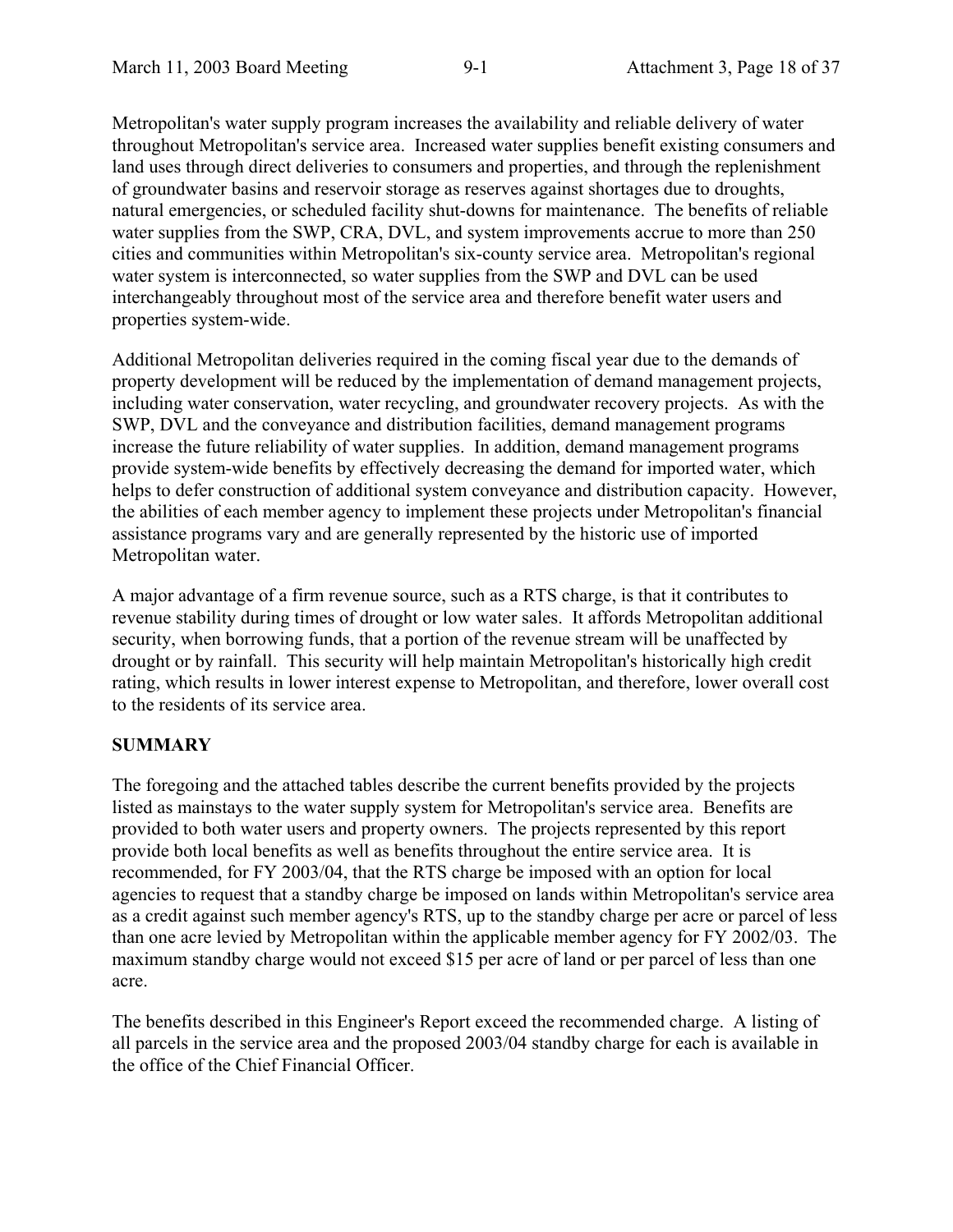Prepared under the supervision of: Prepared under the supervision of:

B. Anatole Falagan RCE 45669 Assistant Group Manager Water Resources Management

 Brian G. Thomas Chief Financial Officer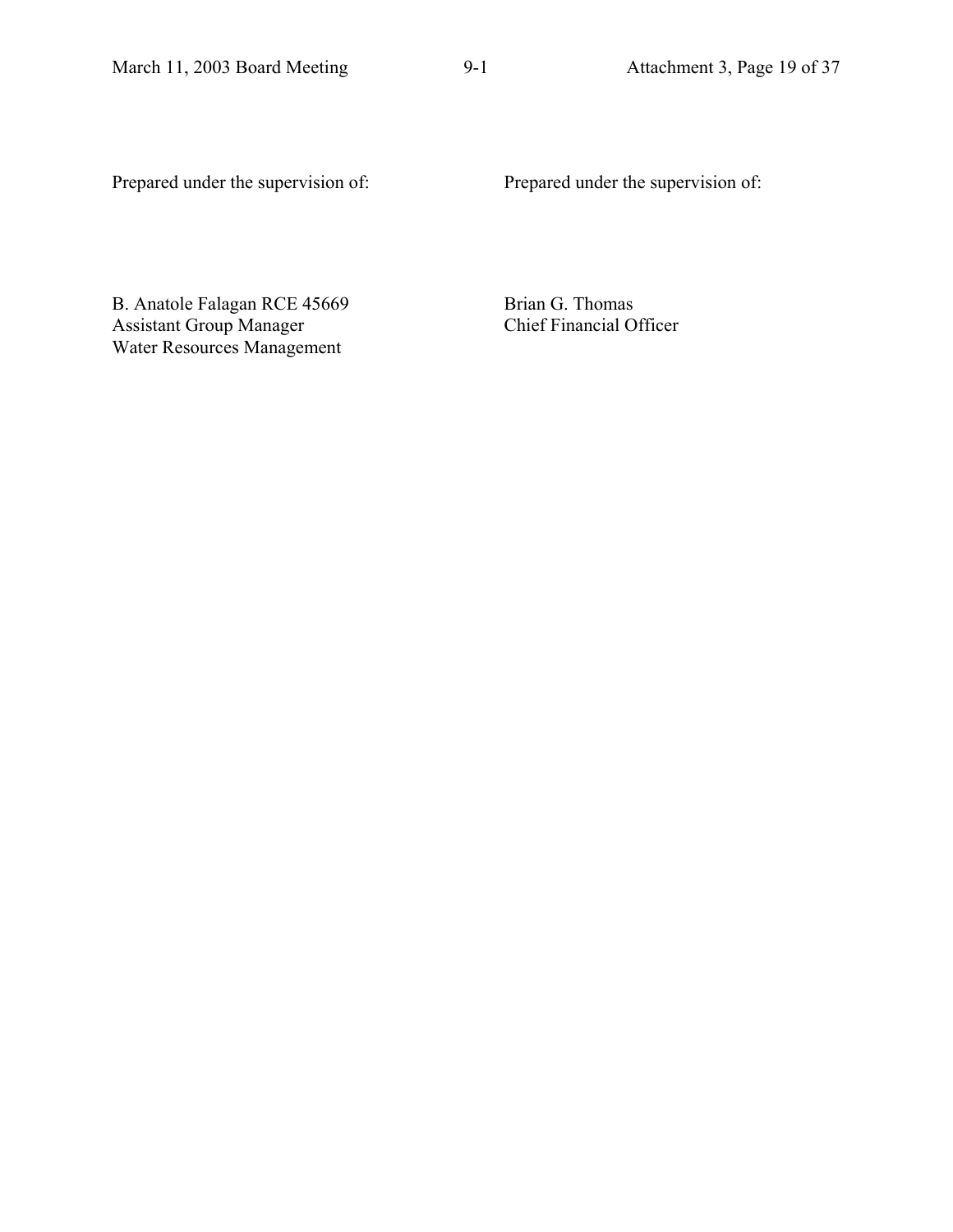#### **TABLE 1**

#### **ESTIMATED DISTRIBUTION OF BENEFITS OF WATER SUPPLY PAYABLE BY STANDBY CHARGE**

| Water Conveyance, Storage, Distribution and Supply Program                                                  | <b>Estimated Potential</b><br><b>Program Benefits for</b><br>FY2003-04 | Dollars Per Parcel of 1<br><b>Acre or Less</b> |
|-------------------------------------------------------------------------------------------------------------|------------------------------------------------------------------------|------------------------------------------------|
|                                                                                                             |                                                                        |                                                |
| Net Capital Payments to State Water Project (less portion paid by property taxes)                           | \$58,410,533                                                           | \$13.88                                        |
| Non Tax Supported Debt Service Costs for System Storage <sup>1</sup>                                        | 74,911,851                                                             | 17.80                                          |
| Non Tax Supported Debt Service Costs for Conveyance and Distribution System <sup>2</sup>                    | 61,743,377                                                             | 14.67                                          |
| <b>Sub-Total Capital Payments</b>                                                                           | 195,065,762                                                            | 46.34                                          |
| less Estimated Standby Charge Revenues                                                                      | (42, 344, 737)                                                         | (10.06)                                        |
| Remaining capital payments                                                                                  | 152,721,024                                                            | 36.28                                          |
| Demand Management Programs: Water Recycling,<br><b>Groundwater Recovery and Water Conservation Projects</b> | 46,724,890                                                             | 11.10                                          |
| Sub-Total Capital, Debt Service and Water Management Programs<br>Costs not Paid by Standby Charge Revenues  | 199,445,914                                                            | 47.38                                          |
| <b>Total Benefits: Capital and Water Management Programs</b>                                                | \$241,790,652                                                          | \$57.44                                        |

#### **Notes:**

Г

[1] System storage includes Diamond Valley Lake, Lake Mathews, Lake Skinner and several other smaller surface reservoirs which provide regulatory storage for operational purposes.

[2] Conveyance and Distribution facilities include the Colorado River Aqueduct and the pipelines, laterals, feeders and canals that distribute water throughout the service area.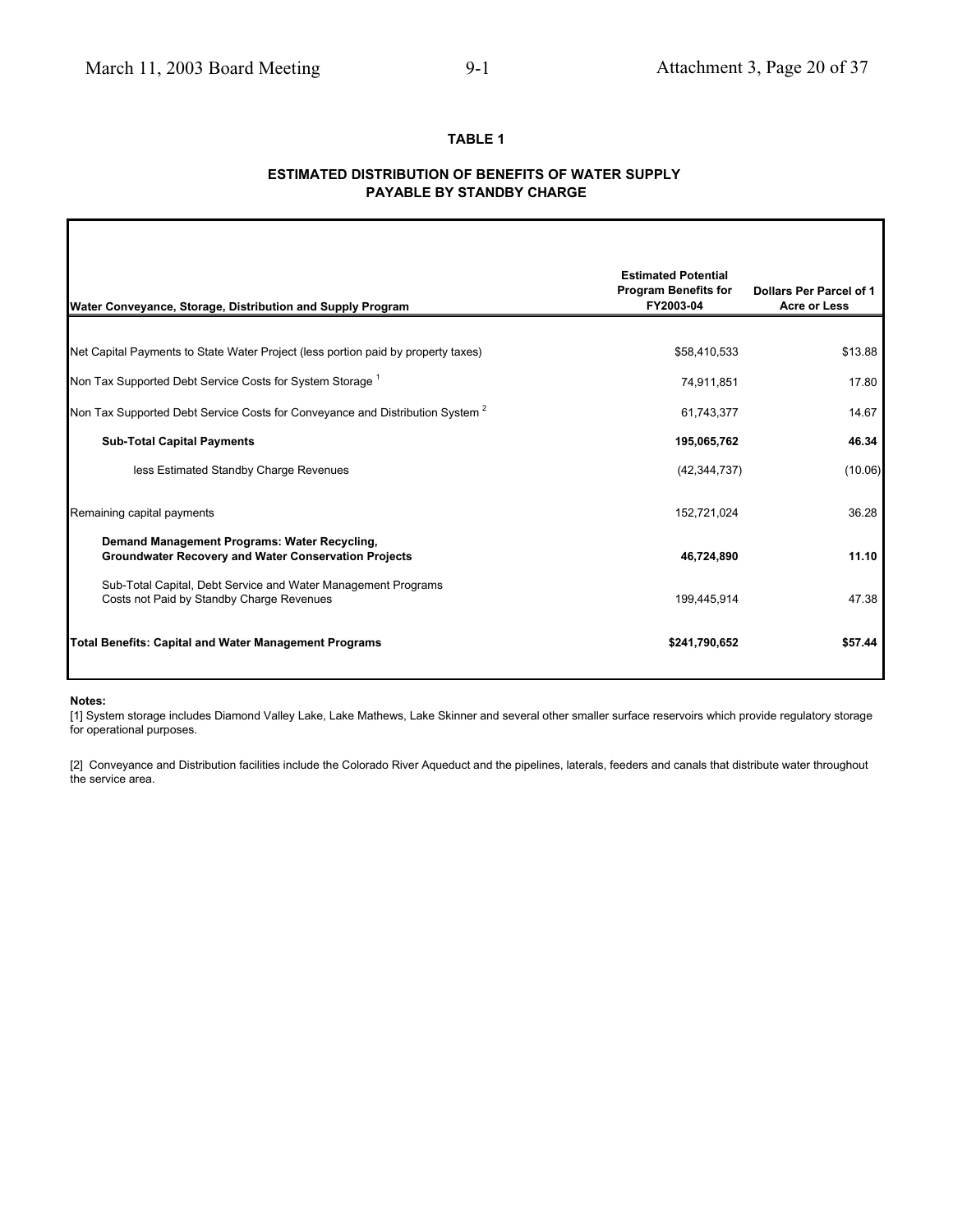#### **TABLE 2**

#### **WATER RECYCLING, GROUNDWATER RECOVERY AND CONSERVATION PROJECTS**

| <b>Project Name</b>                                      | FY 2003/04<br><b>Payment</b> |
|----------------------------------------------------------|------------------------------|
| <b>Water Recycling Projects</b>                          | \$19,882,730                 |
| Burbank Reclaimed Water System Expansion Project         |                              |
| Calabasas Reclaimed Water System Expansion               |                              |
| Carbon Canyon Reclamation Project                        |                              |
| <b>Century Reclamation Program</b>                       |                              |
| Cerritos Reclaimed Water Expansion Project               |                              |
| Conejo Creek Diversion Project                           |                              |
| Eastern Reach 1, Phase II Water Reclamation Project      |                              |
| Eastern Regional Reclaimed Water System                  |                              |
| Encina Basin Water Reclamation Project Phase I           |                              |
| Escondito Regional Reclaimed Water Project               |                              |
| <b>Fallbrook Reclamation Project</b>                     |                              |
| Glendale Water Reclamation Expansion Project             |                              |
| Glendale Verdugo-Scholl Canyon Reclaimed Water Project   |                              |
| Glendale Brand Park Reclaimed Water Project              |                              |
| Green Acres Reclamation Project                          |                              |
| Irvine Ranch Reclamation Project                         |                              |
| Lakewood Water Reclamation Project                       |                              |
| Las Virgenes Reclamation Project                         |                              |
| Long Beach Reclamation Project                           |                              |
| Long Beach Reclaimed Water Master Plan Phase 1           |                              |
| Los Angeles Greenbelt Project                            |                              |
| Moulton Niguel Water Reclamation Project                 |                              |
| North City Water Reclamation Project                     |                              |
| Oak Park/North Ranch Reclaimed Water Distribution System |                              |
| Oceanside Water Reclamation Project                      |                              |
| Otay Water Reclamation Project, Phase 1                  |                              |
| Padre Dam Reclaimed Water System Phase I                 |                              |
| Rancho California Reclamation Expansion Project          |                              |
| Rancho Santa Fe Reclaimed Water System                   |                              |
| Rio Hondo Water Reclamation Program                      |                              |
| San Clemente Water Reclamation Project                   |                              |
| San Elijo Water Reclamation System                       |                              |
| San Pasqual Water Reclamation Project                    |                              |
| Santa Margarita Water Reclamation Expansion Project      |                              |
| Santa Monica Dry-Weather Runoff Reclamation Facility     |                              |
| Ramona/Santa Maria Water Reclamation Project             |                              |
| Sepulveda Basin Water Reclamation Project                |                              |
| Shadowridge Water Reclamation Project                    |                              |
| South Laguna Reclamation Expansion Project               |                              |
| South Laguna Reclamation Project                         |                              |
| Trabuco Canyon Reclamation Expansion Project             |                              |
| West Basin Water Reclamation Project                     |                              |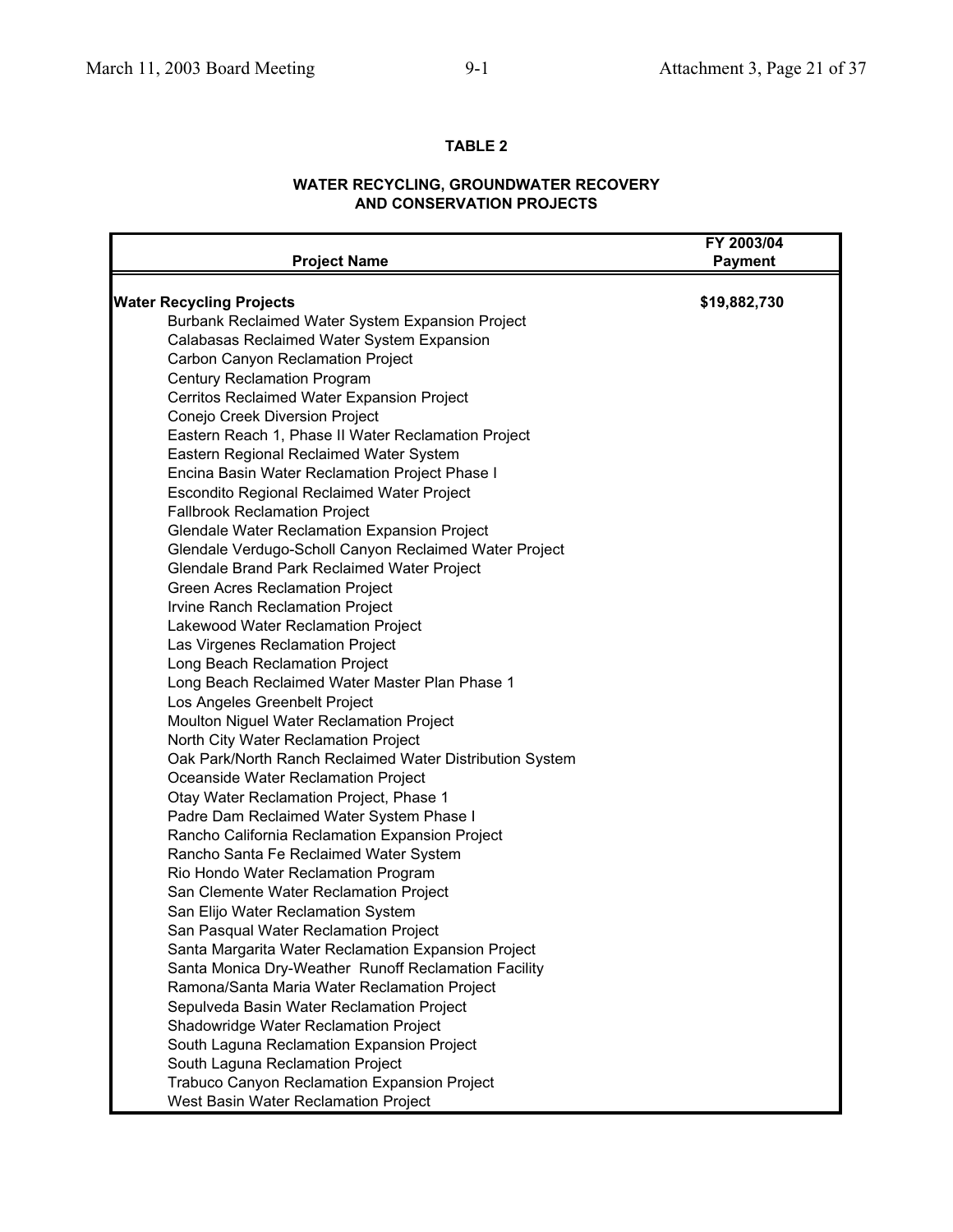#### **TABLE 2 (Continued)**

#### **WATER RECYCLING, GROUNDWATER RECOVERY AND CONSERVATION PROJECTS**

|                                                                                                                                                                                                                                                                                                                                                                                                                                                                                                                                                                                                                                                                                                                                                                                                                                                                                     | FY 2003/04     |
|-------------------------------------------------------------------------------------------------------------------------------------------------------------------------------------------------------------------------------------------------------------------------------------------------------------------------------------------------------------------------------------------------------------------------------------------------------------------------------------------------------------------------------------------------------------------------------------------------------------------------------------------------------------------------------------------------------------------------------------------------------------------------------------------------------------------------------------------------------------------------------------|----------------|
| <b>Project Name</b>                                                                                                                                                                                                                                                                                                                                                                                                                                                                                                                                                                                                                                                                                                                                                                                                                                                                 | <b>Payment</b> |
| <b>Groundwater Recovery Projects</b><br>Arlington Basin Groundwater Desalter Project<br><b>Beverly Hills Desalter</b><br><b>Burbank Lake Street Plant</b><br>Capistrano Beach Desalter<br>Chino Basin Desalination Program, Phase I<br><b>Colored Water Treatment Facility</b><br>Glenwood Nitrate Water Reclamation Project<br>Irvine Desalter Project<br>Lower Sweetwater River Groundwater Demineralization Project, Phase I<br>Madrona Desalination Facility Project<br><b>Menifee Basin Desalter</b><br>Oceanside Desalter - Phase I<br>Oceanside Desalter, Phase II<br><b>Rowland Groundwater Treatment Plant</b><br>San Juan Basin Desalter<br>Santa Monica GW Treatment Plant<br>Sepulveda Desalination Facility Project<br><b>Temescal Basin Desalting Facility</b><br><b>Tustin Desalter Project</b><br>West Basin (No. 1)<br>Westlake Wells - Tapia WRF Intertie Project | \$10,376,160   |
| <b>Conservation Projects</b><br><b>Commercial and Industrial Water Evaluations and Retrofits</b><br>Indoor and Outdoor Residential Water Audits<br>Landscape Education Programs<br>Landscape Water Conservation<br>Pilot Projects for "Potential" Best Management Practices<br><b>Showerhead Retrofits</b><br>Ultra-low-flush Toilet Retrofits<br>Water and Energy Conservation Partnership                                                                                                                                                                                                                                                                                                                                                                                                                                                                                         | \$16,466,000   |
| Total                                                                                                                                                                                                                                                                                                                                                                                                                                                                                                                                                                                                                                                                                                                                                                                                                                                                               | \$46,724,890   |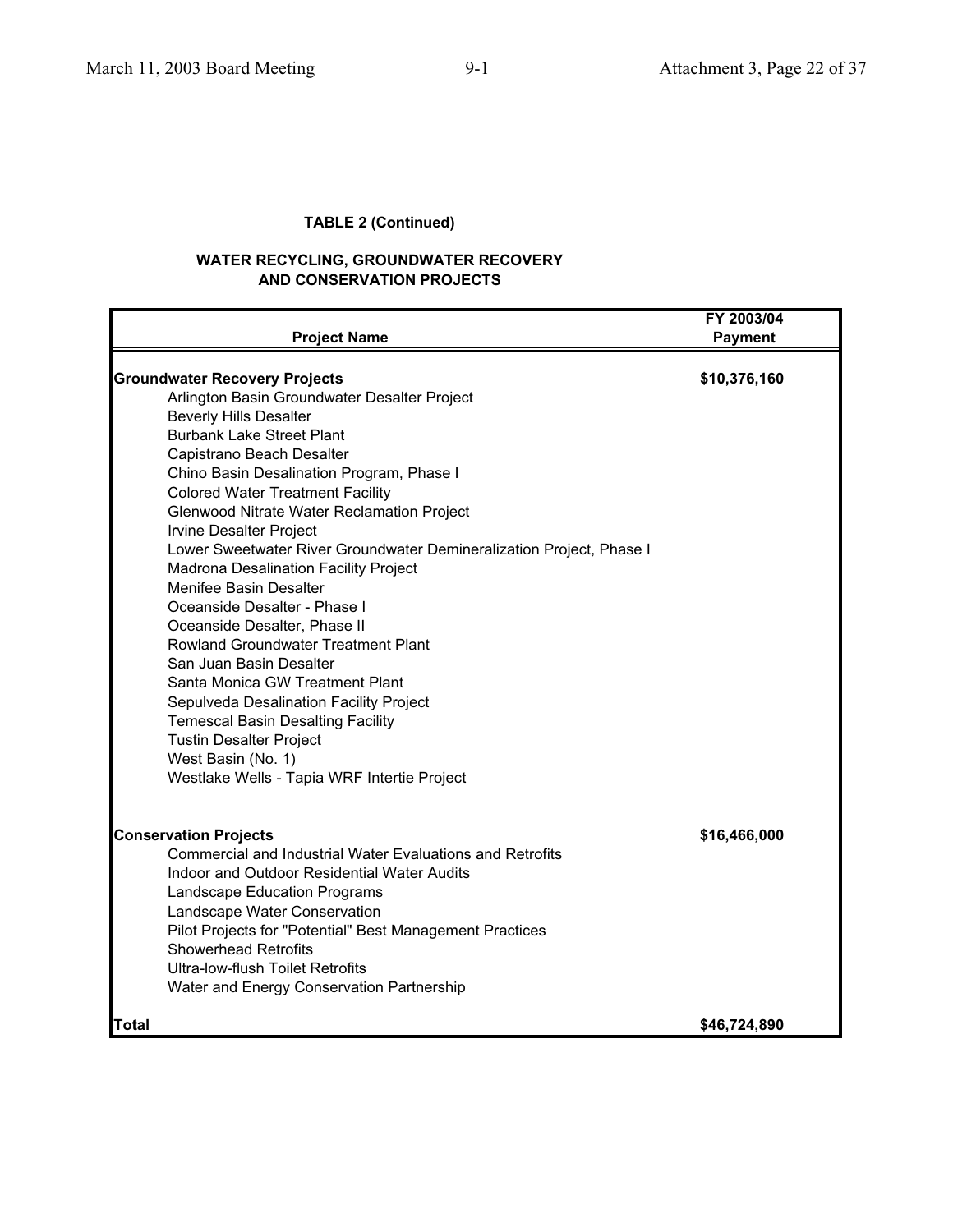| <b>Table 3</b>                                                                                                 |
|----------------------------------------------------------------------------------------------------------------|
| <b>CONVEYANCE AND DISTRIBUTION SYSTEM BENEFITS</b>                                                             |
| <b>Description</b>                                                                                             |
| <b>Conveyance and Aqueduct Facilities</b>                                                                      |
| LITLE MORONGO CIRCULAR SIPHON                                                                                  |
| FAN HILL EXPERIMENTAL                                                                                          |
| FAN HILL EXPERIMENTAL SIPHON & TRANSITIONS                                                                     |
| <b>MECCA PASS TUNNELS</b>                                                                                      |
| WHITEWATER TUNNELS                                                                                             |
| TUNNEL WATER INVESTIGATIONS                                                                                    |
| <b>HAYFIELD TUNNEL NO. 2</b>                                                                                   |
| CASA LOMA SIPHON- CENTER PORTION SCHEDULE 20C                                                                  |
| <b>BERNASCONI TUNNEL</b>                                                                                       |
| CASA LOMA SIPHON- WEST PORTION SCHEDULE 20                                                                     |
| COTTONWOOD TUNNEL                                                                                              |
| <b>HAYFIELD TUNNEL NO. 1</b>                                                                                   |
| COLORADO RIVER ACQUEDUCT & COVER CONDUIT, SCHEDULE 7                                                           |
| COLORADO RIVER ACQUEDUCT, CONCRETE LINED CANAL, SCHEDULE 7A                                                    |
| COLORADO RIVER TUNNEL                                                                                          |
| COPPER BASIN TUNNELS NO. 1 & 2                                                                                 |
| WEST EAGLE MOUNTAIN TUNNEL, WEST PORTION                                                                       |
| COLORADO RIVER ACQUEDUCT, CONCRETE LINED CANAL, SCHEDULE 10                                                    |
| COLORADO RIVER ACQUEDUCT, 10 BOX SIPHONS, SCHEDULE 10A                                                         |
| COLORADO RIVER ACQUEDUCT, CIRC. SIPHON, SCHEDULE 10B                                                           |
| COLORADO RIVER ACQUEDUCT CUT & COVER CONDUIT SK.14                                                             |
| COLORADO RIVER ACQUEDUCT, CIRCULAR SIPHON, SK. 14A                                                             |
| COLORAD0 RIVER ACQUEDUCT, CONDUIT SCHEDULE 1                                                                   |
| COLORADO RIVER ACQUEDUCT, 3 SIPHONS, SCHEDULE 1A                                                               |
| COLORADO RIVER ACQUEDUCT, 2 HALF-CAP SIPHONS, SCHEDULE 1B                                                      |
| HALF CAP CIRC. SIPHONS SCHEDULE 18J                                                                            |
| <b>CONDUIT SCHEDULE 23</b>                                                                                     |
| <b>CIRCULAR SIPHONS SCHEDULE 20</b>                                                                            |
| PERRIS VALLEY SIPHON SCHEDULE 22                                                                               |
| <b>VAL VERDE TUNNEL</b>                                                                                        |
| <b>IRON MOUNTAIN TUNNEL, EAST PORTION</b>                                                                      |
| COLORADO RIVER ACQUEDUCT, LINED CANAL SCHEDULE 5<br>COLORADO RIVER ACQUEDUCT, 12 HALF-CAP SIPHONS, SCHEDULE 5A |
| COLORADO RIVER ACQUEDUCT CANAL SCHEDULE 13                                                                     |
| COLORADO RIVER ACQUEDUCT, 6 BOX SIPHONS, SCHEDULE 13B                                                          |
| COLORADO RIVER ACQUEDUCT CUT & COVER CONDUIT SK.13A                                                            |
| WHIPPLE MOUNTAIN TUNNEL                                                                                        |
| <b>IRON MOUNTAIN TUNNEL, WEST PORTION</b>                                                                      |
| COLORADO RIVER ACQUEDUCT, LINED CANAL SCHEDULE 4A                                                              |
| COLORADO RIVER ACQUEDUCT, 10 HALF-CAP SIPHONS, SCHEDULE 4A                                                     |
| <b>COXCOMB TUNNEL</b>                                                                                          |
| WEST EAGLE MOUNTAIN TUNNEL, EAST PORTION                                                                       |
| <b>COACHELLA TUNNELS</b>                                                                                       |
|                                                                                                                |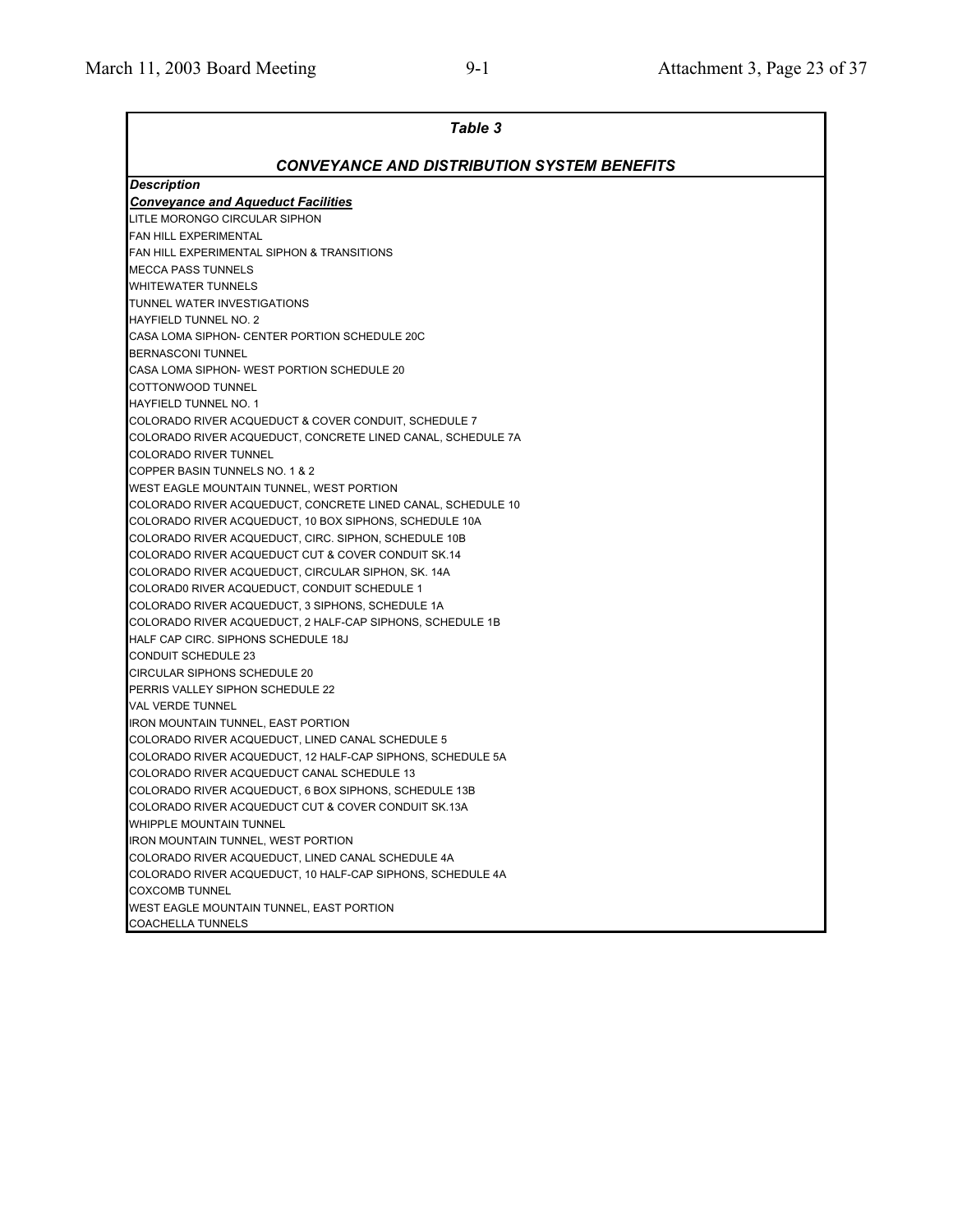| <b>Table 3</b>                                                                  |                  |
|---------------------------------------------------------------------------------|------------------|
| <b>CONVEYANCE AND DISTRIBUTION SYSTEM BENEFITS</b>                              |                  |
| <b>Description</b>                                                              |                  |
| COLORADO RIVER ACQUEDUCT, CONCRETE LINED CANAL, SCHEDULE 9                      |                  |
| COLORADO RIVER ACQUEDUCT, 8 BOX SIPHONS, SCHEDULE 9B                            |                  |
| COLORADO RIVER ACQUEDUCT & COVER CONDUIT SCHEDULE 9A                            |                  |
| COLORADO RIVER ACQUEDUCT, CONDUIT SCHEDULE 2                                    |                  |
| COLORADO RIVER ACQUEDUCT, CONDUIT, SCHEDULE 3<br>(ACCTG RECORDS - LINED CANAL?) |                  |
| COLORADO RIVER ACQUEDUCT, 8 HALF-CAP SIPHONS, SCHEDULE 3B                       |                  |
| COLORADO RIVER ACQUEDUCT, 12 HALF-CAP SIPHONS, SCHEDULE 3A                      |                  |
| COLORADO RIVER ACQUEDUCT, 7 HALF-CAP SIPHONS, SCHEDULE 2B                       |                  |
| COLORADO RIVER AQUEDUCT, 10 HALF-CAP SIPHONS SCHEDULE 17B                       |                  |
| CUT-AND-COVER CONDUIT SCHEDULE 17;17A                                           |                  |
| COLORADO RIVER ACQUEDUCT CANAL SCHEDULE 11                                      |                  |
| COLORADO RIVER ACQUEDUCT, 9 BOX SIPHONS, SCHEDULE 11B                           |                  |
| COLORADO RIVER ACQUEDUCT CUT & COVER CONDUIT SK.11A                             |                  |
| COLORADO RIVER ACQUEDUCT, CIRC. SIPHON, SCHEDULE 11C                            |                  |
| <b>EAST EAGLE MOUNTAIN TUNNEL</b>                                               |                  |
| COLORADO RIVER AQUEDUCT, 1 BOX SIPHON, SCHEDULE HAYFIELD                        |                  |
| COLORADO RIVER ACQUEDUCT, LINED CANAL SCHEDULE 8                                |                  |
| COLORADO RIVER ACQUEDUCT, FRIDAY HALF-CAP SIPHON, SCHEDULE 6                    |                  |
| COLORADO RIVER ACQUEDUCT, HALF-CAP SIPHONS, SCHEDULE 8A                         |                  |
| COLORADO RIVER ACQUEDUCT, HALF-CAP SIPHONS, SCHEDULE 8B                         |                  |
| COLORADO RIVER ACQUEDUCT CUT & COVER CONDUIT SK.15                              |                  |
| COLORADO RIVER ACQUEDUCT, 2 CIRCULAR SIPHONS, SK. 15A                           |                  |
| COLORADO RIVER ACQUEDUCT, 2 16 FT., CIRCULAR SIPHONS, SK.15B                    |                  |
| <b>CONDUIT SCHEDULE 18</b>                                                      |                  |
| HALF CAP CIRC. SIPHONS SCHEDULE 18A                                             |                  |
| COLORADO RIVER ACQUEDUCT CUT & COVER CONDUIT SK.12                              |                  |
| COLORADO RIVER ACQUEDUCT, 2 CIRCULAR SIPHONS, SCHEDULE 12A                      |                  |
| COLORADO RIVER ACQUEDUCT, GENE INLET SIPHON                                     |                  |
| COLORADO RIVER ACQUEDUCT, COPPER BASIN SIPHON                                   |                  |
| CUT-AND-COVER CONDUIT, SCHEDULE 16                                              |                  |
| COLORADO RIVER AQUEDUCT, 4 SIPHONS, SCHEDULE 16B                                |                  |
| COLORADO RIVER AQUEDUCT, 2 HALF-CAP SIPHONS, SCHEDULE 16A                       |                  |
| <b>CONDUIT SCHEDULE 19</b>                                                      |                  |
| HALF CAP CIRC. SIPHONS SCHEDULE 19A                                             |                  |
| <b>SAN JACINTO TUNNEL</b>                                                       |                  |
| CASA LOMA SIPHON- EAST PORTION SCHEDULE 20A; 20B                                |                  |
| GATES, FOUR SAN JACINTO TUNNEL - CRA (ORG CONST)                                |                  |
| BLOWOFF AT WIDE CANYON SIPHON- CRA (INTERIM CONST)                              |                  |
| SAN JACINTO TUNNEL: ADDITIONAL GROUTING                                         |                  |
| SAN JACINTO TUNNEL:SECOND BARREL OF CASA LOMA SIPHONS                           |                  |
| SAN JACINTO TUNNEL: EXPANSION OF SIPHONS (EAST OF TUNNEL)                       |                  |
| SAN JACINTO TUNNEL: EXPANSION OF SIPHONS (EAST OF TUNNEL)                       |                  |
| <b>EAST BRANCH AQUEDUCT STUDIES</b>                                             |                  |
| CANAL CURB ALONG COLORADO RIVER AQUEDUCT                                        |                  |
| CASA LOMA SIPHON- REPLACE FIRST BARREL                                          |                  |
| <b>SAND TRAP STUDY</b>                                                          |                  |
| CASA LOMA PIPELINE-CONSTRUCT OVERFLOW BASIN & DRAIN LINE                        |                  |
| BERNASCONI TUNNEL NO.2, SCH. 311                                                |                  |
| MODIFY STRUCTURE EAST WIDE CANYON SIPHON                                        |                  |
| REPAIR DETERIORATED JOINTS IN CRA LAKEVIEW SIPHON                               |                  |
| <b>INLAND FEEDER PROJECT</b>                                                    |                  |
| <b>Sub-Total Conveyance and Aqueduct Facilities Benefits</b>                    | \$<br>28,978,539 |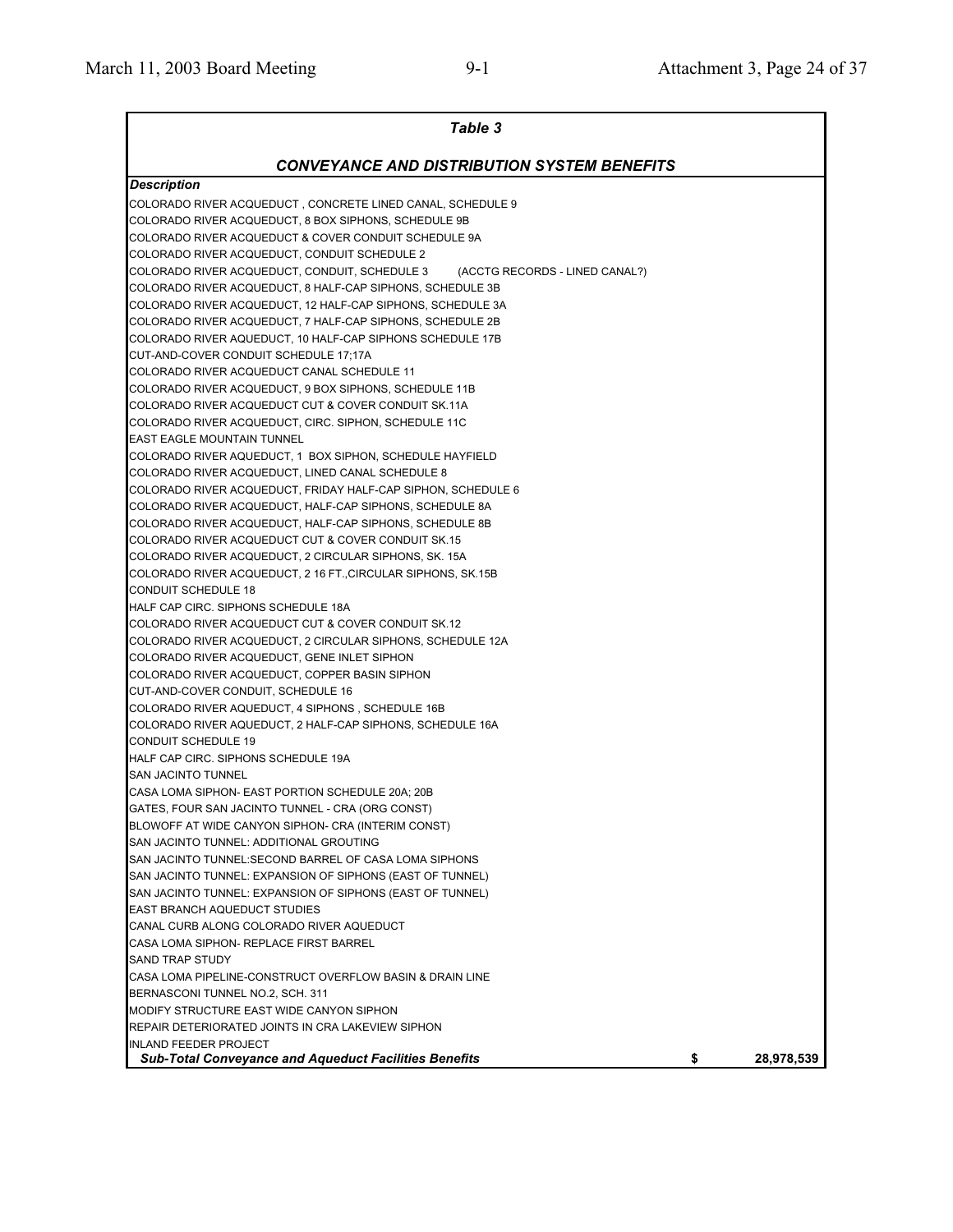| <b>Table 3</b>                                                                                             |  |  |  |  |  |  |
|------------------------------------------------------------------------------------------------------------|--|--|--|--|--|--|
| <b>CONVEYANCE AND DISTRIBUTION SYSTEM BENEFITS</b>                                                         |  |  |  |  |  |  |
| <b>Description</b>                                                                                         |  |  |  |  |  |  |
| <b>Distribution Facilities</b>                                                                             |  |  |  |  |  |  |
| PORTION OF CASA LOMA SIPHON                                                                                |  |  |  |  |  |  |
| CASA LOMA CANAL, SCHEDULE 11C (SPEC NO. 554)                                                               |  |  |  |  |  |  |
| CASA LOMA CANAL, SCHEDULE 11C (SPEC NO. 554)                                                               |  |  |  |  |  |  |
| SECOND SAN DIEGO ACQUEDUCT, SCHEDULE SD4C (SPEC NO. 554)                                                   |  |  |  |  |  |  |
| SECOND SAN DIEGO ACQUEDUCT, SCHEDULE SD2C (SPEC N0. 554)                                                   |  |  |  |  |  |  |
| SECOND SAN DIEGO ACQUEDUCT, SCHEDULE SD3C (SPEC NO. 554)                                                   |  |  |  |  |  |  |
| SECOND SAN DIEGO ACQUEDUCT, SCHEDULE SD1C (SPEC NO. 554)                                                   |  |  |  |  |  |  |
| SECOND SAN DIEGO ACQUEDUCT, MISCELLANEOUS CREDITS (SPEC NO. 554)                                           |  |  |  |  |  |  |
| ORANGE COUNTY FEEDER SCHEDULE 34P                                                                          |  |  |  |  |  |  |
| ORANGE COUNTY FEEDER SCHEDULE 37SC                                                                         |  |  |  |  |  |  |
| ORANGE COUNTY FEEDER SCHEDULE 35P                                                                          |  |  |  |  |  |  |
| ORANGE COUNTY FEEDER SCHEDULE 36P                                                                          |  |  |  |  |  |  |
| ORANGE COUNTY FEEDER EXTENSION SCHEDULE 42S                                                                |  |  |  |  |  |  |
| METER & CHLORINATION EQUIPMENT - ORANGE COUNTY FEEDER                                                      |  |  |  |  |  |  |
| VALVE, 20" SECTIONALIZING - ORANGE COUNTY FEEDER (ORG CONST)                                               |  |  |  |  |  |  |
| KIMBERLY STORM CHANNEL-ORANGE COUNTY FEEDER (ORG CONST)                                                    |  |  |  |  |  |  |
| STATION 1278+00 TO 1291+00 - ORANGE COUNTY FEEDER (ORG CONST)                                              |  |  |  |  |  |  |
| EAGLE ROCK-PALOS VERDES FEEDER SCHEDULE 23SC                                                               |  |  |  |  |  |  |
| EAGLE ROCK-PALOS VERDES FEEDER SCHEDULE 21SC                                                               |  |  |  |  |  |  |
| EAGLE ROCK-PALOS VERDES FEEDER SCHEDULE 22SC                                                               |  |  |  |  |  |  |
| EAGLE ROCK-PALOS VERDES FEEDER SCHEDULE 24SC                                                               |  |  |  |  |  |  |
| EAGLE ROCK-PALOS VERDES FEEDER SCHEDULE 25SC                                                               |  |  |  |  |  |  |
| VALVES - PALOS VERDES FEEDER                                                                               |  |  |  |  |  |  |
| <b>PALOS VERDES FDR - WASHINGTON ST. PCS REHABILITATION</b>                                                |  |  |  |  |  |  |
| <b>PALOS VERDES FDR - MODIFICATION OF CITY OF L A SERVICE CONNECTIONS</b>                                  |  |  |  |  |  |  |
| PALOS VERDES FEEDER-REHAB DOMINGUEZ CHAN (Project 100851)                                                  |  |  |  |  |  |  |
| SANTA MONICA FEEDER SCHEDULE 29SC (SPEC NO. 328)                                                           |  |  |  |  |  |  |
| SANTA MONICA FEEDER SCHEDULE 30SC                                                                          |  |  |  |  |  |  |
| HOLLYWOOD TUNNEL (SPEC NO. 329)                                                                            |  |  |  |  |  |  |
| SANTA MONICA FEEDER SCHEDULE 32C1 (SPEC NO. 333)                                                           |  |  |  |  |  |  |
| SANTA MONICA FEEDER SCHEDULE 33C1                                                                          |  |  |  |  |  |  |
| SANTA MONICA FEEDER SCHEDULE 31P                                                                           |  |  |  |  |  |  |
| TURNOUT STRUCTURE, SERVICE CONNECTION G-2-SANTA MONICA FEEDER (ORG CONST)                                  |  |  |  |  |  |  |
| SANTA MONICA FDR - HOLLYWOOD TNL. REPLACE 16" PLETON SLEEVE VALVE                                          |  |  |  |  |  |  |
| SANTA MONICA FDR SUNSET RELIEF STRUCTURE<br>Santa Monica Feeder-Replace Cast Iron Flanges (Project 102725) |  |  |  |  |  |  |
| SIERRA MADRE TUNNEL                                                                                        |  |  |  |  |  |  |
| PASADENA TUNNEL EXTENSION                                                                                  |  |  |  |  |  |  |
| UPPER FEEDER SCHEDULE 8P                                                                                   |  |  |  |  |  |  |
| <b>PASADENA TUNNELS</b>                                                                                    |  |  |  |  |  |  |
| MONROVIA TUNNELS NO.1 & NO.2                                                                               |  |  |  |  |  |  |
| UPPER FEEDER SCHEDULE 4P                                                                                   |  |  |  |  |  |  |
| UPPER FEEDER SCHEDULE 5P                                                                                   |  |  |  |  |  |  |
| UPPER FEEDER SCHEDULE 10P                                                                                  |  |  |  |  |  |  |
| SAN RAFAEL TUNNELS NO. 1 & NO. 2                                                                           |  |  |  |  |  |  |
| UPPER FEEDER SCHEDULE 2S                                                                                   |  |  |  |  |  |  |
| SANTA ANA RIVER BRIDGE SCHEDULE 2B                                                                         |  |  |  |  |  |  |
| UPPER FEEDER SCHEDULE 11P                                                                                  |  |  |  |  |  |  |
| UPPER FEEDER SCHEDULE 3P                                                                                   |  |  |  |  |  |  |
| UPPER FEEDER SCHEDULE 1P                                                                                   |  |  |  |  |  |  |
| UPPER FEEDER SCHEDULE 7P                                                                                   |  |  |  |  |  |  |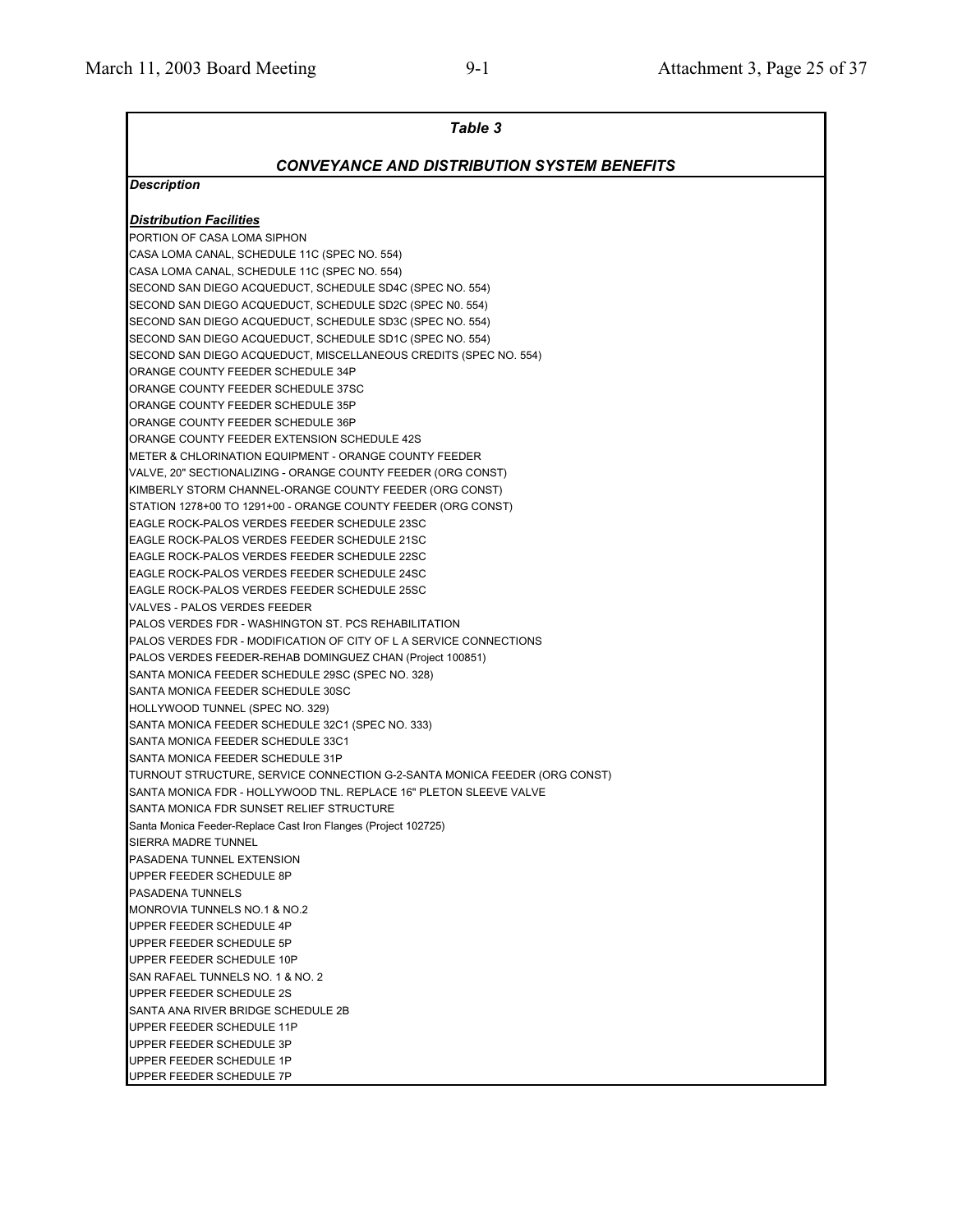| Table 3                                                                                                        |
|----------------------------------------------------------------------------------------------------------------|
| <b>CONVEYANCE AND DISTRIBUTION SYSTEM BENEFITS</b>                                                             |
| <b>Description</b>                                                                                             |
| UPPER FEEDER SCHEDULE 6P                                                                                       |
| <b>MONROVIA TUNNEL NO. 4</b>                                                                                   |
| <b>MONROVIA TUNNELS NO.3</b>                                                                                   |
| UPPER FEEDER SCHEDULE 9P                                                                                       |
| SAN GABRIEL CANYON CROSSING SCHEDULE 8C                                                                        |
| MONROVIA CANYON CROSSING SCHEDULE 9C                                                                           |
| EAGLE ROCK CANYON CROSSING SCHEDULE 12C                                                                        |
| MORRIS RESERVOIR CONNECTION (SPEC NO. 338)                                                                     |
| REPLACE EXISTING EQP. ON UPPER FDR FROM LK.MATHEWS TO EAGLE ROCK                                               |
| REPLACE EQUIPMENT ON UPPER FEEDER IN EAGLE ROCK (replace 115)                                                  |
| VALVE-HOLLYWOOD TUNNEL CONTROL STRUCTURE - SANTA MONICA FEEDER (INTERIM CONST)                                 |
| <b>WEST BASIN LATERAL EXTENSION</b>                                                                            |
| WEST BASIN LATERAL: STA.4+95 TO 355+19, SCH.43P (SPEC NO. 378)                                                 |
| WEST BASIN LATERAL: STA.4+95 TO 355+19, SCH.43P (SPEC NO. 378)                                                 |
| GARVEY-ASCOT CROSS CONNECTION: STA. 134+00 TO 147+00 (SPEC NO. 401 & 410)                                      |
| GARVEY-ASCOT CROSS CONNECTION: STA. 134+00 TO 147+00 (SPEC NO. 401 & 410)                                      |
| REMOVAL OF VALVE G-205 FROM MIDDLE FDR CEN. B-37                                                               |
| ORANGE COUNTY FEEDER EXTN.TERMINUS REVISION:STA.2053+43 TO 2134+81                                             |
| VICTORIA ST. LATERAL EXTN. & VICTORIA ST.-223RD ST. CROSS FEEDER (SPEC NO. 406)                                |
| LOWER FEEDER: CAJALCO TUNNEL: STA. 1+00 TO 80+00 (SPEC NO. 413)                                                |
| MIDDLE CROSS FEEDER:STA.285+40 TO 360+62.29(WADSW0RTH-FIGUEROA ST) (SPEC 452, SCH 54SC)                        |
| MIDDLE CROSS FEEDER:STA.285+40 TO 360+62.29(WADSW0RTH-FIGUEROA ST) (SPEC 452, SCH 55SC)                        |
| LOWER FEEDER:STA. 77+45 TO 282+50(CAJALCO TNL.TO E. BND.OF CORONA) SCH 70P (SPEC 438)                          |
| LOWER FEEDER: CAJALCO TUNNEL TO CORONA PIPELINE, SCH 71P (SPEC NO. 438)                                        |
| SAN JUAN TUNNEL (SPEC NO. 437)<br>LOWER FEEDER: STA. 663+00 TO 793+80, SCH. 73SC (SPEC 455)                    |
| LOWER FEEDER: STA. 793+80 TO 919+54 SCH. 72, 73, 74 (SPEC NO. 455)                                             |
| LOWER FEEDER:STA.524+05 TO 663+00(W.BND.OF CORONA TO SA RIVER CYN.)                                            |
| MIDDLE FEEDER: STA. 244+75 TO 247+45 (SPEC NO. 416)                                                            |
| MIDDLE FEEDER: STA. 244+75 TO 247+45 (SPEC NO. 416)                                                            |
| MIDDLE FEEDER: STA. 244+75 TO 247+45 (SPEC NO. 416)                                                            |
| WEST ORANGE COUNTY FEEDER- STA.0/03 TO 458/90, SCH. 60SC (SPEC #427)                                           |
| MIDDLE FEEDER: STA.944+00 TO 1105+50 (SO SAN GABE-GARVEY RSVR) SCH 59A (SPEC 498)                              |
| MIDDLE FEEDER: STA.944+00 TO 1105+50 (SO SAN GABE-GARVEY RSVR) SCH 59A (SPEC 498)                              |
| LOWER FEEDER: STA. 988+54.00 TO 1031+52.75 (SCH. 75P)                                                          |
| MIDDLE FEEDER: STA. 550+00 TO 759+00 (BALDWIN PK-SO SAN GABE) SCH 58SC (SPEC 491)                              |
| MIDDLE FEEDER: STA. 759+00 TO 944+00 (BALDWIN PK-SO SAN GABE) SCH 59SC (SPEC 491)                              |
| MIDDLE FEEDER: STA. 550+00 TO 759+00 (BALDWIN PK-SO SAN GABE) SCH 58SC (SPEC 491)                              |
| MIDDLE FEEDER: STA. 759+00 TO 944+00 (BALDWIN PK-SO SAN GABE) SCH 59SC (SPEC 491)                              |
| MIDDLE CROSS FEEDER: STA 0+09.98 TO 285+40-GARFIELD-WADSWORTH AVE(SPEC 453)                                    |
| MIDDLE CROSS FEEDER: STA 0+09.98 TO 285+40-GARFIELD-WADSWORTH AVE(SPEC 453)                                    |
| MIDDLE CROSS FEEDER: STA 0+09.98 TO 285+40-GARFIELD-WADSWORTH AVE(SPEC 453)                                    |
| WESTORANGE COUNTY FEEDER EXT - STA. 459+01 TO 685+00, SCH. 61SC (SPEC#482)                                     |
| CULVER CITY FEEDER: STA.0+12.07 TO 261+00, SCH. 62, 63,64 (SPEC NO. 512)                                       |
| CULVER CITY FEEDER: STA.0+12.07 TO 261+00, SCH. 62, 63,64 (SPEC NO. 512)                                       |
| MIDDLE FEEDER: STA. 7+53.65 TO 301+00 (LA VERNE-GRAND AVE.)SCH 56SC (SPEC 485)                                 |
| MIDDLE FEEDER: STA. 7+53.65 TO 301+00 (GRAND AVE-BALDWIN PK.)SCH 57SC (SPEC 485)                               |
| MIDDLE FEEDER: STA. 7+53.65 TO 301+00 (GRAND AVE-BALDWIN PK.)SCH 57SC (SPEC 485)                               |
| MIDDLE FEEDER: STA. 7+53.65 TO 301+00 (LA VERNE-GRAND AVE.)SCH 56SC (SPEC 485)                                 |
| EAST ORANGE COUNTY FEEDER, SCHEDULE 81P (SPEC #578)                                                            |
| EAST ORANGE COUNTY FEEDER, SCHEDULE 81P (SPEC #578)<br>EAST ORANGE COUNTY FEEDER NO.2, PRELIMINARY ENGINEERING |
| EAST ORANGE COUNTY FEEDER NO.2, PRELIMINARY ENGINEERING                                                        |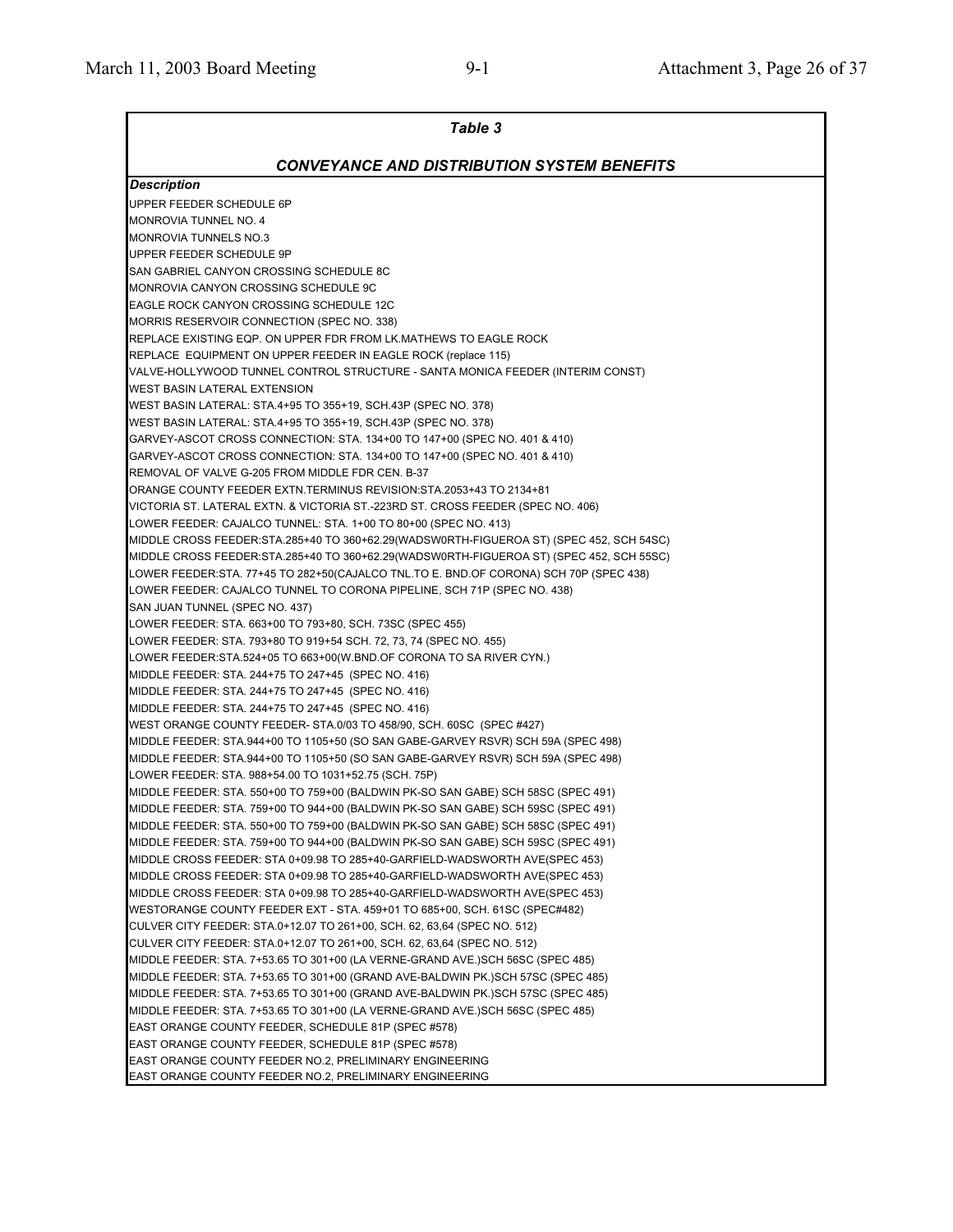| Table 3                                                                 |
|-------------------------------------------------------------------------|
| <b>CONVEYANCE AND DISTRIBUTION SYSTEM BENEFITS</b>                      |
| <b>Description</b>                                                      |
| EAST ORANGE COUNTY FEEDER NO.2, PRELIMINARY ENGINEERING                 |
| EAST ORANGE COUNTY FEEDER NO.2. PRELIMINARY ENGINEERING                 |
| EAST ORANGE COUNTY FEEDER NO.2, PRELIMINARY ENGINEERING                 |
| EAST ORANGE COUNTY FEEDER NO.2, PRELIMINARY ENGINEERING                 |
| EAST ORANGE COUNTY FEEDER NO.2, PRELIMINARY ENGINEERING                 |
| EAST ORANGE COUNTY FEEDER NO.2, PRELIMINARY ENGINEERING                 |
| EAST ORANGE COUNTY FEEDER NO.2, PRELIMINARY ENGINEERING                 |
| EAST ORANGE COUNTY FEEDER NO.2, PRELIMINARY ENGINEERING                 |
| LOWER FEEDER, SCHEDULE 80SC (SPEC NO. 480)                              |
| LOWER FEEDER, SCHEDULE 80SC (SPEC NO. 480)                              |
| LOWER FEEDER, SCHEDULE 79C (SPEC NO. 480)                               |
| LOWER FEEDER, SCHEDULE 79C (SPEC NO. 480)                               |
| LOWER FEEDER, SCHEDULE 80SC (SPEC NO. 480)                              |
| LOWER FEEDER, SCHEDULE 79C (SPEC NO. 480)                               |
| LOWER FEEDER, SCHEDULE 79C (SPEC NO. 480)                               |
| LOWER FEEDER, SCHEDULE 79C (SPEC NO. 480)                               |
| LOWER FEEDER, SCHEDULE 80SC, MISCELLANEOUS CREDITS (SPEC NO. 480)       |
| LOWER FEEDER, SCHEDULE 80SC, MISCELLANEOUS CREDITS (SPEC NO. 480)       |
| LOWER FEEDER, SCHEDULE 80SC, MISCELLANEOUS CREDITS (SPEC NO. 480)       |
| INTERCONNECT & PRESURE CONTROL STRUCTURE AT LOWER & OC FDR. (SPEC #524) |
| COYOTE CREEK PRESSURE CONTROL STRUCTURE (SPEC NO. 524)                  |
| SAN GABRIEL PRESSURE CONTROL STRUCTURE (SPEC NO. 566)                   |
| MIDDLE FEEDER SCHEDULE 78SC (SPEC NO. 524)                              |
| MIDDLE FEEDER SCHEDULE 76SC (SPEC NO. 524)                              |
| MIDDLE FEEDER SCHEDULE 77SC (SPEC NO. 524)                              |
| DISCOUNTS & LIQUIDATING DAMAGES ON E & A WB-1 (SPEC NO. 524)            |
| WEST COAST FEEDER, SCHEDULE 65SC (SPEC. NO. 560)                        |
| WEST COAST FEEDER, SCHEDULE 65SC (SPEC. NO. 560)                        |
| WEST COAST FEEDER, SCHEDULE 66SC (SPEC NO. 560)                         |
| WEST COAST FEEDER, SCHEDULE 66SC (SPEC NO. 560)                         |
| WEST COAST FEEDER, SCHEDULE 65SC (SPEC. NO. 560)                        |
| WEST COAST FEEDER, SCHEDULE 65SC (SPEC. NO. 560)                        |
| WEST COAST FEEDER, SCHEDULE 67SC (SPEC NO. 560)                         |
| WEST COAST FEEDER, DISCOUNTS & MISCELLANEOUS CREDITS (SPEC NO. 560)     |
| WEST COAST FEEDER, DISCOUNTS & MISCELLANEOUS CREDITS (SPEC NO. 560)     |
| INTERCONNECT EAST ORANGE COUNTY FDR. NO.2 & ORG COUNTY FDR. (SPEC #681) |
| SOUTH COAST FEEDER, SCH 68 PS AND 69PS (SPEC NO. 667)                   |
| LOWER FEEDER- CONSTRUCTION OF BLOWOFF STRUCTURE AT STA. 80+40           |
| IIMPROVEMENTS TO PUDDINGSTONE SPILLWAY ON UPPER FEEDER                  |
| ORANGE COUNTY FEEDER EXTENSION- VALVE STRUCTURE                         |
| ORANGE COUNTY FEEDER- REPLC. 20" SECTIONALIZING VALVE AT STA.1190+83    |
| ORANGE COUNTY FEEDER-CONSTRUCT BLOWOFF STRUCTURE AT STA. 251+00         |
| EAST ORANGE COUNTY FEEDER NO.2- MWD'S PORTION                           |
| REPLACE EXISTING EQP. ON UPPER FDR FROM LK.MATHEWS TO EAGLE ROCK        |
| EAST ORANGE COUNTY FDR. DISSIPATOR STRUCTURE                            |
| REPLACE FLOWMETER ON ORANGE COUNTY FEEDER- STA. 800+00                  |
| REPLACE FLOWMETER ON ORANGE COUNTY FEEDER- STA. 800+00                  |
| SECOND LOWER FEEDER- SCH. 107-DIEMER PLNT. TO C.CRK.CONTROL STRUCT.     |
| SECOND LOWER FEEDER-SCH.113 -W. OF LONG BEACH BLVD.TO ALAMEDA ST.       |
| SECOND LOWER FEEDER-SCH.112 -WOODRUFF TO W. OF LONG BEACH BLVD.         |
| SECOND LOWER FEEDER-CARBON CREEK PRESSURE CONTROL STRUCTURE             |
| SECOND LOWER FEEDER-CARBON CREEK PRESSURE CONTROL STRUCTURE             |
| SECOND LOWER FEEDER-SCH.112 -WOODRUFF TO W. OF LONG BEACH BLVD.         |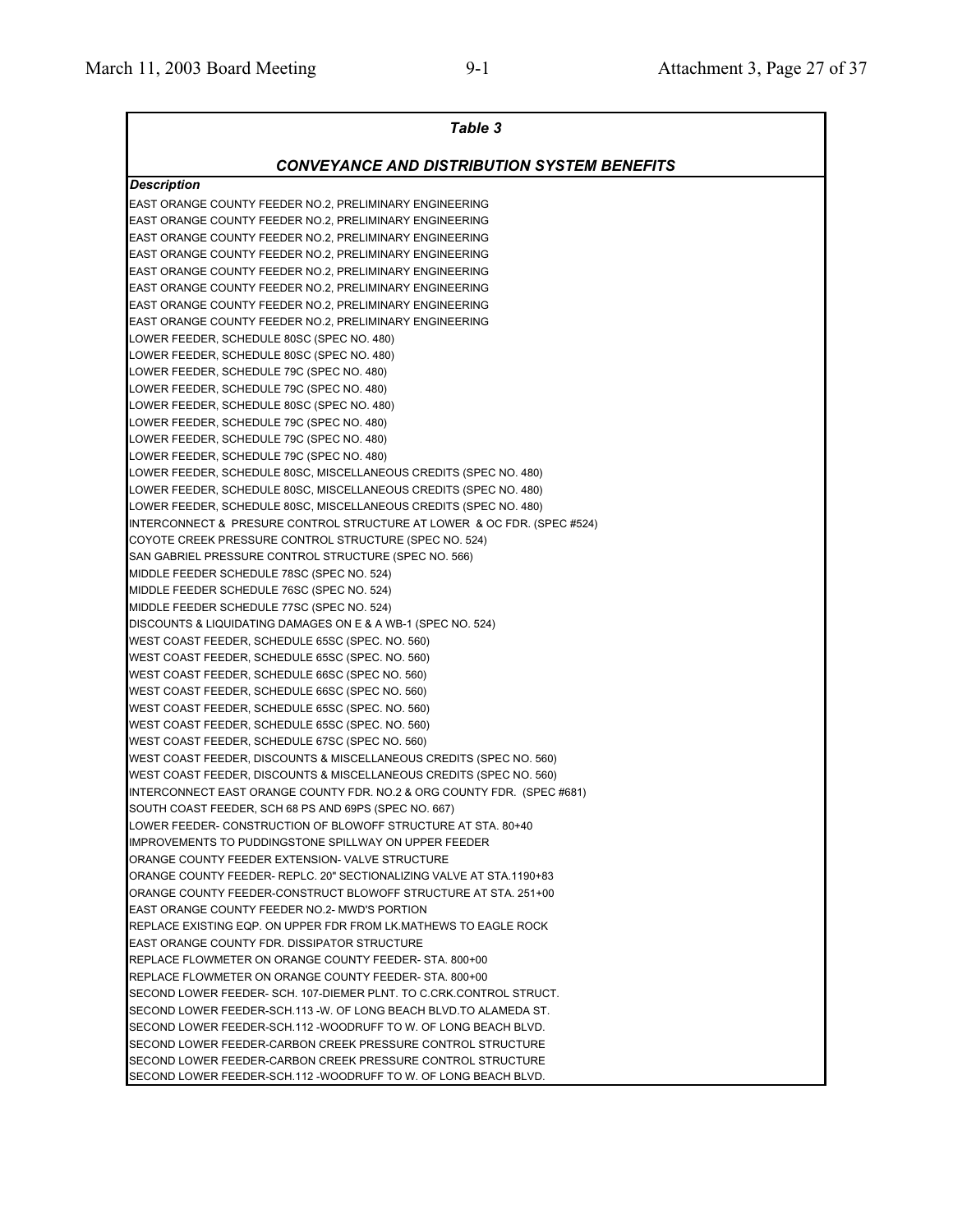| <b>Table 3</b>                                                                                                                                                            |
|---------------------------------------------------------------------------------------------------------------------------------------------------------------------------|
| CONVEYANCE AND DISTRIBUTION SYSTEM BENEFITS                                                                                                                               |
| <b>Description</b>                                                                                                                                                        |
| SECOND LOWER FEEDER- SCH. 107-DIEMER PLNT. TO C.CRK.CONTROL STRUCT.<br>SECOND LOWER FEEDER-SCH.113 -W. OF LONG BEACH BLVD.TO ALAMEDA ST.<br>SECOND LOWER FEEDER- SCH. 108 |
| SECOND LOWER FEEDER- SCH. 108<br>OAK STREET PCS - VALVE REPLACEMENT                                                                                                       |
| <b>GLENDORA TUNNEL</b>                                                                                                                                                    |
| FOOTHILL FDR.-SCH.269 & 270, PIPELINE ,HERMOSA AVE. TO CITRUS AVE.<br>NEWHALL AND BALBOA INLET TUNNELS<br>CASTAIC, SAUGUS, PLACERITA TUNNELS                              |
| <b>GLENDORA TUNNEL</b>                                                                                                                                                    |
| CASTAIC SIPHONS & PIPELINES(FOOTHILL FDR.) SCH. 201,203,204,206,207 & 209<br>NO. PORTAL NEWHALL TUNNEL (CANCELLED)                                                        |
| RAMONA PRESSURE CONTROL STRUCTURE                                                                                                                                         |
| RAMONA PRESSURE CONTROL STRUCTURE                                                                                                                                         |
| SECOND LOWER FEEDER- SCH. 114 & 115                                                                                                                                       |
| SEPULVEDA FEEDER- SEPULVEDA TUNNEL, SCH.126                                                                                                                               |
| SEPULVEDA FEEDER-SCH.119,120,121& 122-BALBOA TRT.PLT. TO CHTSWRTH.ST                                                                                                      |
| CASTAIC, SAUGUS, PLACERITA TUNNELS                                                                                                                                        |
| CASTAIC SIPHONS & PIPELINES(FOOTHILL FDR.) SCH. 201,203,204,206,207 & 209                                                                                                 |
| NEWHALL AND BALBOA INLET TUNNELS                                                                                                                                          |
| <b>GLENDORA TUNNEL</b>                                                                                                                                                    |
| MIDDLE FEEDER PROTECTION AT RUSH ST. AND WALNUT GROVE AVE.                                                                                                                |
| ORANGE COUNTY FEEDER-MODIFY SANTA ANA RELIEF STRUCTURE                                                                                                                    |
| <b>ENCASEMENT OF P.V. FEEDER- SAN BERNARDINO FREEWAY</b>                                                                                                                  |
| SANTA ANA CROSS FEEDER(FORMERLY EL TORO PIPELINE) CONNECTS OC AND EOC#2 FDRS                                                                                              |
| WRITE OFF DEMOLISHED MASTER METER AT SANTA ANA CROSS FDR<br>SECOND LOWER FEEDER- SCH. 114 & 115                                                                           |
| SECOND LOWER FEEDER- SCH. 110 & 111- STA. 830+00 TO 1050+00                                                                                                               |
| SECOND LOWER FEEDER- SCH. 110 & 111- STA. 830+00 TO 1050+00                                                                                                               |
| SEPULVEDA FEEDER- EL SEGUNDO BLVD. TO 220TH ST., SCH. 133 AND 134                                                                                                         |
| FOOTHILL FDR.-SCH.271 & 272, PIPELINE CITRUS AVE. TO DWR. DEVIL CANYON                                                                                                    |
| FOOTHILL FEEDER RIALTO PIPELINE-SCH. 266 & 267                                                                                                                            |
| SEPULVEDA FEEDER- SEPULVEDA TUNNEL TO SLAUSON AVE.                                                                                                                        |
| SEPULVEDA FEEDER- CULVER CITY FDR. TO WEST COAST FDR.                                                                                                                     |
| FOOTHILL FEEDER CONTROL STRUCTURE                                                                                                                                         |
| ORANGE COUNTY FEEDER- RELOCATION STA. 1278+00 TO 1292+00                                                                                                                  |
| SEPULVEDA FEEDER- SCH. 123, 124 AND 125                                                                                                                                   |
| SEPULVEDA FEEDER-SCH. 123, 124 AND 125                                                                                                                                    |
| FOOTHILL FEEDER RIALTO PIPELINE- SCH 268 (CAMPUS AV. TO HERMOSA AV.)                                                                                                      |
| FOOTHILL FEEDER RIALTO PIPELINE- SCH 268 (CAMPUS AV. TO HERMOSA AV.)                                                                                                      |
| FOOTHILL FEEDER RIALTO PIPELINE- SCH 268 (CAMPUS AV. TO HERMOSA AV.)                                                                                                      |
| FOOTHILL FEEDER- SAN FERNANDO TUNNEL                                                                                                                                      |
| FOOTHILL FEEDER- SAN FERNANDO TUNNEL                                                                                                                                      |
| FOOTHILL FEEDER- SAN FERNANDO TUNNEL                                                                                                                                      |
| OLINDA PRESSURE CONTROL STRUCTURE- LOWER FEEDER                                                                                                                           |
| OLINDA PRESSURE CONTROL STRUCTURE- LOWER FEEDER                                                                                                                           |
| SEPULVEDA FEEDER-SCH. 123, 124 AND 125                                                                                                                                    |
| SEPULVEDA FEEDER-VENICE PRESSURE CONTROL STRUCTURE                                                                                                                        |
| SEPULVEDA FEEDER- VENICE PRESSURE CONTROL STRUCTURE<br>SEPULVEDA FEEDER- VENICE PRESSURE CONTROL STRUCTURE                                                                |
| INLAND FOR SYSTEM- BOX SPRINGS FEEDER                                                                                                                                     |
| EAST VALLEY FEEDER (FORMERLY CALLEGUAS CONDUIT)                                                                                                                           |
| GREG AVE. PCS-SURGE TANK, REPLACE INTERIOR LINING                                                                                                                         |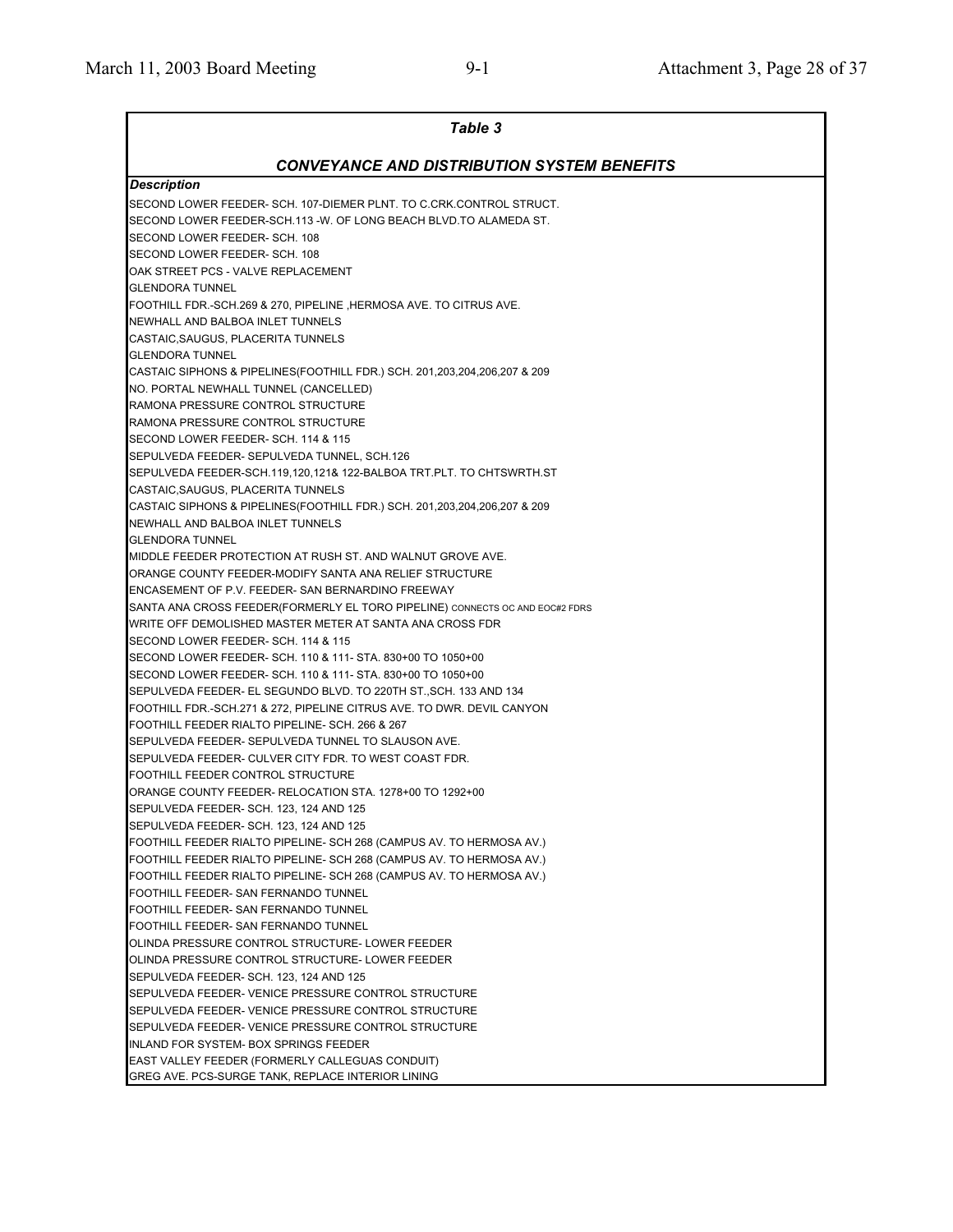| <b>Table 3</b>                                                                                                              |
|-----------------------------------------------------------------------------------------------------------------------------|
| CONVEYANCE AND DISTRIBUTION SYSTEM BENEFITS                                                                                 |
| <b>Description</b>                                                                                                          |
| FOOTHILL FEEDER RIALTO PIPELINE- SCH. 264 &265(SAN DIMAS TO THMP.CRK)                                                       |
| FOOTHILL FEEDERSYSTEM- SAN DIMAS FACILITIES, 2ND STAGE                                                                      |
| FOOTHILL FEEDERSYSTEM- SAN DIMAS FACILITIES, 2ND STAGE                                                                      |
| FOOTHILL FEEDER RIALTO PIPELINE- SCH. 264 &265(SAN DIMAS TO THMP.CRK)                                                       |
| FOOTHILL FEEDER RIALTO PIPELINE- SCH. 264 & 265 (SAN DIMAS TO THMP.CRK)                                                     |
| FOOTHILL FEEDERSYSTEM- SAN DIMAS FACILITIES, 2ND STAGE                                                                      |
| SEPULVEDA FEEDER SYSTEM- CALABASAS FEEDER                                                                                   |
| SEPULVEDA FEEDER SYSTEM- CALABASAS FEEDER                                                                                   |
| SEPULVEDA FEEDER SYSTEM- CALABASAS FEEDER                                                                                   |
| WEST VALLEY #1 FEEDER (FORMERLY CALLEGUAS CONDUIT)                                                                          |
| WEST VALLEY #1 FEEDER (FORMERLY CALLEGUAS CONDUIT)                                                                          |
| WEST VALLEY #1 FEEDER (FORMERLY CALLEGUAS CONDUIT)                                                                          |
| STRUCTURES, PHASE 2 -WEST VALLEY FEEDER NO. 1 (INTERIM CONST)                                                               |
| WEST VALLEY FEEDER NO. 2- HAVENHURST ST. TO CHATSWORTH ST.                                                                  |
| WEST VALLEY FEEDER NO. 2- HAVENHURST ST. TO CHATSWORTH ST.                                                                  |
| WEST VALLEY FEEDER NO. 2- HAVENHURST ST. TO CHATSWORTH ST.                                                                  |
| YORBA LINDA FEEDER- TONNER TUNNELS NO.1 & 2                                                                                 |
| YORBA LINDA FEEDER- TONNER TUNNELS NO.1 & 2                                                                                 |
| YORBA LINDA FEEDER- SCH. 150 & 151                                                                                          |
| YORBA LINDA FEEDER- SCH. 150 & 151                                                                                          |
| YORBA LINDA FEEDER- SCH. 150 & 151                                                                                          |
| SEPULVEDA FEEDER- SEPULVEDA CANYON CONTROL FACILITY                                                                         |
| SEPULVEDA FEEDER- SEPULVEDA CANYON CONTROL FACILITY                                                                         |
| SEPULVEDA FEEDER- SEPULVEDA CANYON CONTROL FACILITY                                                                         |
| WEST VALLEY FEEDER NO. 2- ALISO CREEK TO FULLBRIGHT PLACE                                                                   |
| WEST VALLEY FEEDER NO. 2- ALISO CREEK TO FULLBRIGHT PLACE                                                                   |
| WEST VALLEY FEEDER NO. 2- ALISO CREEK TO FULLBRIGHT PLACE                                                                   |
| WEST VALLEY FEEDER NO. 2- FULLBRIGHT TO SANTA SUSANA TUNNEL                                                                 |
| WEST VALLEY FEEDER NO. 2- FULLBRIGHT TO SANTA SUSANA TUNNEL                                                                 |
| WEST VALLEY FEEDER NO. 2- FULLBRIGHT TO SANTA SUSANA TUNNEL                                                                 |
| YORBA LINDA FEEDER- TONNER TUNNELS NO.1 & 2                                                                                 |
| YORBA LINDA FEEDER- SCH. 150 & 151                                                                                          |
| FOOTHILL FEEDER- SAN FERNANDO TUNNEL                                                                                        |
| ORANGE COUNTY FEEDER-RELOCATION AT KIMBERLY STORM CHANNEL                                                                   |
| ORANGE COUNTY FEEDER- RELOCATION STA. 1278+00 TO 1292+00                                                                    |
| YORBA LINDA FEEDER- SCHEDULE 153,155 AND 156                                                                                |
| YORBA LINDA FEEDER- SCHEDULE 153,155 AND 156                                                                                |
| SEPULVEDA FDR, WEST VALLEY FDR. NO.1- MODIF.OF STRUCTURES PHASE II                                                          |
| YORBA LINDA FEEDER- SCHEDULE 153,155 AND 156                                                                                |
| WEST ORANGE COUNTY FEEDER -RELOCATION AT STATION 456+00+                                                                    |
| LOWER FDR-RELOCATE IN IMPERIAL HIGHWAY, STA 2163+50                                                                         |
| LWR FDR-REL/PROT.IMPERIAL HWY. AT ATSF RLY.TRACK -SANTA FE SPRNGS                                                           |
| PALOS VERDES FEEDER- RELOCATE HARBOR AND ARTESIA FREEWAYS                                                                   |
| PALOS VERDES FDR-WASHINGTON ST. PCS                                                                                         |
| PALOS VERDES FDR-WASHINGTON ST. PCS                                                                                         |
| OAK STREET PCS- VALVE REPLACEMENT                                                                                           |
| SANTA MONICA FDR.-HOLLYWOOD TUNNEL REPL.16" PELTON SLEEVE VALVE                                                             |
| GREG AVENUE PCS- SURGE TANK, REPLACE INTERIOR LINING                                                                        |
| SANTA MONICA FD.-MODIFY MANHOLE & BLOWOFF STRUCTION,STA. 4504-86                                                            |
| UPPER FEEDER-MODIFY PUDDINGSTONE SPILLWAY, STA.1950+62.71<br>WEST ORANGE COUNTY FDR. PCS-INSTALL 480V 3 PHASE ELEC. SERVICE |
| ORANGE COUNTY FEEDER-RELOCATE PIPE, STA. 473+21-52 TO STA. 473+5-82                                                         |
| ORANGE COUNTY FDR.-RELOCATE PRESSURE RELIEF STRUC., STA 1772+72                                                             |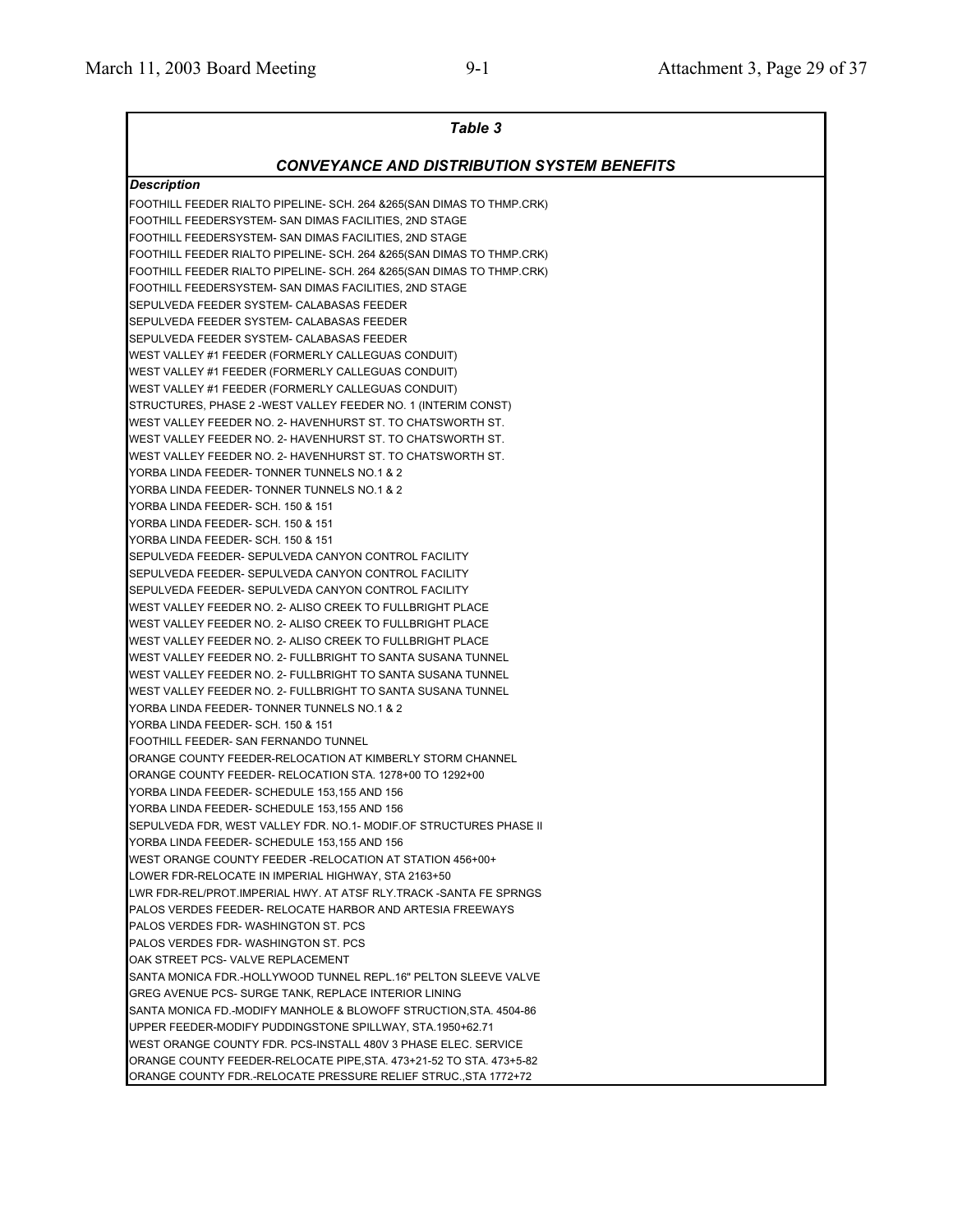| <b>Table 3</b>                                                         |
|------------------------------------------------------------------------|
| <b>CONVEYANCE AND DISTRIBUTION SYSTEM BENEFITS</b>                     |
| <b>Description</b>                                                     |
| PALOS VERDES FEEDER-108TH ST. PCS, INSTALL ELECT. VALVE OPERATORS      |
| SANTA MONICA FEEDER-SUNSET RELIEF STRUCTURE-MODIFY STA, 433022         |
| 2ND LWR FDR, W.ORANGE CNTY.FDR.INTERCONN.STRUCT.INSTALL REM.CTRL.      |
| UPPER FEEDER, MANHOLE MODIFICATION, STATION 1464+50                    |
| UPPER FEEDER, MANHOLE MODIFICATION, STATION 1495+54                    |
| UPPER FEEDER, MANHOLE MODIFICATION, STATION 1757+86                    |
| WEST ORANGE COUNTY FEEDER, RELOCATE STATIONS 132+16 TO 132+74          |
| BOX SPRINGS FEEDER-PROT STA 18+70 TO 19+30 & 21+05 TO 21+65            |
| <b>EAST VALLEY FEEDER- STRUCTURE MODIFICATIONS</b>                     |
| <b>EAST VALLEY FEEDER- STRUCTURE MODIFICATIONS</b>                     |
| EAST VALLEY FEEDER- STRUCTURE MODIFICATIONS                            |
| NEWHALL TUNNEL-INSTALL LINER                                           |
| NEWHALL TUNNEL- LINER REPAIR                                           |
| NEWHALL TUNNEL-INSTALL LINER                                           |
| BOX SPRINGS FEEDER-PROT STA 18+70 TO 19+30 & 21+05 TO 21+66            |
| WASHINGTON PCS ON PV FDR- PLATFORMS/LADDERS                            |
| SANTA ANA CROSS FEEDER-RELOCATE FLOWER STREET STORM DRAINAGE           |
| SANTA ANA CROSS FEEDER-RELOCATE FLOWER STREET STORM DRAINAGE           |
| <b>ENLARGE FOOTHILL FEEDER CONTROL STRUCTURE</b>                       |
| CAPACITY FEE FROM CASTAIC LAKE WATER AGENCY FOR USE OF FOOTHILL FEEDER |
| BOX SPRINGS FEEDER AND CONTROL STRUCTURE-PRESSURE CONTL STRUC          |
| BOX SPRINGS FEEDER AND CONTROL STRUCTURE-SCH 317                       |
| BOX SPRINGS FEEDER AND CONTROL STRUCTURE-SCH 318                       |
| MINOR CAPITAL PROJECTS FOR FY 1988/89 - SANTA ANA CROSS FEEDER         |
| UPPER FEEDER SANTA ANA RIVER BRIDGE-SEISMIC MODIFICATION               |
| MINOR CAPITAL PROJ - BOX SPRINGS FDR, INSTALL CHLOR DIFUSER            |
| CATHODIC PROTECTION SYSTEM EAST ORANGE COUNTY FEEDER NO. 2             |
| MINOR CAPITAL PROJ - FOOTHILL FDR, ELEC PWR BLOWOFF/CHLOR STRUC        |
| OLINDA PCS VIBRATION STUDY                                             |
| PALOS VERDES FEEDER-VALVE REHAB, DOMMINGUEZ CHNL                       |
| PALOS VERDES FEEDER-CATHODIC PROTECTION SYSTE                          |
| MINOR CAPITAL PROJECTS FOR FY 1988/89 - 2ND LOWER FEEDER               |
| SECOND LOWER FEEDER - STEEL LINER IN PORTION                           |
| MINOR CAPITAL PROJECTS FOR FY 1988/89 - SEPULVEDA FEEDER               |
| MINOR CAPITAL PROJ - SEPULVEDA FDR. SCH 123/ CORR MITIGATION           |
| UPPER FEEDER-REPLACE MAGNETIC FLOWMETER                                |
| UPPER FEEDER TO ACCOMODATE SANTA FE RAILWAY EXPANSION                  |
| UPPER FEEDER - CATHODIC PROTECTION (SCH 25)                            |
| MINOR CAPITAL PROJECTS FOR FY 1988/89 - WEST VALLEY FEEDER (50/50)     |
| MINOR CAPITAL PROJECTS FOR FY 1988/89 - WEST VALLEY FEEDER (50/50)     |
| MINOR CAPITAL PROJECTS-YORBA LINDA FEEDER                              |
| REFURBISH SERVICE CONNECTION - LOWER MIDDLE FEEDER                     |
| SANTA MONICA FEEDER - REPAIR MANHOLE RISERS                            |
| SANTA MONICA FEEDER - REPLACE CAST IRON FLANGES ON LOWER               |
| <b>BURBANK LATERAL SCHEDULE 38SC</b>                                   |
| <b>BURBANK LATERAL EXTENSION</b>                                       |
| <b>BURBANK LATERAL EXTENSION</b>                                       |
| COMPTON LATERAL SCHEDULE 28SC                                          |
| <b>COMPTON LATERAL EXTENSION</b>                                       |
| <b>COMPTON LATERAL EXTENSION</b>                                       |
| LONG BEACH LATERAL SCHEDULE 26SC (SPEC NO. 293)                        |
| LONG BEACH LATERAL EXTENSION SCHEDULE 41P (SPEC NO. 342)               |
| TORRANCE LATERAL SCHEDULE 27SC                                         |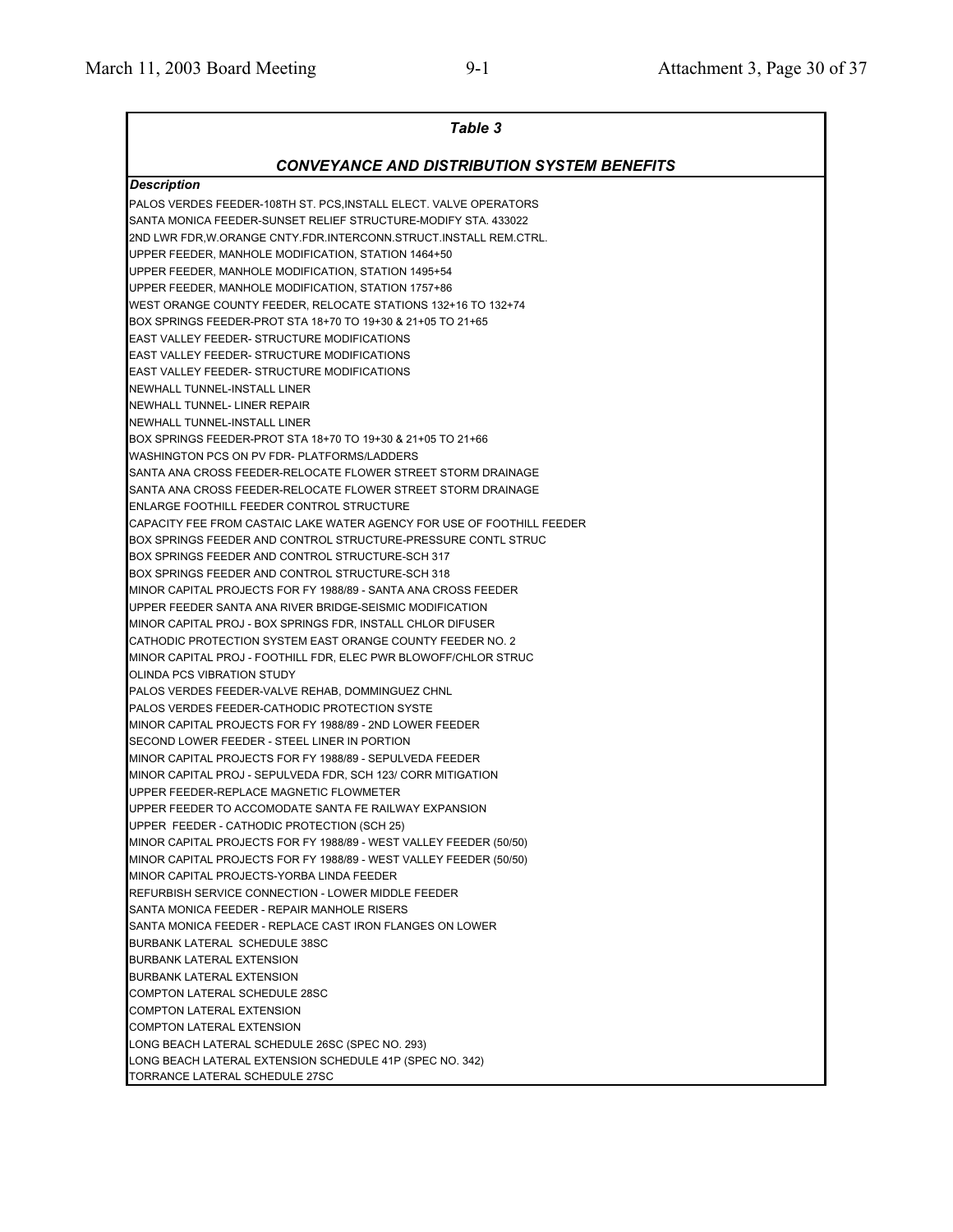| Table 3                                                                                          |
|--------------------------------------------------------------------------------------------------|
| <b>CONVEYANCE AND DISTRIBUTION SYSTEM BENEFITS</b>                                               |
| Description                                                                                      |
| SAN MARINO LATERAL: STA. 0+00 TO 54+10, SCH. 45SC (SPEC NO. 384) (SEE ANNUAL REPORT)             |
| VICTORIA STREET LATERAL: STA. 0+00 TO 147+62 (SCH. 46P)                                          |
| WEST BASIN LATERAL: STA.4+95 TO 355+19 (SCH.43P)                                                 |
| WEST BASIN LATERAL: STA.4+95 TO 355+19 (SCH.43P)                                                 |
| EAGLE ROCK CONNECTION AND LATERAL SCHEDULE 12P (SPEC NO. 395)                                    |
| SANTIAGO LATERAL: STA. 0+00 TO 112+90 & SPILLWAY DISCHG. LINE, SCH 90SC (SPEC 461)               |
| SANTIAGO LATRAL: STA. 112+90 TO 451+40,, SCH. 91P (SPEC NO. 477)                                 |
| MINOR CAPITAL PROJECTS FOR FY 1988/89 - INGLEWOOD LATERAL                                        |
| MINOR CAPITAL PROJECTS FOR FY 1989/90 - LONG BEACH LATERAL                                       |
| MINOR CAPITAL PROJECTS FOR FY 1989/90 - SANTIAGO LATERAL CONTROL                                 |
| LOW LEVEL TEHACHAPI TUNNEL- FEASIBILITY STUDY                                                    |
| TESTING PROGRAM AT YORBA LINDA TEST FACILITY                                                     |
| DISTRIBUTION SYSTEM - METRO GREENLINE ELECTROLYSIS MONITORING                                    |
| DISTRIBUTION SYSTEM-ELECTROLYSIS MONITORING STATIONS                                             |
| DISTRIBUTION SYS - TYPE 'M' METER REPLACEMENT                                                    |
| DISTRIBUTION SYSTEM-REPLACE FLOWMETERS                                                           |
| DISTRIBUTION SYSTEM-REPLACE MECHICAL METERS                                                      |
| DISTRIBUTION SYS - TYPE 'M' METER REPLACEMENT                                                    |
| WEST VALLEY FACILITIES STUDY                                                                     |
| EQUIPMENT - 1ST SAN DIEGO AQUEDUCT                                                               |
| GATE NO 3 - 1ST SAN DIEGO AQUEDUCT                                                               |
| SECOND SAN DIEGO AQUEDUCT:6 13' PIPE SIPHONS-STA. BET.244+04-979+32 (SCH SDXP)                   |
| SECOND SAN DIEGO AQUEDUCT, SCHEDULE SD9P (SPEC. NO. 537)                                         |
| SECOND SAN DIEGO AQUEDUCT, SCHEDULE SD8P (SPEC. NO. 537)                                         |
| SECOND SAN DIEGO AQUEDUCT, SCHEDULE SD10P (SPEC. NO. 537)                                        |
| SECOND SAN DIEGO AQUEDUCT3, SCHEDULE SD11SC (SPEC. NO. 537)                                      |
| 1ST BBL 1ST SAN DIEGO AQUEDUCT CAPITAL OBLIGATION                                                |
| 2ND BBL 1ST SAN DIEGO AQUEDUCT CAPITAL OBLIGATION                                                |
| 2ND BBL 1ST SAN DIEGO AQUEDUCT INTEREST OBLIGATION                                               |
| REPLACEMENT OF RETIRED EQUIPMENT ON FIRST SAN DIEGO AQUEDUCT                                     |
| FIRST SAN DIEGO ACQUEDUCT- REPLACE SLIDE GATES                                                   |
| <b>LA VERNE PIPELINE</b>                                                                         |
| LA VERNE PIPELINE                                                                                |
| Station 1820+50 to San Diego County Line (SCH SD15SG)                                            |
| Station 1553+50 to 1820+50 (SCH SD14SG)                                                          |
| Station 1331+00 to 1593+14 (SDH SD13PS)                                                          |
| Station 1094+93 to 1331+00 (SCH SD12PS)                                                          |
| Canal Outlet and Screening Structure (SCH 5)                                                     |
| Canal Outlet and Screening Structure (SCH 5)                                                     |
| LAKE VIEW PIPELINE- SCH. 310,312 AND 313                                                         |
| INLAND FEEDER AULD VALLEY PRESSURE CONTROL STRUCTURE                                             |
| PERRIS CONTROL FACIL.& CON.TO STATE DWR FAC.                                                     |
| PERRIS CONTROL FACIL.& CON.TO STATE DWR FAC.                                                     |
| PERRIS CONTROL FACIL.& CON.TO STATE DWR FAC.                                                     |
| SAN DIEGO PIPELINE NO. 2 AND 3 -MODIFY INTERCONNECTION                                           |
| LAKE PERRIS PUMPBACK FACILITY                                                                    |
| RIALTO PIPELINE- DELIVERY FACILITIES FOR CYCLIC STORAGE                                          |
| SAN DIEO PIPE NO.5-SCH SD-16, SKINNER TO TEMECULA (SPEC NO. 1065)                                |
| LAKE VIEW PIPELINE-INSTALL CATHODIC PROTECTION-STATION 2210+00                                   |
| LAKE PERRIS BY PASS PIPELINE- CLAIMS                                                             |
|                                                                                                  |
| SAN DIEO PIPE NO.5-SCH SD-17, TEMECULA TO DELIVERY POINT (SPEC NO. 1066)<br>AULD VALLEY PIPELINE |
| AULD VALLEY PIPELINE                                                                             |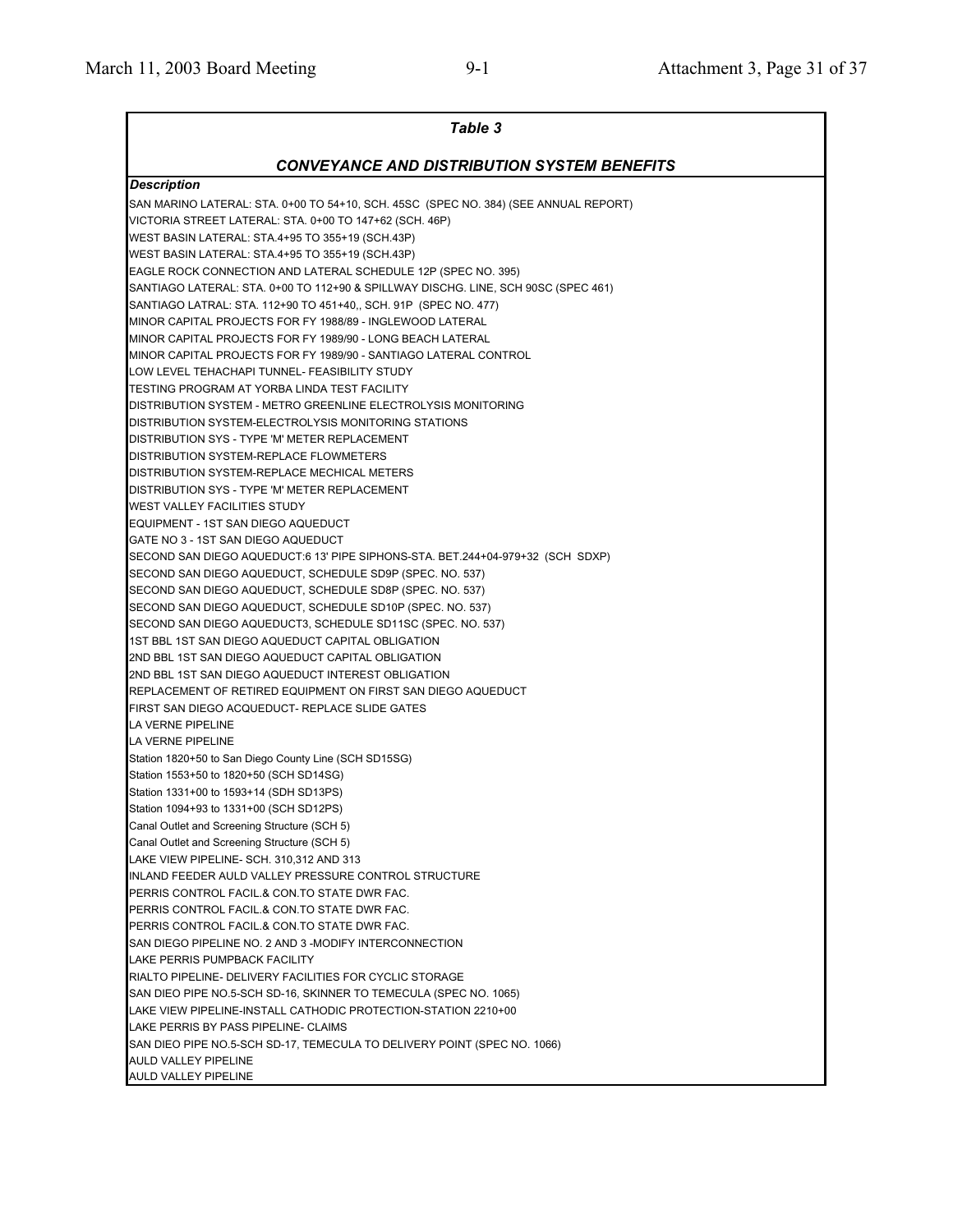| Table 3                                                             |    |            |  |  |  |
|---------------------------------------------------------------------|----|------------|--|--|--|
| <b>CONVEYANCE AND DISTRIBUTION SYSTEM BENEFITS</b>                  |    |            |  |  |  |
| <b>Description</b>                                                  |    |            |  |  |  |
| LAKE PERRIS BY PASS PIPELINE                                        |    |            |  |  |  |
| SAN DIEGO CANAL MODIFICATION- 5 ADDITIONAL SIPHONS                  |    |            |  |  |  |
| RIALTO PPLN- INSTALL 2 CATHDIC PROTECTION SYSTEM                    |    |            |  |  |  |
| RIALTO PPLN- INSTALL 2 CATHDIC PROTECTION SYSTEM                    |    |            |  |  |  |
| SAN DIEGO CANAL ENLARGEMENT PHASE 2                                 |    |            |  |  |  |
| SAN DIEGO CANAL ENLARGEMENT PHASE 2                                 |    |            |  |  |  |
| SAN DIEGO CANAL ENLARGEMENT PHASE 2                                 |    |            |  |  |  |
| STRUCTURE MODIFICATIONS TO SAN DIEGO PIPELINE'S # 1 AND 2           |    |            |  |  |  |
| INSPECTION OF THE ALLEN-McCOLLOCH PIPELINE                          |    |            |  |  |  |
| AMP - CURRENT YEAR                                                  |    |            |  |  |  |
| ETIWANDA PIPELINE - RIALTO PIPELINE TO UPPER FEEDER                 |    |            |  |  |  |
| ETIWANDA PIPELINE CATHODIC PROTECTION                               |    |            |  |  |  |
| MINOR CAPITAL PROJECTS- LAKEVIEW PIPELINE                           |    |            |  |  |  |
| RIALTO PIPELINE AT DEVIL'S CANYON                                   |    |            |  |  |  |
| MINOR CAPITAL PROJ - SD PIPEL #4 &5-CORR CNTRL SYS                  |    |            |  |  |  |
| SKINNER BYPASS PIPELINE CHLORINATION SYSTEM                         |    |            |  |  |  |
| LAKE SKINNER-BYPASS PIPELINE #2 AND #3                              |    |            |  |  |  |
| LAKE SKINNER - CHLORINATION SYSTEM OUTLET TOWER BYPASS PIPELINE     |    |            |  |  |  |
| ALLEN-McCULLOCH PIPELINE                                            |    |            |  |  |  |
| LAKE MATHEWS HEADWORKS- REPLACE TWO VALVES (WO #3543)               |    |            |  |  |  |
| SERVICE CONNECTION P-1-UPPER FEEDER (ORG CONST)                     |    |            |  |  |  |
| UPPER FEEDER- SERVICE CONNECTION P-1                                |    |            |  |  |  |
| JENSEN PLANT- SERVICE CONNECTION - LA 25                            |    |            |  |  |  |
| SANTA MONICA FEEDER-GLENDALE SERVICE CONNECTION G-2 RECON T/2       |    |            |  |  |  |
| SANTA MONICA FEEDER-GLENDALE SERVICE CONNECTION G-2 RECON T/2       |    |            |  |  |  |
| ISANTA MONICA FEEDER- BETTERMENT OF SERVICE CONNECTION BH-1         |    |            |  |  |  |
| RECONSTRUCT ORANGE COUNTY FEEDER SERVICE CONNECTION PM-1            |    |            |  |  |  |
| METER- SERVICE CONNECTION PM - 17 UPPER FEEDER (INTERIM CONST)      |    |            |  |  |  |
| REPLACE FLOWMETERS IN SERVICE CONNECTIONS                           |    |            |  |  |  |
| REPLACE FLOWMETERS IN SERVICE CONNECTIONS                           |    |            |  |  |  |
| REPLACE FLOWMETERS IN SERVICE CONNECTIONS                           |    |            |  |  |  |
| VALVE, 24" GATE - SERVICE CONNECTION - UPPER FEEDER (INTERIM CONST) |    |            |  |  |  |
| MECHANICAL / VENTURI TYPE METERS- DISTR SYSTEM (INTERIM CONST)      |    |            |  |  |  |
| PALOS VERDES FDR- LA CITY MODIFICATION OF SERVICE CONNECTION        |    |            |  |  |  |
| MILLS FILTR. PLANT- SERVICE CONNECTION WR-24A TURNOUT STRUCTURE     |    |            |  |  |  |
| ORANGE COUNTY FDR.SERV.CONN.A-1, RELOC.METER CABINET & ELEC.SERV.   |    |            |  |  |  |
| SERVICE CONN. DW-CV-4, WHITE WATER SIPHON (2ND BARREL) STA. 9698+00 |    |            |  |  |  |
| SERVICE CONN. DW-CV-4, VALVE STRUCTURE, WATER SIPHON, STA. 9698+00  |    |            |  |  |  |
| SERVICE CONN. DW-CV-4, VALVE STRUCTURE, WATER SIPHON, STA. 9698+00  |    |            |  |  |  |
| MWD SHARE FOR DESIGN AND CONSTRUCSTION OF SC. LA-35                 |    |            |  |  |  |
| ORANGE COUNTY FEEDER - SVC CONN SA-3, REPLACE MECHICAL METER        |    |            |  |  |  |
| <b>Sub-Total Distribution Facilities Benefits</b>                   | \$ | 32,764,838 |  |  |  |
| <b>Total Conveyance and Distribution Facilities Benefits</b>        | \$ | 61,743,377 |  |  |  |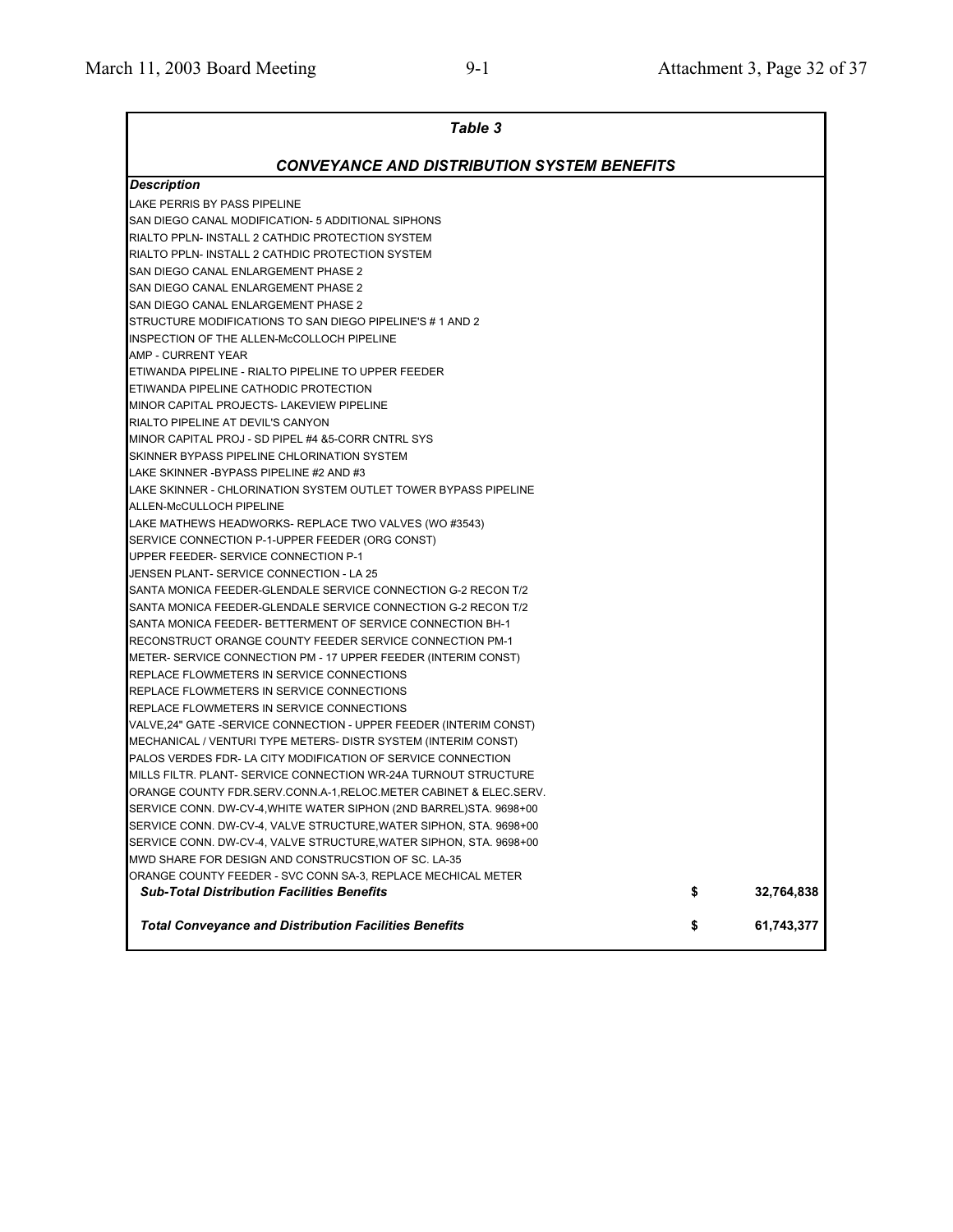| <b>TABLE 4</b><br>FISCAL YEAR 2003/04 READINESS-TO-SERVE CHARGE |                                                                                                              |                  |                                                  |                                                                                                        |                  |                                                      |                         |
|-----------------------------------------------------------------|--------------------------------------------------------------------------------------------------------------|------------------|--------------------------------------------------|--------------------------------------------------------------------------------------------------------|------------------|------------------------------------------------------|-------------------------|
| <b>Member Agency</b>                                            | <b>Rolling Ten-Year</b><br><b>Average Firm</b><br><b>Deliveries (Acre-</b><br>Feet) FY1991/92 -<br>FY2000/01 | <b>RTS Share</b> | 6 months @ \$80 million<br>per year (7/03-12/03) | <b>Rolling Ten-Year</b><br>Average<br><b>Firm Deliveries</b><br>(Acre-Feet)<br>FY1992/93-<br>FY2001/02 | <b>RTS Share</b> | 6 months $@$ \$80<br>million per year (1/04-<br>6/04 | <b>Total RTS Charge</b> |
| Anaheim                                                         | 16.740                                                                                                       | 1.09%            | 436.321<br>\$                                    | 17.136                                                                                                 | 1.13%            | 451.395<br>\$                                        | 887.716<br>\$           |
| <b>Beverly Hills</b>                                            | 13,163                                                                                                       | 0.86%            | 343,103                                          | 13,301                                                                                                 | 0.88%            | 350,384                                              | 693,487                 |
| <b>Burbank</b>                                                  | 14,708                                                                                                       | 0.96%            | 383,366                                          | 14,120                                                                                                 | 0.93%            | 371,936                                              | 755,302                 |
| <b>Calleguas MWD</b>                                            | 91,345                                                                                                       | 5.95%            | 2,380,917                                        | 95,234                                                                                                 | 6.27%            | 2,508,634                                            | 4,889,551               |
| <b>Central Basin MWD</b>                                        | 73,661                                                                                                       | 4.80%            | 1,919,982                                        | 62,958                                                                                                 | 4.15%            | 1,658,444                                            | 3,578,426               |
| <b>Compton</b>                                                  | 4,051                                                                                                        | 0.26%            | 105,578                                          | 4,006                                                                                                  | 0.26%            | 105,522                                              | 211,100                 |
| <b>Eastern MWD</b>                                              | 55,412                                                                                                       | 3.61%            | 1,444,338                                        | 58,753                                                                                                 | 3.87%            | 1,547,671                                            | 2,992,008               |
| <b>Foothill MWD</b>                                             | 8,926                                                                                                        | 0.58%            | 232,652                                          | 8,663                                                                                                  | 0.57%            | 228,198                                              | 460,851                 |
| <b>Fullerton</b>                                                | 7,879                                                                                                        | 0.51%            | 205,369                                          | 7,427                                                                                                  | 0.49%            | 195,641                                              | 401,010                 |
| Glendale                                                        | 26,344                                                                                                       | 1.72%            | 686,670                                          | 27,151                                                                                                 | 1.79%            | 715,200                                              | 1,401,870               |
| <b>Inland Empire Utilities Agency</b>                           | 43.233                                                                                                       | 2.82%            | 1.126.878                                        | 43.875                                                                                                 | 2.89%            | 1,155,740                                            | 2,282,619               |
| <b>Las Virgenes MWD</b>                                         | 18.681                                                                                                       | 1.22%            | 486.920                                          | 19.801                                                                                                 | 1.30%            | 521,589                                              | 1,008,509               |
| <b>Long Beach</b>                                               | 41,736                                                                                                       | 2.72%            | 1,087,850                                        | 35,524                                                                                                 | $2.34\%$         | 935,768                                              | 2,023,617               |
| <b>Los Angeles</b>                                              | 178,632                                                                                                      | 11.64%           | 4,656,088                                        | 167,336                                                                                                | 11.02%           | 4,407,943                                            | 9,064,030               |
| <b>Municipal Water District of Orange County</b>                | 206,341                                                                                                      | 13.45%           | 5,378,334                                        | 207.931                                                                                                | 13.69%           | 5,477,298                                            | 10,855,632              |
| Pasadena                                                        | 17,698                                                                                                       | 1.15%            | 461,312                                          | 15,088                                                                                                 | 0.99%            | 397,455                                              | 858,766                 |
| San Diego County Water Authority                                | 389,077                                                                                                      | 25.35%           | 10,141,374                                       | 414,444                                                                                                | 27.29%           | 10,917,250                                           | 21,058,624              |
| San Fernando                                                    | 221                                                                                                          | 0.01%            | 5,757                                            | 56                                                                                                     | 0.00%            | 1,466                                                | 7,223                   |
| <b>San Marino</b>                                               | 1,186                                                                                                        | 0.08%            | 30,912                                           | 1,168                                                                                                  | 0.08%            | 30,771                                               | 61,683                  |
| Santa Ana                                                       | 12,626                                                                                                       | 0.82%            | 329,097                                          | 9,318                                                                                                  | 0.61%            | 245,444                                              | 574,541                 |
| Santa Monica                                                    | 8,834                                                                                                        | 0.58%            | 230,269                                          | 9,134                                                                                                  | 0.60%            | 240,618                                              | 470,888                 |
| <b>Three Valleys MWD</b>                                        | 61.235                                                                                                       | 3.99%            | 1,596,106                                        | 63.146                                                                                                 | 4.16%            | 1.663.375                                            | 3,259,481               |
| <b>Torrance</b>                                                 | 20,632                                                                                                       | 1.34%            | 537.790                                          | 21,416                                                                                                 | 1.41%            | 564,126                                              | 1,101,916               |
| <b>Upper San Gabriel Valley MWD</b>                             | 8,400                                                                                                        | 0.55%            | 218,940                                          | 9,172                                                                                                  | 0.60%            | 241,610                                              | 460,550                 |
| <b>West Basin MWD</b>                                           | 171,126                                                                                                      | 11.15%           | 4,460,439                                        | 147,014                                                                                                | 9.68%            | 3,872,622                                            | 8,333,061               |
| <b>Western MWD</b>                                              | 42.725                                                                                                       | 2.78%            | 1,113,639                                        | 45.323                                                                                                 | 2.98%            | 1,193,899                                            | 2,307,538               |
| <b>MWD Total</b>                                                | 1,534,611                                                                                                    | 100.00%          | \$<br>40,000,000                                 | 1,518,494                                                                                              | 100.00%          | \$<br>40,000,000 \$                                  | 80,000,000              |
|                                                                 |                                                                                                              |                  |                                                  |                                                                                                        |                  |                                                      |                         |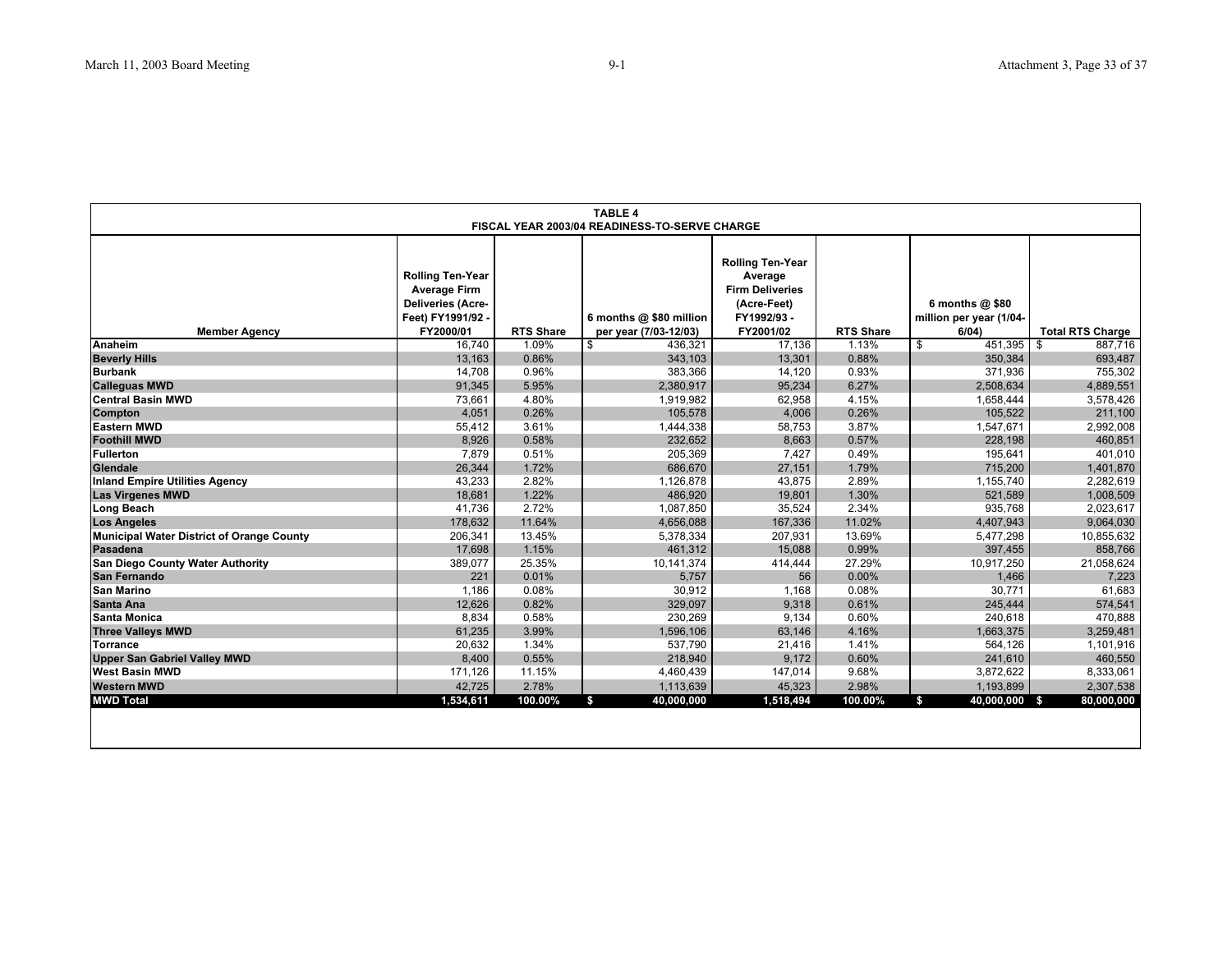## **TABLE 5**

### **FISCAL YEAR 2002/03 ESTIMATED STANDBY CHARGE REVENUE**

| <b>Member Agencies</b>                        | <b>Total</b><br><b>Parcel</b><br>Charge | <b>Number</b><br><b>Of Parcels</b><br><b>Or Acres</b> | <b>Gross</b><br><b>Revenues</b><br>(Dollars) $1$ |
|-----------------------------------------------|-----------------------------------------|-------------------------------------------------------|--------------------------------------------------|
|                                               |                                         |                                                       |                                                  |
| Anaheim                                       | \$8.55                                  | 67,854                                                | \$580,155                                        |
| <b>Beverly Hills</b>                          |                                         |                                                       |                                                  |
| <b>Burbank</b>                                | \$14.20                                 | 28,120                                                | \$399,303                                        |
| Calleguas MWD                                 | \$9.58                                  | 254,712                                               | \$2,440,137                                      |
| <b>Central Basin MWD</b>                      | \$10.44                                 | 339,214                                               | \$3,541,397                                      |
| Compton                                       | \$8.92                                  | 18,050                                                | \$161,009                                        |
| Eastern MWD                                   | \$6.94                                  | 383,085                                               | \$2,658,608                                      |
| <b>Foothill MWD</b>                           | \$10.28                                 | 30,340                                                | \$311,895                                        |
| Fullerton                                     | \$10.71                                 | 33,401                                                | \$357,727                                        |
| Glendale                                      | \$12.23                                 | 44,668                                                | \$546,289                                        |
| Inland Empire Utilities Agency                | \$7.59                                  | 227,762                                               | \$1,728,711                                      |
| Las Virgenes MWD                              | \$8.03                                  | 60,591                                                | \$486,549                                        |
| Long Beach                                    | \$12.16                                 | 88,170                                                | \$1,072,142                                      |
| Los Angeles                                   |                                         |                                                       |                                                  |
| Municipal Water District of Orange County (2) | \$10.09                                 | 617,041                                               | \$7,231,547                                      |
| Pasadena                                      | \$11.73                                 | 36,821                                                | \$431,916                                        |
| San Diego County Water Authority              | \$11.51                                 | 1,072,524                                             | \$12,344,747                                     |
| San Fernando                                  | \$7.87                                  | 5,139                                                 | \$40,446                                         |
| San Marino                                    | \$8.24                                  | 4,971                                                 | \$40,960                                         |
| Santa Ana                                     | \$7.88                                  | 53,481                                                | \$421,433                                        |
| Santa Monica                                  |                                         |                                                       |                                                  |
| Three Valleys MWD                             | \$12.21                                 | 148,358                                               | \$1,811,455                                      |
| Torrance                                      | \$12.23                                 | 38,702                                                | \$473,330                                        |
| Upper San Gabriel Valley MWD                  | \$9.27                                  | 208,721                                               | \$1,934,843                                      |
| West Basin MWD                                |                                         |                                                       |                                                  |
| <b>Western MWD</b>                            | \$9.23                                  | 360,766                                               | \$3,330,140                                      |
| <b>MWD Total (2)</b>                          |                                         | 4,209,182                                             | \$42,344,737                                     |

[1] Estimates per FY2001 actual receipts

(2) Adjusted for inclusion of Coastal MWD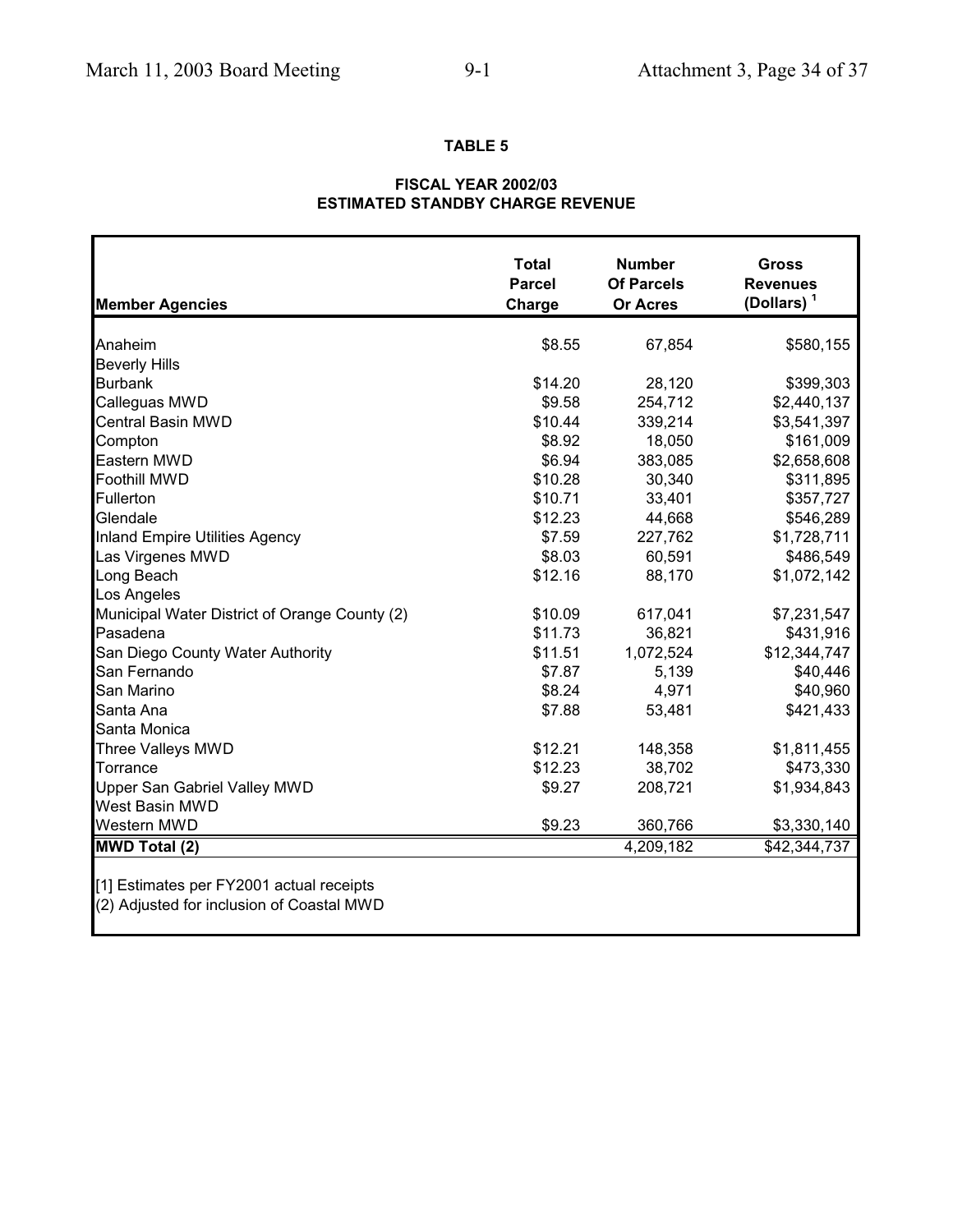# **Table 6**

|                   |                      |              | <b>Proposed Standby Charge</b> |
|-------------------|----------------------|--------------|--------------------------------|
| <b>Annexation</b> | <b>Parcel Number</b> | <b>Acres</b> | (FY 03-04)                     |
| 39th Fringe       | 359-210-027-5        | 34.31        | 316.68                         |
|                   |                      |              |                                |
| 40th Fringe       | 949-020-004          | 23.80        | 219.67                         |
|                   | 949-020-006          | 15.00        | 138.45                         |
| 66th Fringe (1)   | 911-060-010          | 5.60         | 38.86                          |
|                   | 911-060-011          | 33.09        | 229.65                         |
|                   | 911-080-001          | 0.75         | 6.94                           |
|                   | 911-080-002          | 0.25         | 6.94                           |
|                   | 911-080-003          | 1.75         | 12.15                          |
|                   | 911-080-004          | 0.25         | 6.94                           |
|                   | 911-080-005          | 2.25         | 15.62                          |
|                   | 911-080-006          | 1.25         | 8.68                           |
|                   | 911-080-007          | 0.25         | 6.94                           |
|                   | 911-080-008          | 0.25         | 6.94                           |
|                   | 911-080-009          | 12.24        | 84.95                          |
|                   | 911-090-001          | 3.25         | 22.56                          |
|                   | 911-090-002          | 0.50         | 6.94                           |
|                   | 911-090-003          | 0.63         | 6.94                           |
|                   | 911-090-004          | 1.25         | 8.68                           |
|                   | 911-090-005          | 1.25         | 8.68                           |
|                   | 911-090-006          | 0.25         | 6.94                           |
|                   | 911-090-007          | 9.87         | 68.50                          |
|                   | 911-090-008          | 1.00         | 6.94                           |
|                   | 911-090-009          | 0.50         | 6.94                           |
|                   | 911-090-010          | 0.50         | 6.94                           |
|                   | 911-090-011          | 1.00         | 6.94                           |
|                   | 911-190-006          | 0.06         | 6.94                           |
|                   | 911-190-007          | 0.12         | 6.94                           |
|                   | 911-190-009          | 0.221        | 6.94                           |
|                   | 911-190-010          | 0.03         | 6.94                           |
|                   | 911-190-011          | 0.15         | 6.94                           |
|                   | 911-190-012          | 0.03         | 6.94                           |
|                   | 911-190-013          | 0.22         | 6.94                           |
|                   | 911-190-014          | 0.17         | 6.94                           |
|                   | 911-190-015          | 0.17         | 6.94                           |
|                   | 911-190-018          | 0.21         | 6.94                           |
|                   | 911-190-019          | 0.18         | 6.94                           |
|                   | 911-190-021          | 0.22         | 6.94                           |
|                   | 911-190-022          | 1.06         | 7.36                           |
|                   | 911-720-009          | 2.08         | 14.44                          |
|                   | 911-720-010          | 30.00        | 208.20                         |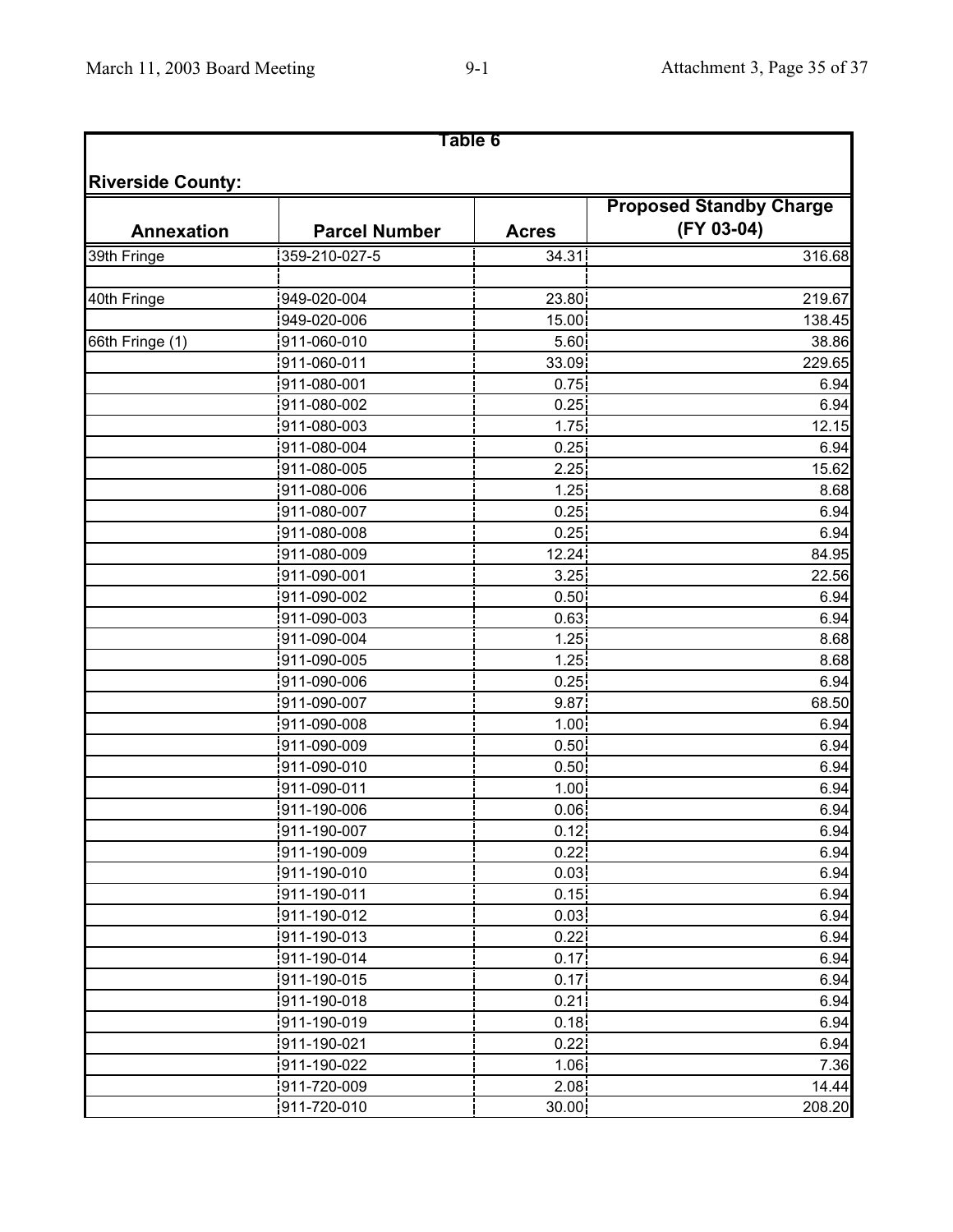|                             |                                | <b>Proposed Standby Charge</b> |                                |  |
|-----------------------------|--------------------------------|--------------------------------|--------------------------------|--|
| <b>Annexation</b>           | <b>Parcel Number</b>           | <b>Acres</b>                   | (FY 03-04)                     |  |
|                             | 911-720-011                    | 1.25                           | 8.68                           |  |
|                             | 911-720-012                    | 0.63                           | 6.94                           |  |
|                             | 911-720-013                    | 0.62                           | 6.94                           |  |
|                             | 911-720-014                    | 7.50                           | 52.05                          |  |
|                             | 911-720-015                    | 23.63                          | 163.99                         |  |
| 68th Fringe                 | 359-210-011                    | 19.24                          | 133.53                         |  |
|                             | 359-210-013                    | 19.21                          | 133.32                         |  |
|                             | 359-540-001                    | 18.68                          | 129.64                         |  |
|                             | 359-540-002                    | 19.16                          | 132.97                         |  |
|                             | 359-540-003                    | 19.28                          | 133.80                         |  |
|                             | 359-540-004                    | 19.06                          | 132.27                         |  |
|                             | 359-540-009                    | 19.90                          | 138.11                         |  |
|                             | 359-540-010                    | 18.36                          | 127.42                         |  |
|                             | 359-540-014                    | 19.77                          | 137.20                         |  |
|                             | 359-540-015                    | 18.71                          | 129.85                         |  |
|                             |                                |                                |                                |  |
| Portions of the 41st Fringe | 906-130-064                    | 26.66                          | 246.07                         |  |
|                             | 906-130-065                    | 15.11                          | 139.47                         |  |
|                             | 906-020-057                    | 38.19                          | 38.19                          |  |
|                             |                                |                                | <b>Proposed Standby Charge</b> |  |
| <b>Annexation</b>           | <b>Parcel Number</b>           | <b>Acres</b>                   | (FY 03-04)                     |  |
| Calleguas 57                | 216-0-195-015                  | 6.39                           | 61.21                          |  |
|                             | 231-0-040-275                  | 14.96                          | 143.32                         |  |
|                             | 231-0-080-050                  | 4.26                           | 40.81                          |  |
| Calleguas 58                | 215-0-070-050                  | 0.50                           | 9.58                           |  |
|                             | 215-0-070-060<br>215-0-070-080 | 21.15<br>53.31                 | 202.62<br>510.71               |  |
| Calleguas 60                | 215-0-020-020                  | 0.04 <sub>1</sub>              | 9.58                           |  |
|                             | 215-0-020-030                  | 1.50 <sub>1</sub>              | 14.37                          |  |
|                             | 215-0-020-040                  | 19.55                          | 187.29                         |  |
|                             | 215-0-020-060                  | 30.56                          | 292.77                         |  |
| Calleguas 61                | 229-0-010-100                  | 0.08                           | 9.58                           |  |
|                             | 229-0-010-160                  | 5.54                           | 53.07                          |  |
|                             | 229-0-010-170                  | 54.89                          | 525.85                         |  |
| Calleguas 63                | 138-0-190-215                  | 2.05                           | 19.64                          |  |
|                             | 138-0-190-365                  | 31.59                          | 302.63                         |  |
|                             | 138-0-190-405                  | 73.42                          | 703.36                         |  |
|                             | 138-0-190-415                  | 0.42                           | 9.58                           |  |
|                             | 138-0-190-420                  | 75.70                          | 725.21                         |  |
|                             | 138-0-190-430                  | 3.65                           | 34.97                          |  |
|                             | 138-0-190-445                  | 3.48                           | 33.34                          |  |
|                             | 179-0-070-100                  | 62.52                          | 598.94                         |  |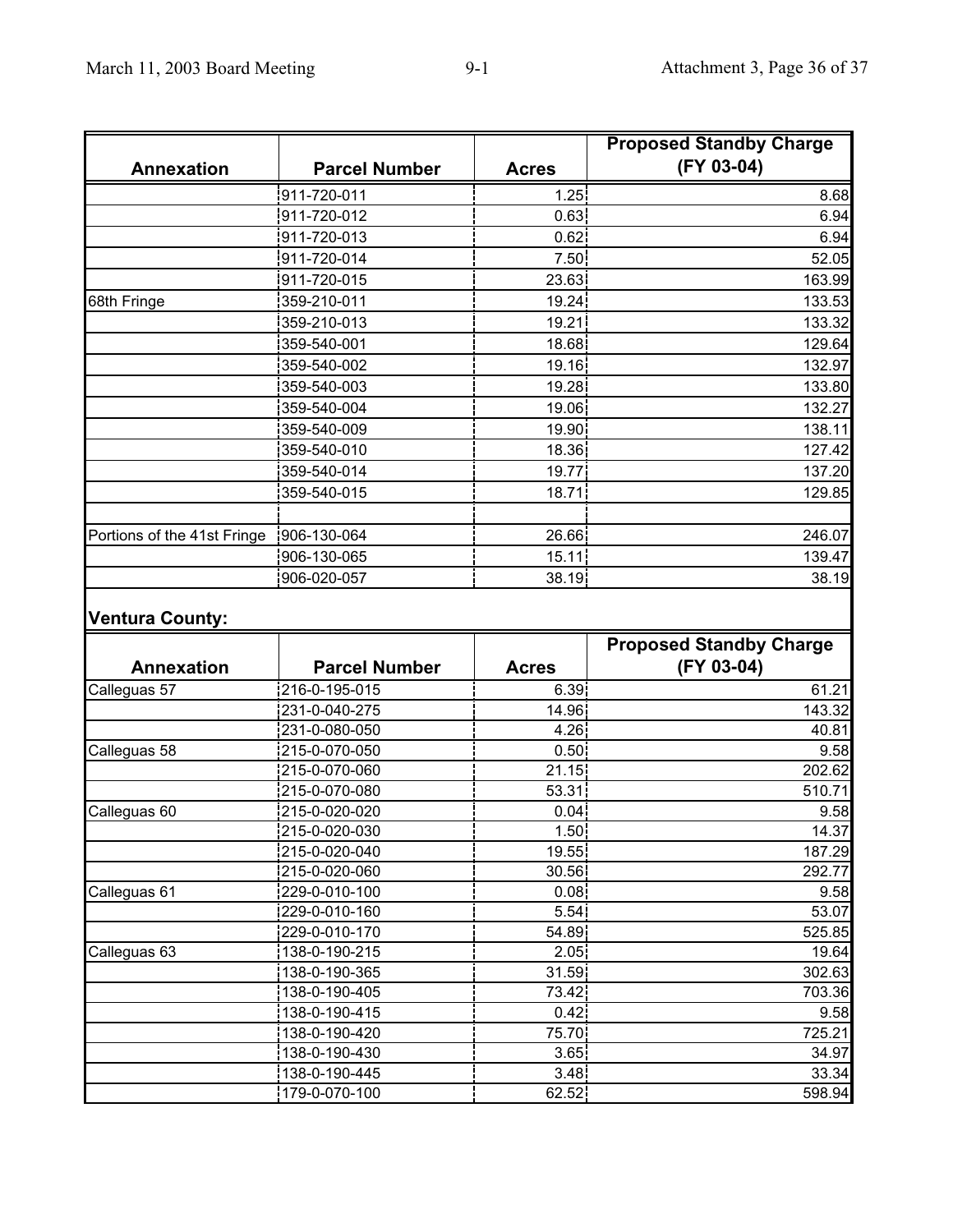|                            |                                                         | <b>Proposed Standby Charge</b> |                                              |  |
|----------------------------|---------------------------------------------------------|--------------------------------|----------------------------------------------|--|
| <b>Annexation</b>          | <b>Parcel Number</b>                                    | <b>Acres</b>                   | (FY 03-04)                                   |  |
| Calleguas 67 (1)           | 183-0-010-335                                           | 11.23                          | 107.58                                       |  |
|                            | 183-0-010-385                                           | 67.44                          | 646.08                                       |  |
| Calleguas 68               | 230-0-020-135                                           | 0.23                           | 9.58                                         |  |
|                            | 230-0-020-195                                           | 21.54                          | 206.35                                       |  |
| Calleguas 69               | 215-0-061-045                                           | 8.72                           | 83.54                                        |  |
|                            | 215-0-061-055                                           | 34.45                          | 330.03                                       |  |
| Calleguas 70               | 216-0-182-125                                           | 0.75                           | 9.58                                         |  |
|                            | 216-0-182-135                                           | 0.75                           | 9.58                                         |  |
|                            | 216-0-182-145                                           | 0.75                           | 9.58                                         |  |
|                            | 216-0-182-155                                           | 0.75                           | 9.58                                         |  |
| Calleguas 73 (1)           | 183-0-010-305                                           | 4.75                           | 45.51                                        |  |
|                            | 183-0-010-325                                           | 21.46                          | 205.59                                       |  |
| Calleguas 75               | 216-0-194-165                                           | 2.73                           | \$26.16                                      |  |
| Calleguas 76 Prcl A        | 225-0-012-020                                           | 6.97                           | \$66.77                                      |  |
| Calleguas 76 Prcl B        | 142-0-111-520                                           | 5.3                            | \$50.78                                      |  |
|                            | 142-0-111-540                                           | 0.21                           | \$2.01                                       |  |
|                            | 142-0-111-560                                           | 11.09                          | \$106.24                                     |  |
| Calleguas 79               | 183-0-050-180                                           | 51.4                           | \$492.41                                     |  |
| Calleguas 80               | 132-0-020-160                                           | 66.4                           | \$636.12                                     |  |
|                            | 133-0-010-015                                           | 35.23                          | 337.51                                       |  |
|                            | 133-0-010-115                                           | 5.8                            | 55.57                                        |  |
|                            | 133-0-010-190                                           | 0.46                           | 9.58                                         |  |
|                            | 133-0-010-475                                           | 2.25                           | 21.56                                        |  |
|                            | 133-0-010-495                                           | 1.03                           | 9.87                                         |  |
|                            | 133-0-010-575                                           | 149.16                         | 1,428.96                                     |  |
|                            | 133-0-010-595                                           | 23.44                          | 224.56                                       |  |
|                            | 133-0-010-605                                           | 128.61                         | 1,232.09                                     |  |
|                            | 133-0-010-615                                           | 14.98                          | 143.51                                       |  |
|                            | 133-0-010-630                                           | 1.89                           | 18.11                                        |  |
| <b>Los Angeles County:</b> |                                                         |                                |                                              |  |
|                            |                                                         |                                |                                              |  |
| <b>Annexation</b>          | <b>Parcel Number</b>                                    | <b>Acres</b>                   | <b>Proposed Standby Charge</b><br>(FY 03-04) |  |
| <b>Mountain Cove</b>       | 8684-006-002                                            | 40                             | 370.8                                        |  |
|                            | Note: (1) indicates anticipate completion prior to July |                                |                                              |  |
|                            |                                                         |                                |                                              |  |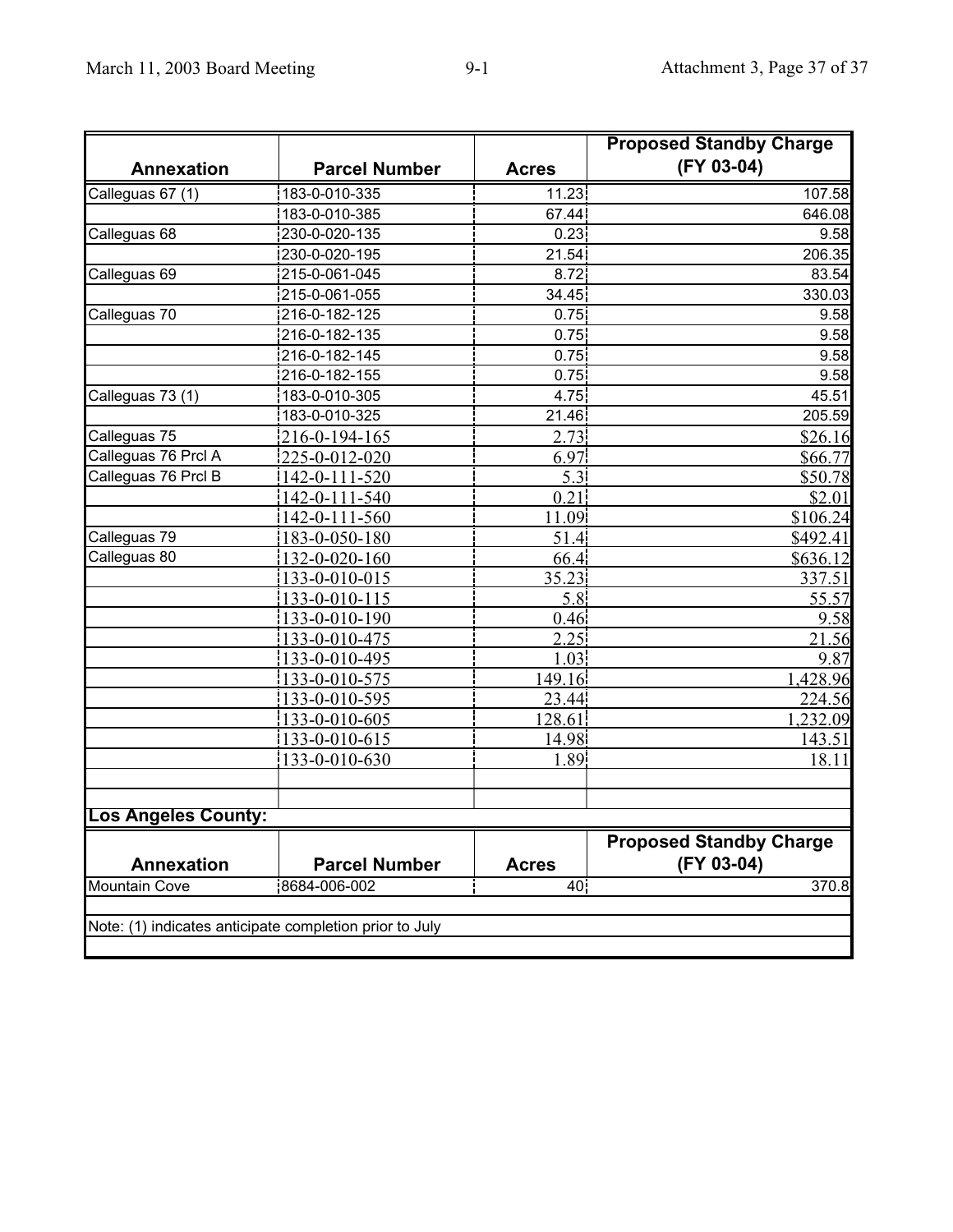### THE METROPOLITAN WATER DISTRICT OF SOUTHERN CALIFORNIA

**RESOLUTION** 

# **RESOLUTION OF THE BOARD OF DIRECTORS OF THE METROPOLITAN WATER DISTRICT OF SOUTHERN CALIFORNIA FIXING AND ADOPTING A CAPACITY CHARGE FOR FISCAL YEAR 2003/04**

WHEREAS, the Board of Directors ("Board") of The Metropolitan Water District of Southern California ("Metropolitan"), pursuant to Sections 133, 134 and 134.5 of the Metropolitan Water District Act (the "Act"), is authorized to fix such rate or rates for water as will result in revenue which, together with revenue from any water standby or availability of service charge or assessment, will pay the operating expenses of Metropolitan, provide for repairs and maintenance, provide for payment of the purchase price or other charges for property or services or other rights acquired by Metropolitan, and provide for the payment of the interest and principal of its bonded debt; and

WHEREAS, in July 1998 the Board commenced a strategic planning process to review the management of its assets, revenues and costs to determine whether it could conduct its business in a more efficient manner to better serve residents within its service area; and

WHEREAS, after conducting interviews with its directors, member agencies, business and community leaders, legislators and other interested stakeholders, and conducting public meetings throughout Metropolitan's service area to solicit public input, the Board developed and adopted Strategic Plan Policy Principles on December 14, 1999 (the "Strategic Plan Policy Principles", which document is on file with the Executive Secretary) to provide a framework for development of a revised rate structure; and

WHEREAS, the Board received and reviewed several rate structure proposals developed during the strategic planning process and after thorough deliberation adopted a Composite Rate Structure Framework on April 11, 2000 (the "Rate Structure Framework", which document is on file with the Executive Secretary); and

WHEREAS, on December 12, 2000 the Board adopted a Rate Structure Action Plan (the "Action Plan", which document is on file with the Executive Secretary) and endorsed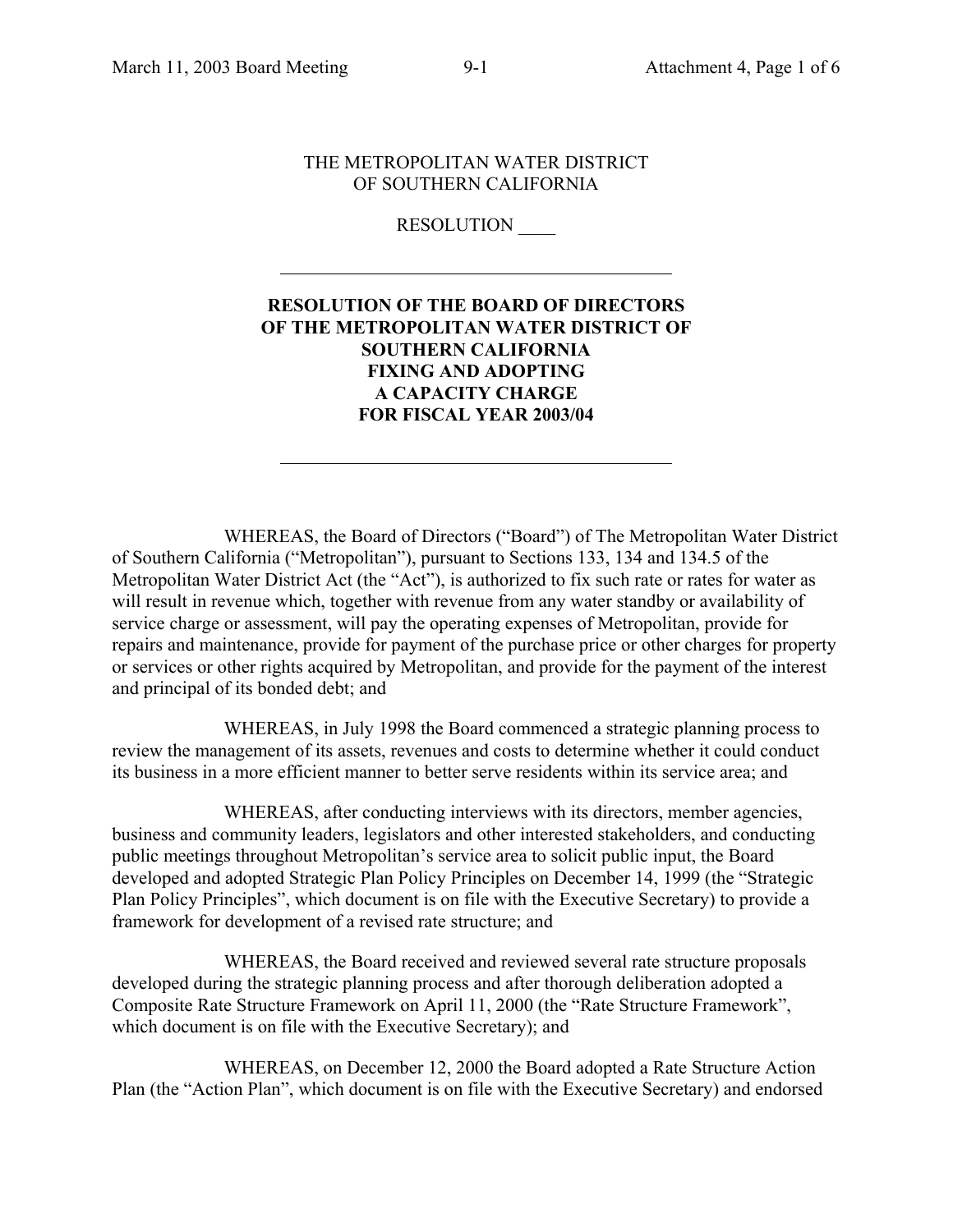in concept a detailed rate design proposal (the "December 2000 Proposal", which document is on file with the Executive Secretary) developed from the Rate Structure Framework and directed staff to work with the Board, member agencies and the Subcommittee on Rate Structure Implementation (the "Subcommittee") to resolve outstanding issues identified during the implementation of the December 2000 Proposal; and

WHEREAS, on October 16, 2001 the Board voted in favor of the Proposal determining that the Proposal (i) was consistent with the Board's Strategic Plan Policy Principles, (ii) addressed issues raised during the consideration of the December 2000 Proposal, (iii) furthered Metropolitan's strategic objectives of ensuring the region's long term water supply reliability through encouragement of sound and efficient water resources management, water conservation, and facilitating a water transfer market, and (iv) enhanced the fiscal stability of Metropolitan; and

WHEREAS, the Proposal included, among other things, a capacity reservation charge and a peaking surcharge; and

WHEREAS, the capacity reservation charge was proposed to be a fixed fee imposed (on a dollar per cubic foot per second basis) on member agencies on the amount of capacity reserved by such member agency and is designed to recover the cost of providing peaking capacity within the distribution system; and

WHEREAS, the peaking surcharge was proposed to be imposed on a dollar per cubic foot per second basis on member agencies for water demands in excess of the capacity reserved by such member agency; and

WHEREAS, the Chief Executive Officer was directed to (i) prepare a report on the Proposal describing each of the rates and charges and the supporting cost of service process and (ii) utilize the Proposal as the basis for determining Metropolitan's revenue requirements and recommending rates to become effective January 1, 2003, in Metropolitan's annual ratesetting procedure pursuant to Section 4304 of the Administrative Code; and

WHEREAS, on December 9, 2002, the Chief Executive Officer presented to the Budget, Finance and Investment Committee his determination of total revenues and of revenues to be derived from water sales and firm revenue sources required during the fiscal year beginning in FY 2003/04; and

WHEREAS, on January 13, 2003, the Chief Executive Officer presented to the Budget, Finance and Investment Committee a detailed report describing each of the rates and charges and the supporting cost of service process, dated December 2002 (the "Report"), that (i) describes the rate structure process and design, (ii) shows the costs of major service functions that Metropolitan provides to its member agencies, (iii) classifies these service functions costs based on the use of the Metropolitan system to create a logical nexus between the revenues required from each of the rates and charges, and (iv) sets forth the rates and charges necessary to defray such costs; and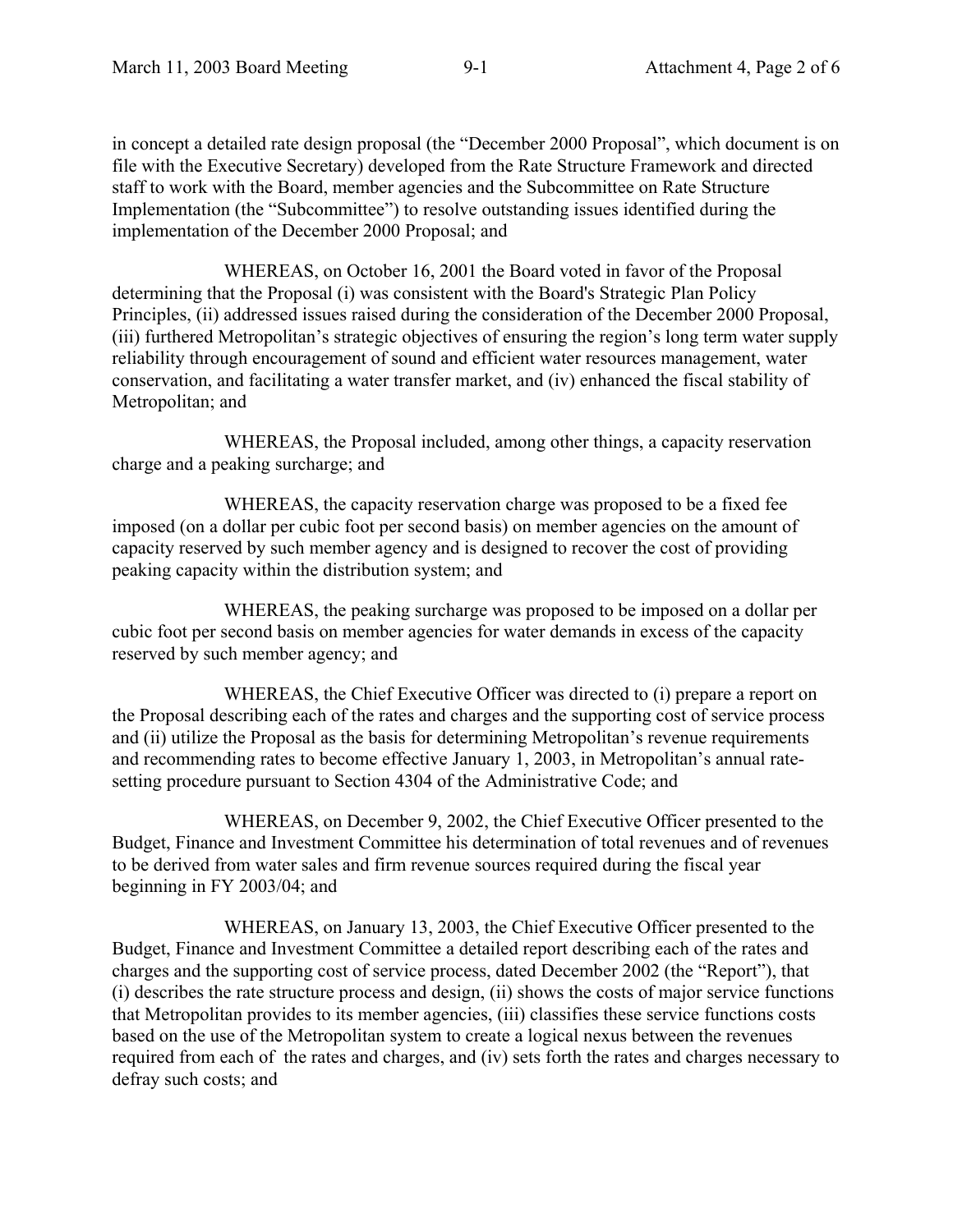WHEREAS, on January 13, 2003, the Chief Executive Officer presented to the Budget, Finance and Investment Committee his recommendation for rates and charges to be imposed and determination of total revenues to be derived from water sales and firm revenue sources required during the fiscal year beginning in FY 2003/04; and

WHEREAS, by Resolution 8837, adopted at its meeting held January 14, 2003, Metropolitan's Board resolved and determined that Metropolitan should develop firm net revenues, exclusive of *ad valorem* property taxes, through imposition of a capacity reservation charge and a peaking surcharge, as described in Resolution 8837, to be imposed on Metropolitan's member public agencies; and

WHEREAS, the Budget, Finance and Investment Committee of the Board conducted a public hearing at its regular meeting on February 11, 2003, at which interested parties were given the opportunity to present their views regarding the proposed capacity reservation charge and peaking surcharge; and

WHEREAS, notice of the proposed capacity reservation charge and peaking surcharge and of a public hearing on the date and at the time and location specified in Resolution 8837 was published prior to the hearing in various newspapers of general circulation within Metropolitan's service area; and

WHEREAS, each of the meetings of the Board were conducted in accordance with the Brown Act (commencing at Section 54950 of the Government Code), for which due notice was provided and at which quorums were present and acting throughout; and

WHEREAS, the amount of revenue to be raised by the capacity reservation and peaking surcharge shall be as determined by the Board and allocation of such charges among member public agencies shall be in accordance with the method established by the Board; and

WHEREAS, recognizing a request made by member agencies to simplify the administration of the capacity reservation charge and peaking surcharge and allocate costs for peak capacity based on actual historic use of capacity rather than a prospective estimate of capacity requested by the member agencies, the Board has determined to modify the proposed capacity reservation charge and peaking surcharge as provided in this Resolution, effective January 1, 2004; and

WHEREAS, the proposed capacity reservation charge shall be adopted as the capacity charge described herein, effective January 1, 2004; and

WHEREAS, the capacity charge is a charge imposed by Metropolitan upon its member agencies, and is not a fee or charge imposed upon real property or upon persons as an incident of property ownership; and

WHEREAS, Metropolitan has legal authority to impose such capacity charge as water rates pursuant to Sections 133 and 134 of the Metropolitan Water District Act (the "Act"); and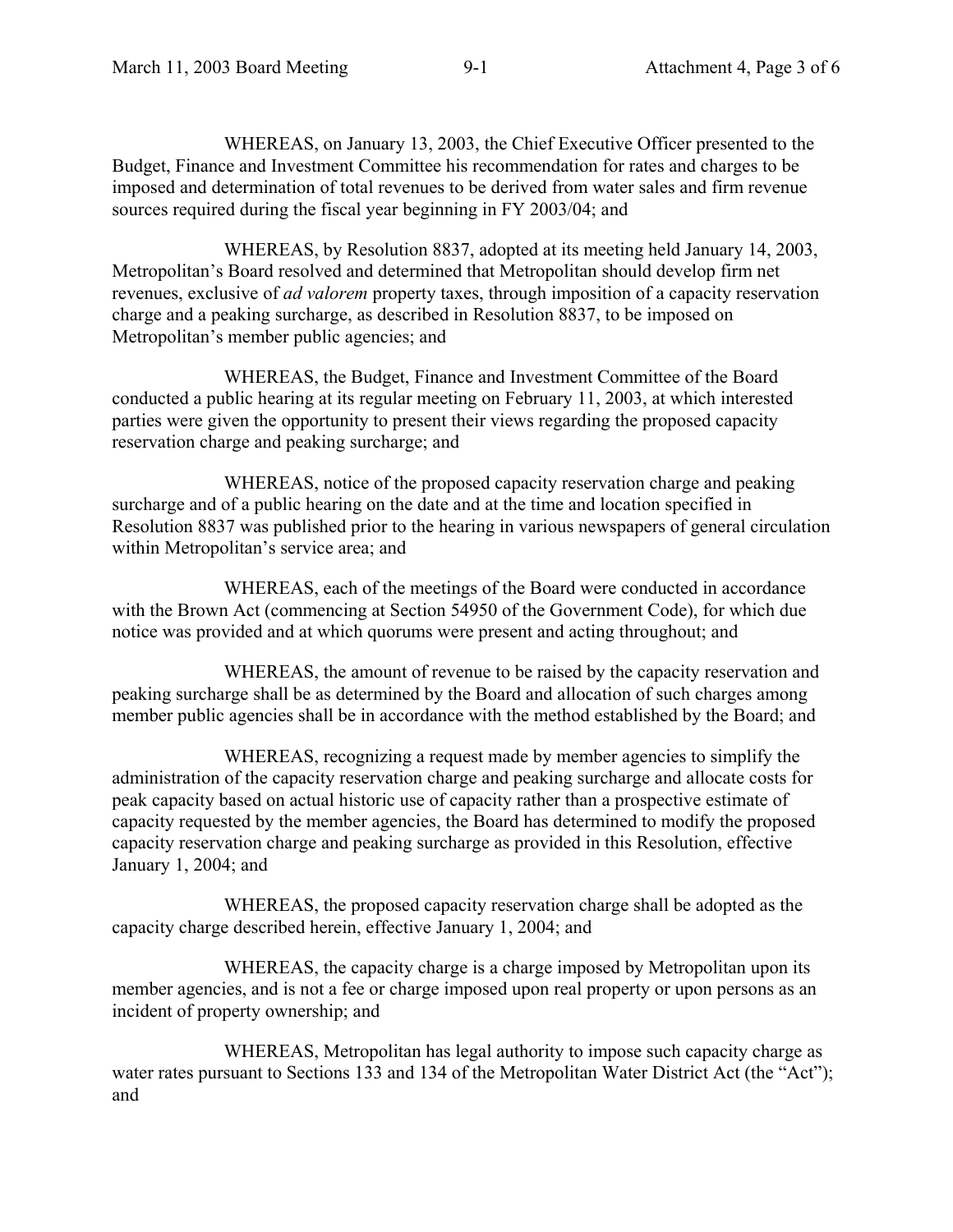WHEREAS, under authority of Sections 133 and 134 of the Act, the Board has the authority to fix the rate or rates for water as will result in revenue which, together with other revenues, will pay Metropolitan's operating expenses and provide for the payment of other costs, including payment of the interest and principal of Metropolitan's non-tax funded debt; and

WHEREAS, the capacity charge is intended to recover the debt service and other appropriately allocated costs to construct operate and maintain projects needed to meet peak demands on Metropolitan's distribution system, as shown in the report, "Metropolitan Water District of Southern California Fiscal Year 2003/04 Cost of Service" dated February 7, 2003 prepared by Metropolitan in support of the capacity charge; and

WHEREAS, in the alternative, Metropolitan has legal authority to impose the capacity charge as a capital facilities fee pursuant to Section 54999.2 of the Government Code and availability of service charge pursuant to Section 134.5 of the Act; and

WHEREAS, under Section 134.5 of the Metropolitan Water District Act, an availability of service charge may be collected from the member public agencies within Metropolitan.

NOW, THEREFORE, the Board of Directors of The Metropolitan Water District of Southern California does hereby resolve, determine and order as follows:

**Section 1.** That the Board of Directors of Metropolitan hereby fixes and adopts a capacity charge, as described below, to be effective January 1, 2004.

**Section 2.** That the capacity charge shall be in an amount sufficient to provide for payment of the capital financing costs not paid from *ad valorem* property taxes, as well as operations, maintenance and overhead costs incurred to provide peaking capacity within Metropolitan's distribution system.

**Section 3.** That such capacity charge effective January 1, 2004 shall be a water rate of \$6,100 per cubic feet per second (set in dollars per cubic feet per second of the peak day capacity) for capacity used by a member agency.

**Section 4.** That this Board finds that the capacity charge shall be capital facility fees and is necessary for the purpose of financing construction costs of public utility facilities furnished by Metropolitan, and does not exceed the proportionate share of the cost of the public utility facilities of benefit to each person or property being charged, based upon the proportionate share of use of those facilities.

**Section 5.** That in the alternative, and without duplication, the capacity charge shall be an availability of service charges pursuant to Section 134.5 of the Act.

**Section 6.** That this Board finds and determines that the capacity charge is a reasonable fee for use of capacity of Metropolitan's distribution system.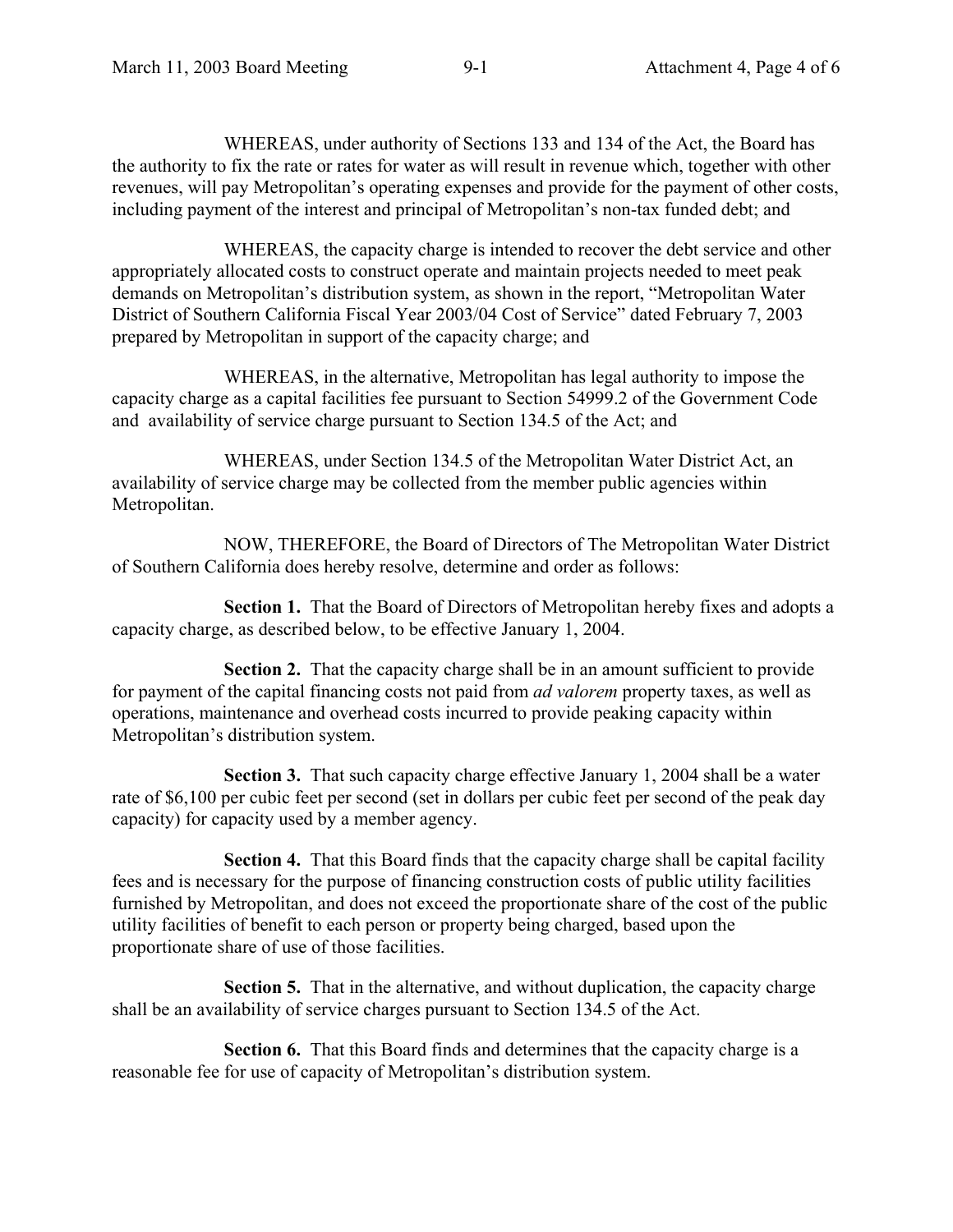**Section 7.** That the capacity charge payable by each member agency shall be based on such member agency's maximum day firm demand for the May 1 through September 30 summer periods within the three calendar years ending December 31, 2002, in the amount of \$6,100 per cubic feet per second of peak day capacity. The amount of the capacity charge to be imposed on each member agency effective January 1, 2004, is as follows:

|                                              |        | Peak Day Flow (cfs) |        |             |                           |  |  |  |  |
|----------------------------------------------|--------|---------------------|--------|-------------|---------------------------|--|--|--|--|
| (May 1 through September 30 Peak Day Demand) |        |                     |        |             |                           |  |  |  |  |
|                                              |        | Calendar Year       |        |             |                           |  |  |  |  |
|                                              |        |                     |        |             |                           |  |  |  |  |
|                                              |        |                     |        |             | Calendar Year 2004        |  |  |  |  |
|                                              |        |                     |        |             | Capacity Charge           |  |  |  |  |
| <b>AGENCY</b>                                | 2000   | 2001                | 2002   | 3-Year Peak | (\$6,100/cfs)             |  |  |  |  |
| Anaheim                                      | 76.0   | 56.5                | 54.4   | 76.0        | \$<br>463,600             |  |  |  |  |
| <b>Beverly Hills</b>                         | 35.0   | 32.3                | 30.1   | 35.0        | 213,500                   |  |  |  |  |
| <b>Burbank</b>                               | 51.8   | 36.6                | 38.2   | 51.8        | 315,980                   |  |  |  |  |
| Calleguas                                    | 255.1  | 247.3               | 258.5  | 258.5       | 1,576,850                 |  |  |  |  |
| Central Basin                                | 137.4  | 131.8               | 128.3  | 137.4       | 838,140                   |  |  |  |  |
| Compton                                      | 10.5   | 7.6                 | 9.6    | 10.5        | 64,050                    |  |  |  |  |
| Eastern                                      | 216.3  | 270.3               | 366.8  | 366.8       | 2,237,480                 |  |  |  |  |
| Foothill                                     | 21.5   | 23.8                | 21.7   | 23.8        | 145,180                   |  |  |  |  |
| Fullerton                                    | 26.4   | 24.2                | 27.6   | 27.6        | 168,360                   |  |  |  |  |
| Glendale                                     | 60.8   | 58.6                | 56.3   | 60.8        | 370,880                   |  |  |  |  |
| <b>Inland Empire</b>                         | 169.0  | 171.8               | 155.3  | 171.8       | 1,047,980                 |  |  |  |  |
| Las Virgenes                                 | 46.3   | 35.8                | 43.5   | 46.3        | 282,430                   |  |  |  |  |
| Long Beach                                   | 57.5   | 60.6                | 51.7   | 60.6        | 369,660                   |  |  |  |  |
| Los Angeles                                  | 704.0  | 405.2               | 645.3  | 704.0       | 4,294,400                 |  |  |  |  |
| <b>MWDOC</b>                                 | 488.1  | 495.7               | 487.5  | 495.7       | 3,023,566                 |  |  |  |  |
| Pasadena                                     | 54.2   | 43.2                | 75.5   | 75.5        | 460,550                   |  |  |  |  |
| San Diego<br>(1)                             | 1120.3 | 1084.6              | 1241.4 | 1296.0      | 7,905,600                 |  |  |  |  |
| San Fernando                                 | 0.0    | 0.1                 | 0.0    | 0.1         | 610                       |  |  |  |  |
| San Marino                                   | 3.0    | 2.7                 | 6.8    | 6.8         | 41,480                    |  |  |  |  |
| Santa Ana                                    | 32.2   | 24.8                | 39.6   | 39.6        | 241,560                   |  |  |  |  |
| Santa Monica                                 | 29.0   | 29.6                | 31.9   | 31.9        | 194,590                   |  |  |  |  |
| Three Valleys                                | 183.4  | 200.7               | 203.8  | 203.8       | 1,243,180                 |  |  |  |  |
| Torrance                                     | 42.5   | 44.4                | 38.8   | 44.4        | 270,840                   |  |  |  |  |
| <b>Upper San Gabriel</b>                     | 53.4   | 53.5                | 72.1   | 72.1        | 439,810                   |  |  |  |  |
| West Basin                                   | 271.0  | 248.3               | 256.0  | 271.0       | 1,653,100                 |  |  |  |  |
| Western                                      | 218.8  | 211.4               | 224.6  | 224.6       | 1,370,060                 |  |  |  |  |
| Total                                        |        |                     |        |             | $\mathbf S$<br>29,233,436 |  |  |  |  |

**Section 8.** That the capacity charge shall be collected from each member agency monthly, quarterly or semiannually as agreed to by Metropolitan and the member agency.

**Section 9.** That the Peaking Surcharge shall no longer be a component of Metropolitan's rate structure as of January 1, 2004.

**Section 10.** That the Chief Executive Officer and the General Counsel are hereby authorized to do all things necessary and desirable to accomplish the purposes of this Resolution, including, without limitation, the commencement or defense of litigation.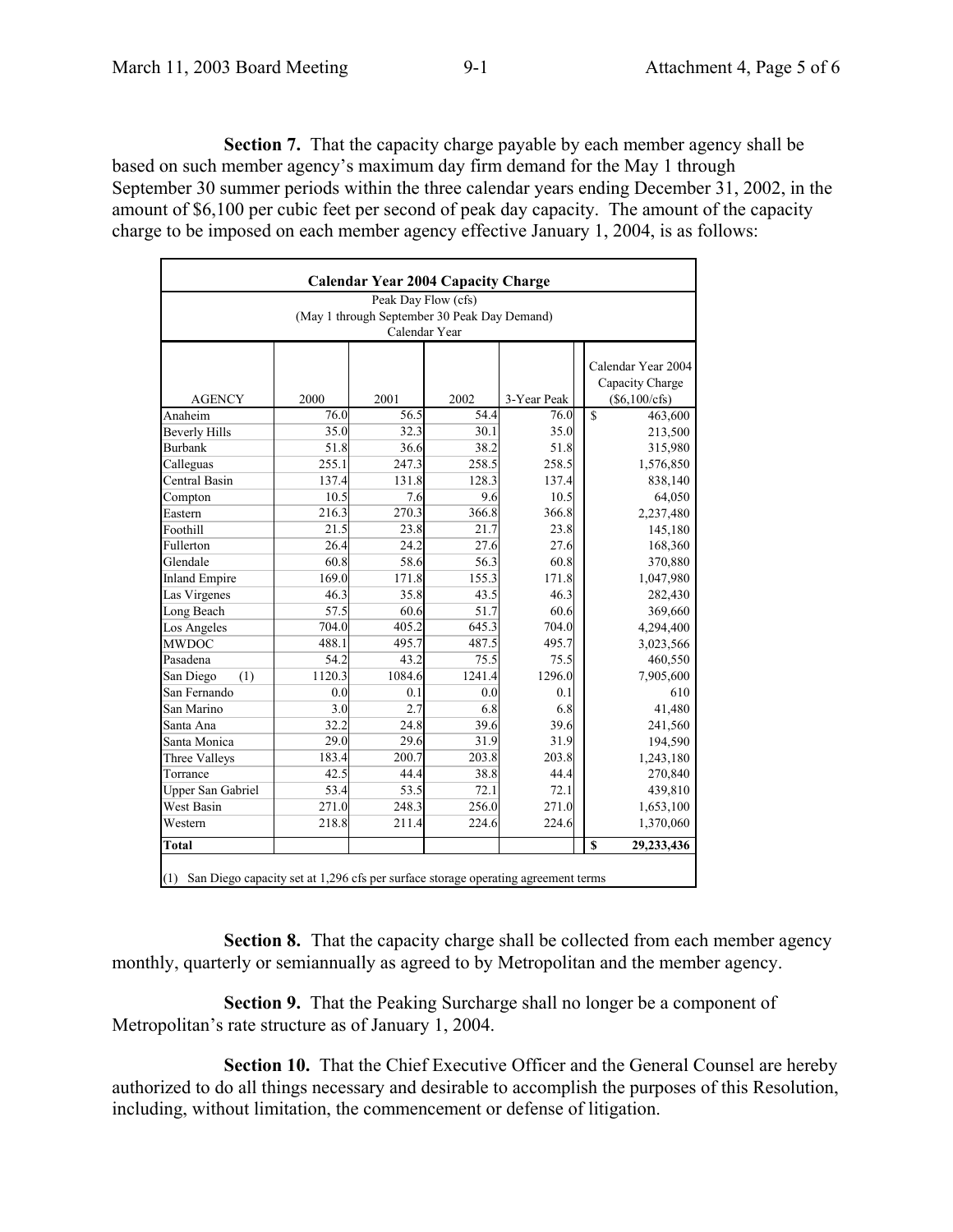**Section 11.** That this Board finds that the capacity charge is not defined as a Project from the provisions of the California Environmental Quality Act ("CEQA") since it is a rate or charge which involves continuing administrative activities, such as general policy and procedure making (Section 15378(b)(2) of the State CEQA Guidelines). In addition, the proposed actions are not subject to CEQA because they involve the creation of government funding mechanisms or other government fiscal activities, which do not involve any commitment to any specific project which may result in a potentially significant physical impact on the environment (Section 15378(b)(4) of the State CEQA Guidelines).

I HEREBY CERTIFY that the foregoing is a full, true and correct copy of a Resolution adopted by the Board of Directors of The Metropolitan Water District of Southern California, at its meeting held on March 11, 2003.

> Executive Secretary The Metropolitan Water District of Southern California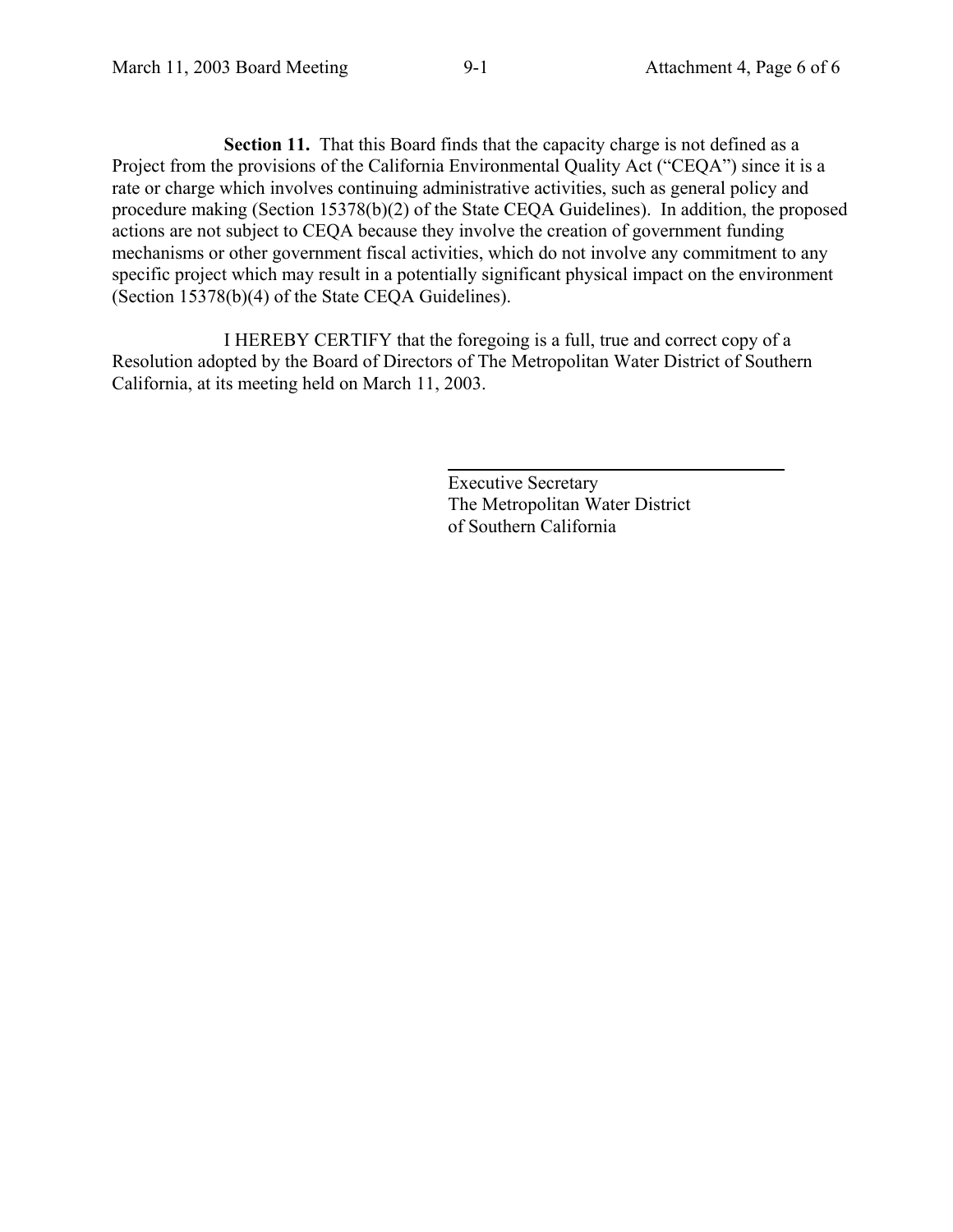#### **Division IV**

#### **WATER SERVICE POLICIES**

#### **§ 4401. Rates.**

(c) For purposes of agreements existing as of January 1, 2003 under the Local Resource Program, Local Projects Program, Groundwater Recovery Program and other similar programs, references to the "full service water rate", "full service treated water rate," "treated non-interruptible water rate" or "other prevailing rate" or to the "reclaimed water rate" or "recycled service rate" shall be deemed to refer to the sum of the System Access Rate, Water Stewardship Rate, System Power Rate, the expected weighted average of Tier 1 Supply Rate and Tier 2 Supply Rate (equal to the estimated sales revenues expected from the sale of water at the Tier 1 and Tier 2 Supply Rates divided by the total District sales in acre-feet expected to be made at the Tier 1 and Tier 2 Supply Rates), the Capacity Reservation Charge or Capacity Charge expressed on a dollar per acre-foot basis and Treatment Surcharge.

#### **§ 4402. Readiness-to-Serve Charge.**

 (a) The readiness-to-serve charge shall be set by the Board from time to time to recover the costs of emergency system storage and the cost of system conveyance capacity for peak and standby use not recovered by property tax revenue. The readinessto-serve charge will be allocated among the member public agencies  $(i)$  through December 31, 2002, in proportion to the average of Metropolitan water sales (in acrefeet) to each member public agency during the three fiscal year period ending June 30, 1996; provided that long-term seasonal storage service, cyclic storage, and direct groundwater replenishment deliveries and water taken under the one-time drought storage agreement, Cooperative Storage Program through April 12, 1994, 1993 Demonstration Program and cooperative storage purchases paid for in fiscal year 1995- 96 shall be subtracted from the water sales calculation, and  $(ii)$  beginning January 1, 2003, in proportion to the average of deliveries (including exchanges and transfers) through Metropolitan's system (in acre-feet) to each member public agency during the ten-year period ending June 30, 2001; and thereafter as a ten-year rolling average; provided that Metropolitan sales of reclaimed water under the Local Projects Program and groundwater under the Groundwater Recovery Program and deliveries under Long-Term Seasonal Storage Service and Interim Agricultural Water Service shall not be included in the water deliveries calculation.

 (b) The readiness-to-serve charge shall be due monthly, quarterly or semiannually, as agreed upon by Metropolitan and the member public agency. If a standby charge is collected on behalf of a member public agency, the member public agency will be credited for the amount of net collections. This charge is subject to the provisions of Sections 4507 and 4508.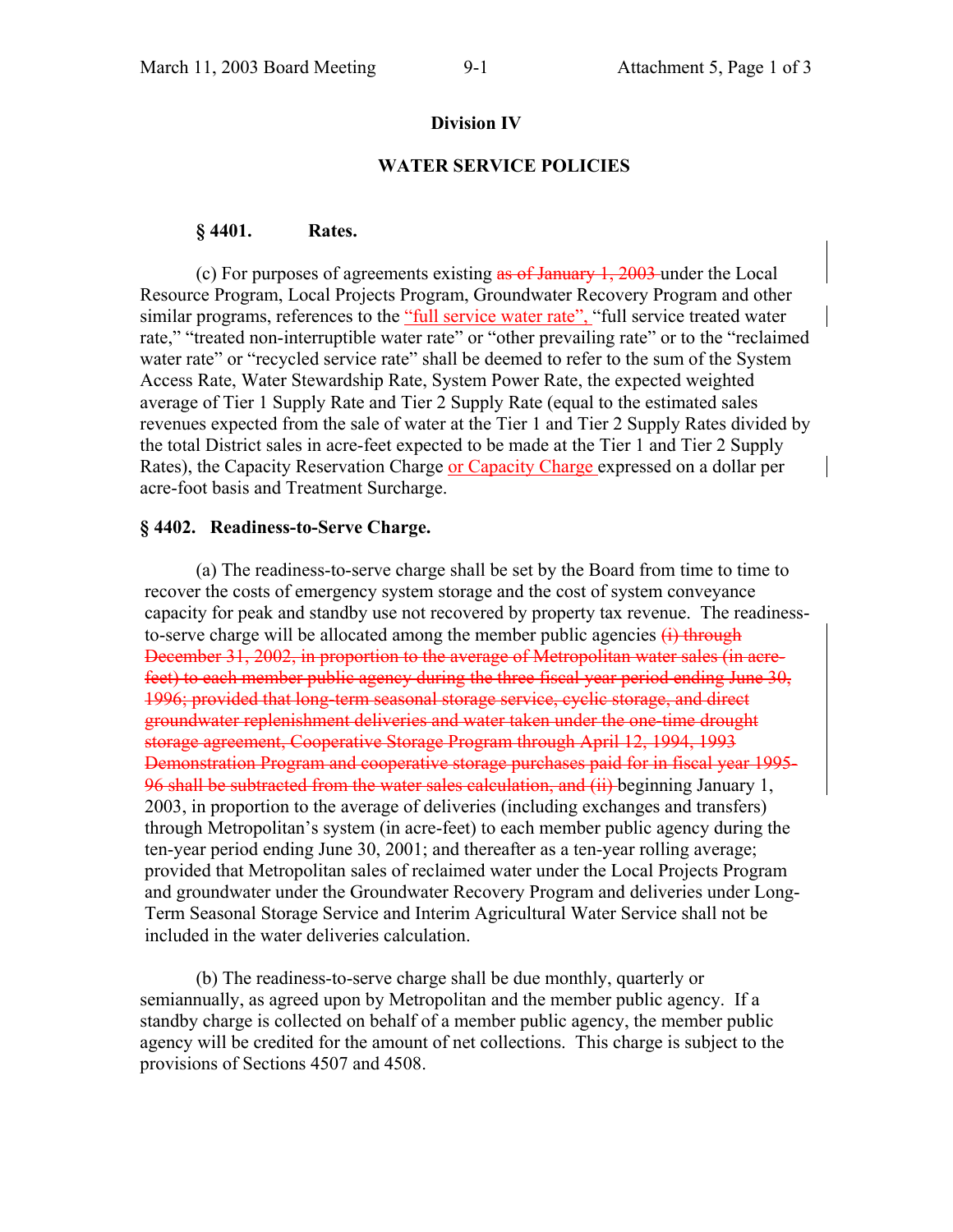(c) The Chief Executive Officer shall establish and make available to member public agencies procedures for administration of the readiness-to-serve charge, including filing and consideration of applications for reconsideration of their respective readinessto-serve charge. The Chief Executive Officer shall review any applications for reconsideration submitted in a timely manner. The Chief Executive Officer shall also establish reasonable procedures for the filing of appeals from his determination.

# §4403. Capacity Reservation Charge and Peaking SurchargeCapacity Charge.

(a) The capacity reservation charge and peaking surcharge shall be set by the Board from time to time. The capacity reservation charge shall be set to recover the cost of distribution capacity that is used for peaking. The capacity reservation charge will be payable by each member agency through December 31, 2003, for system capacity (on a per cubic foot per second basis) requested by the member agency. Beginning January 1, 2004, tThe capacity charge will be payable by each member agency for system capacity (at the same level per cubic foot per second as the capacity reservation charge), based on the maximum summer day demand placed on the system between May 1 and September 30 for the three-calendar year period ending December 31, 2002, and thereafter for a rolling three-calendar year period.<del>peaking surcharge shall be levied on the member</del> agency's maximum daily flow (excepting for that flow associated with the delivery of Long-Term Seasonal Storage Service) during May 1 through September 30 that exceeds its requested capacity amount.

 (b) The capacity reservation charge shall be due monthly, quarterly or semiannually, as agreed upon by Metropolitan and the member public agency. The peaking surcharge will be levied one time each year for flows (excepting for that flow associated with the delivery of Long-Term Seasonal Storage Service) in the preceding year that exceed a member public agency's requested capacity and will be payable within 60 days of the District's invoice for the peaking surcharge. The peaking surcharge will be levied on the maximum amount of flow (excepting for that flow associated with the delivery of Long-Term Seasonal Storage Service) that exceeds the requested capacity only. A member public agency may increase or decrease its requested capacity amount annually.

(c) For the three years ending December 31, 2005, Peaking Surcharge revenues recovered from the member agency for use of system capacity that exceed the greater of the member agency's requested capacity or 75% of the member agency's maximum day demand for the five years ending June 30, 2001, shall be made available to member agencies (in proportion to such member agency's payment of the Peaking Surcharge) to be used for the purposes of defraying the costs of capital investments that will reduce peak day demands on Metropolitan's system. Such monies will be made available during the year following the year in which the Peaking Surcharge was incurred. This provision shall expire and be of no further effect on December 31, 2005.

(d) Each member agency shall provide the Chief Executive Officer with written notice of its requested capacity amount (in cubic feet per second) to be in effect for the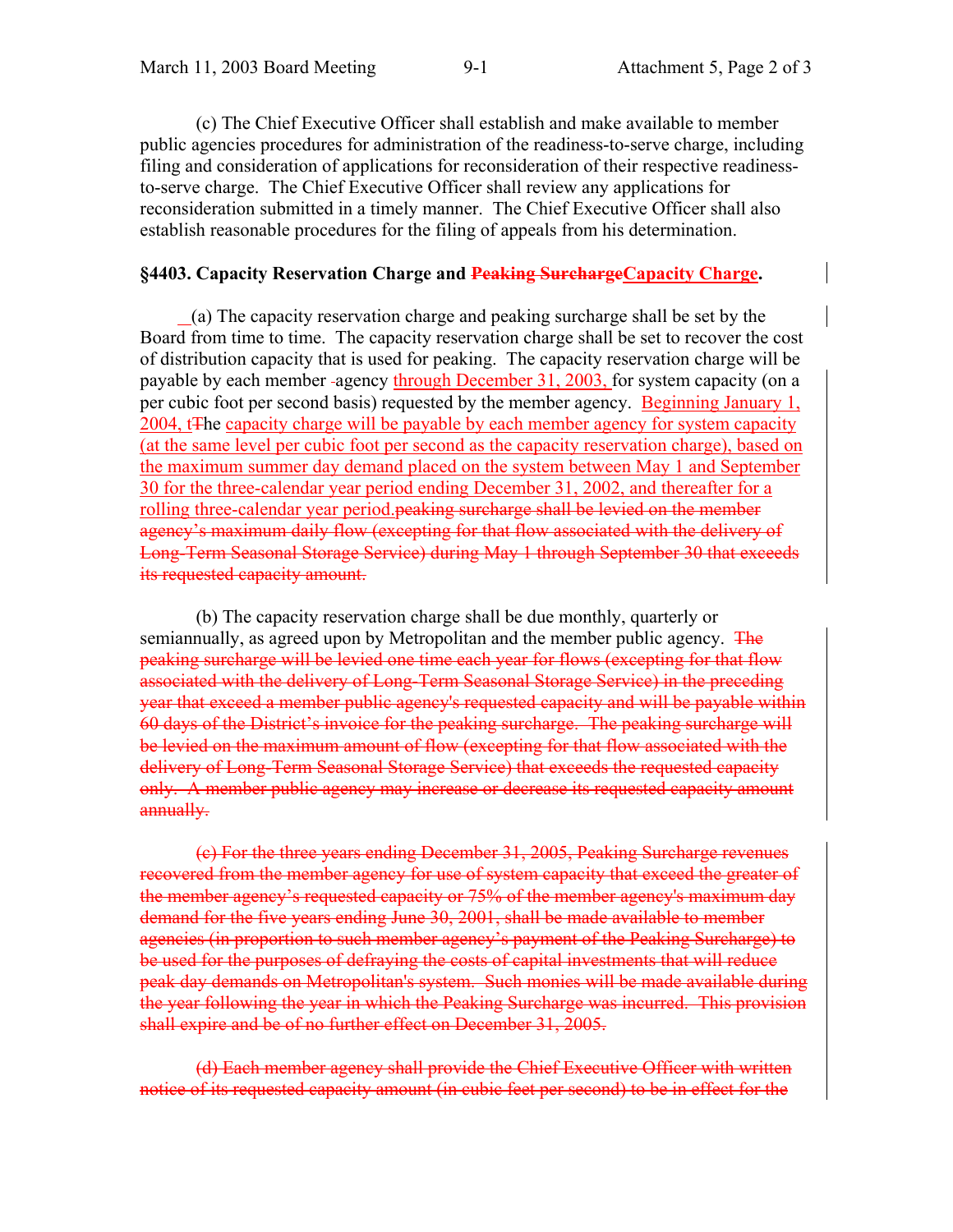subsequent calendar year no later than October 31 of each year. If a member agency fails to provide such notice by such date, the preceding year's request shall apply.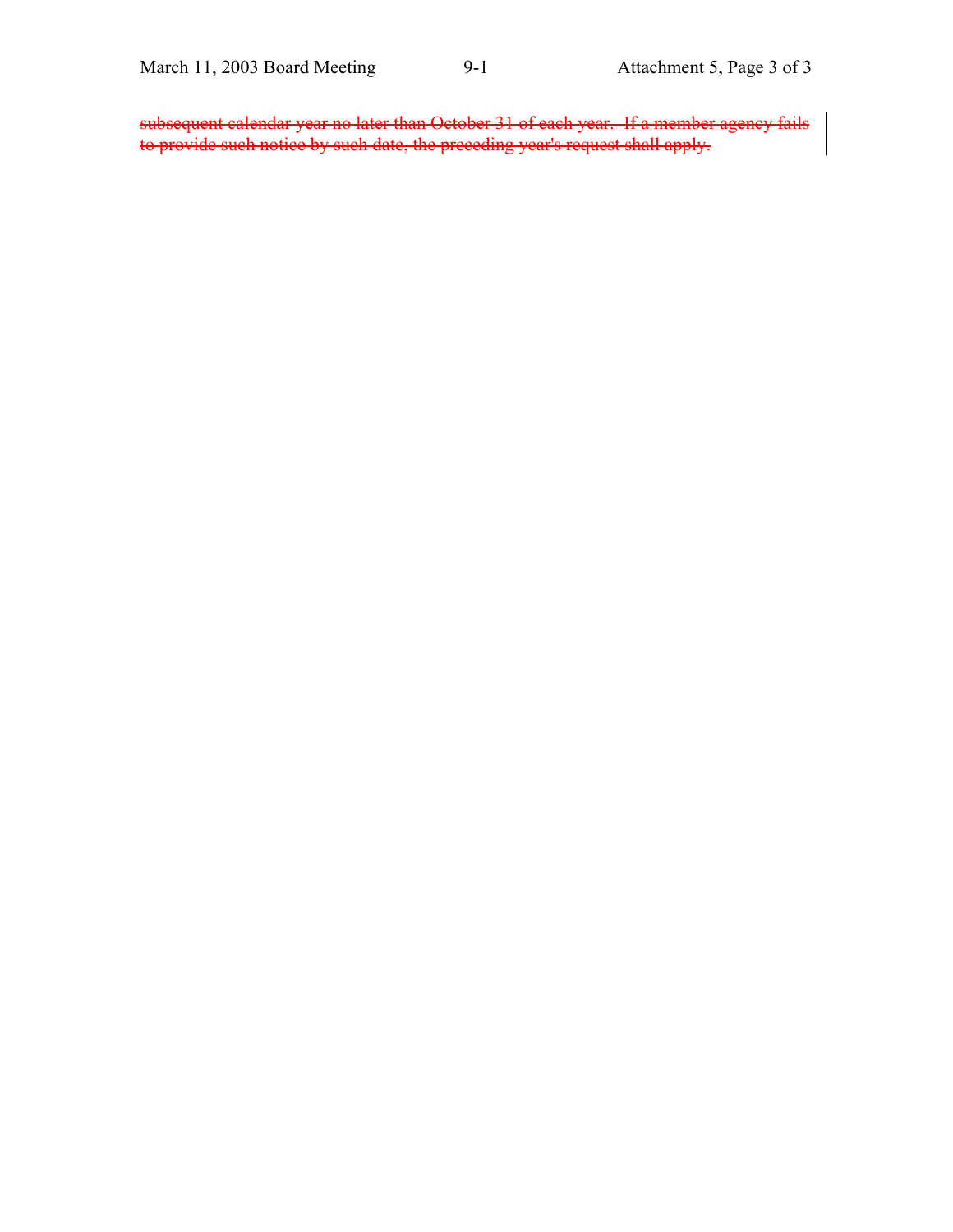# **Division IV**

# **WATER SERVICE POLICIES**

### **§ 4401. Rates.**

(c) For purposes of agreements existing under the Local Resource Program, Local Projects Program, Groundwater Recovery Program and other similar programs, references to the "full service water rate," "full service treated water rate," "treated non-interruptible water rate" or "other prevailing rate" or to the "reclaimed water rate" or "recycled service rate" shall be deemed to refer to the sum of the System Access Rate, Water Stewardship Rate, System Power Rate, the expected weighted average of Tier 1 Supply Rate and Tier 2 Supply Rate (equal to the estimated sales revenues expected from the sale of water at the Tier 1 and Tier 2 Supply Rates divided by the total District sales in acre-feet expected to be made at the Tier 1 and Tier 2 Supply Rates), the Capacity Reservation Charge or Capacity Charge expressed on a dollar per acre-foot basis, and Treatment Surcharge.

# **§ 4402. Readiness-to-Serve Charge.**

 (a) The readiness-to-serve charge shall be set by the Board from time to time to recover the costs of emergency system storage and the cost of system conveyance capacity for peak and standby use not recovered by property tax revenue. The readiness-to-serve charge will be allocated among the member public agencies beginning January 1, 2003, in proportion to the average of deliveries (including exchanges and transfers) through Metropolitan's system (in acre-feet) to each member public agency during the ten-year period ending June 30, 2001; and thereafter as a ten-year rolling average; provided that Metropolitan sales of reclaimed water under the Local Projects Program and groundwater under the Groundwater Recovery Program and deliveries under Long-Term Seasonal Storage Service and Interim Agricultural Water Service shall not be included in the water deliveries calculation.

 (b) The readiness-to-serve charge shall be due monthly, quarterly or semiannually, as agreed upon by Metropolitan and the member public agency. If a standby charge is collected on behalf of a member public agency, the member public agency will be credited for the amount of net collections. This charge is subject to the provisions of Sections 4507 and 4508.

 (c) The Chief Executive Officer shall establish and make available to member public agencies procedures for administration of the readiness-to-serve charge, including filing and consideration of applications for reconsideration of their respective readiness-to-serve charge. The Chief Executive Officer shall review any applications for reconsideration submitted in a timely manner. The Chief Executive Officer shall also establish reasonable procedures for the filing of appeals from his determination.